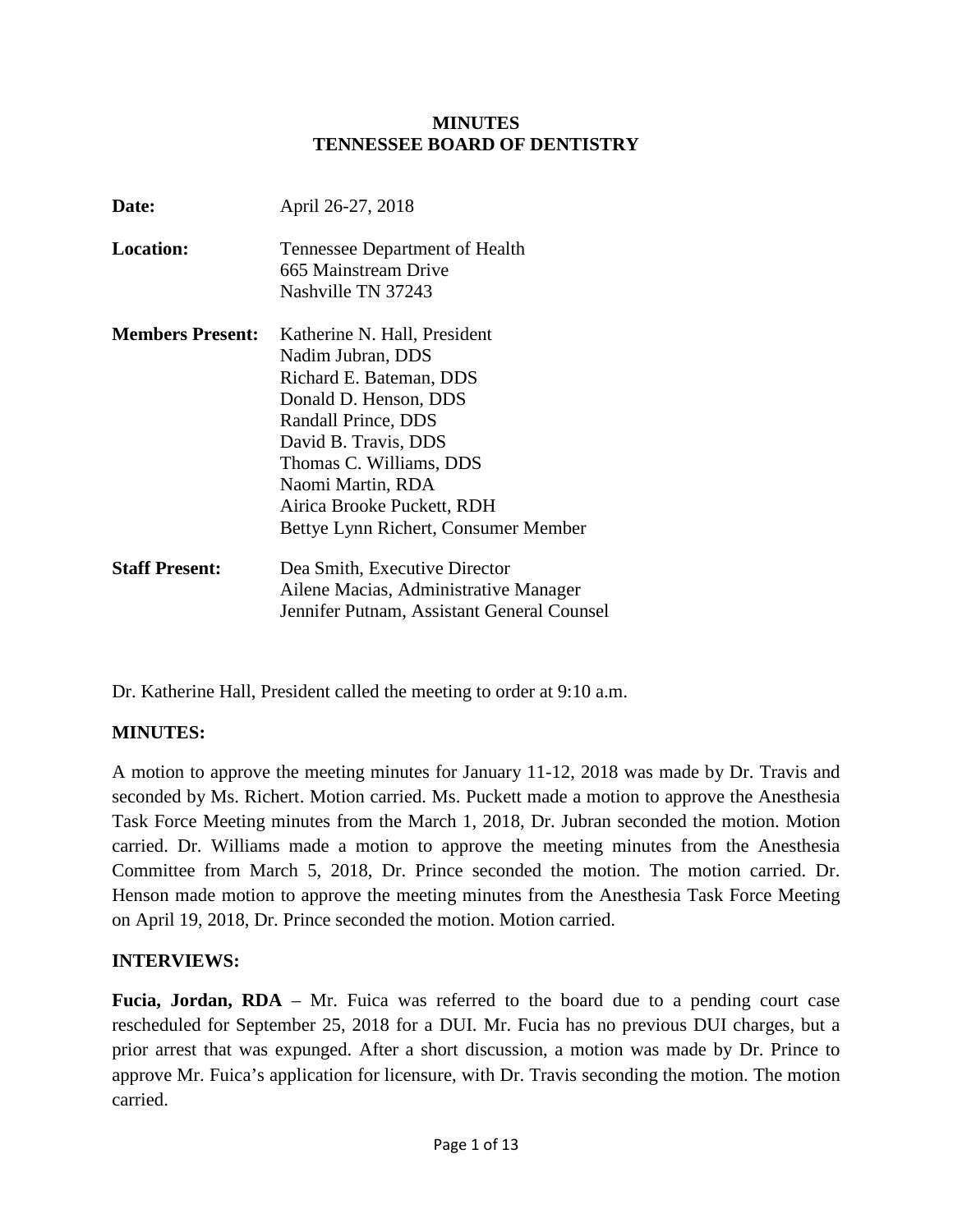**Handy, Victoria, RDA** – Ms. Handy was referred to the board due to multiple issues reported in her application. Ms. Handy's license had her license suspended 3 times, for driving without a license, driving on a suspended license, and driving without insurance. Her last violation was in December 2017. Ms. Handy currently has a valid driver's license and insurance. Dr. Bateman made a motion to approve Ms. Handy's application for licensure, and Ms. Puckett seconded the motion. The motion carried.

**Holliday, Kristy, RDA**- Ms. Holliday was referred to the board due to drug abuse being reported on her application to reinstate her license. Ms. Holliday discussed going through drug counseling and being clean for over a year. Dr. Jubran made a motion to approve her application pending an evaluation and treatment by the Wellness Committee, Dr. Bateman seconded the motion. The motion carried.

**Grandberry, Vernice**, RDA- Ms. Grandberry was denied approval of her application due to missing two board meeting appearances. A motion was made by Dr. Travis to deny the application for licensure, Dr. Travis seconded the motion. The motion carried.

**Junious, Brittany, RDA** – Ms. Junious was denied approval of her application for failure to appear to two board meetings. Dr. Henson made the motion to deny the application approval, Dr. Travis seconded the motion. The motion carried.

**Rowley, Andrea, RDA** – Ms. Rowley was referred to the board due to a DUI charge from two years ago. She is completing her community service as part of her probation, but has paid all fines and completed all required classes as deemed necessary by the court. Ms. Rowley will be finished with her community service hours in July 2018. Ms. Puckett made a motion to approve the reinstatement application concurrent with probation and evaluation by the Wellness Committee. Dr. Jubran seconded the motion. The motion carried.

Davis, Erica, RDA- Ms. Davis was referred to the board due to mental health condition being reported on her application. Ms. Davis suffers from depression, but is being treated for the condition with medication and goes to counseling. Dr. Henson made a motion to approve her application for licensure, Dr. Prince seconded the motion. The motion carried.

## **RATIFICATIONS:**

- 1. New licenses, reinstatements/reactivations, and retirements- Dr. Hall made a motion to approve all ratifications, Ms. Puckett seconded the motion. The motion carried.
- 2. Specialties, certifications and permits- Dr. Hall made a motion to approve all ratifications, Ms. Puckett seconded the motion. The motion carried
- 3. Administrative revocations- Dr. Hall made a motion to approve all revocations, Ms. Puckett seconded the motion. The motion carried.
- 4. Denial of Sedation Permit for Terry Watson- Dr. Jubran made the motion to deny the permit, with Dr. Henson seconding the motion. The motion carried.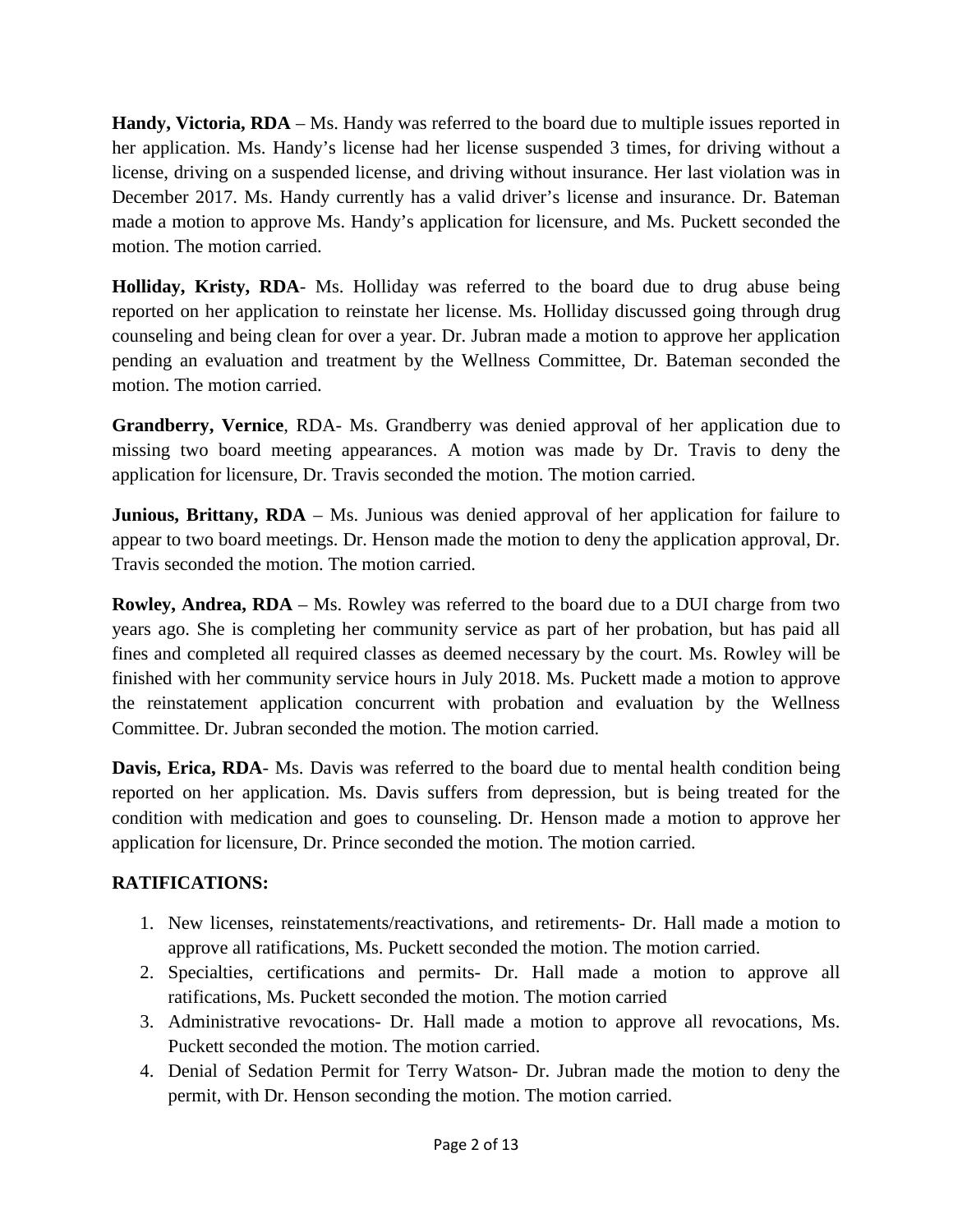## **CONTINUING EDUCATION and/or CPR COURSES:**

Dr. Jubran made a motion to approve the following courses

- 1. Baird, Concepts- Sandy Baird
	- a. "To Tell or Not to Tell, that is our question HIPPA in the Dental Practice"
	- b. "Safety Doesn't Happen by Accident OSHA in the Dental Office"
- 2. Barbieri Orthodontics, "Annual OSHA/HIPPA Training One (1)
- 3. Oxford Orthodontics, "The Carriere Motion 3D Class II Appliance"
- 4. Green Orthodontics, "13<sup>th</sup> Annual Hygienist Meeting: Common Orthodontic Surgeries"
- 5. Jeffery Trembley, DDS- "Smile on Nashville: Dental Photography & Post Production"

Ms. Puckett seconded the motion to approve all courses. The motion carried.

## **DENTAL ASSISTING PROGRAM:**

1. Complete Dental Education- Dr. Jubran made a motion to approve the course, Dr. Williams seconded the motion. All board members with the exception of Dr. Prince voted to approve. The motion carried.

**PROGRAMS AND CERTIFICATION COURSES:** Dr. Jubran made a motion to approve the following courses:

- 1. Administering and Monitoring Nitrous Oxide
	- a. Hiawassee College
	- b. Northeast Mississippi Community College
	- c. Tennessee State University/Department of Dental Hygiene
- 2. Coronal Polishing
	- a. Dental Pro Ed
	- b. Dental Staff School Knoxville
	- c. Tennessee College of Applied Technology
- 3. Dental Radiology
	- a. Dental Pro Ed
- 4. Sealant Application
	- a. Dental Pro Ed
	- b. Dental Staff School of Knoxville
	- c. Tennessee College of Applied Technology
- 5. Nitrous Oxide Monitoring Course
	- a. Dental Pro Ed
	- b. Dental Staff School of Knoxville
	- c. Tennessee College of Applied Technology at Murfreesboro
	- d. Tennessee College of Applied Technology at Nashville
	- e. Volunteer State Community College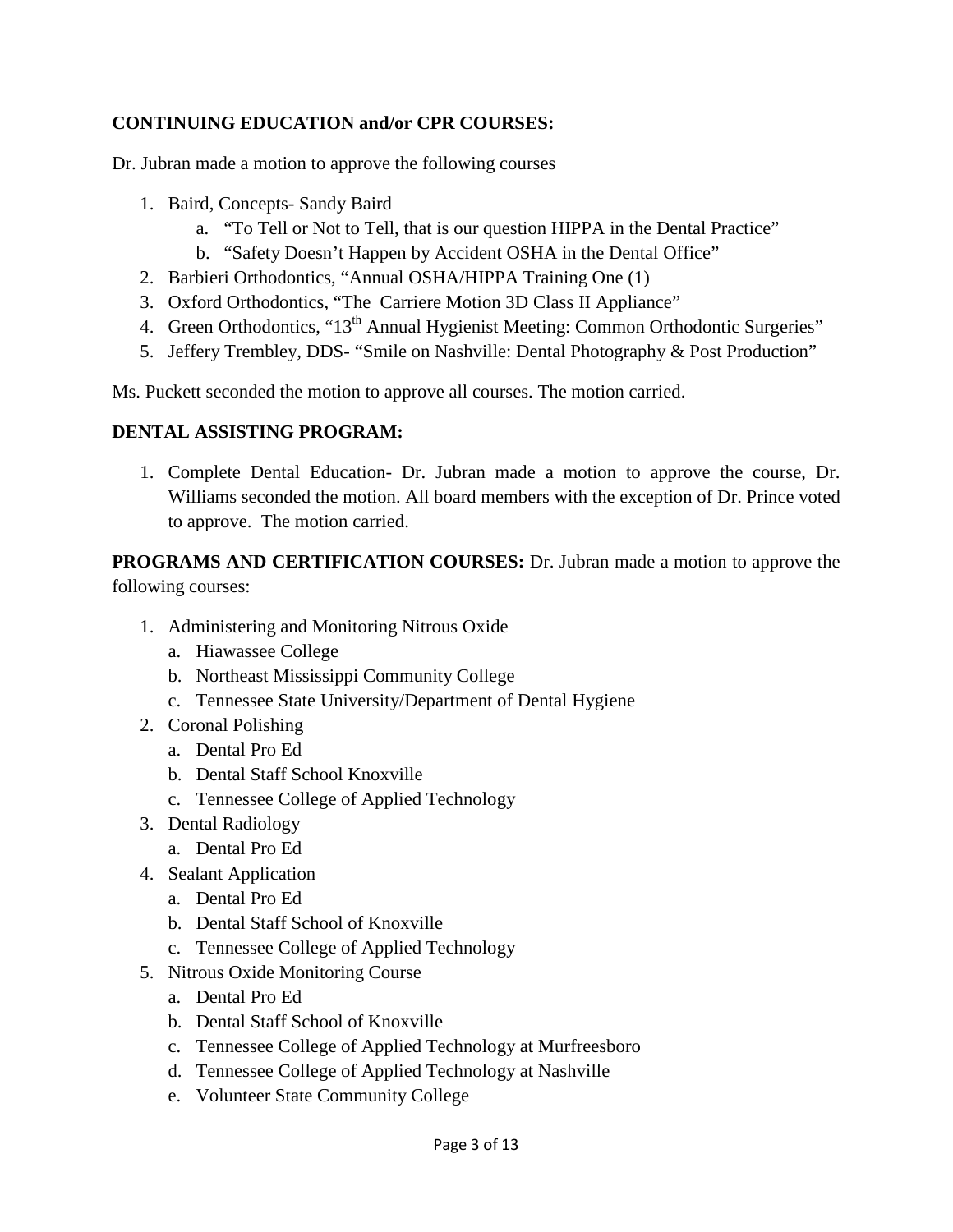Dr. Bateman seconded the motion. The motion carried.

**EQUIVALENCY COURSES**- A motion was made by Dr. Jubran to approve the following courses:

- 1. Administering and Monitoring Nitrous Oxide
	- a. Balsinger, Nancy, Cyprus College
	- b. Barker, Caitlin, WKU
	- c. Gibson, Mary, WKU
	- d. Hall, Erica, Clark College
	- e. Keen, Kaitlen, Wytheville Community College
	- f. Little, Heather, University of Mississippi Medical Center
	- g. Sakhleh, Endia, Univ. of FL
	- h. Stringfellow, Ayana, MO Southern State Univ.
	- i. Thomas, Samantha, Purple Pen Seminars, Inc.
- 2. Coronal Polishing
	- a. Boyer, Tamara, Oklahoma Dental Foundation
	- b. Handeland, Shannon, Remington Dental Hygiene Program
- 3. Radiology
	- a. Bukatz, Christina, UEI College
	- b. Clark, Samantha, The Institute of Medical and Dental Technology
	- c. Grizzle, Kristina, Wytheville Community College
	- d. Hahn, Kayla, Madison Area College
	- e. Molinaro, Nicolle, First Institute Career Training
- 4. Local Anesthesia
	- a. Prince, Rebecca, College of DuPage
- 5. Restorative Function
	- a. Hall, Nicole, School of Dental Medicine, Case Western Reserve University

Ms. Martin seconded the motion to approve all courses as listed above. The motion carried.

Dr. Jubran made a motion to uphold the decision to deny the courses listed below:

- 6. Denied
	- a. Augustin, Kerlange- Nova Southern University, Restorative Functions
	- b. Bays, Brittany- Central Carolina Community College- NOM & CP
	- c. Boyer, Tamara- Oklahoma Dental Foundation, Radiology
	- d. Crespo, Jesenia- Dental Career Institute, Nitrous Oxide Monitoring
	- e. Haji, Menira- Tennessee State University, LA more than 5 years old
	- f. Lamaar, Tina- Choice MD, Radiology
	- g. McColez, Shawna- Kentucky Dental Academy, Radiology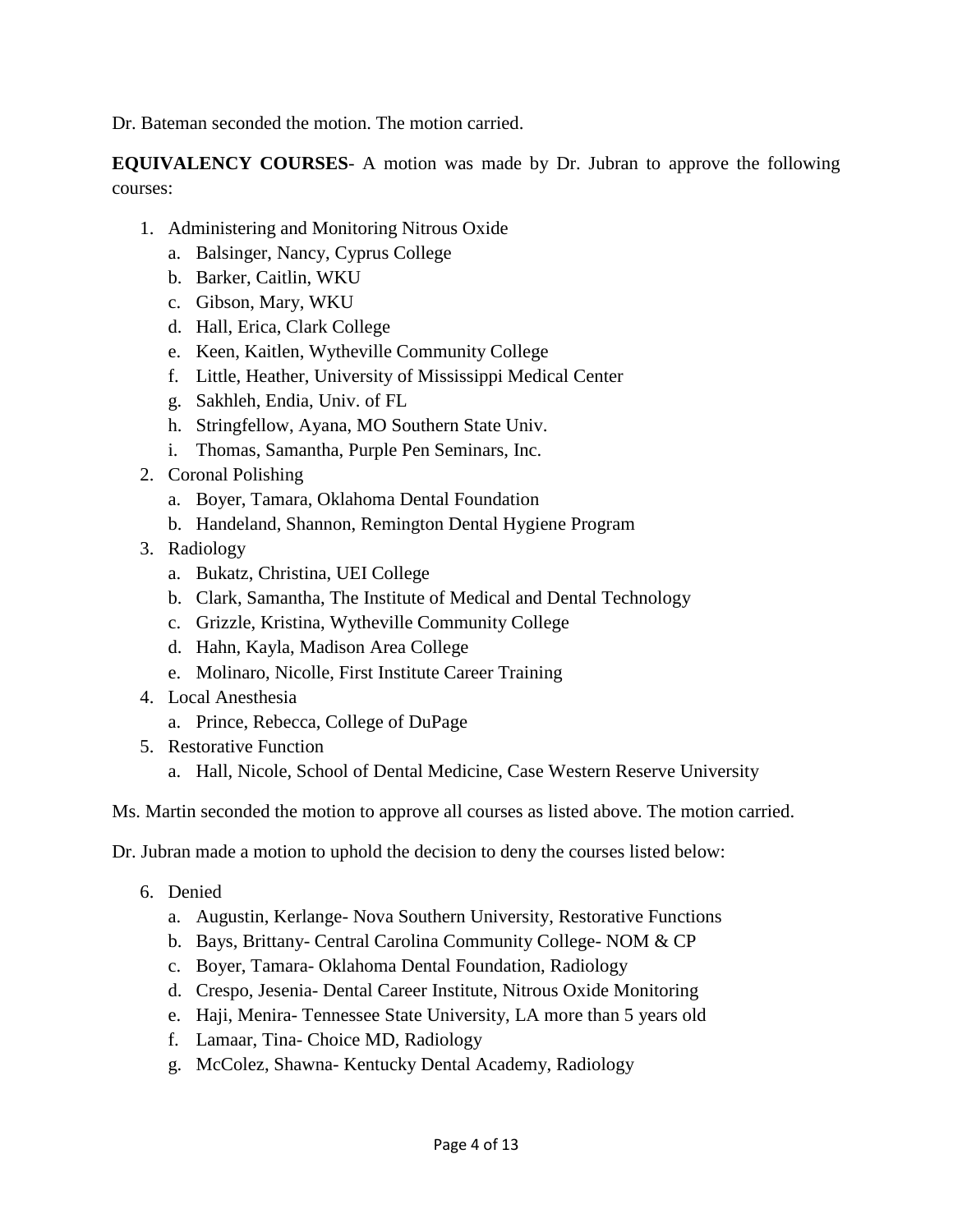h. Shelton, Jennifer- Indiana University School of Dentistry, CP and Restorative Function

Dr. Prince seconded the motion. The motion carried.

**CORRESPONDENSE:** the board took the following action regarding correspondence. All other correspondence was reviewed by the board but no action was taken.

## **From Associations***-*

## *TDHA- Questions from Lynn Russell regarding EFDA certification courses:*

- 1. The board decided an EFDA/RDH employed at the college of dentistry cannot teach the didactic portion of the course without the present of the DDS.
- 2. The board stated this question was "not applicable" regarding the need to have board approval before submitting a change to the dental hygiene curriculum to CODA.
- 3. Regarding certification requirements, the board determined the regulation information would be sent in response.
- 4. The decision of whether a portion of the course could be delivered in an online course, the board determined it is a decision that can be made by the school not by the board.

### **From Accreditation and Testing Agencies-**

*CODA-* Site visit Invitation, South College- No board members wanted to participate in the site visit.

## **From licensees and Others:** Inquiry from Michelle Reeves

Ms. Reeves came before the board to request approval to open a skin care business inside of the dental office where she is the office manager. She would like to offer these services outside of business hours of the dental office. Per the rules, the board cannot grant approval or denial of the skin care business being opened in a dental office. Ms. Reeves was asked to review the rules and regulations to ensure she is following all proper regulations before opening a skin care business in the dental office.

## **REPORTS:**

*Executive Director's Report* : new applications received since the start of the year- 60 dentists, 67 hygienists, and 335 dental assistants. Graduation season is approaching, which means a large increase in applications being sent in. For certification applications since the beginning of the year, the board received: 18 for dentists, 114 for hygienists, and 461 for dental assistants. More than half of renewal applications are now being completed online.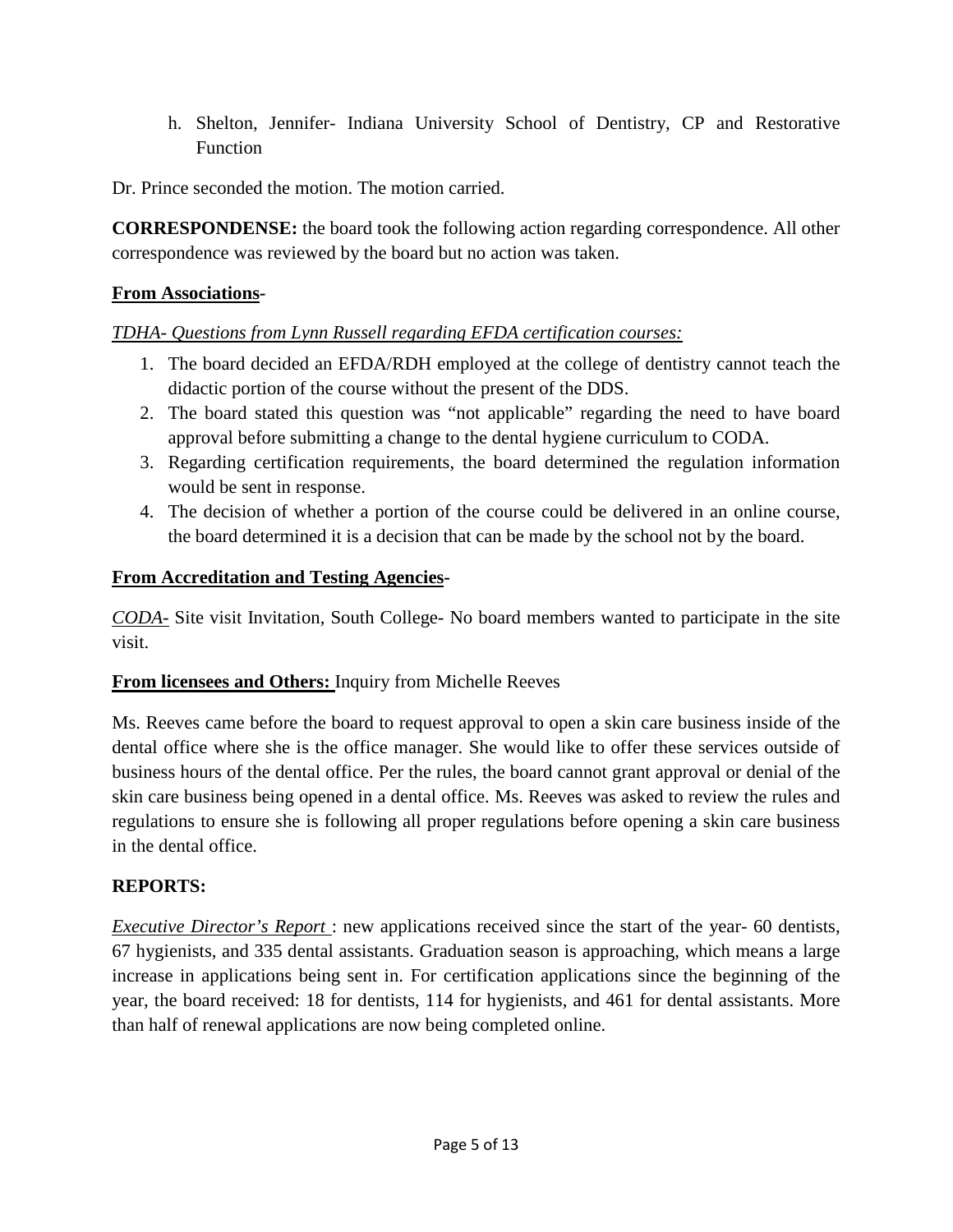The Jurisprudence Exam started in February 2018, with over 1,800 individuals having completed the exam to date. A "frequently asked questions" section is being worked on to be added to the board site to help those taking the exam.

*Presentation by CE Broker*- Marsha Mann came to explain and answer questions about the continuing education tracking options for health care providers. There are 3 account options available to license holders. The first account option is free to all users and will allow individuals to track their continuing education hours, if they have completed their hours, and if their CPR certification has been recorded. A second option is available for \$29.99 a year, and informs the user of which specific requirement they are missing from their reported totals (example, if the sedation requirement has not been completed), among other features to help the user stay on track. A third option available is \$99 a year, which has added functions such as finding the courses the individual can take, reports continuing education hours for them, and account managers check to ensure the courses taken meet state requirements.

A contract with CE Broker for these services is at no cost to the state or board. Dr. Jubran requested there be a way to have the ACE report uploaded to their CE Broker account, so it will not create more work for dentists by requiring them to upload continuing education information to two different sites. The board noted the option to track continuing education on CE Broker will be extremely useful for dental assistants and hygienists, since there has been no previous way for them to have online tracking of their certificates. License holders will be notified by mail and email of the new CE Broker account options. The expected launch of this new program is the end of May or beginning of June 2018. If an individual is unable to utilize CE Broker, they may still submit paper copies of their continuing education documents if audited in the future. Accounts will notify license holders if they have uploaded a duplicate certificate, so it will not be accidently submitted twice. A mobile app will be available for account holders to utilize, which will allow them to report their continuing education certificates from their mobile device at any time. Search options will be available to find courses and home study options that are approved courses. CE Broker will allow the board to select a random sample of license holders based on a specific percentage of license holders to choose to participate in the audit for a specific cycle. The contract will be reviewed by Ms. Putnam to determine if the board can make the use of CE Broker mandatory or if a start date can be made mandatory for license holder.

## *Update from Schools of Dentistry*- UT update from Dr. Robbins

UT will be taking 105 students a year for their course. Interested dental professionals can contact the CE department to get on the waiting list. Dr. Robbins is hoping to coordinate with Meharry to allow more people to attend the course on their campus. The waitlist process has been updated to allow those applicants to applied first have the option to attend the class before those who applied after them.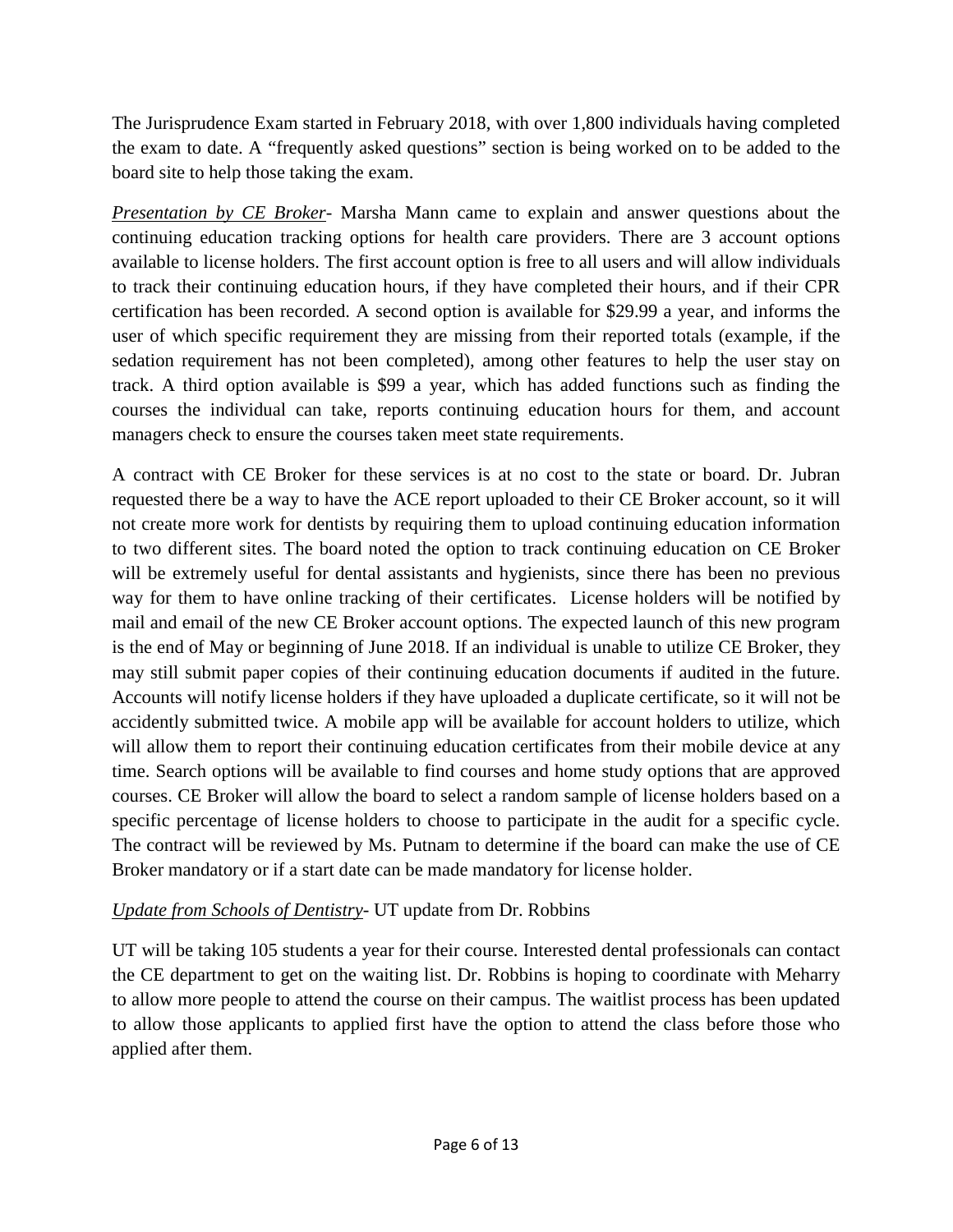### *Update on SRTA/ADEX and committee appointments*-

Dr. Jubran and Dr. Henson will attend the meeting in July for CITA.

#### *OGC Report-*

The legislation presentation will be made at the July 2018 board meeting before the legislation goes into effect. Tele-dentistry will be discussed at a future meeting as well.

#### *Financial Report-*

The financial report was reviewed by the board members.

#### *Wellness Committee Update*-

The TN Wellness Committee is the only committee that helps dental assistants, and one of four committees that help dental hygienists.

Dr. Sain came before the board to bring up the idea of changing the wellness committee to be in 501-c3 status. He requested that the board continue to support the committee with grants regardless of their status if their status changes. Dr. Jubran made a motion to support the committee regardless of current status or 501-c3 status. Dr. Henson seconded the motion. The motion carried.

## **OTHER BUSINESS, RULE CHANGES AND/OR POLICY CHANGES:**

#### *Review current policies*-

The definitions and rules drafted for inspections of dental facilities pertaining to sedation/anesthesia permits, as discusses by the Anesthesia Committee. Dr. Travis made a motion to accept the definitions and rules from the committee, Ms. Puckett seconded the motion. The motion carried.

#### **ANESTHEISA COMMITTEE:**

- 1. Academy of Dental and Medical Anesthesia- denied approval for school to provide anesthesia courses. Dr. Travis made a motion to uphold the denial, Ms. Puckett seconded the motion. The motion carried.
- 2. OHSU School of Dentistry- denied approval for school to provide anesthesia courses. Dr. Travis made a motion to uphold the denial, Ms. Puckett seconded the motion. The motion carried.
- 3. Changes to Equipment and Drug List- Dr. Jubran made a motion to approve the changes to the list made by the Anesthesia Committee, Dr. Travis seconded the motion.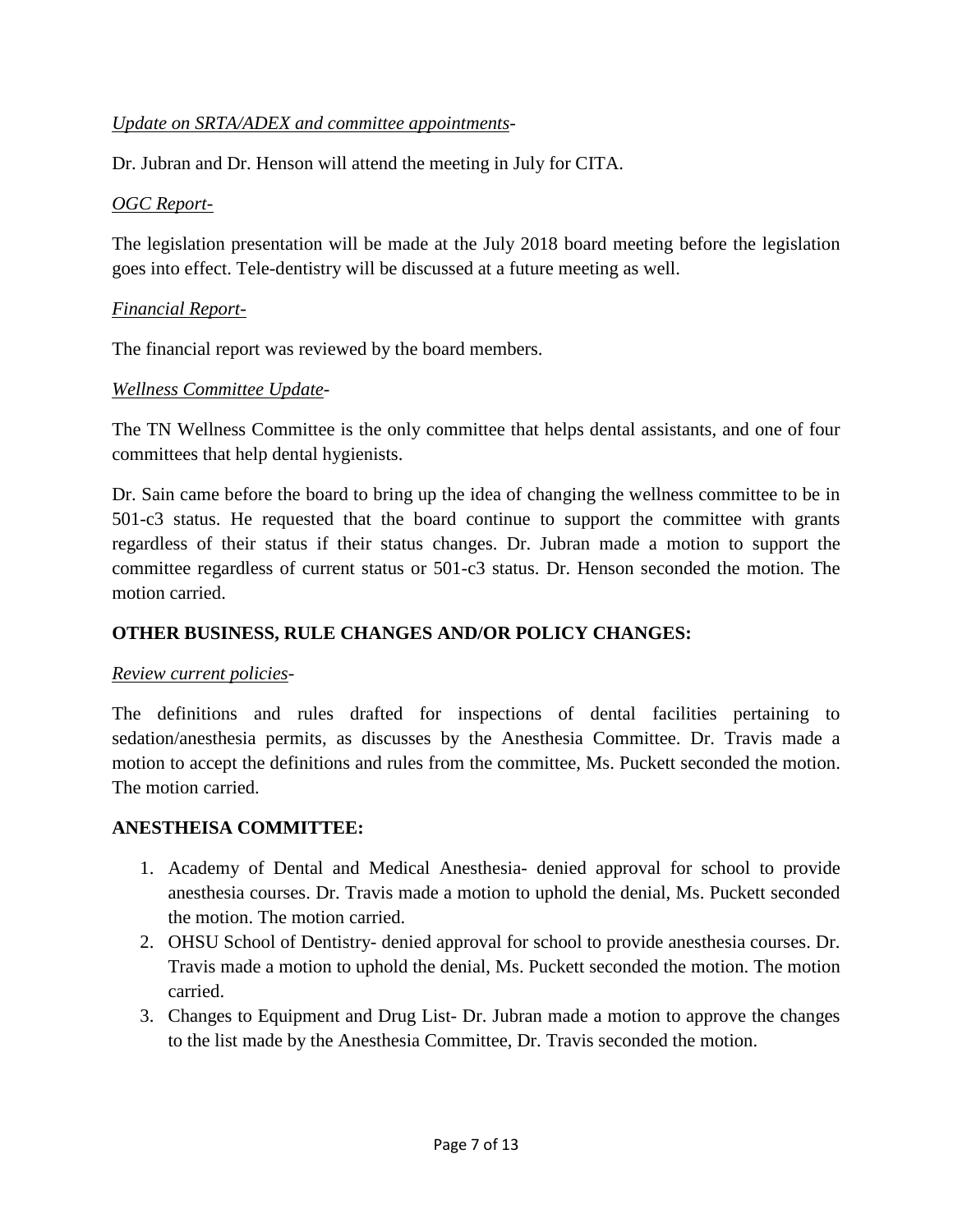### **AGREED CITATIONS:**

- 1. *Continuing Education* Dr. Bateman made a motion to approve all agreed citations
	- a. Adamson, Lori, DDS
	- b. Borst, Kaitlin, RDA
	- c. Brown, Dora, RDA
	- d. Carter, Cheryl, RDA
	- e. Champion, Kristie, RDA
	- f. Cooke, Candace, RDA
	- g. Cueto, Eliza, RDA
	- h. Dean, Tiffany, RDA
	- i. Defur, Christina, RDA
- j. Garrett, Angela, RDA
- k. Hale, Lacey, RDA
- l. Penticuff, Charity, RDA
- m. Scott, Cheryl, DDS
- n. Stanley, Brandy, RDA
- o. Uphus, Jennifer, RDH
- p. Wrather, Aubra, DDS
- 2. *Lapsed Licenses* Dr. Jubran made a motion to approve all citations for lapsed licenses listed below:
	- a. Allen, Alexis, RDA
	- b. Clayton, Alyssa, RDH
	- c. Joiner, Kandice, RDA
	- d. Lee, Ashley, RDA
	- e. McClung, Karlen, RDA
	- f. Robbins, Morris, DDS
	- g. Thompson, Chynna, RDH

Dr. Bateman seconded the motion. The motion carried.

## **CONSENT ORDERS/AGREED ORDERS:**

- 1. Alexander, Morris, DDS- Dr. Alexander failed to obtain 4 CE hours in the subject of sedation/anesthesia for the 2015-2016 sedation audit cycle. Dr. Alexander will be fined \$400 and will be required to send proof of 4 CE make-up hours in the subject of sedation/anesthesia. A motion to approve made my Dr. Jubran, seconded by Dr. Travis. The motion carried.
- 2. Anderson, Christopher, DDS- Dr. Anderson failed to obtained 4 CE hours in the subject of sedation/anesthesia for the 2015-2016 sedation audit cycle. Dr. Anderson will be fined \$400 and will be required to send proof of 4 CE make-up hours in the subject of sedation/anesthesia. A motion to approve made by Dr. Bateman, seconded by Ms. Puckett. The motion carried.
- 3. Christian-Staffel, Morna, DDS- Dr. Christian-Staffel was practicing at Kingsport Pediatric Dentistry and had been working on patients after drinking alcohol in the dental office. A drug and alcohol test was given to Dr. Christian-Staffel and came back positive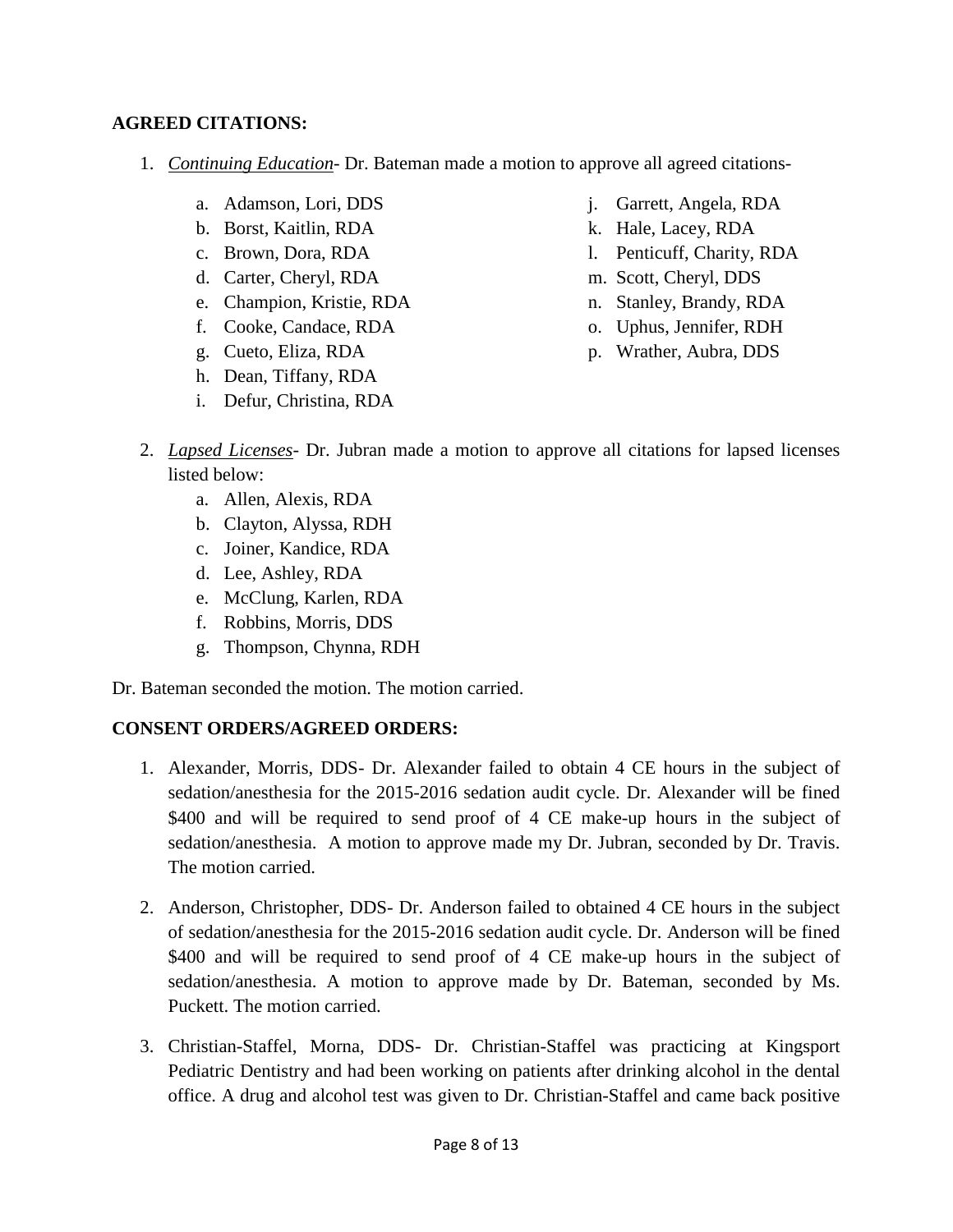for alcohol. Dr. Christian-Staffel's license will be indefinitely suspended until completion of the conditions required by the Wellness Committee. If all conditions are completed, she may request the suspension be lifted from her license and enter into a probationary period. Dr. Bateman made a motion to approve, Dr. Jubran seconded the motion. The motion carried.

- 4. Davis, Adam, DDS- Dr. Davis failed to provide proof of ACLS certification from January 2015 through April 2015 per the requirements of the 2015-2016 sedation audit. Dr. Davis will be fined \$400 and will be reported to the National Practitioner Data Bank. Dr. Henson made a motion to approve, and Dr. Jubran seconded the motion. The motion carried.
- 5. Gill, Eleanor, DDS- Dr. Gill failed to complete the 5 year contract she entered into with the Professionals Health Network and the Mississippi State Board of Dental Examiners concerning mood/bipolar disorder episodes. Dr. Gill left the clinic in which she was receiving treatment, where was diagnosed with Bipolar I disorder and deemed unsafe to practice. Her Mississippi license was immediately prohibited from practicing dentistry until the terms of her contract had been completed and she was cleared to practice again. Pursuant to board rules, her TN license will be indefinitely suspended until she complies with the MS Board Order, and be referred to the TN Wellness Committee for further evaluation. Dr. Bateman made a motion to approve, Dr. Prince seconded the motion. The motion carried.
- 6. Henry, Andrea DDS- In 2018 Dr. Henry plead guilty to one count of tax evasion and will be imprisoned for 12 months and 1 day, will be on supervised release for 3 years, and will have to pay the IRS over \$653,000. According to her consent order, her license will be reprimanded, pay a civil penalty of \$1,000, and be reported to the National Practitioner Data Bank. Dr. Jubran made a motion to approve, and Ms. Puckett seconded the motion. The motion carried.
- 7. Hilleary, Kimberly, RDA- Ms. Hilleary was non-compliant with the 2011-2012 CE audit. The board attempted to contact Ms. Hilleary concerning her non-compliance and resulting agreed citation 11 times via mail, phone, and email with no response. Per the consent order, Ms. Hilleary's license will be voluntarily retired, and she will be required to comply with the terms of the agreed citation from the CE audit if she chooses to reinstate her license in the future. Dr. Jubran made a motion to approve, Ms. Martin seconded the motion. The motion carried.
- 8. Larkins, Kenya, DDS- Dr. Larkins admitted to performing cosmetic medical procedures that are outside the scope of dentistry. Dr. Larkins performed "Vampire Facials," laser hair/tattoo removal treatments, and PDO thread lifts. He maintains a Med Spa Registry number, but this does not allow him to engage in cosmetic medical services in a dental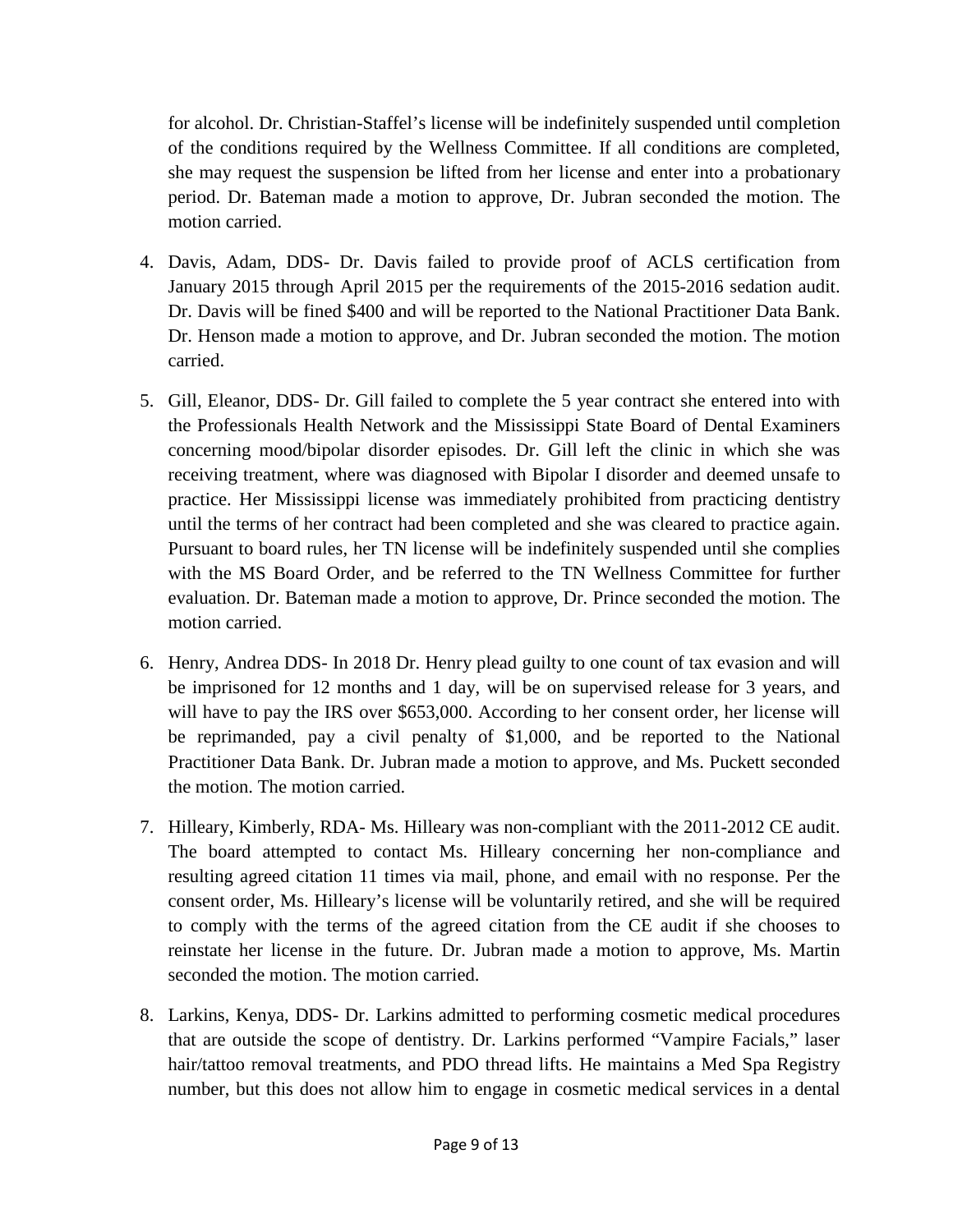operatory that are outside the scope of dentistry. Dr. Larkins would be fined a total of \$1,500, and the formal disciplinary action will be reported to the NPDB. Dr. Williams made a motion to approve, Dr. Henson seconded the motion. The motion carried.

- 9. Maynard, Lisa, RDH- Ms. Maynard was practicing on an expired license for a total of 12 months. She will be fined \$2,400 in civil penalties, and the disciplinary action will be reported to the NPDB. Dr. Jubran made a motion to approve, Dr. Bateman seconded the motion. The motion carried.
- 10. Mills, Ashley, RDA- Ms. Mills was found non-compliant with the 2013-2014 CE audit by all 24 CE hours including 2 hours in the subject of chemical dependency. Ms. Mills did not respond to the consent order letter sent several times by regular and certified mail. She will be fined \$150, must make up all required CE hours, must show proof of current CPR certification, and will have disciplinary action reported to the NPDB. Ms. Martin made a motion to approve, Dr. Bateman seconded the motion. The motion carried.
- 11. Morris, Lisa, RDH- Ms. Morris submitted an application for license reinstatement and reported she had been working on an expired license for 10 months. She will be assessed the cost for civil penalties totaling \$2,400. Dr. Jubran made a motion to approve, Dr. Bateman seconded the motion. The motion carried.
- 12. Price, Anthony, DDS- Dr. Price's dental practice was inspected after a complaint was made that the office was unsanitary. Investigators were unable to find disinfecting liquid in the office and Dr. Price could not provide an autoclave log for the office. Per board rules, Dr. Price will be fined a total of \$2,000 for failure to comply with sterilization requirements. He must also complete 10 CE hours in infection control. Dr. Prince made a motion to approve, Dr. Bateman seconded the motion. The motion carried.
- 13. Shoemaker, James, DDS- Dr. Shoemaker failed to maintain ACLS certification from January 2015- April 2016 for the 2015-2016 CE sedation audit. He will be fined \$1,600 and he has already shown proof of current ACLS certification. Dr. Prince made a motion to approve, Dr. Henson seconded the motion. The motion carried.
- 14. Snodgrass, David, DDS- Dr. Snodgrass allowed an RDA to perform the duties of a dental assistant on an expired license for 13 months. He will have to pay civil penalties totaling \$1, 100. Dr. Jubran made a motion to approve, Dr. Prince seconded the motion. The motion carried.
- 15. Stinson, Warren, DDS- Dr Jubran had to recuse himself from hearing this consent order. Dr. Stinson left pre-signed prescription slips for his office staff to use a medication stamp for what the patient would need after a procedure was completed in the office. Dr. Stinson admitted he did not personally document the medications he is prescribing in the patient dental record, and does not write the prescription for each patient. His license will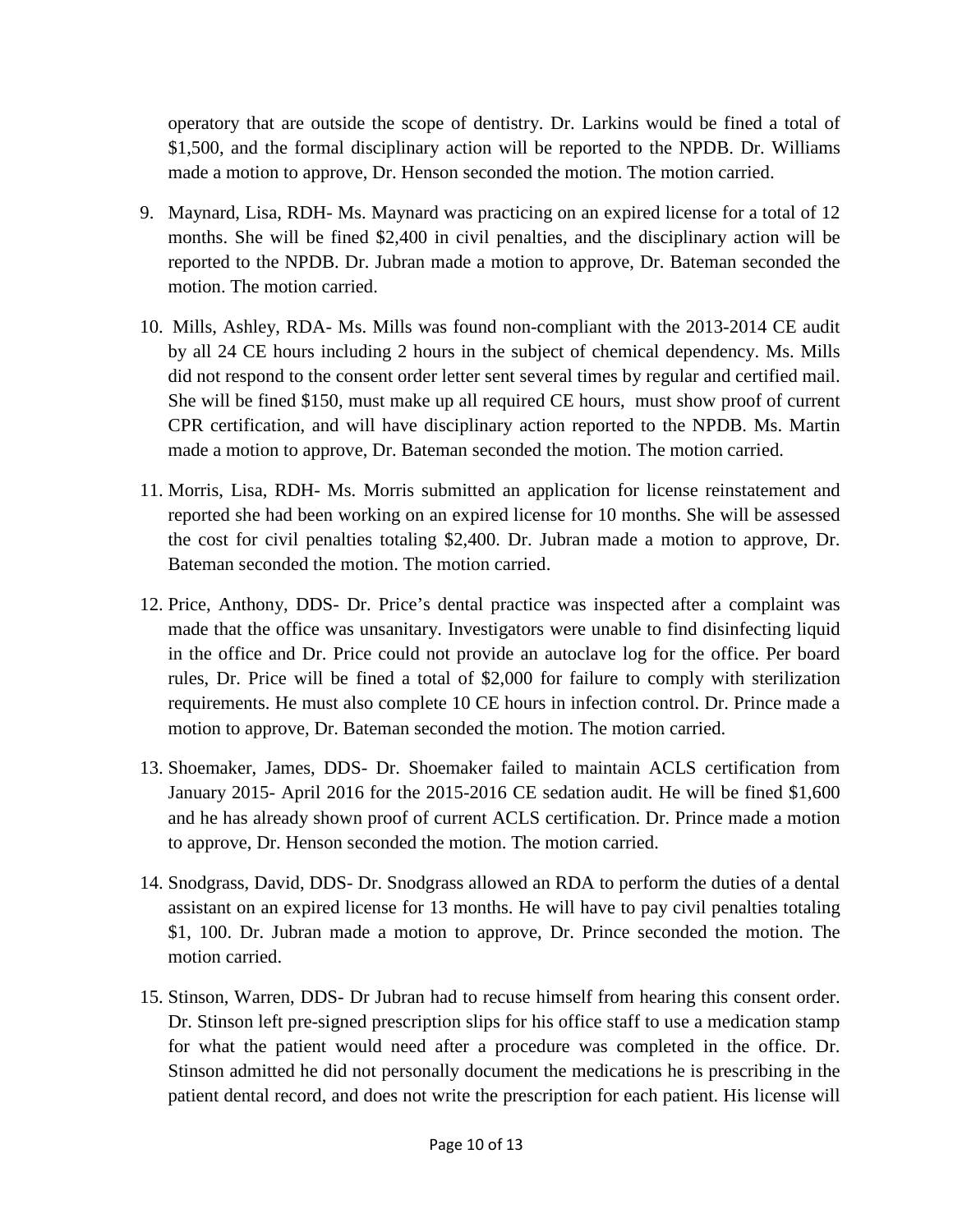be placed on probation for 3 years as a result of the consent order, and must complete a 3 day medical course called "Prescribing Controlled Drugs" at Vanderbilt University. Civil penalties to be paid by Dr. Stinson total \$2,000. Ms. Puckett made a motion to approve, and Dr. Prince seconded the motion. The motion carried.

- 16. Tomlin, Tonya, RDA- Ms. Tomlin forged a licensure verification document from the state website to supply the Quality Coordinator at Murray Regional Medical Center to claim she had a license as an advance practice registered nurse, in addition to her RDA license. Ms. Tomlin will be required civil penalties in the amount of \$1,000, complete a 1 year probationary period, and will have to take 10 CE hours in the area of ethics. Ms. Martin made a motion to approve, Dr. Prince seconded the motion. The motion carried.
- 17. Turnipseed, Dellwyn, DMD- Dr. Turnipseed had his practice investigated due to a complaint that the office was unsanitary. Investigators found that dental instruments were not being sanitized properly and a log was not kept as to when the autoclave had been run. Dr. Turnipseed will pay civil penalties to total \$300, and must complete 10 CE hours in the area of infection control. Dr. Bateman made a motion to approve, Dr. Prince seconded the motion. The motion carried.
- 18. Wilson, Ryan, DDS- Dr. Wilson failed to show proof of 4 CE hours in the subject of sedation/anesthesia as required by the 2015-2016 sedation audit. He will be required to pay \$400 in civil penalties and must show proof of 4 CE make-up hours in the subject of sedation/anesthesia. Dr. Bateman made a motion to approve, and Dr. Jubran seconded the motion. The motion carried.

# **ORDER OF COMPLIANCE:**

**Timothy Bakelaar, DDS-** petition for order of compliance to have suspension lifted from license and place license on probation. Dr. Bakelaar completed all requirements required by the consent order. Dr. Sain from the Wellness Committee stated Dr. Bakelaar completed all requirements and evaluations. A motion was made by Dr. Henson to lift suspension from Dr. Bakelaar's license and place it on probation, Dr. Prince seconded the motion. The motion carried.

**Nash, Nathan DDS**- request to have suspension lifted from license and have probationary status pursuant to consent order from April 27, 2017. All civil penalties/costs have been paid and he is in full compliance with his requirements. Dr. Nash has completed all evaluations and requirements of the Wellness Committee. Dr. Prince made a motion to lift suspension with probationary status of license pursuant to the terms of the consent order, with a second made by Dr. Travis. The motion carried.

## **REPORTS:**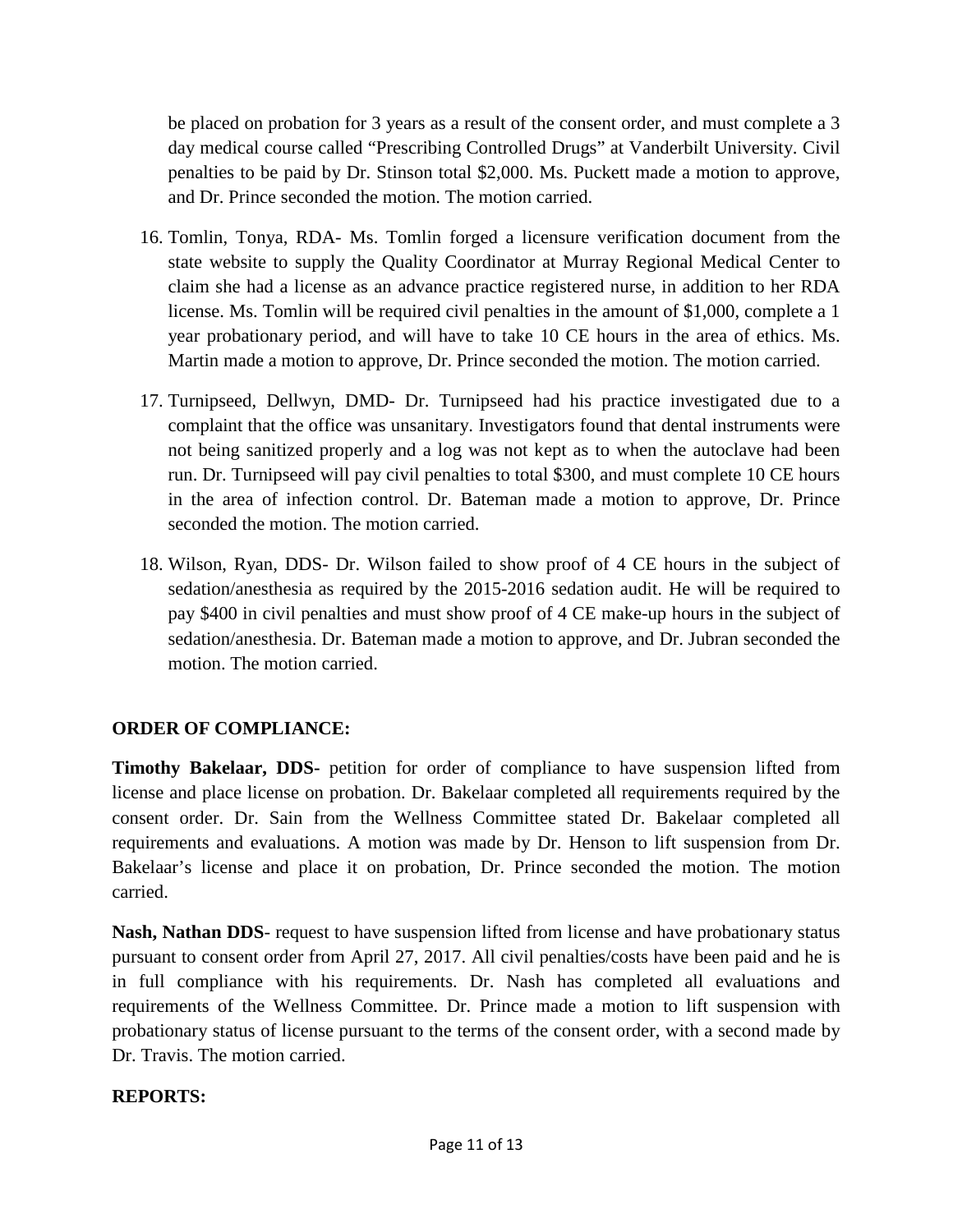*Office of Investigations Update:* The Director of Investigations and Disciplinary Coordinator gave the report and update. The Director Welch discussed a request to cut out the phone call from an investigator after a compliant has been opened for non-compliance to a CE sedation audit or CE audit. The requested change in the process was due to the time taken to attempt to contact the individual, and the cost to the board for the investigator needing to contact the individual. This process would automatically have the case opened by investigations, and file would be directly sent to OGC for formal disciplinary action. The phone call made by investigations was to allow the non-compliant individual a chance to send in the required information to avoid formal disciplinary action, which has proven to be an effective practice. After a discussion amongst the board members, Dr. Jubran made a motion to maintain the current way investigations and OGC handles disciplinary action for CE audit non-compliance, Ms. Puckett seconded the motion. A vote was taken with 5 board members voting "yes" and 4 members voting "no." The motion carried.

*Office of Investigations Report:* Ms. Leonard stated that there were 78 investigations opened this year with Investigations. There are currently 112 people being monitored, and 134 complaints have been closed. There are currently 78 pending complaints under review.

*Presentation by Dr. Reagan, MD, PhD, Chief Medical Officer for the Tennessee Department of Health*- Dr. Reagan gave a presentation concerning opioid abuse epidemic. According to studies, the total duration of opioid use is the strongest predictor of abuse. Those taking opioids for longer periods of time are more likely to abuse those opioids. There has been a 33% decrease in morphine being prescribed in the state of Tennessee from 2012-2017 due to education in the healthcare field concerning prescribing of opioids. The use of illicit drugs has contributed to more overdose deaths than those individuals who are taking opioids prescribed by a healthcare provider. The goals of healthcare in the opioid epidemic are treatment, control, and prevention.

**CONTESTED CASES:** The Honorable Leonard Pogue, Administrative Judge, presided over the hearings on April 27, 2018, which came to order at 9:00 a.m.

- 1. Kimberly Pinkins, RDA- settled with Ms. Putnam without presenting her case to Judge Pogue. Dr. Bateman made a motion to accept, and Ms. Puckett seconded the motion. The motion carried.
- 2. Stephanie Coleman, RDA- Docket No. 17.12-148955A. Ms. Coleman was not present and not represented by counsel. The Respondent did not comply with the 2013-2014 CE audit, and failed to respond to the Agreed Citation that resulted from the non-compliance. Ms. Coleman's license will be revoked and will be required to pay assessment costs. Dr. Williams made a motion to approve by default, Dr. Bateman seconded the motion. The motion carried.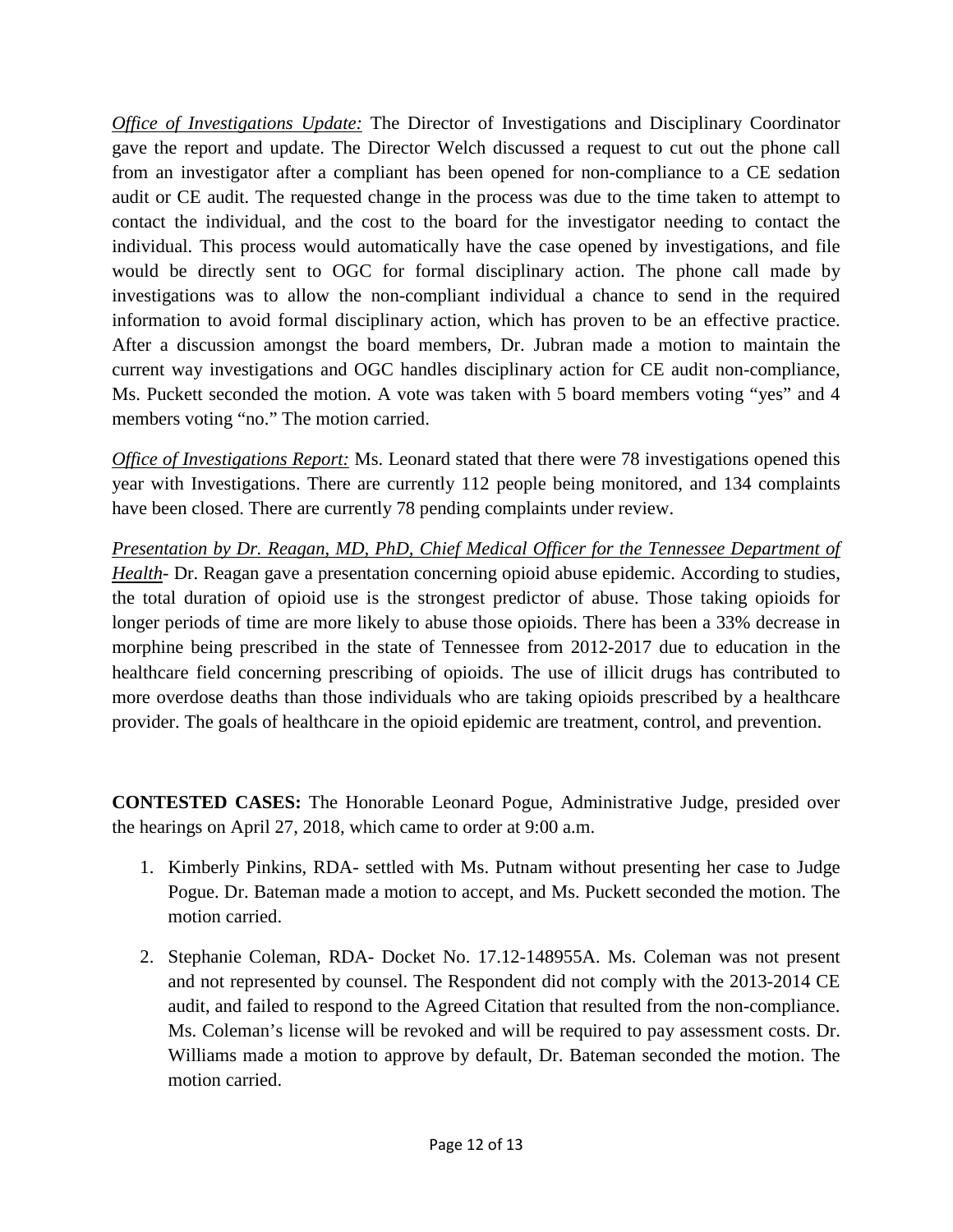- 3. Andrew Kelly, DDS- Docket No. 17.12-150854A in the matter of Andrew Kelly, DDS. Presiding at the hearing was the Honorable Leonard Pogue, Administrative Judge. The Office of General Counsel of the Tennessee Department of Health was represented by Jennifer Putnam, Assistant General Counsel for State made a motion to deny Dr. Kelly's application for licensure. The Respondent was present and represented by counsel. Dr. William Davis, a licensed Tennessee dentist and teacher at Meharry, spoke as a witness for Dr. Kelly at the hearing. The request for relief filed by Dr. Kelly is denied, as the motion was carried by a majority vote.
- 4. Mercedes Myrick, RDA- Docket No. 17.12-148957A. Ms. Myrick was not present and was not represented by counsel. The Respondent admitted to practicing under an expired license for 18 months. Her license will be reprimanded and will be required to pay civil penalties to total \$4,800. Dr. Jubran made a motion to approve by default, and Dr. Bateman seconded the motion. The motion carried.
- 5. Amanda Pope, RDA- Docket No. 17.12-148956A. Ms. Pope was not present and not represented by counsel. The Respondent plead guilty to 5 counts of fraudulently obtaining a controlled substance after writing over 30 prescriptions for herself and family members using the dentist's prescription pad. Her license will be revoked and she will be required to pay an assessment of costs. Ms. Puckett made a motion to approve by default, and Dr. Jubran seconded the motion. The motion carried.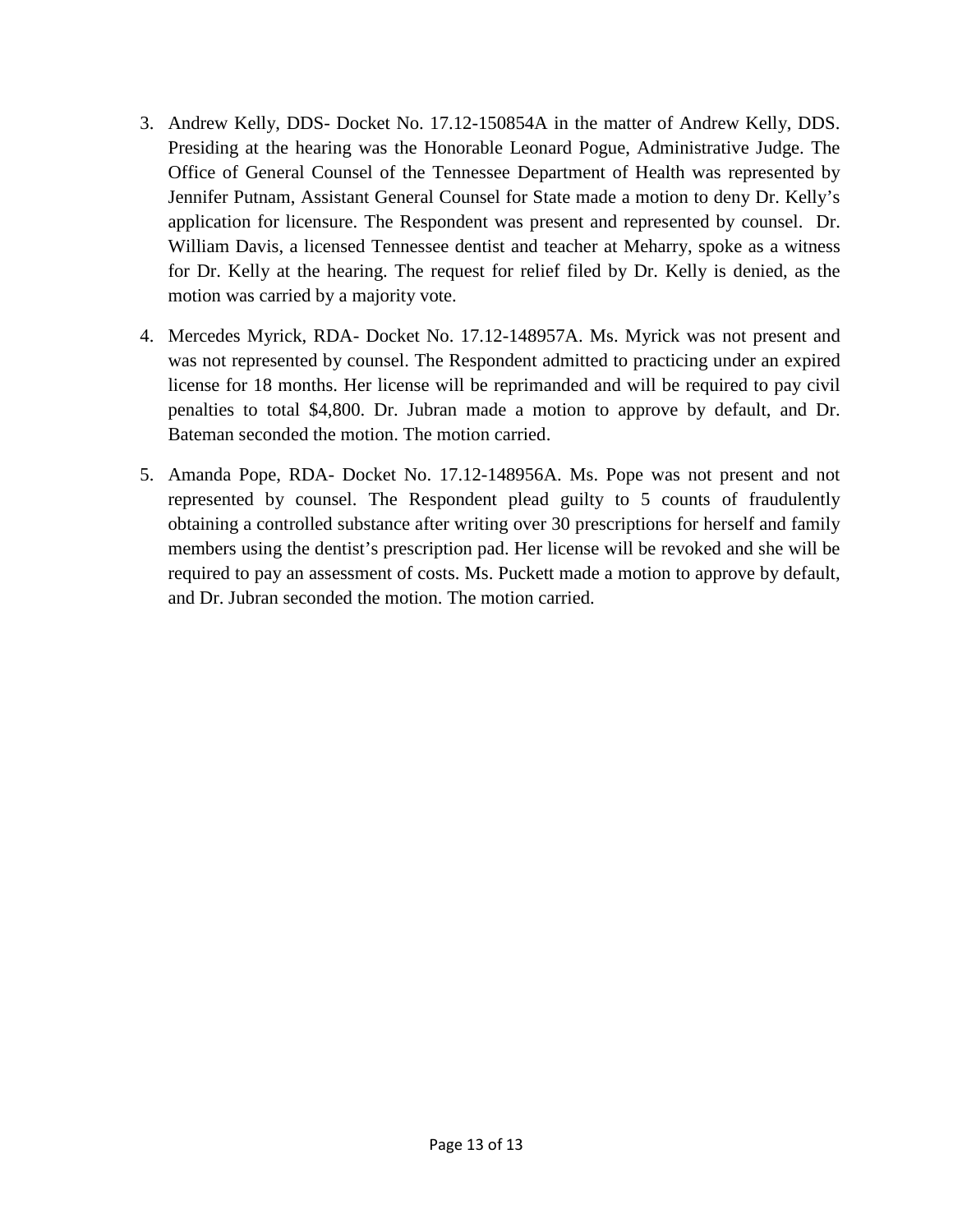|            | Board Status Change Detailed Listing Report |           |                    | January 9 - April 24, 2018 |                                  |                      |            |                    |           |
|------------|---------------------------------------------|-----------|--------------------|----------------------------|----------------------------------|----------------------|------------|--------------------|-----------|
|            |                                             | License   |                    |                            |                                  |                      |            |                    |           |
|            |                                             | Status    | Current            |                            |                                  |                      |            |                    | Rank      |
|            |                                             | Effective | License            | Previous License License   |                                  |                      |            | License            | Effective |
| Profession |                                             | Rank Date | <b>Status</b>      | <b>Status</b>              | Number Name                      | City                 | State      | <b>Expiry Date</b> | Date      |
|            |                                             |           |                    | Application in             |                                  |                      |            |                    |           |
| Dentist    | <b>DS</b>                                   |           | 2/23/2018 Licensed | Process                    | 10685 Achkar Jaafar Dr           | Pearland             | Texas      | 1/31/2021          | 2/23/2018 |
|            |                                             |           |                    | Application in             |                                  |                      |            |                    |           |
| Dentist    | <b>DS</b>                                   |           | 2/16/2018 Licensed | Process                    | 10682 Antone Michael Adel Dr.    | Painesville          | Ohio       | 8/31/2020          | 2/16/2018 |
|            |                                             |           |                    | Application in             |                                  |                      |            |                    |           |
| Dentist    | <b>DS</b>                                   |           | 4/13/2018 Licensed | Process                    | 10719 Ballard Stanford Curry Dr. | Homewood             | Alabama    | 9/30/2019          | 4/13/2018 |
|            |                                             |           |                    | Application in             |                                  |                      |            |                    |           |
| Dentist    | <b>DS</b>                                   |           | 4/9/2018 Licensed  | Process                    | 10708 Begley Macy Dr.            | Louisville           | Kentucky   | 2/28/2021          | 4/9/2018  |
|            |                                             |           |                    | Application in             |                                  |                      |            |                    |           |
| Dentist    | <b>DS</b>                                   |           | 4/13/2018 Licensed | Process                    | 10723 Bethel Allison Walter Dr.  | Lexington            | Kentucky   | 1/31/2020          | 4/13/2018 |
|            |                                             |           |                    | Application in             |                                  |                      |            |                    |           |
| Dentist    | <b>DS</b>                                   |           | 1/26/2018 Licensed | Process                    | 10675 Campbell Hayley Elise Dr.  | Kingsport            | Tennessee  | 8/31/2020          | 1/26/2018 |
|            |                                             |           |                    | Voluntarily                |                                  |                      |            |                    |           |
| Dentist    | <b>DS</b>                                   |           | 4/13/2018 Licensed | Retired                    | 8044 Cannon Kahala Clyennetta    | Cordova              | Tennessee  | 10/31/2019         | 12/5/2002 |
|            |                                             |           |                    | Application in             |                                  |                      |            |                    |           |
| Dentist    | <b>DS</b>                                   |           | 4/9/2018 Licensed  | Process                    | 10709 Cantrell Tommy Lee         | Florence             | S.Carolina | 10/31/2020         | 4/9/2018  |
|            |                                             |           |                    | Application in             |                                  |                      |            |                    |           |
| Dentist    | <b>DS</b>                                   |           | 4/20/2018 Licensed | Process                    | 10742 Capers James Bryant Dr.    | Shreveport           | Louisiana  | 12/31/2019         | 4/20/2018 |
|            |                                             |           |                    | Application in             |                                  |                      |            |                    |           |
| Dentist    | <b>DS</b>                                   |           | 3/23/2018 Licensed | Process                    | 10698 Charowski Megan Rachael Dr | Abilene              | Texas      | 5/31/2019          | 3/23/2018 |
|            |                                             |           |                    | Application in             |                                  |                      |            |                    |           |
| Dentist    | <b>DS</b>                                   |           | 3/23/2018 Licensed | Process                    | 10700 Charowski Tomasz Artur Dr. | Abilene              | Texas      | 10/31/2019         | 3/23/2018 |
|            |                                             |           |                    | Application in             |                                  |                      |            |                    |           |
| Dentist    | <b>DS</b>                                   |           | 3/26/2018 Licensed | Process                    | 10692 Cloud Corey Joseph         | Memphis              | Tennessee  | 2/28/2021          | 3/26/2018 |
|            |                                             |           |                    | Application in             |                                  |                      |            |                    |           |
| Dentist    | <b>DS</b>                                   |           | 4/13/2018 Licensed | Process                    | 10718 Coogler Amy Downs Dr.      | Antioch              | Tennessee  | 3/31/2020          | 4/13/2018 |
|            |                                             |           |                    | Application in             |                                  |                      |            |                    |           |
| Dentist    | <b>DS</b>                                   |           | 1/17/2018 Licensed | Process                    | 10664 Cranfill Thomas B Dr.      | Louisville           | Kentucky   | 11/30/2020         | 1/17/2018 |
|            |                                             |           |                    | Application in             |                                  |                      |            |                    |           |
| Dentist    | <b>DS</b>                                   |           | 1/26/2018 Licensed | Process                    | 10674 Damin Matthew              | <b>Bowling Green</b> | Kentucky   | 1/31/2019          | 1/26/2018 |
|            |                                             |           |                    | Application in             |                                  |                      |            |                    |           |
| Dentist    | <b>DS</b>                                   |           | 4/9/2018 Licensed  | Process                    | 10704 Dyriw Michael Peter        | Edgewood             | Washington | 4/30/2020          | 4/9/2018  |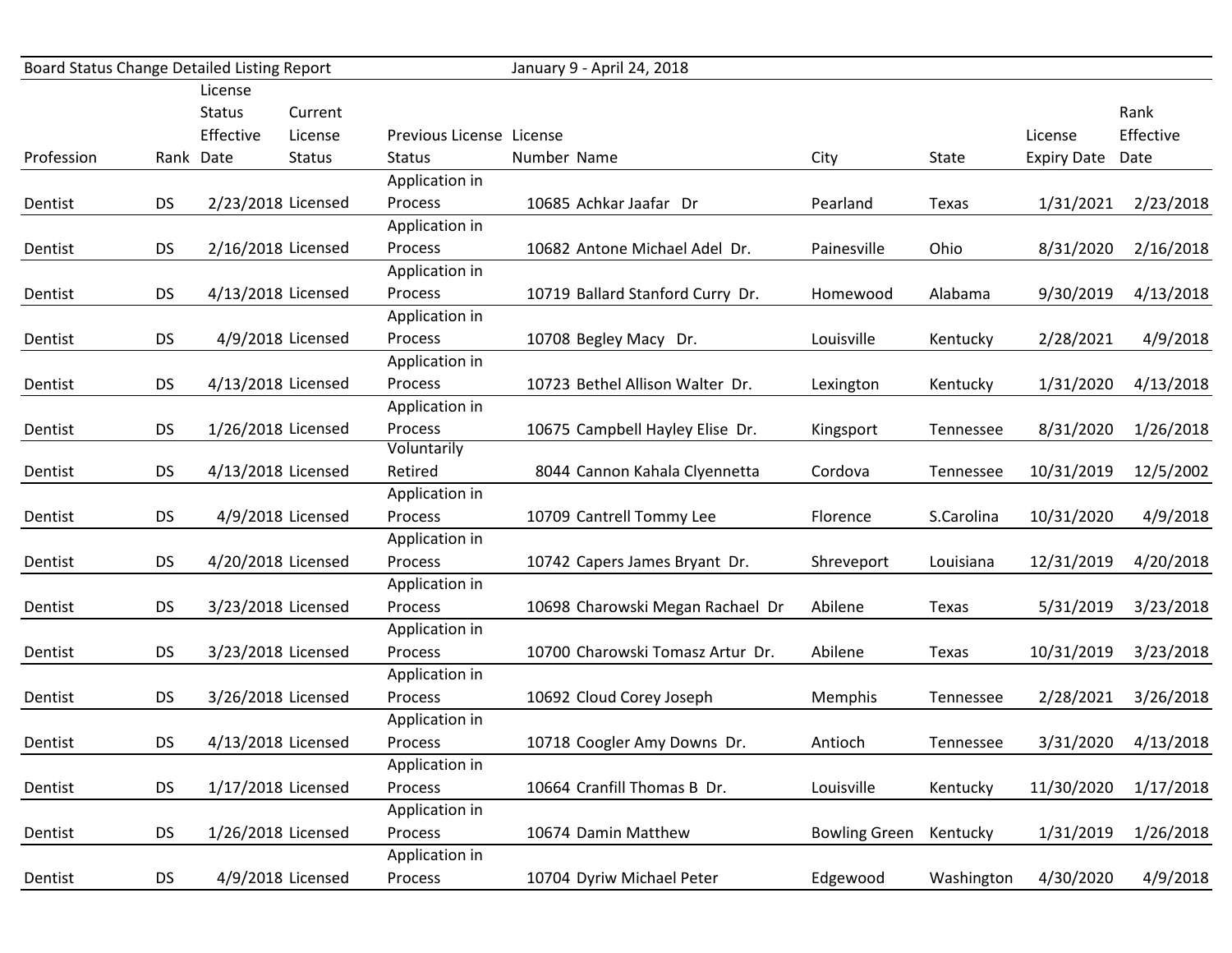|         |           |                    | Application in |                                          |                      |                 |            |                      |
|---------|-----------|--------------------|----------------|------------------------------------------|----------------------|-----------------|------------|----------------------|
| Dentist | <b>DS</b> | 4/13/2018 Licensed | Process        | 10715 Earnhardt Charles Edward Dr        | Birmingham           | Alabama         | 3/31/2021  | 4/13/2018            |
|         |           |                    | Application in |                                          |                      |                 |            |                      |
| Dentist | <b>DS</b> | 4/9/2018 Licensed  | Process        | 10713 Felts Charles Baker IV Dr.         | Memphis              | Tennessee       | 12/31/2019 | 4/9/2018             |
|         |           |                    | Application in |                                          |                      |                 |            |                      |
| Dentist | <b>DS</b> | 3/27/2018 Licensed | Process        | 10697 Francis Daniel John                | Jasper               | Indiana         | 4/30/2020  | 3/27/2018            |
|         |           |                    | Application in |                                          |                      |                 |            |                      |
| Dentist | <b>DS</b> | 4/9/2018 Licensed  | Process        | 10678 Freeman Chris                      | Springdale           | Arkansas        | 5/31/2019  | 4/9/2018             |
|         |           |                    | Application in |                                          |                      |                 |            |                      |
| Dentist | <b>DS</b> | 4/20/2018 Licensed | Process        | 10732 Harning Timothy Dane               | Chattanooga          | Tennessee       | 11/30/2020 | 4/20/2018            |
| Dentist | <b>DS</b> | 1/17/2018 Licensed | Revoked        | 8331 Harrison John David Dr.             | Shreveport           | Louisiana       | 2/29/2020  | 1/17/2018            |
|         |           |                    | Application in |                                          |                      |                 |            |                      |
| Dentist | <b>DS</b> | 3/12/2018 Licensed | Process        | 10691 Hernandez Michael Thomas Dr. Arden |                      | N.Carolina      | 6/30/2020  | 3/12/2018            |
|         |           |                    | Voluntarily    |                                          |                      |                 |            |                      |
| Dentist | <b>DS</b> | 1/26/2018 Licensed | Retired        | 9219 Im Patrick H.                       | Kirkland             | Washington      |            | 9/30/2019 10/22/2010 |
|         |           |                    | Application in |                                          |                      |                 |            |                      |
| Dentist | <b>DS</b> | 1/17/2018 Licensed | Process        | 10657 Jimerson Ruthie Dr.                | Murfreesboro         | Tennessee       | 6/30/2020  | 1/17/2018            |
|         |           |                    | Application in |                                          |                      |                 |            |                      |
| Dentist | <b>DS</b> | 2/9/2018 Licensed  | Process        | 10679 Kapoor Sonal Dr.                   | Chalfont             | Pnnsylvnia      | 1/31/2020  | 2/9/2018             |
|         |           |                    | Application in |                                          |                      |                 |            |                      |
| Dentist | <b>DS</b> | 4/20/2018 Licensed | Process        | 10736 Kashlan Zacharia                   | Roswell              | Georgia         | 5/31/2020  | 4/20/2018            |
|         |           |                    | Application in |                                          |                      |                 |            |                      |
| Dentist | <b>DS</b> | 4/13/2018 Licensed | Process        | 10726 Kelly Allyson Eileen               | Adams                | Tennessee       | 1/31/2021  | 4/13/2018            |
|         |           |                    | Application in |                                          |                      |                 |            |                      |
| Dentist | <b>DS</b> | 4/20/2018 Licensed | Process        | 10710 Khoshrou Shahdi                    | Glendale             | Arizona         | 10/31/2019 | 4/20/2018            |
|         |           |                    | Application in |                                          |                      |                 |            |                      |
| Dentist | <b>DS</b> | 1/17/2018 Licensed | Process        | 10668 Kim John Minkyu Dr.                | Fort Campbell        | Kentucky        | 5/31/2019  | 1/17/2018            |
|         |           |                    | Application in |                                          |                      |                 |            |                      |
| Dentist | <b>DS</b> | 4/20/2018 Licensed | Process        | 10696 Kimbrough Ralph Dr.                | Carterville          | <b>Illinois</b> | 3/31/2020  | 4/20/2018            |
|         |           |                    | Application in |                                          |                      |                 |            |                      |
| Dentist | <b>DS</b> | 3/2/2018 Licensed  | Process        | 10689 King Ii Kevin Tyrone               | Mont Belvieu         | Texas           | 9/30/2019  | 3/2/2018             |
|         |           |                    | Application in |                                          |                      |                 |            |                      |
| Dentist | <b>DS</b> | 3/12/2018 Licensed | Process        | 10680 Maragliano-Muniz Pamela            | Dr. Salem            | Mass.           | 11/30/2020 | 3/12/2018            |
|         |           |                    | Application in |                                          |                      |                 |            |                      |
| Dentist | <b>DS</b> | 3/27/2018 Licensed | Process        | 10706 Matta Andrew                       | New Castle           | Pnnsylvnia      | 9/30/2020  | 3/27/2018            |
|         |           |                    | Application in |                                          |                      |                 |            |                      |
| Dentist | <b>DS</b> | 4/9/2018 Licensed  | Process        | 10711 Mctavous Syreeta Tisha Dr.         | Ormond Beach Florida |                 | 2/29/2020  | 4/9/2018             |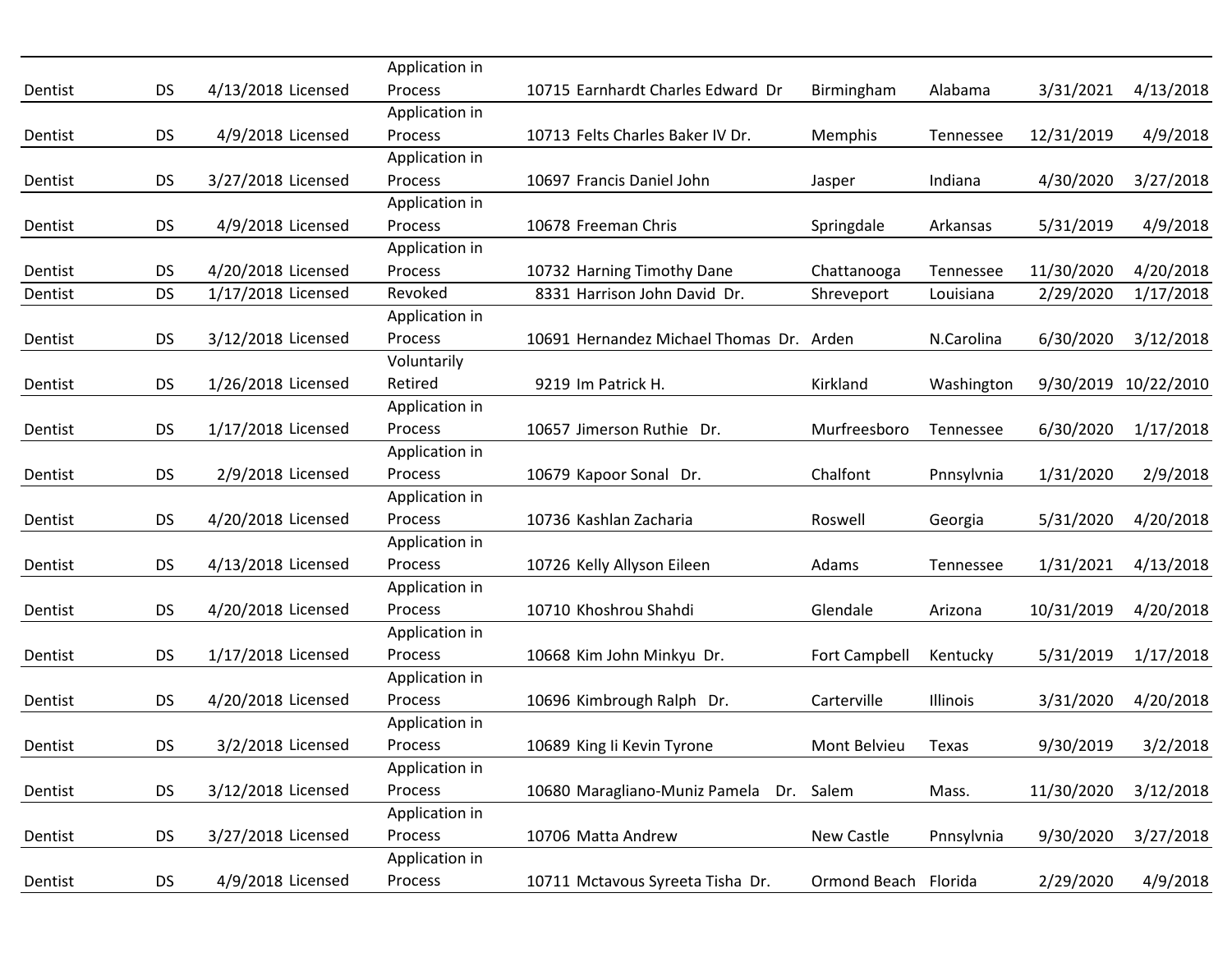|         |           |                    | Application in            |                                   |                    |            |            |           |
|---------|-----------|--------------------|---------------------------|-----------------------------------|--------------------|------------|------------|-----------|
| Dentist | <b>DS</b> | 1/26/2018 Licensed | <b>Process</b>            | 10669 Mims Jonathan Dr.           | Campobello         | S.Carolina | 12/31/2019 | 1/26/2018 |
|         |           |                    | Application in            |                                   |                    |            |            |           |
| Dentist | <b>DS</b> | 3/12/2018 Licensed | Process                   | 10701 Mitchell Andrew Steven      | <b>Burnsville</b>  | N.Carolina | 3/31/2020  | 3/12/2018 |
|         |           |                    | Application in            |                                   |                    |            |            |           |
| Dentist | <b>DS</b> | 3/26/2018 Licensed | Process                   | 10695 Parker Christopher T Dr     | Evans              | Georgia    | 4/30/2019  | 3/26/2018 |
|         |           |                    | Application in            |                                   |                    |            |            |           |
| Dentist | <b>DS</b> | 2/16/2018 Licensed | Process                   | 10683 Pauli Melissa Nicole Dr.    | Arlington          | Tennessee  | 5/31/2019  | 2/16/2018 |
|         |           |                    | Application in            |                                   |                    |            |            |           |
| Dentist | <b>DS</b> | 2/2/2018 Licensed  | Process                   | 10671 Peach Karl Douglas Dr.      | Post Falls         | Idaho      | 5/31/2020  | 2/2/2018  |
|         |           |                    | Application in            |                                   |                    |            |            |           |
| Dentist | <b>DS</b> | 2/23/2018 Licensed | Process                   | 10686 Peel Maya                   | Memphis            | Tennessee  | 3/31/2019  | 2/23/2018 |
|         |           |                    | Application in            |                                   |                    |            |            |           |
| Dentist | <b>DS</b> | 4/6/2018 Licensed  | Process                   | 10694 Pitcher Brandon Charles     | Westminster        | Colorado   | 2/28/2021  | 4/6/2018  |
|         |           |                    | Application in            |                                   |                    |            |            |           |
| Dentist | <b>DS</b> | 2/26/2018 Licensed | Process                   | 10693 Quintanal Ovy               | Memphis            | Tennessee  | 6/30/2019  | 2/26/2018 |
|         |           |                    | Application in            |                                   |                    |            |            |           |
| Dentist | <b>DS</b> | 1/26/2018 Licensed | Process                   | 10672 Ristau Alexander Craig      | Murfreesboro       | Tennessee  | 11/30/2020 | 1/26/2018 |
| Dentist | <b>DS</b> | 4/5/2018 Licensed  | Expired                   | 1163 Robbins Morris L JR          | Memphis            | Tennessee  | 10/31/2019 | 1/1/1959  |
|         |           |                    | Voluntarily               |                                   |                    |            |            |           |
| Dentist | <b>DS</b> | 2/27/2018 Licensed | Retired                   | 7417 Scott Kimberly D.            | Jackson            | Tennessee  | 4/30/2020  | 9/17/1997 |
|         |           |                    | Application in            |                                   |                    |            |            |           |
| Dentist | <b>DS</b> | 3/12/2018 Licensed | Process                   | 10702 Shaikh Amber Hafeez Dr      | <b>Spruce Pine</b> | N.Carolina | 6/30/2019  | 3/12/2018 |
|         |           |                    | Application in            |                                   |                    |            |            |           |
| Dentist | <b>DS</b> | 3/12/2018 Licensed | Process                   | 10688 Shelby Daniel Joseph        | Marietta           | Georgia    | 1/31/2021  | 3/12/2018 |
|         |           |                    | Application in            |                                   |                    |            |            |           |
| Dentist | <b>DS</b> | 4/13/2018 Licensed | Process                   | 10722 Snare Derek Dr.             | Tucson             | Arizona    | 8/31/2019  | 4/13/2018 |
|         |           |                    | Application in            |                                   |                    |            |            |           |
| Dentist | <b>DS</b> | 4/9/2018 Licensed  | Process                   | 10721 Snare Jillian Kay Dr.       | Tucson             | Arizona    | 8/31/2019  | 4/9/2018  |
|         |           |                    | Application in            |                                   |                    |            |            |           |
| Dentist | <b>DS</b> | 3/2/2018 Licensed  | Process                   | 10699 Sprewell Aquilla            | Nashville          | Tennessee  | 5/31/2020  | 3/2/2018  |
|         |           |                    | Application in            |                                   |                    |            |            |           |
| Dentist | <b>DS</b> | 2/23/2018 Licensed | Process                   | 10673 Tutor Vance                 | Pittsburgh         | Pnnsylvnia | 8/31/2020  | 2/23/2018 |
| Dentist |           | 3/2/2018 Licensed  | Application in            |                                   |                    |            |            |           |
|         | <b>DS</b> |                    | Process<br>Application in | 10684 Whitson Matthew Mcguire Dr. | Cookeville         | Tennessee  | 3/31/2020  | 3/2/2018  |
|         |           | 2/9/2018 Licensed  |                           | 10681 Williams James Dr           |                    |            |            |           |
| Dentist | <b>DS</b> |                    | Process                   |                                   | Paducah            | Kentucky   | 11/30/2019 | 2/9/2018  |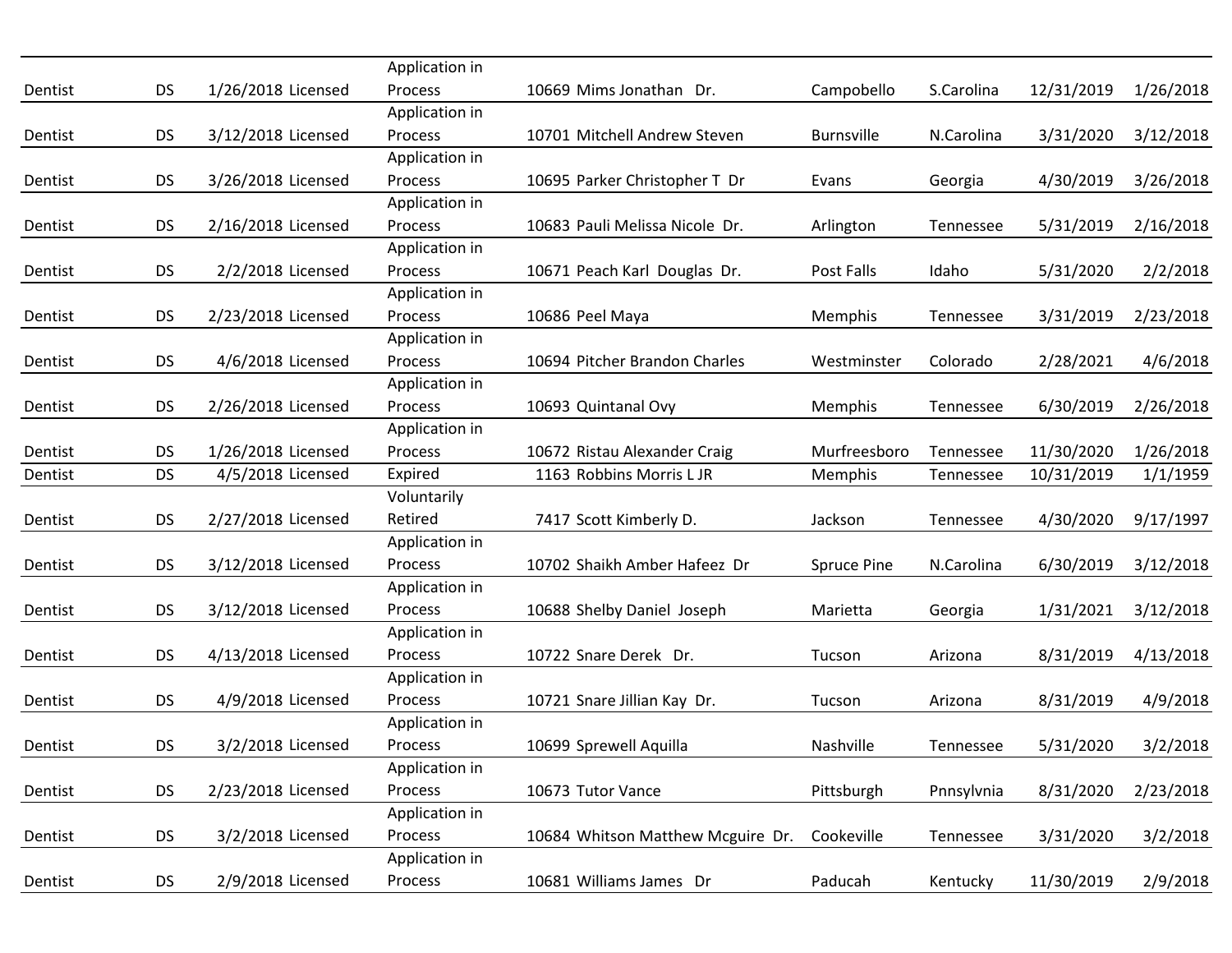|         |           |                                 | Application in |                              |                   |             |            |           |
|---------|-----------|---------------------------------|----------------|------------------------------|-------------------|-------------|------------|-----------|
| Dentist | <b>DS</b> | 4/13/2018 Licensed              | <b>Process</b> | 10712 Williams Johnny Dr.    | Pike Road         | Alabama     | 11/30/2020 | 4/13/2018 |
|         |           |                                 | Voluntarily    |                              |                   |             |            |           |
| Dentist | <b>DS</b> | 1/26/2018 Licensed              | Retired        | 4825 Wilson Mark Edward      | <b>Memphis</b>    | Tennessee   | 8/31/2020  | 8/17/1987 |
| Dentist | <b>DS</b> | 2/6/2018 Licensed               | Expired        | 10014 Yu Xiao Ming           | Cordova           | Tennessee   | 9/30/2019  | 3/24/2015 |
|         |           | Voluntarily                     |                |                              |                   |             |            |           |
| Dentist | <b>DS</b> | 2/28/2018 Retired               | Licensed       | 1800 Averbuch Lawrence A     | Nashville         | Tennessee   | 3/31/2018  | 1/1/1966  |
|         |           | Voluntarily                     |                |                              |                   |             |            |           |
| Dentist | <b>DS</b> | 4/12/2018 Retired               | Licensed       | 2222 Baker Ross J            | Morristown        | Tennessee   | 3/31/2019  | 1/1/1971  |
|         |           | Voluntarily                     |                |                              |                   |             |            |           |
| Dentist | <b>DS</b> | 2/15/2018 Retired               | Licensed       | 3926 Beavers Edward L        | Tullahoma         | Tennessee   | 1/31/2019  | 7/6/1982  |
|         |           | Voluntarily                     |                |                              |                   |             |            |           |
| Dentist | <b>DS</b> | 2/1/2018 Retired                | Licensed       | 2054 Cima John D             | Somerville        | Tennessee   | 4/30/2018  | 1/1/1969  |
|         |           | Voluntarily                     |                |                              |                   |             |            |           |
| Dentist | <b>DS</b> | 3/9/2018 Retired                | Licensed       | 9448 Crabtree Meghan Whitney | Nashville         | Tennessee   | 1/31/2020  | 5/25/2012 |
|         |           | Voluntarily                     |                |                              |                   |             |            |           |
| Dentist | <b>DS</b> | 1/24/2018 Retired               | Licensed       | 2947 Draper David G          | Cookeville        | Tennessee   | 11/30/2018 | 2/5/1976  |
|         |           | Voluntarily                     |                |                              |                   |             |            |           |
| Dentist | <b>DS</b> | 2/8/2018 Retired<br>Voluntarily | Licensed       | 10167 Dyer James Robert      | Argyle            | Texas       | 9/30/2018  | 11/6/2015 |
|         | <b>DS</b> | 2/26/2018 Retired               | Licensed       | 4467 Fritsch Timothy S       | Russellville      |             |            |           |
| Dentist |           | Voluntarily                     |                |                              |                   | Kentucky    | 12/31/2018 | 5/24/1985 |
| Dentist | <b>DS</b> | 2/14/2018 Retired               | Licensed       | 9995 Fugate Deana Renae      | Powell            | Tennessee   | 1/31/2019  | 1/22/2015 |
|         |           | Voluntarily                     |                |                              |                   |             |            |           |
| Dentist | <b>DS</b> | 2/20/2018 Retired               | Licensed       | 1435 Greer Joseph G          | Oak Ridge         | Tennessee   | 7/31/2018  | 1/1/1962  |
|         |           | Voluntarily                     |                |                              |                   |             |            |           |
| Dentist | <b>DS</b> | 4/2/2018 Retired                | Licensed       | 2592 Jeter Dennis K          | Mcminnville       | Tennessee   | 12/31/2018 | 1/18/1974 |
|         |           | Voluntarily                     |                |                              |                   |             |            |           |
| Dentist | <b>DS</b> | 2/1/2018 Retired                | Licensed       | 10033 Johnson Abby Pershke   | Duluth            | Minnesota   | 3/31/2019  | 4/28/2015 |
|         |           | Voluntarily                     |                |                              |                   |             |            |           |
| Dentist | <b>DS</b> | 4/19/2018 Retired               | Licensed       | 7545 Jones Terrell Edward    | <b>West Point</b> | Mississippi | 5/31/2019  | 7/22/1998 |
|         |           | Voluntarily                     |                |                              |                   |             |            |           |
| Dentist | <b>DS</b> | 1/26/2018 Retired               | Licensed       | 10318 Kokoreva Natalija      | Germantown        | Tennessee   | 8/31/2019  | 7/6/2016  |
|         |           | Voluntarily                     |                |                              |                   |             |            |           |
| Dentist | <b>DS</b> | 2/1/2018 Retired                | Licensed       | 4443 Mcilveen Lezley P       | Reston            | Virgina     | 12/31/2017 | 2/27/1985 |
|         |           | Voluntarily                     |                |                              |                   |             |            |           |
| Dentist | <b>DS</b> | 4/5/2018 Retired                | Licensed       | 5118 Moody David M           | Murfreesboro      | Tennessee   | 5/31/2018  | 3/21/1989 |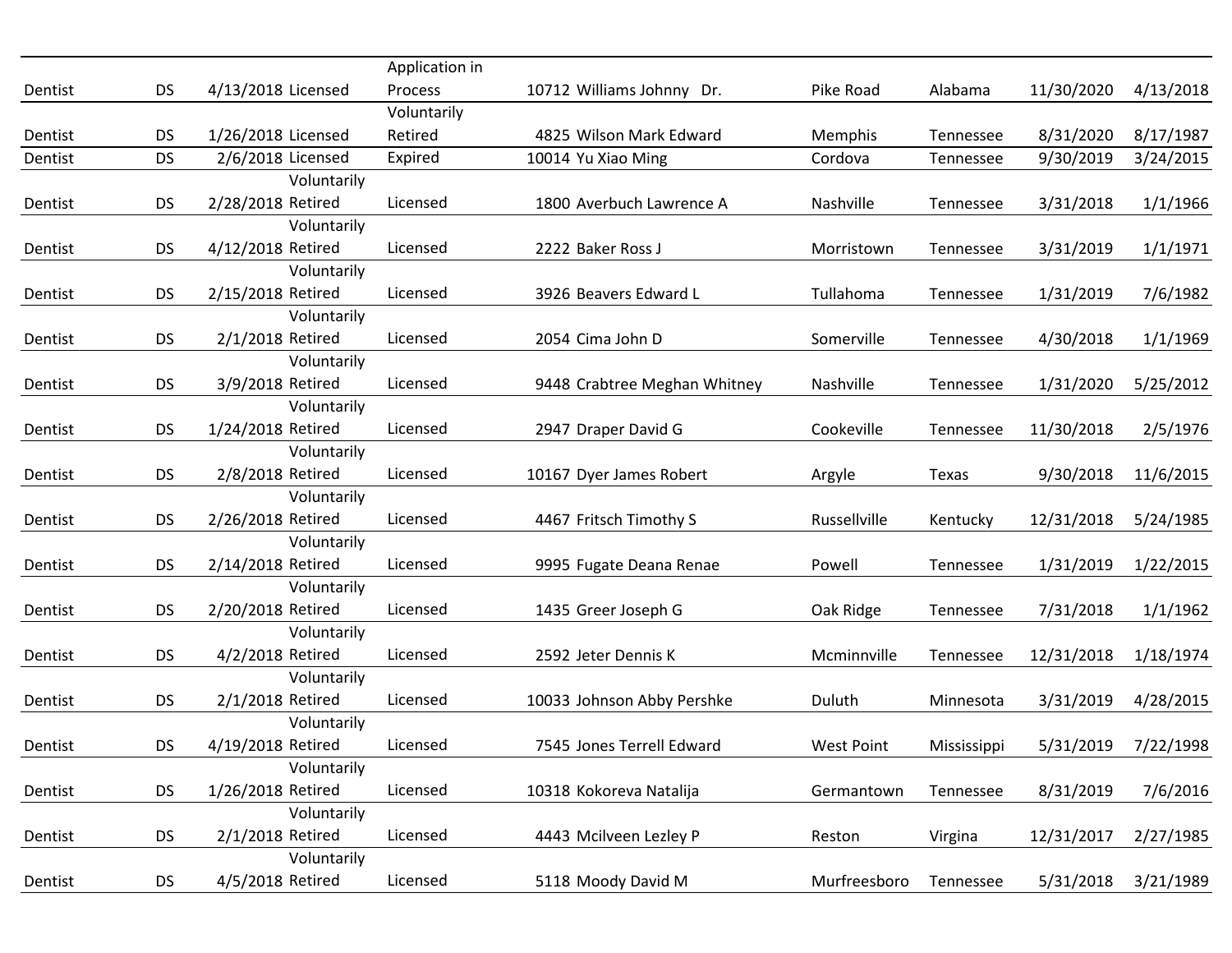|                      |           | Voluntarily        |                |                                               |                      |            |            |           |
|----------------------|-----------|--------------------|----------------|-----------------------------------------------|----------------------|------------|------------|-----------|
| Dentist              | <b>DS</b> | 4/5/2018 Retired   | Licensed       | 1881 Patrick Robert Tyree                     | Milan                | Tennessee  | 3/31/2018  | 1/1/1967  |
|                      |           | Voluntarily        |                |                                               |                      |            |            |           |
| Dentist              | <b>DS</b> | 1/26/2018 Retired  | Licensed       | 3232 Peebles James H III                      | Crossville           | Tennessee  | 7/31/2018  | 2/11/1978 |
|                      |           | Voluntarily        |                |                                               |                      |            |            |           |
| Dentist              | <b>DS</b> | 2/21/2018 Retired  | Licensed       | 9611 Poblenz Amy Borvier Dr.                  | Jacksonville         | Florida    | 2/28/2018  | 3/1/2013  |
|                      |           | Voluntarily        |                |                                               |                      |            |            |           |
| Dentist              | <b>DS</b> | 4/17/2018 Retired  | Licensed       | 8940 Rivera Rafael JR                         | Gastonia             | N.Carolina | 4/30/2018  | 1/16/2009 |
|                      |           | Voluntarily        |                |                                               |                      |            |            |           |
| Dentist              | <b>DS</b> | 2/28/2018 Retired  | Licensed       | 5222 Strider Jr James W                       | Augusta              | Georgia    | 4/30/2018  | 4/18/1990 |
|                      |           | Voluntarily        |                |                                               |                      |            |            |           |
| Dentist              | <b>DS</b> | 3/1/2018 Retired   | Licensed       | 7236 Sullivan Patricia Lynn                   | <b>Norris</b>        | Tennessee  | 2/28/2018  | 5/15/1996 |
|                      |           | Voluntarily        |                |                                               |                      |            |            |           |
| Dentist              | <b>DS</b> | 1/25/2018 Retired  | Licensed       | 2742 Taylor Herschel S                        | Manchester           | Tennessee  | 2/28/2018  | 1/10/1975 |
|                      |           | Voluntarily        |                |                                               |                      |            |            |           |
| Dentist              | <b>DS</b> | 1/30/2018 Retired  | Licensed       | 3626 Templeton David E                        | Kingsport            | Tennessee  | 11/30/2018 | 5/22/1980 |
|                      |           | Voluntarily        |                |                                               |                      |            |            |           |
| Dentist              | <b>DS</b> | 3/21/2018 Retired  | Licensed       | 1200 Wiener Edward J                          | Memphis              | Tennessee  | 6/30/2019  | 1/1/1960  |
|                      |           | Voluntarily        |                |                                               |                      |            |            |           |
| Dentist              | <b>DS</b> | 1/24/2018 Retired  | Licensed       | 9422 Williams Shane Anthony                   | <b>Bowling Green</b> | Kentucky   | 3/31/2018  | 2/24/2012 |
|                      |           |                    | Application in |                                               |                      |            |            |           |
| Dentist              | EL.       | 4/9/2018 Licensed  | Process        | 10690 Dean Michael Joseph Dr.                 | Kennewick            | Washington | 5/31/2019  | 4/9/2018  |
|                      |           |                    | Application in |                                               |                      |            |            |           |
| Dentist              | EL        | 1/17/2018 Licensed | Process        | 10665 Venturin Jaqueline De Souza Dr. Memphis |                      | Tennessee  | 5/31/2019  | 1/17/2018 |
|                      |           |                    | Application in |                                               |                      |            |            |           |
| Dental Hygienists DH |           | 3/27/2018 Licensed | Process        | 9322 Askar Atoosa                             | Knoxville            | Tennessee  | 9/30/2019  | 3/27/2018 |
|                      |           |                    | Application in |                                               |                      |            |            |           |
| Dental Hygienists DH |           | 3/27/2018 Licensed | Process        | 9324 Ballard Brooklyn Jade Ms                 | <b>Spring Hill</b>   | Tennessee  | 2/29/2020  | 3/27/2018 |
|                      |           |                    | Application in |                                               |                      |            |            |           |
| Dental Hygienists DH |           | 3/27/2018 Licensed | Process        | 9270 Balsiger Nancy Rae                       | <b>Ashland City</b>  | Tennessee  | 9/30/2020  | 3/27/2018 |
|                      |           |                    | Application in |                                               |                      |            |            |           |
| Dental Hygienists DH |           | 1/26/2018 Licensed | Process        | 9273 Barker Caitlin Morgan Ms.                | Austin               | Texas      | 4/30/2019  | 1/26/2018 |
|                      |           |                    | Application in |                                               |                      |            |            |           |
| Dental Hygienists DH |           | 3/27/2018 Licensed | Process        | 9295 Barton Kim W                             | Birmingham           | Alabama    | 9/30/2019  | 3/27/2018 |
|                      |           |                    | Application in |                                               |                      |            |            |           |
| Dental Hygienists DH |           | 4/20/2018 Licensed | Process        | 9310 Beavers Nicole Mrs.                      | Abingdon             | Virgina    | 2/28/2021  | 4/20/2018 |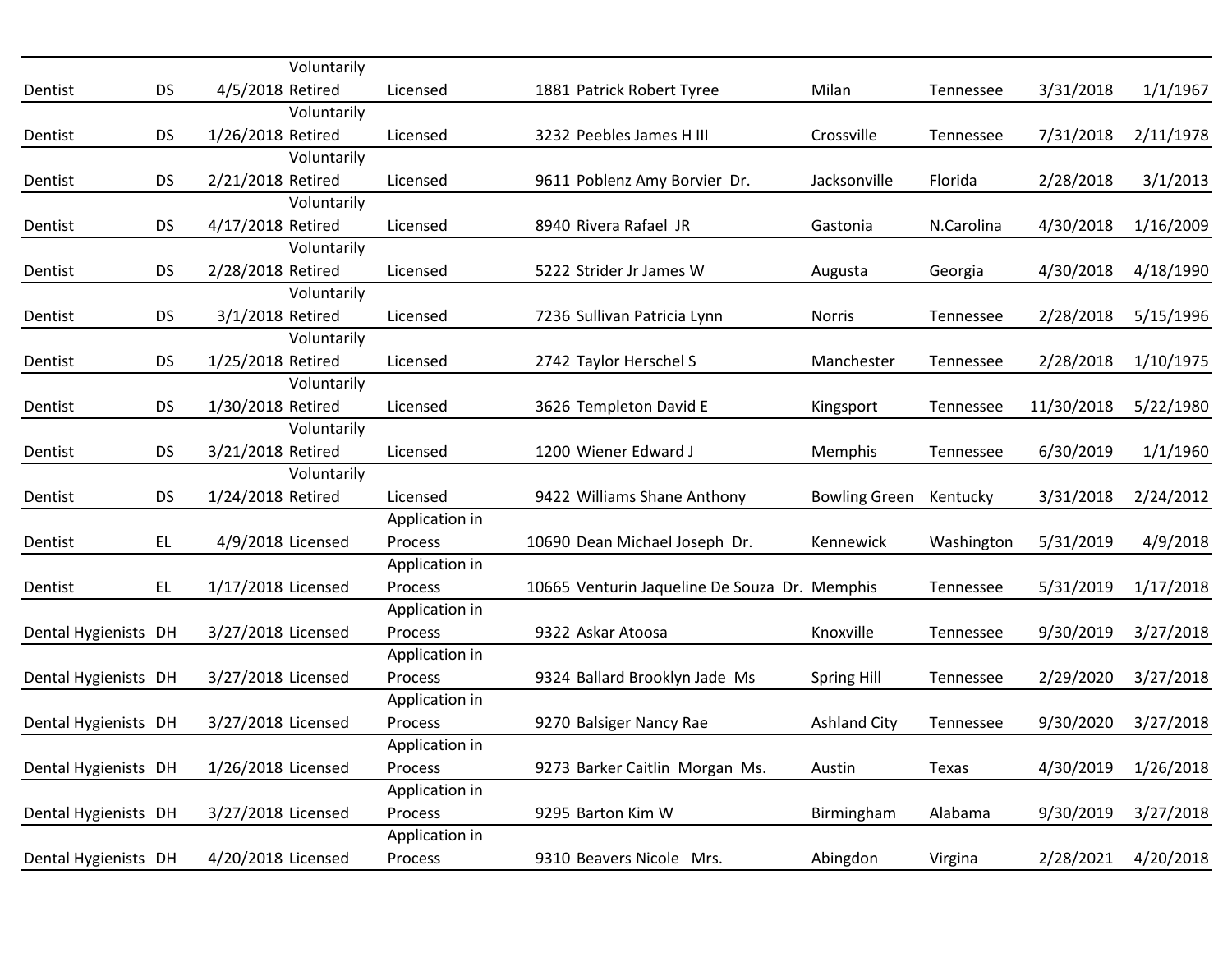|                      |                    | Application in            |                                 |                |             |            |           |
|----------------------|--------------------|---------------------------|---------------------------------|----------------|-------------|------------|-----------|
| Dental Hygienists DH | 3/26/2018 Licensed | Process<br>Application in | 9319 Benjamin Jakaya Taneise    | Clarksville    | Tennessee   | 2/28/2021  | 3/26/2018 |
| Dental Hygienists DH | 2/6/2018 Licensed  | <b>Process</b>            | 9288 Blevins Crystal Ann        | Old Hickory    |             | 6/30/2020  | 2/6/2018  |
|                      |                    |                           |                                 |                | Tennessee   |            |           |
| Dental Hygienists DH | 3/8/2018 Licensed  | Expired                   | 5813 Brazelton Crystal Crossman | Murfreesboro   | Tennessee   | 11/30/2019 | 5/28/2004 |
| Dental Hygienists DH | 3/8/2018 Licensed  | Expired                   | 2442 Brockman Lori H            | Lexington      | Tennessee   | 11/30/2019 | 2/24/1982 |
| Dental Hygienists DH | 4/16/2018 Licensed | Expired                   | 7674 Clayton Alyssa Nantz       | La Vergne      | Tennessee   | 10/31/2019 | 6/21/2012 |
|                      |                    | Application in            |                                 |                |             |            |           |
| Dental Hygienists DH | 2/2/2018 Licensed  | Process                   | 9278 Cokeley Holly              | Somerville     | Tennessee   | 1/31/2020  | 2/2/2018  |
|                      |                    | Application in            |                                 |                |             |            |           |
| Dental Hygienists DH | 2/23/2018 Licensed | Process                   | 9303 Coleman Ashley Kristen     | Murfreesboro   | Tennessee   | 5/31/2020  | 2/23/2018 |
|                      |                    | Application in            |                                 |                |             |            |           |
| Dental Hygienists DH | 3/1/2018 Licensed  | Process                   | 9296 Conway Barbara Ann         | Hampton        | New Jersey  | 8/31/2020  | 3/1/2018  |
|                      |                    | Application in            |                                 |                |             |            |           |
| Dental Hygienists DH | 2/23/2018 Licensed | Process                   | 9305 Daniel Ashley Verplank     | Lebanon        | Tennessee   | 8/31/2019  | 2/23/2018 |
|                      |                    | Application in            |                                 |                |             |            |           |
| Dental Hygienists DH | 4/9/2018 Licensed  | Process                   | 9313 Dickert Cortney Marie      | Hendersonville | Tennessee   | 3/31/2020  | 4/9/2018  |
|                      |                    | Application in            |                                 |                |             |            |           |
| Dental Hygienists DH | 4/23/2018 Licensed | Process                   | 9340 Dodson Hailey Anna Ms.     | Gainesboro     | Tennessee   | 2/28/2021  | 4/23/2018 |
|                      |                    | Application in            |                                 |                |             |            |           |
| Dental Hygienists DH | 4/13/2018 Licensed | Process                   | 9335 Ellis Cari                 | Nashville      | Tennessee   | 5/31/2020  | 4/13/2018 |
|                      |                    | Application in            |                                 |                |             |            |           |
| Dental Hygienists DH | 4/16/2018 Licensed | Process                   | 9336 Espenlaub Martha           | Knoxville      | Tennessee   | 12/31/2019 | 4/16/2018 |
|                      |                    | Application in            |                                 |                |             |            |           |
| Dental Hygienists DH | 1/26/2018 Licensed | Process                   | 9275 Faust Kaylin Elizabeth     | Olive Branch   | Mississippi | 2/29/2020  | 1/26/2018 |
| Dental Hygienists DH | 4/16/2018 Licensed | Expired                   | 6958 Fogo Leslie Anna           | Winchester     | Tennessee   | 9/30/2019  | 6/12/2009 |
|                      |                    | Application in            |                                 |                |             |            |           |
| Dental Hygienists DH | 2/16/2018 Licensed | Process                   | 9286 Frazee Tara Nicole         | Camden         | Tennessee   | 4/30/2019  | 2/16/2018 |
|                      |                    | Application in            |                                 |                |             |            |           |
| Dental Hygienists DH | 2/26/2018 Licensed | Process                   | 9299 Gallimore Jessica Raye     | Nashville      | Tennessee   | 8/31/2019  | 2/26/2018 |
|                      |                    | Application in            |                                 |                |             |            |           |
| Dental Hygienists DH | 2/23/2018 Licensed | Process                   | 9298 Gibson Mary Margaret       | Nashville      | Tennessee   | 5/31/2019  | 2/23/2018 |
|                      |                    | Application in            |                                 |                |             |            |           |
| Dental Hygienists DH | 1/26/2018 Licensed | Process                   | 9279 Gill Melinda Kaye RDH      | Clinton        | Tennessee   | 11/30/2020 | 1/26/2018 |
|                      |                    | Application in            |                                 |                |             |            |           |
| Dental Hygienists DH | 2/13/2018 Licensed | Process                   | 9294 Glowacki Ashley Marie      | Murfreesboro   | Tennessee   | 10/31/2019 | 2/13/2018 |
|                      |                    |                           |                                 |                |             |            |           |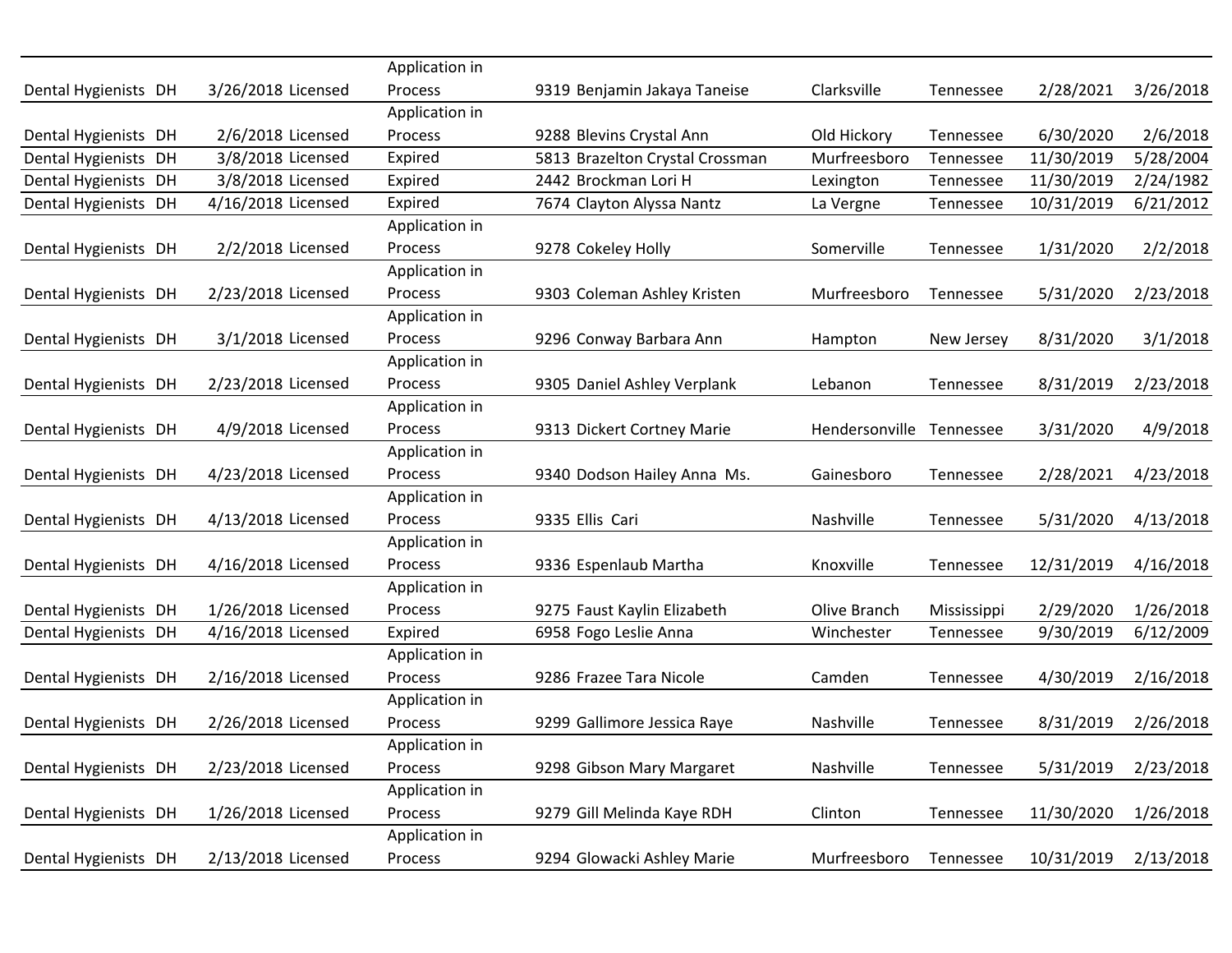|                      |                    | Application in |                                              |                      |             |            |           |
|----------------------|--------------------|----------------|----------------------------------------------|----------------------|-------------|------------|-----------|
| Dental Hygienists DH | 3/15/2018 Licensed | Process        | 9290 Hall Erica Nicole                       | Olympia              | Washington  | 1/31/2021  | 3/15/2018 |
|                      |                    | Application in |                                              |                      |             |            |           |
| Dental Hygienists DH | 2/16/2018 Licensed | Process        | 9289 Hall Kellie Michelle                    | Lebanon              | Tennessee   | 3/31/2020  | 2/16/2018 |
|                      |                    | Voluntarily    |                                              |                      |             |            |           |
| Dental Hygienists DH | 4/16/2018 Licensed | Retired        | 7209 Harning Rebekah Joy                     | Chattanooga          | Tennessee   | 2/29/2020  | 7/30/2010 |
|                      |                    | Application in |                                              |                      |             |            |           |
| Dental Hygienists DH | 2/16/2018 Licensed | Process        | 9291 Harrison Summer Mrs.                    | Hernando             | Mississippi | 10/31/2020 | 2/16/2018 |
|                      |                    | Application in |                                              |                      |             |            |           |
| Dental Hygienists DH | 3/12/2018 Licensed | Process        | 9316 Hays-Seitz Helen Nicole Mrs.            | Millington           | Tennessee   | 1/31/2020  | 3/12/2018 |
|                      |                    | Application in |                                              |                      |             |            |           |
| Dental Hygienists DH | 4/23/2018 Licensed | Process        | 9345 Heberle Destiny                         | Old Hickory          | Tennessee   | 4/30/2019  | 4/23/2018 |
|                      |                    | Application in |                                              |                      |             |            |           |
| Dental Hygienists DH | 1/26/2018 Licensed | Process        | 9276 Henderson Kristina Grace Ms.            | Germantown           | Tennessee   | 12/31/2019 | 1/26/2018 |
|                      |                    | Application in |                                              |                      |             |            |           |
| Dental Hygienists DH | 2/2/2018 Licensed  | Process        | 9264 Hill Debra A.                           | <b>Spring Hill</b>   | Tennessee   | 1/31/2021  | 2/2/2018  |
|                      |                    | Application in |                                              |                      |             |            |           |
| Dental Hygienists DH | 3/27/2018 Licensed | Process        | 9328 Honaker Hannah Nicole Ms.               | Antioch              | Tennessee   | 4/30/2019  | 3/27/2018 |
| Dental Hygienists DH | 2/27/2018 Licensed | Expired        | 2534 Hopkins Tina M                          | Counce               | Tennessee   | 9/30/2019  | 9/8/1982  |
|                      |                    | Application in |                                              |                      |             |            |           |
| Dental Hygienists DH | 3/27/2018 Licensed | Process        | 9311 Huggins Megan Carrington Mrs. Nashville |                      | Tennessee   | 12/31/2019 | 3/27/2018 |
| Dental Hygienists DH | 3/2/2018 Licensed  | Expired        | 8057 Huntley Joan Karol                      | <b>Boynton Beach</b> | Florida     | 11/30/2020 | 9/20/2013 |
| Dental Hygienists DH | 3/2/2018 Licensed  | Expired        | 5333 Ing Tammy Denice MRS.                   | Dyersburg            | Tennessee   | 6/30/2019  | 9/7/2015  |
|                      |                    | Application in |                                              |                      |             |            |           |
| Dental Hygienists DH | 3/27/2018 Licensed | Process        | 9321 Johnson Jacquelyn Linell                | Murfreesboro         | Tennessee   | 6/30/2019  | 3/27/2018 |
|                      |                    | Application in |                                              |                      |             |            |           |
| Dental Hygienists DH | 2/16/2018 Licensed | Process        | 9283 Lamb Carter Patterson                   | Dalton               | Georgia     | 7/31/2020  | 2/16/2018 |
|                      |                    | Application in |                                              |                      |             |            |           |
| Dental Hygienists DH | 2/23/2018 Licensed | Process        | 9297 Lannan Leanne Christine                 | Clarksville          | Tennessee   | 6/30/2019  | 2/23/2018 |
|                      |                    | Application in |                                              |                      |             |            |           |
| Dental Hygienists DH | 1/17/2018 Licensed | Process        | 9265 Latino Samantha B.                      | Chino                | California  | 10/31/2019 | 1/17/2018 |
|                      |                    | Application in |                                              |                      |             |            |           |
| Dental Hygienists DH | 4/6/2018 Licensed  | Process        | 9329 Lipka Christine Lynn                    | Depew                | New York    | 9/30/2020  | 4/6/2018  |
|                      |                    | Application in |                                              |                      |             |            |           |
| Dental Hygienists DH | 2/2/2018 Licensed  | Process        | 9274 Little Heather Blann                    | <b>Spring Hill</b>   | Tennessee   | 6/30/2020  | 2/2/2018  |
|                      |                    | Application in |                                              |                      |             |            |           |
| Dental Hygienists DH | 4/13/2018 Licensed | Process        | 9331 Mallory Carolyn Michelle                | Collierville         | Tennessee   | 2/28/2021  | 4/13/2018 |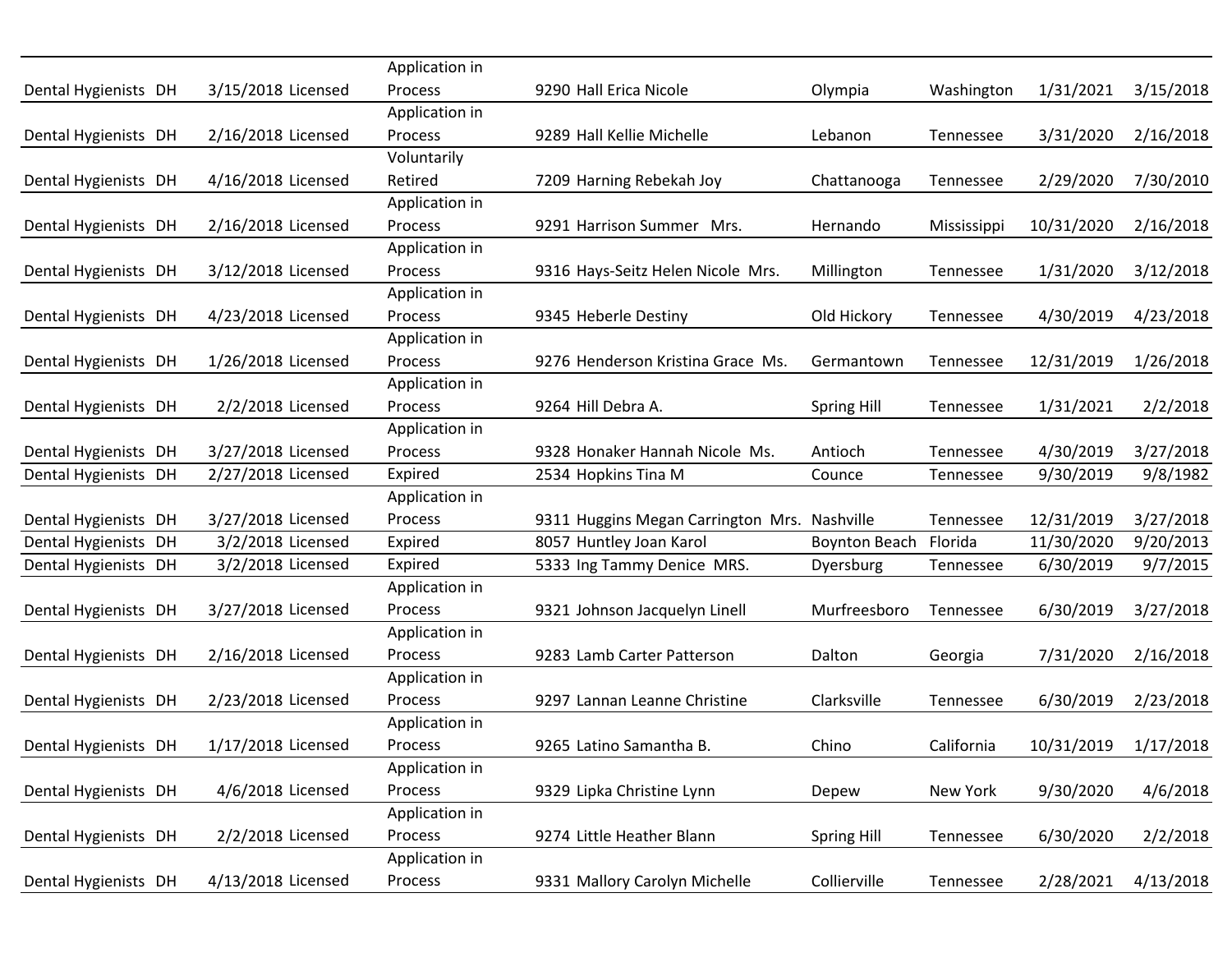|                      |                    | Application in |                                    |                |           |            |           |
|----------------------|--------------------|----------------|------------------------------------|----------------|-----------|------------|-----------|
| Dental Hygienists DH | 1/26/2018 Licensed | Process        | 9267 Manmektot Hirut               | Nashville      | Tennessee | 2/28/2019  | 1/26/2018 |
|                      |                    | Application in |                                    |                |           |            |           |
| Dental Hygienists DH | 3/26/2018 Licensed | Process        | 9312 Mitchell Veronica Loree       | Gallatin       | Tennessee | 2/28/2021  | 3/26/2018 |
|                      |                    | Application in |                                    |                |           |            |           |
| Dental Hygienists DH | 2/26/2018 Licensed | Process        | 9304 Montgomery Rebecca Jane       | Indian Mound   | Tennessee | 12/31/2020 | 2/26/2018 |
|                      |                    | Voluntarily    |                                    |                |           |            |           |
| Dental Hygienists DH | 1/26/2018 Licensed | Retired        | 5334 Moore Melissa Barron          | <b>Bristol</b> | Tennessee | 4/30/2020  | 6/29/2001 |
|                      |                    | Suspended -    |                                    |                |           |            |           |
| Dental Hygienists DH | 4/6/2018 Licensed  | <b>TSAC</b>    | 5799 Murray Nancy Johnson          | Harrison       | Tennessee | 8/31/2019  | 5/26/2004 |
|                      |                    | Application in |                                    |                |           |            |           |
| Dental Hygienists DH | 2/9/2018 Licensed  | Process        | 9262 O'Connor Gail J.              | Palm Coast     | Florida   | 11/30/2020 | 2/9/2018  |
| Dental Hygienists DH | 3/12/2018 Licensed | Expired        | 3349 Pearson Effie J               | Gallatin       | Tennessee | 9/30/2020  | 7/3/1989  |
|                      |                    | Application in |                                    |                |           |            |           |
| Dental Hygienists DH | 3/2/2018 Licensed  | Process        | 9307 Peery Garrett Catherine-Marie | Germantown     | Tennessee | 4/30/2019  | 3/2/2018  |
|                      |                    | Application in |                                    |                |           |            |           |
| Dental Hygienists DH | 1/17/2018 Licensed | Process        | 9272 Rickman Baylie Mcafee         | Ramer          | Tennessee | 12/31/2020 | 1/17/2018 |
|                      |                    | Application in |                                    |                |           |            |           |
| Dental Hygienists DH | 4/9/2018 Licensed  | Process        | 9323 Riddick Connor Ruth           | Hayti          | Missouri  | 12/31/2019 | 4/9/2018  |
|                      |                    | Application in |                                    |                |           |            |           |
| Dental Hygienists DH | 4/9/2018 Licensed  | Process        | 9326 Robinson Leslie               | Jackson        | Tennessee | 12/31/2019 | 4/9/2018  |
|                      |                    | Application in |                                    |                |           |            |           |
| Dental Hygienists DH | 1/26/2018 Licensed | Process        | 9277 Sakhleh Endia G               | Oak Ridge      | Tennessee | 4/30/2019  | 1/26/2018 |
|                      |                    | Application in |                                    |                |           |            |           |
| Dental Hygienists DH | 4/6/2018 Licensed  | Process        | 9332 Sanders Mary                  | Clarksville    | Tennessee | 10/31/2020 | 4/6/2018  |
|                      |                    | Application in |                                    |                |           |            |           |
| Dental Hygienists DH | 2/16/2018 Licensed | Process        | 9280 Sandras Allyson Anne          | Nashville      | Tennessee | 5/31/2019  | 2/16/2018 |
|                      |                    | Application in |                                    |                |           |            |           |
| Dental Hygienists DH | 2/2/2018 Licensed  | Process        | 9281 Sankhon Jamal Antoine         | Memphis        | Tennessee | 11/30/2020 | 2/2/2018  |
|                      |                    | Application in |                                    |                |           |            |           |
| Dental Hygienists DH | 4/20/2018 Licensed | Process        | 9306 Santucci Jana Powell          | Cleveland      | Tennessee | 12/31/2019 | 4/20/2018 |
|                      |                    | Application in |                                    |                |           |            |           |
| Dental Hygienists DH | 2/9/2018 Licensed  | Process        | 9284 Savic Kinsley Hannah          | Memphis        | Tennessee | 1/31/2020  | 2/9/2018  |
|                      |                    | Application in |                                    |                |           |            |           |
| Dental Hygienists DH | 2/23/2018 Licensed | Process        | 9292 Sims Deanne Marie Mrs.        | Gallatin       | Tennessee | 5/31/2020  | 2/23/2018 |
|                      |                    | Application in |                                    |                |           |            |           |
| Dental Hygienists DH | 1/17/2018 Licensed | Process        | 9269 Skalecki Chelsey Yvonne       | Oak Grove      | Kentucky  | 5/31/2020  | 1/17/2018 |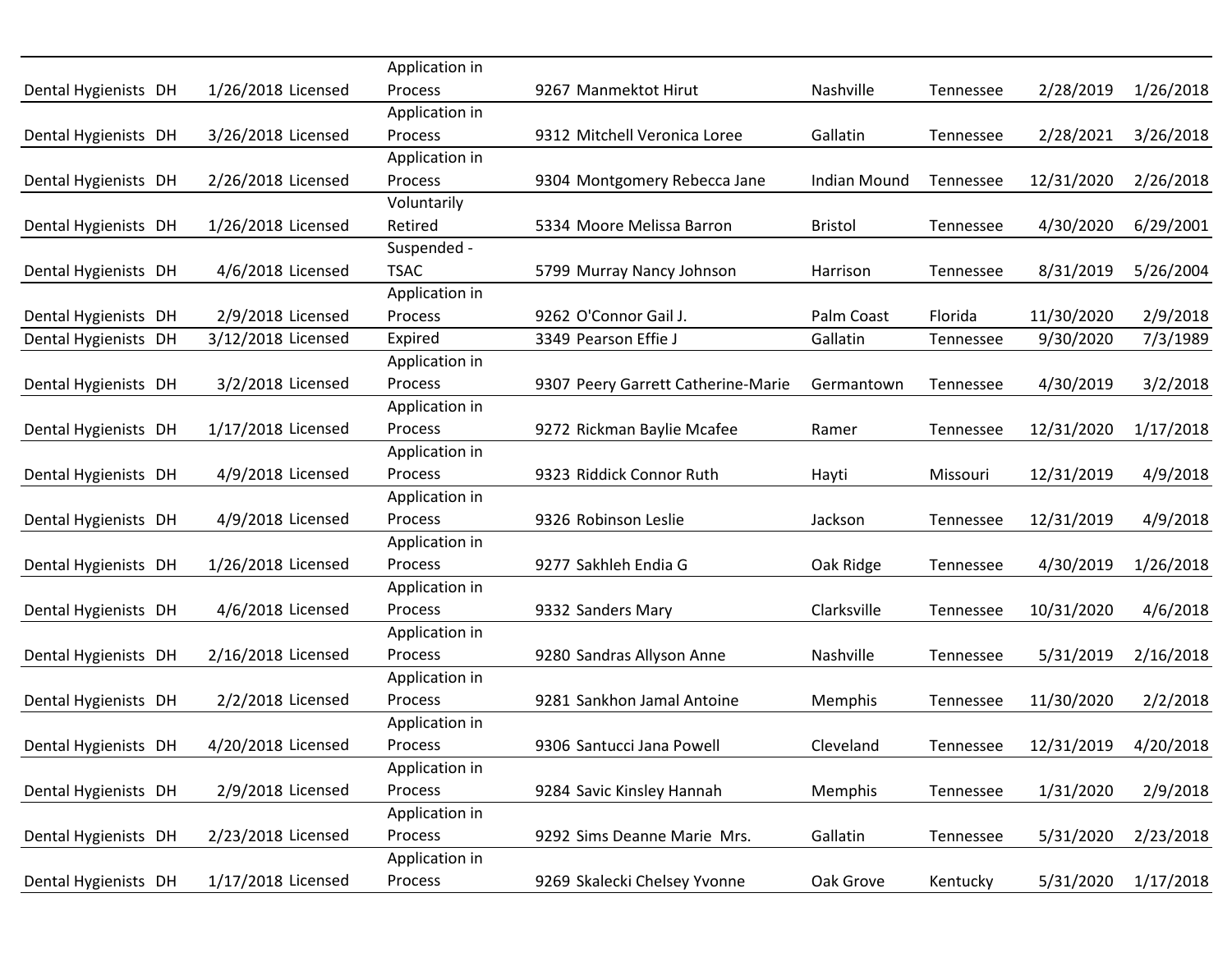| Dental Hygienists DH | 1/10/2018 Licensed | Expired        | 5802 Smith Amanda Cooley          | <b>Union City</b>        | Tennessee  | 6/30/2019  | 5/28/2004            |
|----------------------|--------------------|----------------|-----------------------------------|--------------------------|------------|------------|----------------------|
|                      |                    | Application in |                                   |                          |            |            |                      |
| Dental Hygienists DH | 4/9/2018 Licensed  | Process        | 9325 Sneed Brittany               | <b>Ashland City</b>      | Tennessee  | 2/28/2021  | 4/9/2018             |
|                      |                    | Application in |                                   |                          |            |            |                      |
| Dental Hygienists DH | 3/27/2018 Licensed | Process        | 9308 Stringer Morgan Ms.          | Dacula                   | Georgia    | 5/31/2020  | 3/27/2018            |
|                      |                    | Application in |                                   |                          |            |            |                      |
| Dental Hygienists DH | 2/26/2018 Licensed | Process        | 9287 Stringfellow Ayana Cora Ms.  | Hayti                    | Missouri   | 3/31/2020  | 2/26/2018            |
|                      |                    | Application in |                                   |                          |            |            |                      |
| Dental Hygienists DH | 3/26/2018 Licensed | Process        | 9315 Sullivan Citzie June Ms.     | <b>Burns</b>             | Tennessee  | 6/30/2019  | 3/26/2018            |
|                      |                    | Application in |                                   |                          |            |            |                      |
| Dental Hygienists DH | 2/16/2018 Licensed | Process        | 9271 Sune Valmai                  | Kingsport                | Tennessee  | 3/31/2020  | 2/16/2018            |
|                      |                    | Application in |                                   |                          |            |            |                      |
| Dental Hygienists DH | 3/2/2018 Licensed  | Process        | 9302 Tate Ravina G.               | Memphis                  | Tennessee  | 11/30/2019 | 3/2/2018             |
| Dental Hygienists DH | 2/6/2018 Licensed  | Expired        | 8724 Thompson Chynna Lee          | Oneida                   | Tennessee  | 7/31/2019  | 6/2/2016             |
|                      |                    | Application in |                                   |                          |            |            |                      |
| Dental Hygienists DH | 3/2/2018 Licensed  | Process        | 9293 Vanden Heuvel Rebecca Ashley | Saint Charles            | Illinois   | 7/31/2019  | 3/2/2018             |
|                      |                    | Application in |                                   |                          |            |            |                      |
| Dental Hygienists DH | 3/26/2018 Licensed | Process        | 9320 Willson Melissa Sue Mrs      | Mount Pleasant Tennessee |            | 2/28/2021  | 3/26/2018            |
|                      |                    | Application in |                                   |                          |            |            |                      |
| Dental Hygienists DH | 4/20/2018 Licensed | Process        | 9339 Wilson Karina Nicole         | Pulaski                  | Tennessee  | 8/31/2019  | 4/20/2018            |
|                      |                    | Application in |                                   |                          |            |            |                      |
| Dental Hygienists DH | 4/20/2018 Licensed | Process        | 9334 Wilson Sheila Mae Mrs.       | Glenville                | W.Virgina  | 12/31/2020 | 4/20/2018            |
|                      |                    | Application in |                                   |                          |            |            |                      |
| Dental Hygienists DH | 4/23/2018 Licensed | <b>Process</b> | 9327 Zelaya Halie                 | Murfreesboro             | Tennessee  | 3/31/2020  | 4/23/2018            |
|                      | Voluntarily        |                |                                   |                          |            |            |                      |
| Dental Hygienists DH | 1/29/2018 Retired  | Licensed       | 5420 Benitez Lisa Nichole         | Cape Coral               | Florida    | 12/31/2017 | 4/4/2002             |
|                      | Voluntarily        |                |                                   |                          |            |            |                      |
| Dental Hygienists DH | 4/20/2018 Retired  | Licensed       | 971 Bradford Virginia A           | Andersonville            | Tennessee  | 5/31/2018  | 1/1/1975             |
|                      | Voluntarily        |                |                                   |                          |            |            |                      |
| Dental Hygienists DH | 3/28/2018 Retired  | Licensed       | 2811 Brown Angela T               | Orange Park              | Florida    |            | 7/31/2018 10/17/1984 |
|                      | Voluntarily        |                |                                   |                          |            |            |                      |
| Dental Hygienists DH | 1/9/2018 Retired   | Licensed       | 7642 Donaldson Laura Warren       | New Bern                 | N.Carolina | 12/31/2017 | 6/8/2012             |
|                      | Voluntarily        |                |                                   |                          |            |            |                      |
| Dental Hygienists DH | 2/2/2018 Retired   | Licensed       | 1468 Dyke Susan W                 | Memphis                  | Tennessee  |            | 1/31/2018 12/15/1975 |
|                      | Voluntarily        |                |                                   |                          |            |            |                      |
| Dental Hygienists DH | 2/20/2018 Retired  | Licensed       | 2657 Egert Mary B                 | Lake Geneva              | Wisconsin  | 6/30/2018  | 8/24/1983            |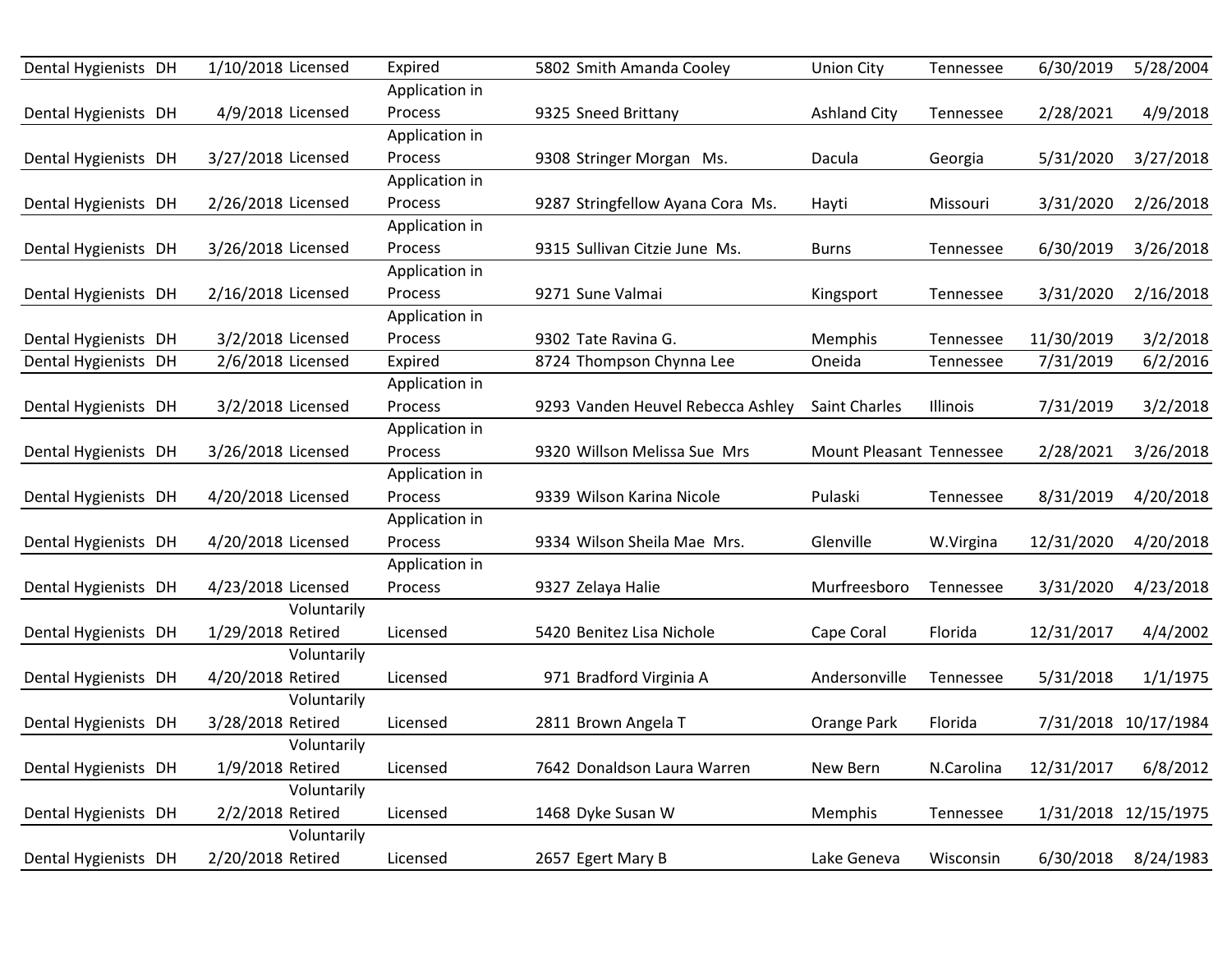|                      | Voluntarily                     |          |                              |                |             |            |                      |
|----------------------|---------------------------------|----------|------------------------------|----------------|-------------|------------|----------------------|
| Dental Hygienists DH | 3/7/2018 Retired<br>Voluntarily | Licensed | 3050 Flood Linda J           | Hendersonville | Tennessee   | 3/31/2018  | 9/8/1986             |
| Dental Hygienists DH | 2/14/2018 Retired               | Licensed | 2327 Ford Rhonda V           | Jackson        | Tennessee   | 12/31/2017 | 6/29/1981            |
|                      | Voluntarily                     |          |                              |                |             |            |                      |
| Dental Hygienists DH | 4/3/2018 Retired                | Licensed | 450 Garner Charlotte J       | Manchester     | Tennessee   | 3/31/2018  | 1/1/1975             |
|                      | Voluntarily                     |          |                              |                |             |            |                      |
| Dental Hygienists DH | 1/9/2018 Retired                | Licensed | 4932 Geralds Angela T.       | Chattanooga    | Tennessee   | 4/30/2018  | 6/9/1999             |
|                      | Voluntarily                     |          |                              |                |             |            |                      |
| Dental Hygienists DH | 4/16/2018 Retired               | Licensed | 7441 Giaccaglini Laura Marie | Corinth        | Mississippi | 4/30/2019  | 7/1/2011             |
|                      | Voluntarily                     |          |                              |                |             |            |                      |
| Dental Hygienists DH | 2/7/2018 Retired                | Licensed | 6667 Harris Betsi Lea        | Paragould      | Arkansas    | 3/31/2019  | 5/16/2008            |
|                      | Voluntarily                     |          |                              |                |             |            |                      |
| Dental Hygienists DH | 4/3/2018 Retired                | Licensed | 2086 Hayes B Glenda          | Ooltewah       | Tennessee   | 4/30/2019  | 1/17/1980            |
|                      | Voluntarily                     |          |                              |                |             |            |                      |
| Dental Hygienists DH | 4/3/2018 Retired                | Licensed | 4055 Horner Sherril L.       | Germantown     | Tennessee   | 3/31/2018  | 7/1/1994             |
|                      | Voluntarily                     |          |                              |                |             |            |                      |
| Dental Hygienists DH | 1/26/2018 Retired               | Licensed | 7104 Hughes Tenieka Danielle | Farragut       | Tennessee   | 2/28/2019  | 5/28/2010            |
|                      | Voluntarily                     |          |                              |                |             |            |                      |
| Dental Hygienists DH | 1/26/2018 Retired               | Licensed | 5433 Jones Cynthia Anderson  | Clarksville    | Tennessee   | 1/31/2018  | 6/3/2002             |
|                      | Voluntarily                     |          |                              |                |             |            |                      |
| Dental Hygienists DH | 3/19/2018 Retired               | Licensed | 2146 Kail Karen              | Cordova        | Tennessee   | 5/31/2019  | 3/20/1980            |
|                      | Voluntarily                     |          |                              |                |             |            |                      |
| Dental Hygienists DH | 1/29/2018 Retired               | Licensed | 3106 Keating Pamela Belisle  | San Jose       | California  | 1/31/2018  | 7/8/1987             |
|                      | Voluntarily                     |          |                              |                |             |            |                      |
| Dental Hygienists DH | 4/10/2018 Retired               | Licensed | 4934 King Christie Lavaun    | Greeneville    | Tennessee   | 3/31/2019  | 6/23/1999            |
|                      | Voluntarily                     |          |                              |                |             |            |                      |
| Dental Hygienists DH | 3/9/2018 Retired                | Licensed | 4484 Maliszewski Joni A.     | Franklin       | Tennessee   |            | 3/31/2018 12/30/1996 |
|                      | Voluntarily                     |          |                              |                |             |            |                      |
| Dental Hygienists DH | 3/9/2018 Retired                | Licensed | 7156 Melvin-Nelson Meredith  | Portland       | Oregon      | 3/31/2018  | 6/18/2010            |
|                      | Voluntarily                     |          |                              |                |             |            |                      |
| Dental Hygienists DH | 3/21/2018 Retired               | Licensed | 3081 Naughton Catherine JT   | Covington      | Tennessee   | 3/31/2018  | 3/4/1987             |
|                      | Voluntarily                     |          |                              |                |             |            |                      |
| Dental Hygienists DH | 3/1/2018 Retired                | Licensed | 2508 O Connor Mary I         | Knoxville      | Tennessee   | 3/31/2018  | 7/27/1982            |
|                      | Voluntarily                     |          |                              |                |             |            |                      |
| Dental Hygienists DH | 1/11/2018 Retired               | Licensed | 6612 Riley Cynthia Renee'    | Martinsville   | Indiana     |            | 4/30/2018 10/29/2007 |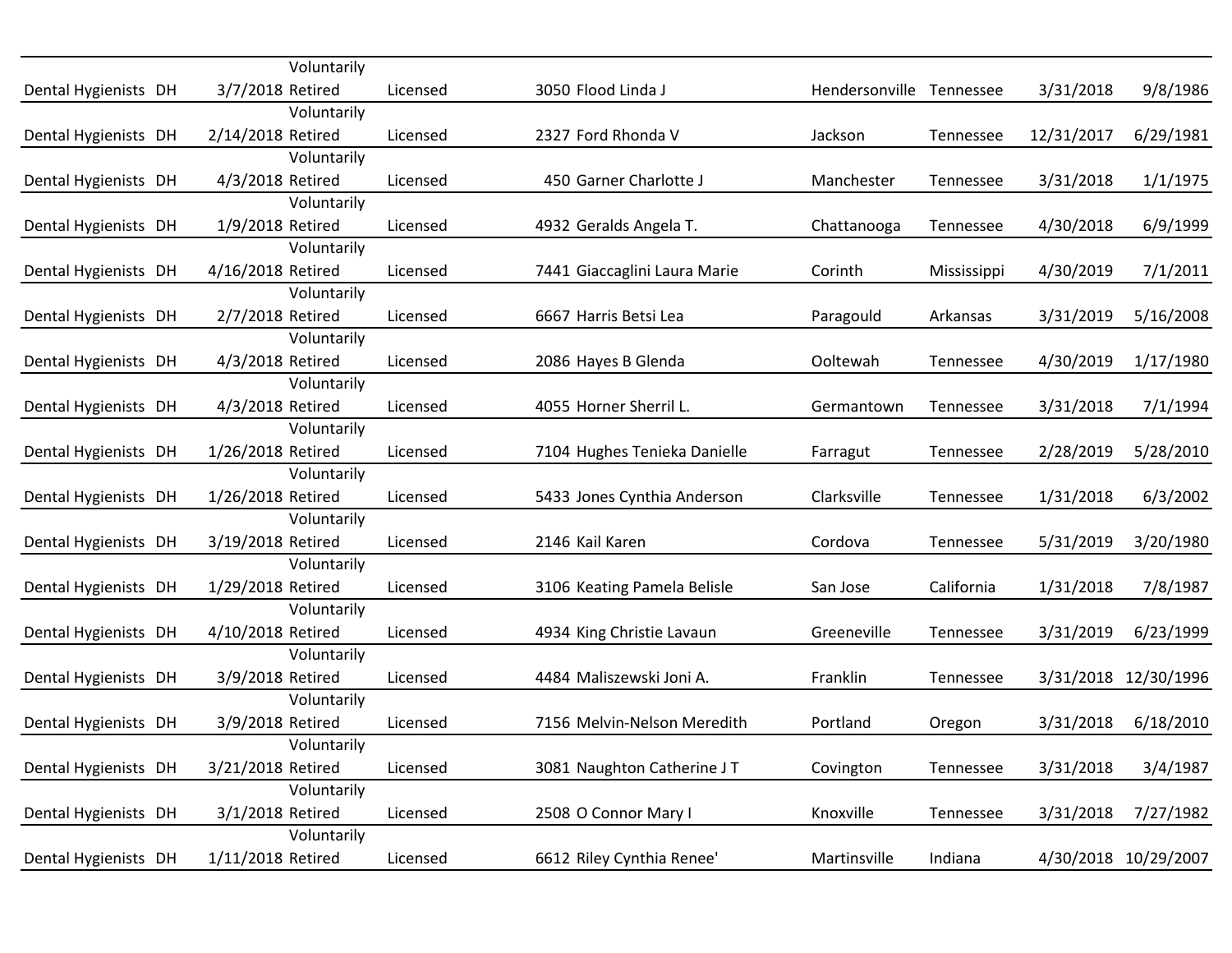|                      | Voluntarily          |                |                                    |                      |             |            |           |
|----------------------|----------------------|----------------|------------------------------------|----------------------|-------------|------------|-----------|
| Dental Hygienists DH | 1/23/2018 Retired    | Licensed       | 6647 Rogers Tracy Jane             | Panama City          | Florida     | 1/31/2018  | 2/15/2008 |
|                      | Voluntarily          |                |                                    |                      |             |            |           |
| Dental Hygienists DH | 3/16/2018 Retired    | Licensed       | 3846 Sumpter Alyssa C. MRS.        | Sewanee              | Tennessee   | 8/31/2019  | 7/9/1993  |
|                      | Voluntarily          |                |                                    |                      |             |            |           |
| Dental Hygienists DH | 4/23/2018 Retired    | Licensed       | 1233 Thompson Eloise Jackson       | Olive Branch         | Mississippi | 12/31/2019 | 6/14/1974 |
|                      | Voluntarily          |                |                                    |                      |             |            |           |
| Dental Hygienists DH | 4/23/2018 Retired    | Licensed       | 2939 Timmons Jeannie               | Franklin             | Tennessee   | 4/30/2018  | 10/2/1985 |
|                      | Voluntarily          |                |                                    |                      |             |            |           |
| Dental Hygienists DH | 2/8/2018 Retired     | Licensed       | 648 Vaughan Judy J                 | Jackson              | Tennessee   | 2/28/2018  | 1/1/1975  |
|                      | Voluntarily          |                |                                    |                      |             |            |           |
| Dental Hygienists DH | 3/21/2018 Retired    | Licensed       | 8750 Wisdom Karrington Elizabeth   | Lawrenceburg         | Tennessee   | 3/31/2018  | 6/24/2016 |
|                      | Voluntarily          |                |                                    |                      |             |            |           |
| Dental Hygienists DH | 1/23/2018 Retired    | Licensed       | 7872 Ziebarth Maralee Helen        | Draper               | Utah        | 12/31/2017 | 4/18/2013 |
|                      |                      | Application in |                                    |                      |             |            |           |
| Dental Assistants DA | 3/19/2018 Registered | Process        | 24438 Acanda Pimentel Selena       | La Vergne            | Tennessee   | 11/30/2019 | 3/19/2018 |
|                      |                      | Application in |                                    |                      |             |            |           |
| Dental Assistants DA | 4/16/2018 Registered | Process        | 24529 Acker Samantha               | Cordova              | Tennessee   | 7/31/2020  | 4/16/2018 |
| Dental Assistants DA | 3/21/2018 Registered | Expired        | 14994 Adams Amanda Marie           | Hendersonville       | Tennessee   | 5/31/2020  | 8/7/2016  |
|                      |                      | Application in |                                    |                      |             |            |           |
| Dental Assistants DA | 3/26/2018 Registered | Process        | 24501 Aldhaydan Hibatalla Miss     | Nashville            | Tennessee   | 10/31/2020 | 3/26/2018 |
|                      |                      | Application in |                                    |                      |             |            |           |
| Dental Assistants DA | 2/5/2018 Registered  | Process        | 24197 Alexandre Marie Angelle Mrs  | Chattanooga          | Tennessee   | 8/31/2019  | 2/5/2018  |
|                      |                      | Application in |                                    |                      |             |            |           |
| Dental Assistants DA | 2/5/2018 Registered  | Process        | 24295 Alhamad Arwa                 | Murfreesboro         | Tennessee   | 5/31/2019  | 2/5/2018  |
| Dental Assistants DA | 3/21/2018 Registered | Expired        | 21295 Allen Alexis Faith           | <b>Castalin Spgs</b> | Tennessee   | 7/31/2019  | 10/7/2017 |
|                      |                      | Application in |                                    |                      |             |            |           |
| Dental Assistants DA | 3/19/2018 Registered | Process        | 24426 Allen Madison Taylor Ms      | <b>Holly Springs</b> | Mississippi | 12/31/2020 | 3/19/2018 |
|                      |                      | Application in |                                    |                      |             |            |           |
| Dental Assistants DA | 2/5/2018 Registered  | Process        | 24310 Allison Ashley Nicole        | Fairview             | Tennessee   | 1/31/2021  | 2/5/2018  |
|                      |                      | Application in |                                    |                      |             |            |           |
| Dental Assistants DA | 2/23/2018 Registered | Process        | 24053 Alvarado Karla Esperanza ms. | Murfreesboro         | Tennessee   | 8/31/2020  | 2/23/2018 |
|                      |                      | Application in |                                    |                      |             |            |           |
| Dental Assistants DA | 1/29/2018 Registered | Process        | 24218 Andarcio Teresita            | Madison              | Tennessee   | 11/30/2019 | 1/29/2018 |
|                      |                      | Application in |                                    |                      |             |            |           |
| Dental Assistants DA | 4/16/2018 Registered | Process        | 24403 Anderson Kara Elayne         | Lenoir City          | Tennessee   | 4/30/2020  | 4/16/2018 |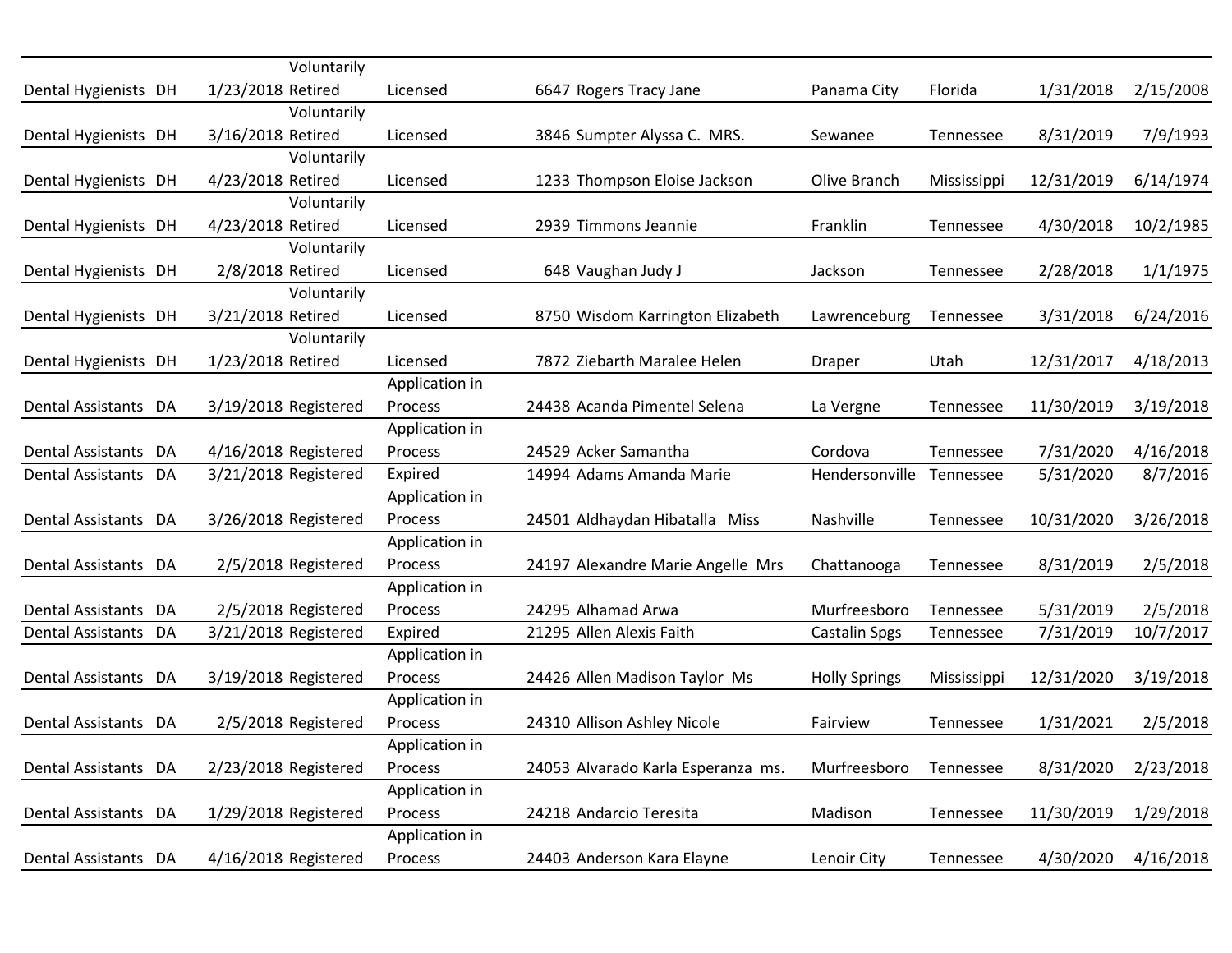|                      |                      | Application in |                             |                                  |             |            |           |
|----------------------|----------------------|----------------|-----------------------------|----------------------------------|-------------|------------|-----------|
| Dental Assistants DA | 2/5/2018 Registered  | Process        | 24304 Arenivar Anabel       | Maryville                        | Tennessee   | 8/31/2020  | 2/5/2018  |
|                      |                      | Application in |                             |                                  |             |            |           |
| Dental Assistants DA | 4/23/2018 Registered | Process        | 24511 Arriaga Brianne       | Murfreesboro                     | Tennessee   | 2/29/2020  | 4/23/2018 |
|                      |                      | Application in |                             |                                  |             |            |           |
| Dental Assistants DA | 2/5/2018 Registered  | Process        | 24195 Arwine Amber          | Gallatin                         | Tennessee   | 8/31/2019  | 2/5/2018  |
|                      |                      | Application in |                             |                                  |             |            |           |
| Dental Assistants DA | 1/29/2018 Registered | Process        | 24243 Atkins Anita Shayne   | Olive Branch                     | Mississippi | 9/30/2020  | 1/29/2018 |
|                      |                      | Application in |                             |                                  |             |            |           |
| Dental Assistants DA | 3/19/2018 Registered | Process        | 24493 Ayala Mary Katherine  | Murfreesboro                     | Tennessee   | 10/31/2020 | 3/19/2018 |
|                      |                      | Application in |                             |                                  |             |            |           |
| Dental Assistants DA | 2/16/2018 Registered | Process        | 24271 Babcock Jillian       | <b>Thompsons Stati Tennessee</b> |             | 1/31/2021  | 2/16/2018 |
| Dental Assistants DA | 1/19/2018 Registered | Expired        | 16921 Baggett Caroline Anna | Knoxville                        | Tennessee   | 4/30/2019  | 2/2/2012  |
|                      |                      | Application in |                             |                                  |             |            |           |
| Dental Assistants DA | 4/6/2018 Registered  | Process        | 24355 Bailey Mallory Alyssa | Murfreesboro                     | Tennessee   | 3/31/2020  | 4/6/2018  |
|                      |                      | Application in |                             |                                  |             |            |           |
| Dental Assistants DA | 2/5/2018 Registered  | Process        | 24288 Baioumy Ahmed         | Cordova                          | Tennessee   | 6/30/2020  | 2/5/2018  |
|                      |                      | Application in |                             |                                  |             |            |           |
| Dental Assistants DA | 4/6/2018 Registered  | <b>Process</b> | 24512 Ballard Tammy         | Sevierville                      | Tennessee   | 8/31/2019  | 4/6/2018  |
|                      |                      | Application in |                             |                                  |             |            |           |
| Dental Assistants DA | 1/11/2018 Registered | Process        | 24228 Barbee Christin       | Hixson                           | Tennessee   | 5/31/2019  | 1/11/2018 |
|                      |                      | Application in |                             |                                  |             |            |           |
| Dental Assistants DA | 3/19/2018 Registered | <b>Process</b> | 24440 Barker Payton         | Portland                         | Tennessee   | 3/31/2019  | 3/19/2018 |
|                      |                      | Application in |                             |                                  |             |            |           |
| Dental Assistants DA | 3/27/2018 Registered | Process        | 24442 Barnett Erin          | Munford                          | Tennessee   | 11/30/2020 | 3/27/2018 |
| Dental Assistants DA | 3/12/2018 Registered | Expired        | 19645 Barranco Daisy        | La Vergne                        | Tennessee   | 11/30/2019 | 2/7/2016  |
|                      |                      | Application in |                             |                                  |             |            |           |
| Dental Assistants DA | 3/28/2018 Registered | Process        | 24331 Barrera-Luna Fedelina | Manchester                       | Tennessee   | 3/31/2020  | 3/28/2018 |
|                      |                      | Application in |                             |                                  |             |            |           |
| Dental Assistants DA | 3/27/2018 Registered | Process        | 24443 Barritt Nakiya        | Erin                             | Tennessee   | 7/31/2019  | 3/27/2018 |
|                      |                      | Closed         |                             |                                  |             |            |           |
| Dental Assistants DA | 3/2/2018 Registered  | Application    | 23316 Barton Victoria Diana | Harriman                         | Tennessee   | 8/31/2020  | 3/2/2018  |
|                      |                      | Application in |                             |                                  |             |            |           |
| Dental Assistants DA | 4/23/2018 Registered | Process        | 24517 Bates Debra Marie     | Benton                           | Tennessee   | 6/30/2019  | 4/23/2018 |
|                      |                      | Application in |                             |                                  |             |            |           |
| Dental Assistants DA | 1/29/2018 Registered | Process        | 24236 Bayes Brittany Leigh  | Sanford                          | N.Carolina  | 6/30/2020  | 1/29/2018 |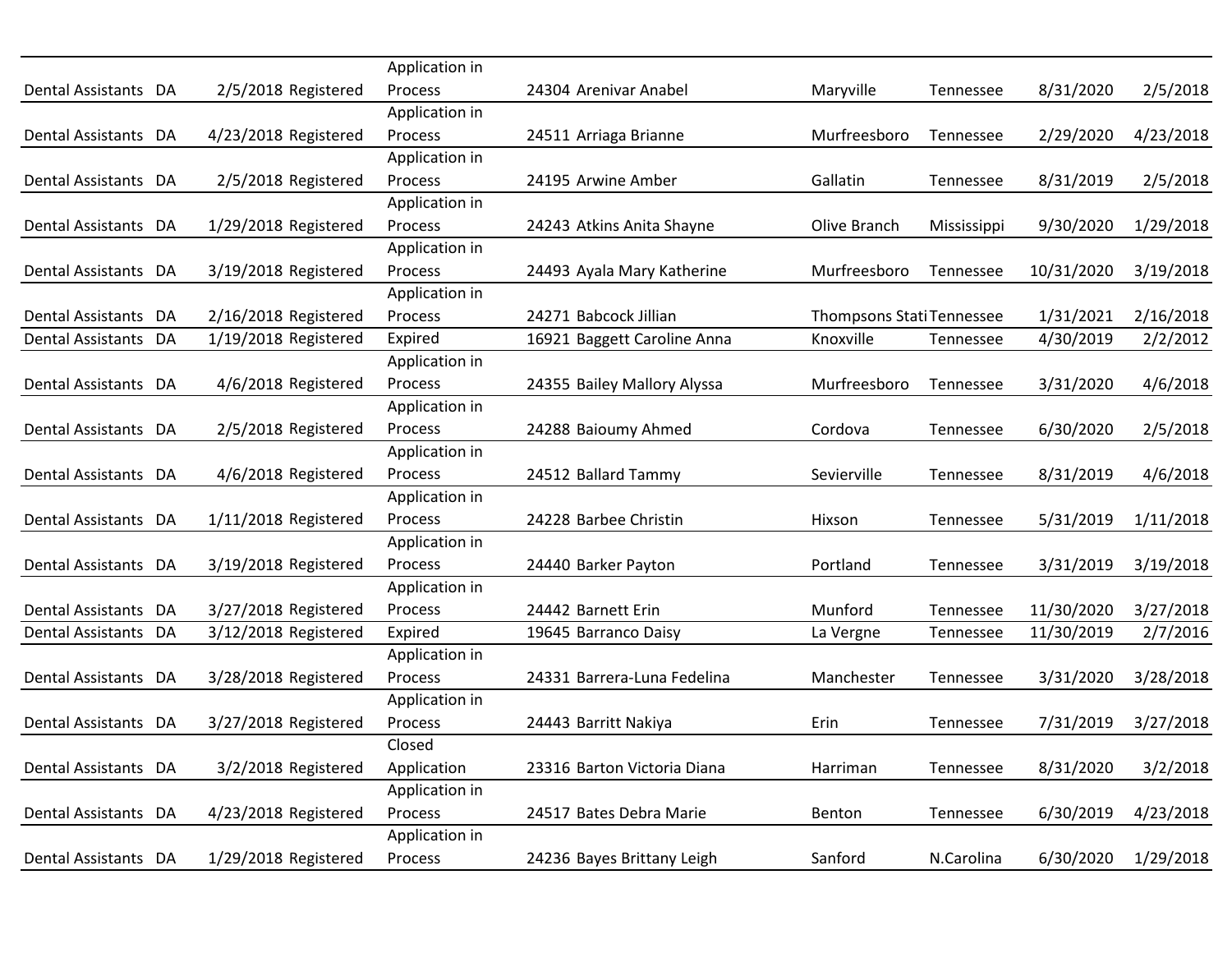|                      |                      | Application in |                                                           |                     |           |            |           |
|----------------------|----------------------|----------------|-----------------------------------------------------------|---------------------|-----------|------------|-----------|
| Dental Assistants DA | 1/11/2018 Registered | Process        | 23887 Beavers Haylee Danielle                             | Georgetown          | Tennessee | 11/30/2019 | 1/11/2018 |
| Dental Assistants DA | 2/5/2018 Registered  | Expired        | 15175 Bell Heather L.                                     | Collierville        | Tennessee | 10/31/2020 | 1/7/2017  |
| Dental Assistants DA | 2/5/2018 Registered  | Expired        | 21304 Bennett Sarah Beth                                  | Fulton              | Kentucky  | 5/31/2019  | 8/7/2017  |
|                      |                      | Application in |                                                           |                     |           |            |           |
| Dental Assistants DA | 1/29/2018 Registered | Process        | 24258 Bentley Amy Louise                                  | Church Hill         | Tennessee | 1/31/2020  | 1/29/2018 |
|                      |                      | Application in |                                                           |                     |           |            |           |
| Dental Assistants DA | 2/26/2018 Registered | Process        | 24192 Benton Candace Arletra                              | Chattanooga         | Tennessee | 7/31/2019  | 2/26/2018 |
|                      |                      | Application in |                                                           |                     |           |            |           |
| Dental Assistants DA | 1/19/2018 Registered | Process        | 24256 Blake Allison                                       | <b>Ashland City</b> | Tennessee | 1/31/2019  | 1/19/2018 |
|                      |                      | Application in |                                                           |                     |           |            |           |
| Dental Assistants DA | 2/16/2018 Registered | Process        | 24321 Blalock Jamie Kaylene Miss                          | Crossville          | Tennessee | 11/30/2019 | 2/16/2018 |
|                      |                      | Application in |                                                           |                     |           |            |           |
| Dental Assistants DA | 1/11/2018 Registered | Process        | 24069 Blankenship Jessica                                 | Franklin            | Tennessee | 4/30/2019  | 1/11/2018 |
|                      |                      | Application in |                                                           |                     |           |            |           |
| Dental Assistants DA | 1/29/2018 Registered | Process        | 24035 Bohanon Danielle Traniece Ms. West Memphis Arkansas |                     |           | 3/31/2020  | 1/29/2018 |
|                      |                      | Application in |                                                           |                     |           |            |           |
| Dental Assistants DA | 4/23/2018 Registered | Process        | 24561 Bond Keshara                                        | Nashville           | Tennessee | 2/29/2020  | 4/23/2018 |
|                      |                      | Application in |                                                           |                     |           |            |           |
| Dental Assistants DA | 3/27/2018 Registered | Process        | 24386 Booker Victoria Pearl                               | Memphis             | Tennessee | 3/31/2019  | 3/27/2018 |
|                      |                      | Application in |                                                           |                     |           |            |           |
| Dental Assistants DA | 3/9/2018 Registered  | Process        | 24400 Boring Jessica                                      | Philadelphia        | Tennessee | 11/30/2019 | 3/9/2018  |
|                      |                      | Application in |                                                           |                     |           |            |           |
| Dental Assistants DA | 1/29/2018 Registered | Process        | 24259 Boyer Tamara                                        | <b>Broken Arrow</b> | Oklahoma  | 11/30/2019 | 1/29/2018 |
|                      |                      | Application in |                                                           |                     |           |            |           |
| Dental Assistants DA | 3/2/2018 Registered  | Process        | 24364 Braden Haley                                        | <b>Ten Mile</b>     | Tennessee | 1/31/2020  | 3/2/2018  |
| Dental Assistants DA | 1/22/2018 Registered | Expired        | 9739 Brady Gayla Renea                                    | Newport             | Tennessee | 9/30/2019  | 12/7/2015 |
|                      |                      | Application in |                                                           |                     |           |            |           |
| Dental Assistants DA | 4/6/2018 Registered  | Process        | 24388 Breitbach Tara Merie                                | Memphis             | Tennessee | 10/31/2019 | 4/6/2018  |
|                      |                      | Application in |                                                           |                     |           |            |           |
| Dental Assistants DA | 3/12/2018 Registered | Process        | 24404 Brooks Danielle                                     | Maryville           | Tennessee | 7/31/2019  | 3/12/2018 |
|                      |                      | Application in |                                                           |                     |           |            |           |
| Dental Assistants DA | 3/27/2018 Registered | Process        | 24482 Brosius-Cave Lillian                                | Covington           | Tennessee | 8/31/2020  | 3/27/2018 |
|                      |                      | Application in |                                                           |                     |           |            |           |
| Dental Assistants DA | 1/11/2018 Registered | Process        | 24251 Brown Ra'Kia Sharmez                                | Memphis             | Tennessee | 2/28/2019  | 1/11/2018 |
| Dental Assistants DA | 3/2/2018 Registered  | Expired        | 16889 Brown Valenta' Vonchele'                            | Memphis             | Tennessee | 5/31/2020  | 8/7/2016  |
| Dental Assistants DA | 1/11/2018 Registered | Expired        | 19178 Browning Denica Amber                               | Harriman            | Tennessee | 1/31/2019  | 4/7/2017  |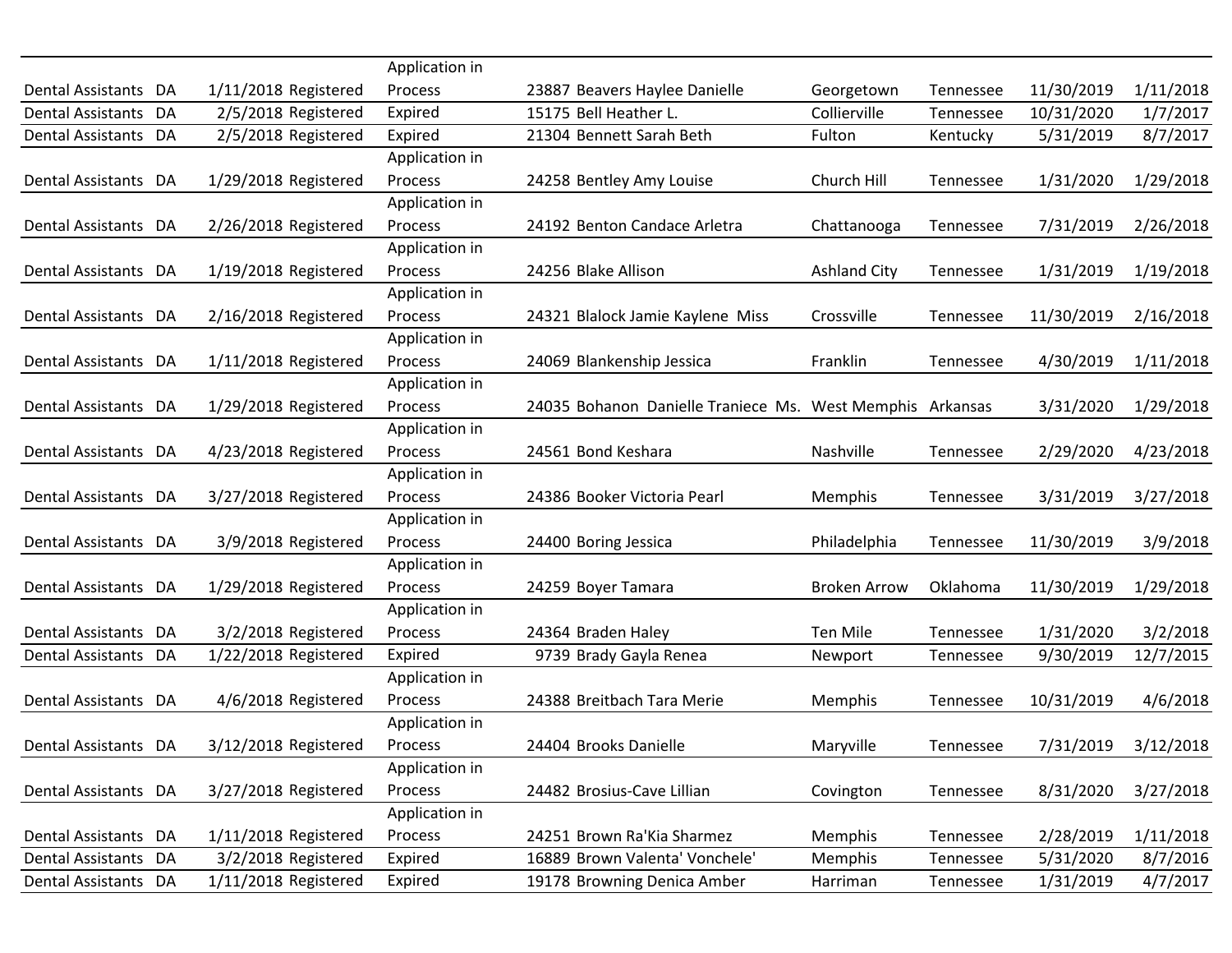|                      |                      | Application in |                                    |                      |             |            |           |
|----------------------|----------------------|----------------|------------------------------------|----------------------|-------------|------------|-----------|
| Dental Assistants DA | 1/29/2018 Registered | Process        | 24239 Buckingham Sarah Woods       | <b>Rural Retreat</b> | Virgina     | 2/28/2019  | 1/29/2018 |
|                      |                      | Application in |                                    |                      |             |            |           |
| Dental Assistants DA | 1/11/2018 Registered | Process        | 24212 Bukatz Christina<br>Mrs.     | Clarksville          | Tennessee   | 5/31/2020  | 1/11/2018 |
|                      |                      | Application in |                                    |                      |             |            |           |
| Dental Assistants DA | 2/23/2018 Registered | Process        | 24215 Burks Matthew Louis          | Knoxville            | Tennessee   | 6/30/2019  | 2/23/2018 |
|                      |                      | Application in |                                    |                      |             |            |           |
| Dental Assistants DA | 3/19/2018 Registered | Process        | 24395 Burns Amy Nicole             | Clarksville          | Tennessee   | 8/31/2020  | 3/19/2018 |
|                      |                      | Application in |                                    |                      |             |            |           |
| Dental Assistants DA | 3/19/2018 Registered | Process        | 24441 Burns Angelina               | Smyrna               | Tennessee   | 11/30/2020 | 3/19/2018 |
|                      |                      | Application in |                                    |                      |             |            |           |
| Dental Assistants DA | 2/16/2018 Registered | Process        | 24329 Butial Donna Mae Castro Ms.  | Maryville            | Tennessee   | 1/31/2021  | 2/16/2018 |
| Dental Assistants DA | 2/2/2018 Registered  | Expired        | 5382 Byrd Shirley D                | Chapel Hill          | Tennessee   | 3/31/2019  | 6/7/2017  |
|                      |                      | Application in |                                    |                      |             |            |           |
| Dental Assistants DA | 4/16/2018 Registered | Process        | 24550 Byrd Tiana                   | Memphis              | Tennessee   | 3/31/2020  | 4/16/2018 |
|                      |                      | Application in |                                    |                      |             |            |           |
| Dental Assistants DA | 3/27/2018 Registered | Process        | 24454 Canales Meza Lesli Esperanza | Antioch              | Tennessee   | 11/30/2019 | 3/27/2018 |
|                      |                      | Application in |                                    |                      |             |            |           |
| Dental Assistants DA | 1/11/2018 Registered | Process        | 24080 Cantrell Kareena Victoria    | Mcminnville          | Tennessee   | 1/31/2019  | 1/11/2018 |
|                      |                      | Application in |                                    |                      |             |            |           |
| Dental Assistants DA | 1/19/2018 Registered | Process        | 24246 Capps Katelyn                | Jasper               | Tennessee   | 11/30/2020 | 1/19/2018 |
|                      |                      | Application in |                                    |                      |             |            |           |
| Dental Assistants DA | 4/16/2018 Registered | Process        | 24445 Carney Leshae                | Indian Mound         | Tennessee   | 8/31/2019  | 4/16/2018 |
|                      |                      | Application in |                                    |                      |             |            |           |
| Dental Assistants DA | 1/29/2018 Registered | Process        | 24276 Carrington Lara Katelyn      | Columbia             | Tennessee   | 12/31/2019 | 1/29/2018 |
|                      |                      | Application in |                                    |                      |             |            |           |
| Dental Assistants DA | 3/9/2018 Registered  | Process        | 24361 Carroll Abagail Miss         | Potts Camp           | Mississippi | 12/31/2020 | 3/9/2018  |
|                      |                      | Application in |                                    |                      |             |            |           |
| Dental Assistants DA | 3/19/2018 Registered | Process        | 24444 Carter Kaylan                | Fairview             | Tennessee   | 1/31/2021  | 3/19/2018 |
|                      |                      | Application in |                                    |                      |             |            |           |
| Dental Assistants DA | 1/11/2018 Registered | Process        | 23782 Carter Mckenzie B.           | Mayfield             | Kentucky    | 7/31/2020  | 1/11/2018 |
|                      |                      | Application in |                                    |                      |             |            |           |
| Dental Assistants DA | 2/9/2018 Registered  | Process        | 24312 Carvalho Kelsie              | Chattanooga          | Tennessee   | 8/31/2020  | 2/9/2018  |
|                      |                      | Application in |                                    |                      |             |            |           |
| Dental Assistants DA | 2/9/2018 Registered  | Process        | 24096 Caughorn Katelyn             | Ooltewah             | Tennessee   | 9/30/2019  | 2/9/2018  |
|                      |                      | Application in |                                    |                      |             |            |           |
| Dental Assistants DA | 1/11/2018 Registered | Process        | 23865 Chambers Mikayla Kristene    | Jonesborough         | Tennessee   | 11/30/2019 | 1/11/2018 |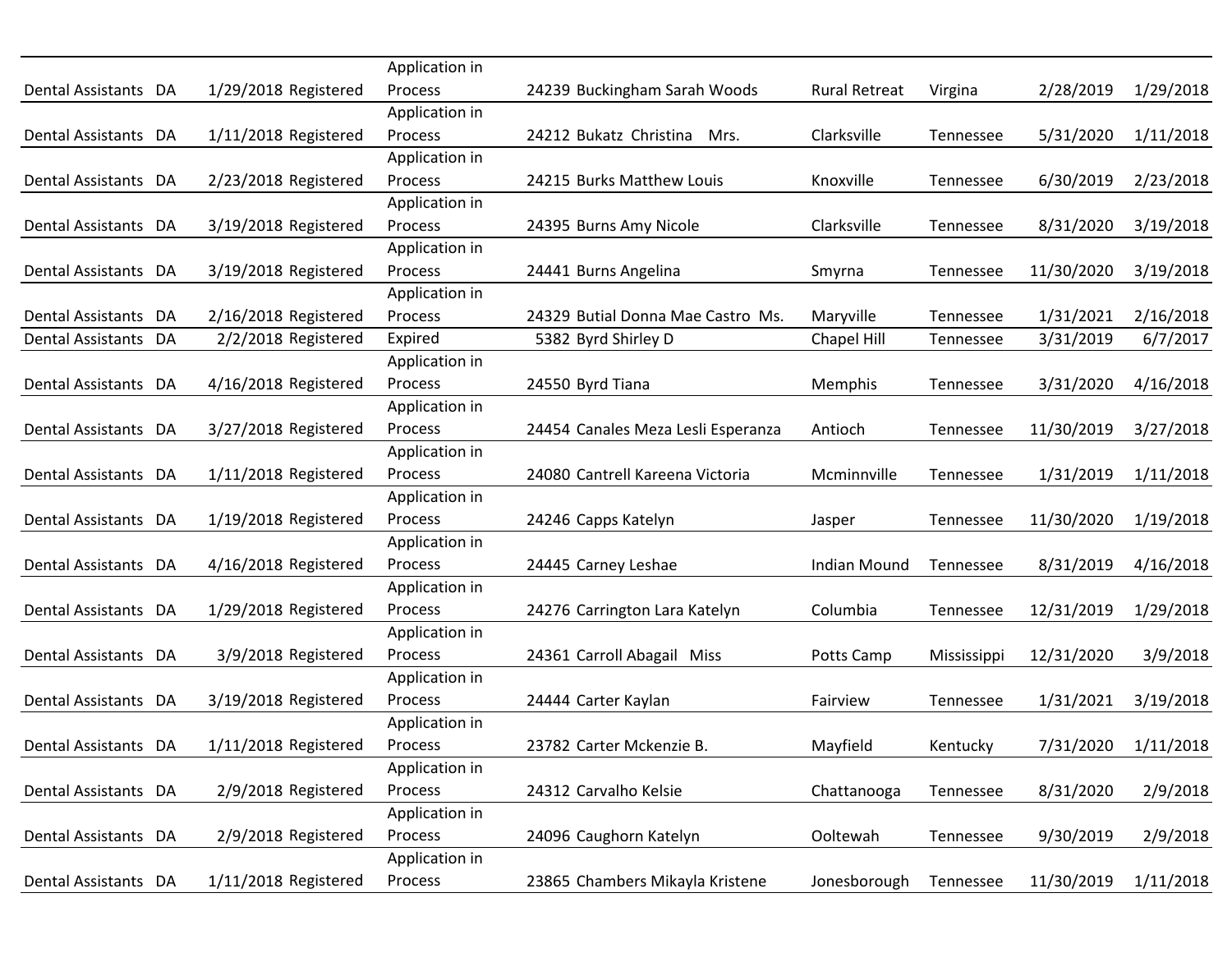|                      |                      | Application in |                                |                 |           |            |            |
|----------------------|----------------------|----------------|--------------------------------|-----------------|-----------|------------|------------|
| Dental Assistants DA | 3/27/2018 Registered | Process        | 24369 Clark Jada Tamiah Ms.    | Knoxville       | Tennessee | 4/30/2020  | 3/27/2018  |
|                      |                      | Application in |                                |                 |           |            |            |
| Dental Assistants DA | 1/19/2018 Registered | Process        | 24255 Clark Samantha Ann       | Clarksville     | Tennessee | 8/31/2019  | 1/19/2018  |
| Dental Assistants DA | 1/11/2018 Registered | Expired        | 6935 Clouse Amy Beth           | Erwin           | Tennessee | 5/31/2020  | 12/17/1997 |
| Dental Assistants DA | 1/29/2018 Registered | Expired        | 19956 Cochran Katheryn Leigh   | Cleveland       | Tennessee | 10/31/2019 | 12/11/2015 |
|                      |                      | Application in |                                |                 |           |            |            |
| Dental Assistants DA | 4/6/2018 Registered  | Process        | 24505 Collins Regina Lovette   | Memphis         | Tennessee | 5/31/2019  | 4/6/2018   |
|                      |                      | Application in |                                |                 |           |            |            |
| Dental Assistants DA | 1/19/2018 Registered | Process        | 24206 Comer Brandy             | Clarksville     | Tennessee | 6/30/2020  | 1/19/2018  |
|                      |                      | Application in |                                |                 |           |            |            |
| Dental Assistants DA | 3/19/2018 Registered | Process        | 24446 Cooper Amber             | Dyer            | Tennessee | 11/30/2019 | 3/19/2018  |
|                      |                      | Application in |                                |                 |           |            |            |
| Dental Assistants DA | 4/16/2018 Registered | Process        | 24476 Cooper Jewel             | Memphis         | Tennessee | 6/30/2020  | 4/16/2018  |
|                      |                      | Application in |                                |                 |           |            |            |
| Dental Assistants DA | 1/11/2018 Registered | Process        | 24149 Corbin Lacey Corbin      | Kingston        | Tennessee | 3/31/2019  | 1/11/2018  |
|                      |                      | Application in |                                |                 |           |            |            |
| Dental Assistants DA | 3/19/2018 Registered | Process        | 24491 Cotnoir Nicole Renee     | <b>Baxter</b>   | Tennessee | 1/31/2021  | 3/19/2018  |
| Dental Assistants DA | 2/12/2018 Registered | Expired        | 1087 Crowell Ann W             | Waverly         | Tennessee | 7/31/2020  | 10/7/2016  |
|                      |                      | Application in |                                |                 |           |            |            |
| Dental Assistants DA | 2/9/2018 Registered  | Process        | 24120 Cruey Megan Renee        | Abingdon        | Virgina   | 5/31/2019  | 2/9/2018   |
|                      |                      | Application in |                                |                 |           |            |            |
| Dental Assistants DA | 2/16/2018 Registered | Process        | 24194 Crutchfield Brea         | Clarksville     | Tennessee | 11/30/2020 | 2/16/2018  |
|                      |                      | Application in |                                |                 |           |            |            |
| Dental Assistants DA | 2/5/2018 Registered  | Process        | 24260 Currie Terica Monea Miss | Oakland         | Tennessee | 1/31/2021  | 2/5/2018   |
|                      |                      | Application in |                                |                 |           |            |            |
| Dental Assistants DA | 4/6/2018 Registered  | Process        | 24484 Curtis Ashley            | New Johsonvle   | Tennessee | 7/31/2019  | 4/6/2018   |
|                      |                      | Application in |                                |                 |           |            |            |
| Dental Assistants DA | 3/19/2018 Registered | Process        | 24485 Dale Peyton              | Columbia        | Tennessee | 4/30/2019  | 3/19/2018  |
|                      |                      | Application in |                                |                 |           |            |            |
| Dental Assistants DA | 3/2/2018 Registered  | Process        | 24367 Dalton Adrienne Kaineil  | Luttrell        | Tennessee | 3/31/2019  | 3/2/2018   |
|                      |                      | Application in |                                |                 |           |            |            |
| Dental Assistants DA | 3/27/2018 Registered | Process        | 24344 Daniels Adrienne Nicole  | Seymour         | Tennessee | 3/31/2019  | 3/27/2018  |
|                      |                      | Application in |                                |                 |           |            |            |
| Dental Assistants DA | 4/20/2018 Registered | Process        | 24456 Darnell Carley Dianne    | Cornersville    | Tennessee | 8/31/2019  | 4/20/2018  |
| Dental Assistants DA | 2/5/2018 Registered  | Expired        | 12101 Davis Audrey F           | <b>Bartlett</b> | Tennessee | 9/30/2019  | 12/7/2015  |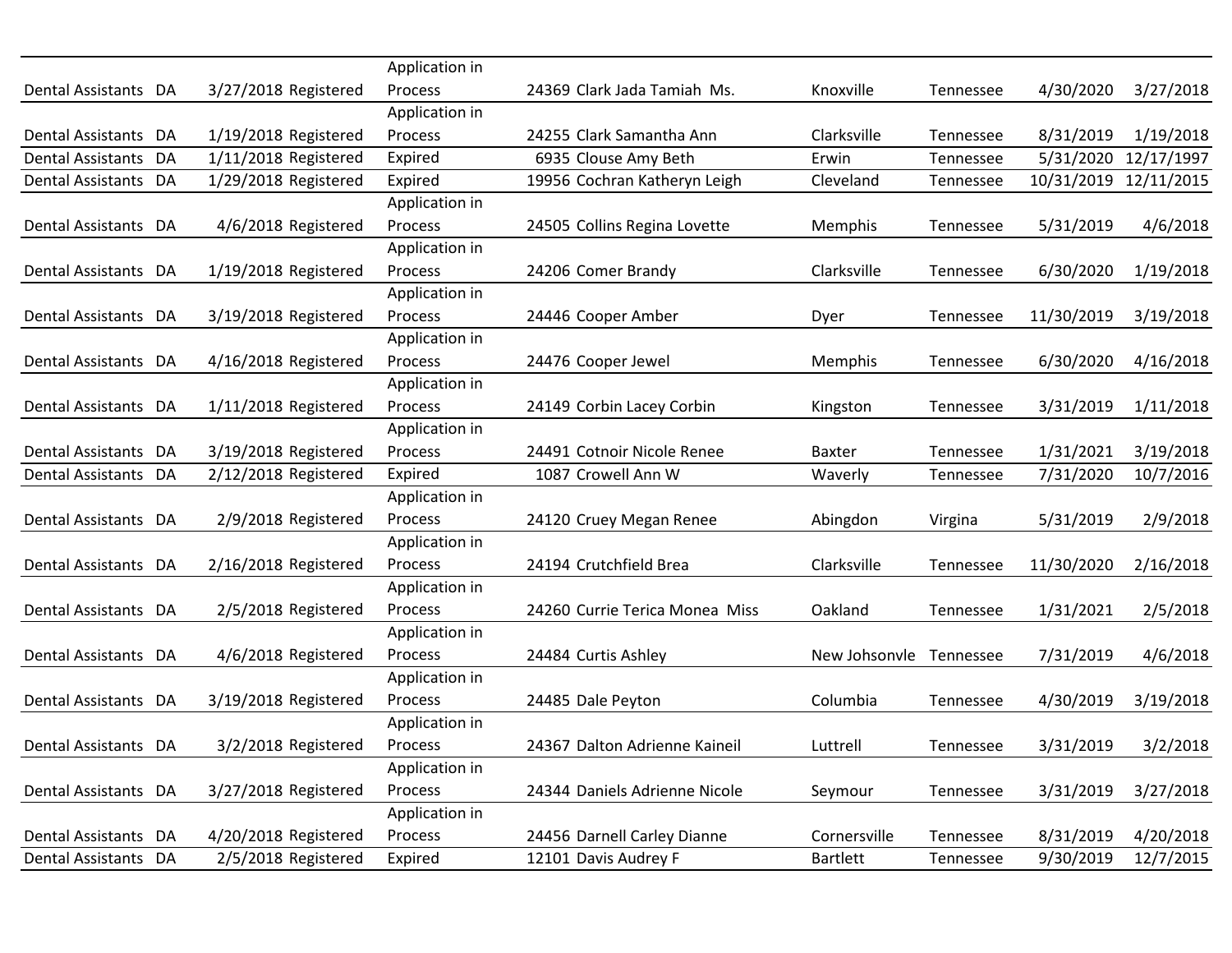|                      |                      | Application in |                                  |              |           |            |           |
|----------------------|----------------------|----------------|----------------------------------|--------------|-----------|------------|-----------|
| Dental Assistants DA | 3/12/2018 Registered | Process        | 24362 Davis Johnesha Johnae Ms   | Memphis      | Tennessee | 4/30/2019  | 3/12/2018 |
|                      |                      | Application in |                                  |              |           |            |           |
| Dental Assistants DA | 2/9/2018 Registered  | Process        | 24314 Davis Mikayla Caprice      | Memphis      | Tennessee | 7/31/2019  | 2/9/2018  |
|                      |                      | Application in |                                  |              |           |            |           |
| Dental Assistants DA | 2/5/2018 Registered  | Process        | 24237 Davis Porsha               | Memphis      | Tennessee | 2/29/2020  | 2/5/2018  |
|                      |                      | Application in |                                  |              |           |            |           |
| Dental Assistants DA | 1/11/2018 Registered | Process        | 24030 Desai Jigishaben Mitesh    | Dallas       | Texas     | 3/31/2019  | 1/11/2018 |
|                      |                      | Application in |                                  |              |           |            |           |
| Dental Assistants DA | 3/26/2018 Registered | Process        | 24506 Dews Ariel                 | East Ridge   | Tennessee | 5/31/2019  | 3/26/2018 |
|                      |                      | Application in |                                  |              |           |            |           |
| Dental Assistants DA | 4/16/2018 Registered | Process        | 24334 Dority Jesse Cecile        | Dover        | Tennessee | 9/30/2019  | 4/16/2018 |
|                      |                      | Application in |                                  |              |           |            |           |
| Dental Assistants DA | 4/6/2018 Registered  | Process        | 24527 Dortch Gloria Faye Miss    | Chattanooga  | Tennessee | 9/30/2019  | 4/6/2018  |
|                      |                      | Application in |                                  |              |           |            |           |
| Dental Assistants DA | 2/23/2018 Registered | Process        | 24346 Douglas Coty Michelle Mrs. | Knoxville    | Tennessee | 6/30/2019  | 2/23/2018 |
|                      |                      | Application in |                                  |              |           |            |           |
| Dental Assistants DA | 4/9/2018 Registered  | Process        | 24457 Draper Melissa             | Clarksville  | Tennessee | 8/31/2020  | 4/9/2018  |
|                      |                      | Application in |                                  |              |           |            |           |
| Dental Assistants DA | 1/19/2018 Registered | Process        | 24240 Eddleman Jacoba            | Hixson       | Tennessee | 12/31/2020 | 1/19/2018 |
|                      |                      | Application in |                                  |              |           |            |           |
| Dental Assistants DA | 1/29/2018 Registered | Process        | 24279 Edwards Erin Rose          | Collierville | Tennessee | 4/30/2019  | 1/29/2018 |
|                      |                      | Application in |                                  |              |           |            |           |
| Dental Assistants DA | 3/9/2018 Registered  | Process        | 24413 Erickson Haley Marie       | Brentwood    | Tennessee | 11/30/2019 | 3/9/2018  |
|                      |                      | Application in |                                  |              |           |            |           |
| Dental Assistants DA | 4/16/2018 Registered | Process        | 24330 Estes Jennifer Lee         | Franklin     | Tennessee | 9/30/2019  | 4/16/2018 |
|                      |                      | Application in |                                  |              |           |            |           |
| Dental Assistants DA | 3/27/2018 Registered | Process        | 24423 Evans Rebecca Alleha MS    | Marion       | Arkansas  | 12/31/2020 | 3/27/2018 |
|                      |                      | Application in |                                  |              |           |            |           |
| Dental Assistants DA | 3/9/2018 Registered  | Process        | 24336 Evans Sharnice C Mrs       | Memphis      | Tennessee | 12/31/2020 | 3/9/2018  |
|                      |                      | Application in |                                  |              |           |            |           |
| Dental Assistants DA | 3/19/2018 Registered | Process        | 24452 Feher Kristen              | Clarksville  | Tennessee | 1/31/2021  | 3/19/2018 |
|                      |                      | Application in |                                  |              |           |            |           |
| Dental Assistants DA | 2/16/2018 Registered | Process        | 24297 Fenih Eselasi              | Antioch      | Tennessee | 12/31/2020 | 2/16/2018 |
|                      |                      | Application in |                                  |              |           |            |           |
| Dental Assistants DA | 3/9/2018 Registered  | Process        | 24322 Fillers Andrea Nicole      | Greeneville  | Tennessee | 6/30/2020  | 3/9/2018  |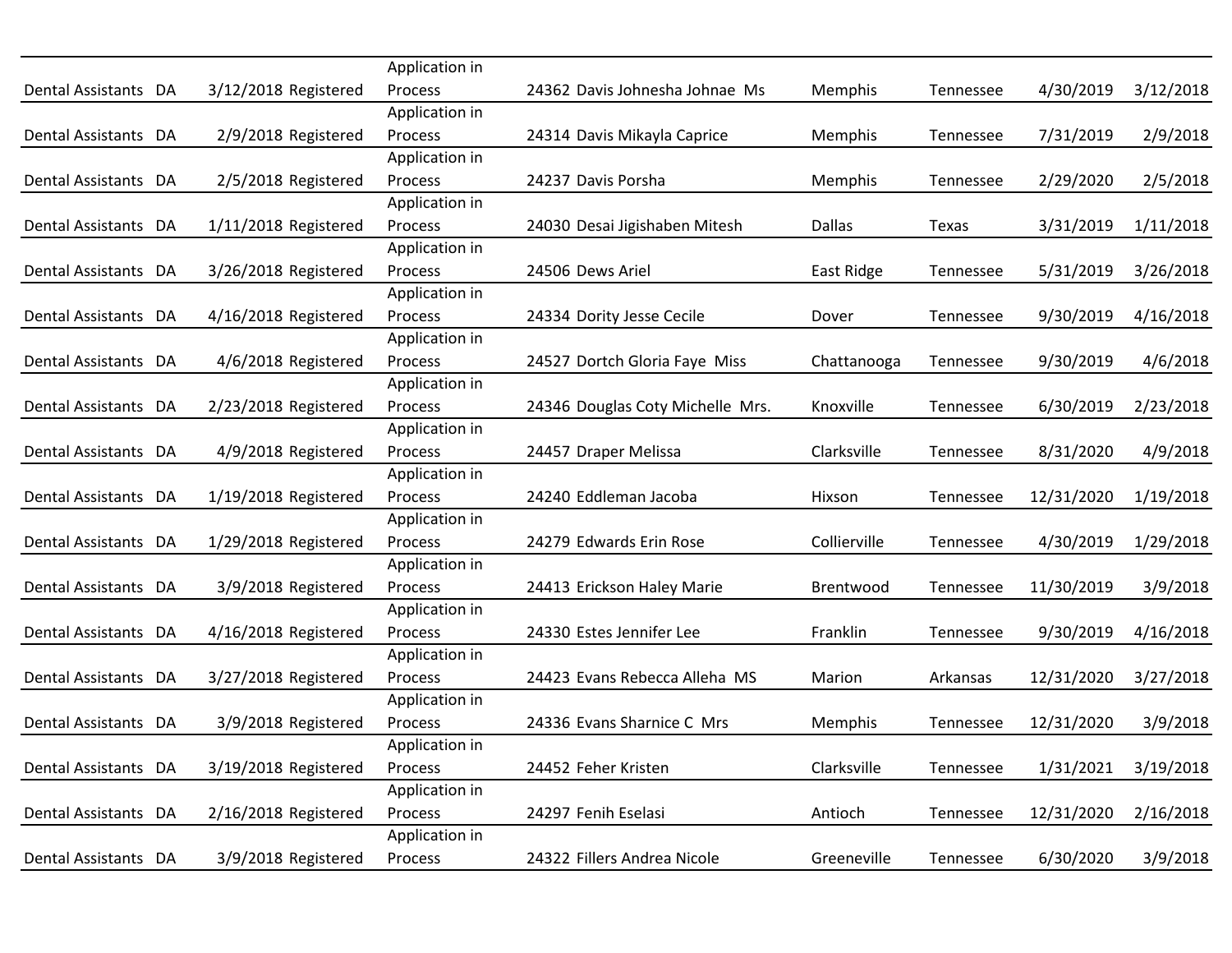|                      |                      | Application in            |                                   |                   |             |            |            |
|----------------------|----------------------|---------------------------|-----------------------------------|-------------------|-------------|------------|------------|
| Dental Assistants DA | 1/11/2018 Registered | Process<br>Application in | 24171 Fischer Rebekah             | Brentwood         | Missouri    | 10/31/2019 | 1/11/2018  |
|                      |                      | Process                   |                                   |                   |             |            |            |
| Dental Assistants DA | 1/11/2018 Registered |                           | 24229 Flores-Morales Karina       | <b>Memphis</b>    | Tennessee   | 9/30/2019  | 1/11/2018  |
|                      | 4/9/2018 Registered  | Application in<br>Process |                                   |                   |             |            |            |
| Dental Assistants DA |                      |                           | 24417 Freelon Crystal Ms.         | Tupelo            | Mississippi | 7/31/2019  | 4/9/2018   |
|                      |                      | Application in            |                                   |                   |             |            |            |
| Dental Assistants DA | 3/2/2018 Registered  | Process<br>Application in | 24299 Friend Taylynn Friend       | Louisville        | Tennessee   | 12/31/2019 | 3/2/2018   |
|                      |                      |                           |                                   | Louisville        |             |            |            |
| Dental Assistants DA | 4/16/2018 Registered | Process                   | 24383 Fuller Hannah Alexis        |                   | Tennessee   | 9/30/2020  | 4/16/2018  |
| Dental Assistants DA | 1/11/2018 Registered | Expired                   | 20961 Garrett Madison Suzanne Rae | Hernando          | Mississippi | 7/31/2020  | 10/7/2016  |
|                      |                      | Application in            |                                   |                   |             |            |            |
| Dental Assistants DA | 3/27/2018 Registered | Process                   | 24425 Gatlin Lydia Dawn Ms.       | <b>Batesville</b> | Mississippi | 6/30/2020  | 3/27/2018  |
|                      |                      | Application in            |                                   |                   |             |            |            |
| Dental Assistants DA | 3/27/2018 Registered | Process                   | 24073 Gault Janelle Marie         | Clarksville       | Tennessee   | 1/31/2021  | 3/27/2018  |
| Dental Assistants DA | 2/12/2018 Registered | Expired                   | 13267 Gause Keyaira Cheree        | Columbia          | Tennessee   | 12/31/2020 | 10/10/2008 |
| Dental Assistants DA | 2/2/2018 Registered  | Expired                   | 10191 Geaslin Terry Milam         | Andersonville     | Tennessee   | 6/30/2020  | 9/7/2016   |
|                      |                      | Application in            |                                   |                   |             |            |            |
| Dental Assistants DA | 1/29/2018 Registered | Process                   | 24076 Gebremedhin Dahlak K.       | Memphis           | Tennessee   | 1/31/2020  | 1/29/2018  |
|                      |                      | Application in            |                                   |                   |             |            |            |
| Dental Assistants DA | 1/19/2018 Registered | Process                   | 24270 Geisel Halyse Noel          | Knoxville         | Tennessee   | 8/31/2019  | 1/19/2018  |
|                      |                      | Application in            |                                   |                   |             |            |            |
| Dental Assistants DA | 3/27/2018 Registered | Process                   | 24492 George Arianna Marie Ms.    | Dover             | Tennessee   | 10/31/2019 | 3/27/2018  |
|                      |                      | Application in            |                                   |                   |             |            |            |
| Dental Assistants DA | 4/9/2018 Registered  | Process                   | 24244 Gibbons Kristin Danielle    | Jackson           | Tennessee   | 7/31/2019  | 4/9/2018   |
| Dental Assistants DA | 3/27/2018 Registered | Expired                   | 17389 Gibson Leslie Ann           | Smyrna            | Tennessee   | 7/31/2019  | 10/7/2017  |
| Dental Assistants DA | 4/9/2018 Registered  | Expired                   | 19649 Gilbert Jamie Diane         | Hendersonville    | Tennessee   | 10/31/2020 | 1/7/2017   |
|                      |                      | Application in            |                                   |                   |             |            |            |
| Dental Assistants DA | 2/5/2018 Registered  | Process                   | 24296 Gilreath Cassi J            | Eidson            | Tennessee   | 7/31/2020  | 2/5/2018   |
|                      |                      | Application in            |                                   |                   |             |            |            |
| Dental Assistants DA | 3/2/2018 Registered  | Process                   | 24371 Goben Yaquelin Morales      | Madisonville      | Tennessee   | 6/30/2020  | 3/2/2018   |
| Dental Assistants DA | 4/9/2018 Registered  | Expired                   | 19804 Goforth Andrea Michele      | Olive Branch      | Mississippi | 7/31/2020  | 10/7/2016  |
|                      |                      | Application in            |                                   |                   |             |            |            |
| Dental Assistants DA | 3/9/2018 Registered  | Process                   | 24458 Graves Summer               | Columbia          | Tennessee   | 7/31/2020  | 3/9/2018   |
|                      |                      | Application in            |                                   |                   |             |            |            |
| Dental Assistants DA | 3/26/2018 Registered | Process                   | 24497 Gray Anna                   | Fayetteville      | Tennessee   | 7/31/2020  | 3/26/2018  |
| Dental Assistants DA | 2/26/2018 Registered | Expired                   | 19603 Greene Keeley Amber         | Dickson           | Tennessee   | 5/31/2020  | 8/7/2016   |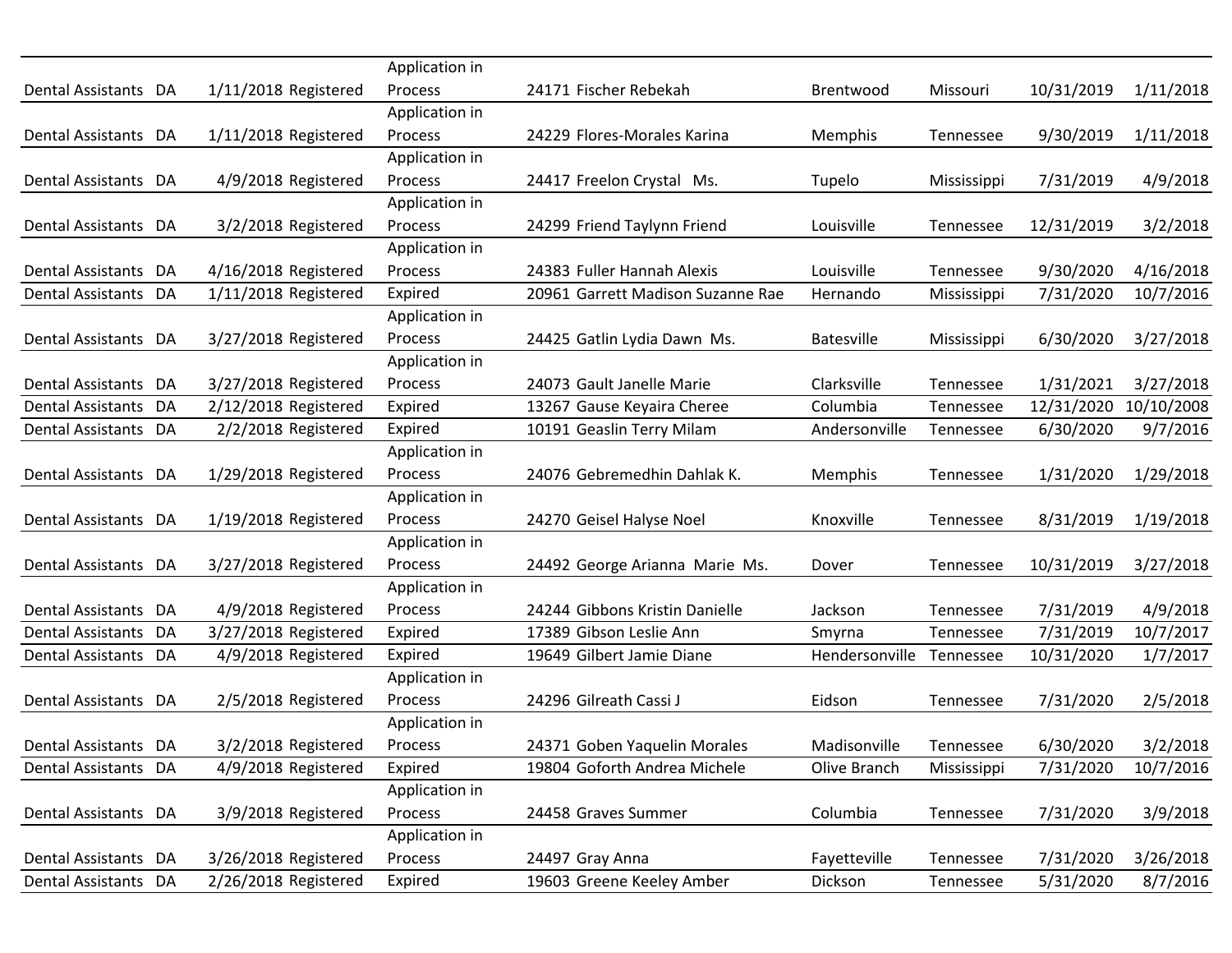|                      |                      | Application in |                                 |                  |             |            |           |
|----------------------|----------------------|----------------|---------------------------------|------------------|-------------|------------|-----------|
| Dental Assistants DA | 1/29/2018 Registered | Process        | 23946 Grizzle Kristina Nicole   | Abingdon         | Virgina     | 8/31/2020  | 1/29/2018 |
|                      |                      | Application in |                                 |                  |             |            |           |
| Dental Assistants DA | 3/9/2018 Registered  | Process        | 24396 Grooms Kelcy Ms.          | Clinton          | Tennessee   | 8/31/2020  | 3/9/2018  |
|                      |                      | Application in |                                 |                  |             |            |           |
| Dental Assistants DA | 3/27/2018 Registered | Process        | 24459 Gumm Elizabeth Danielle   | Springville      | Tennessee   | 7/31/2019  | 3/27/2018 |
|                      |                      | Application in |                                 |                  |             |            |           |
| Dental Assistants DA | 4/20/2018 Registered | Process        | 24520 Gwaltney Sarah Nicole     | Winchester       | Tennessee   | 5/31/2020  | 4/20/2018 |
| Dental Assistants DA | 4/9/2018 Registered  | Expired        | 20391 Haack Kimberlee Ann       | Dickson          | Tennessee   | 12/31/2019 | 7/18/2016 |
|                      |                      | Application in |                                 |                  |             |            |           |
| Dental Assistants DA | 3/2/2018 Registered  | Process        | 24353 Haag Robin Dawn           | Jefferson Cty    | Tennessee   | 5/31/2020  | 3/2/2018  |
|                      |                      | Application in |                                 |                  |             |            |           |
| Dental Assistants DA | 3/19/2018 Registered | Process        | 24460 Hackett Emma              | Murfreesboro     | Tennessee   | 10/31/2020 | 3/19/2018 |
|                      |                      | Application in |                                 |                  |             |            |           |
| Dental Assistants DA | 1/29/2018 Registered | Process        | 24122 Hahn Kayla                | Nashville        | Tennessee   | 4/30/2019  | 1/29/2018 |
|                      |                      | Application in |                                 |                  |             |            |           |
| Dental Assistants DA | 3/9/2018 Registered  | Process        | 24357 Hailey Bailey Eileen Mrs. | Potts Camp       | Mississippi | 7/31/2019  | 3/9/2018  |
|                      |                      | Application in |                                 |                  |             |            |           |
| Dental Assistants DA | 2/5/2018 Registered  | Process        | 23579 Hall Natasha Lorea        | Louisville       | Tennessee   | 9/30/2019  | 2/5/2018  |
|                      |                      | Application in |                                 |                  |             |            |           |
| Dental Assistants DA | 3/9/2018 Registered  | Process        | 24397 Hall Nicole Marie         | Columbia         | Tennessee   | 4/30/2019  | 3/9/2018  |
|                      |                      | Application in |                                 |                  |             |            |           |
| Dental Assistants DA | 3/12/2018 Registered | Process        | 24339 Hall Victoria             | <b>Memphis</b>   | Tennessee   | 9/30/2019  | 3/12/2018 |
|                      |                      | Application in |                                 |                  |             |            |           |
| Dental Assistants DA | 2/5/2018 Registered  | Process        | 24269 Hamby Lacey Elizabeth     | Ringgold         | Georgia     | 2/28/2019  | 2/5/2018  |
|                      |                      | Application in |                                 |                  |             |            |           |
| Dental Assistants DA | 2/5/2018 Registered  | Process        | 23882 Hammond Charity           | <b>Bulls Gap</b> | Tennessee   | 10/31/2020 | 2/5/2018  |
|                      |                      | Application in |                                 |                  |             |            |           |
| Dental Assistants DA | 3/9/2018 Registered  | <b>Process</b> | 24461 Hardwick Danielle         | Lawrenceburg     | Tennessee   | 8/31/2019  | 3/9/2018  |
| Dental Assistants DA | 4/16/2018 Registered | Expired        | 16918 Hastings Tiffany Nicole   | Nashville        | Tennessee   | 11/30/2019 | 2/7/2016  |
|                      |                      | Application in |                                 |                  |             |            |           |
| Dental Assistants DA | 3/28/2018 Registered | Process        | 24352 Hawkins Celeste U         | Memphis          | Tennessee   | 11/30/2020 | 3/28/2018 |
|                      |                      | Application in |                                 |                  |             |            |           |
| Dental Assistants DA | 4/16/2018 Registered | Process        | 24531 Hayes Shara               | Collierville     | Tennessee   | 3/31/2020  | 4/16/2018 |
|                      |                      | Application in |                                 |                  |             |            |           |
| Dental Assistants DA | 3/19/2018 Registered | Process        | 24463 Hazelwood Lillie          | Lewisburg        | Tennessee   | 5/31/2019  | 3/19/2018 |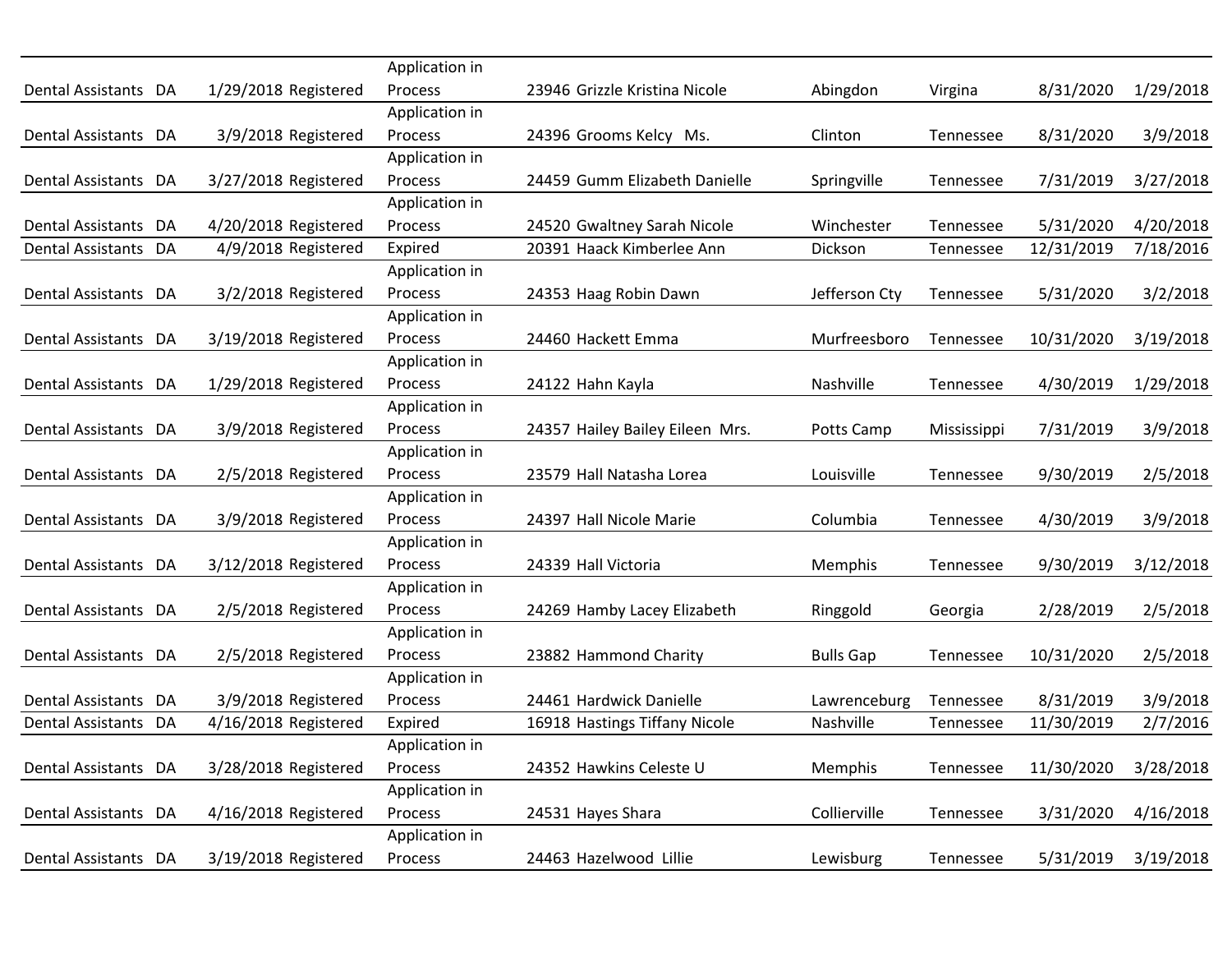|                      |                      | Application in |                                   |                    |             |            |           |
|----------------------|----------------------|----------------|-----------------------------------|--------------------|-------------|------------|-----------|
| Dental Assistants DA | 4/9/2018 Registered  | Process        | 24399 Hence Malvin Ms.            | Memphis            | Tennessee   | 8/31/2019  | 4/9/2018  |
| Dental Assistants DA | 4/23/2018 Registered | Expired        | 14981 Henderson Amber Kay         | Middleton          | Tennessee   | 12/31/2019 | 5/14/2010 |
|                      |                      | Application in |                                   |                    |             |            |           |
| Dental Assistants DA | 3/19/2018 Registered | Process        | 24479 Henson Casey                | Mt Pleasant        | Tennessee   | 2/29/2020  | 3/19/2018 |
|                      |                      | Application in |                                   |                    |             |            |           |
| Dental Assistants DA | 4/20/2018 Registered | Process        | 24589 Herron Cortney              | Cleveland          | Mississippi | 6/30/2020  | 4/20/2018 |
|                      |                      | Application in |                                   |                    |             |            |           |
| Dental Assistants DA | 2/5/2018 Registered  | Process        | 24293 Hersey Jerrica Ashley       | Nashville          | Tennessee   | 10/31/2019 | 2/5/2018  |
|                      |                      | Application in |                                   |                    |             |            |           |
| Dental Assistants DA | 4/20/2018 Registered | Process        | 24579 Hickey Kayton               | Soddy Daisy        | Tennessee   | 6/30/2019  | 4/20/2018 |
|                      |                      | Application in |                                   |                    |             |            |           |
| Dental Assistants DA | 3/12/2018 Registered | Process        | 24409 Hickman Kristi              | Santa Fe           | Tennessee   | 9/30/2019  | 3/12/2018 |
|                      |                      | Application in |                                   |                    |             |            |           |
| Dental Assistants DA | 1/11/2018 Registered | Process        | 24024 Hicks Brittany Nicole       | Maryville          | Tennessee   | 6/30/2019  | 1/11/2018 |
|                      |                      | Application in |                                   |                    |             |            |           |
| Dental Assistants DA | 3/19/2018 Registered | Process        | 24372 Hicks Ellie                 | Clinton            | Tennessee   | 5/31/2019  | 3/19/2018 |
|                      |                      | Application in |                                   |                    |             |            |           |
| Dental Assistants DA | 1/11/2018 Registered | Process        | 24247 Hicks Taylor                | Ooltewah           | Tennessee   | 2/28/2019  | 1/11/2018 |
|                      |                      | Application in |                                   |                    |             |            |           |
| Dental Assistants DA | 1/29/2018 Registered | Process        | 24262 Higgins Julie Moriah Ms     | <b>Piney Flats</b> | Tennessee   | 9/30/2020  | 1/29/2018 |
|                      |                      | Application in |                                   |                    |             |            |           |
| Dental Assistants DA | 2/5/2018 Registered  | Process        | 24286 Hill Brooklyn               | Cane Ridge         | Tennessee   | 2/28/2019  | 2/5/2018  |
| Dental Assistants DA | 1/29/2018 Registered | Expired        | 20604 Hill Kayla Raquel           | <b>Memphis</b>     | Tennessee   | 7/31/2019  | 10/7/2017 |
|                      |                      | Application in |                                   |                    |             |            |           |
| Dental Assistants DA | 3/9/2018 Registered  | Process        | 24368 Hinch Carolyn               | Knoxville          | Tennessee   | 6/30/2019  | 3/9/2018  |
|                      |                      | Application in |                                   |                    |             |            |           |
| Dental Assistants DA | 1/29/2018 Registered | Process        | 24025 Hix Cristal Williams Mrs    | Cookeville         | Tennessee   | 4/30/2020  | 1/29/2018 |
|                      |                      | Application in |                                   |                    |             |            |           |
| Dental Assistants DA | 3/9/2018 Registered  | Process        | 24427 Holland Dakota Cheynne Miss | Senatobia          | Mississippi | 12/31/2019 | 3/9/2018  |
| Dental Assistants DA | 1/19/2018 Registered | Expired        | 15054 Honeycutt Emily Ann         | Jacksboro          | Tennessee   | 8/31/2019  | 11/7/2017 |
|                      |                      | Application in |                                   |                    |             |            |           |
| Dental Assistants DA | 3/9/2018 Registered  | Process        | 24360 Hoormann Tori Mrs           | Southaven          | Mississippi | 12/31/2019 | 3/9/2018  |
|                      |                      | Application in |                                   |                    |             |            |           |
| Dental Assistants DA | 2/9/2018 Registered  | Process        | 24267 Hopkins Alicia Paulette     | Dickson            | Tennessee   | 5/31/2020  | 2/9/2018  |
|                      |                      | Application in |                                   |                    |             |            |           |
| Dental Assistants DA | 1/22/2018 Registered | Process        | 23669 Hopper Amanda Deeann        | Arlington          | Tennessee   | 4/30/2020  | 1/22/2018 |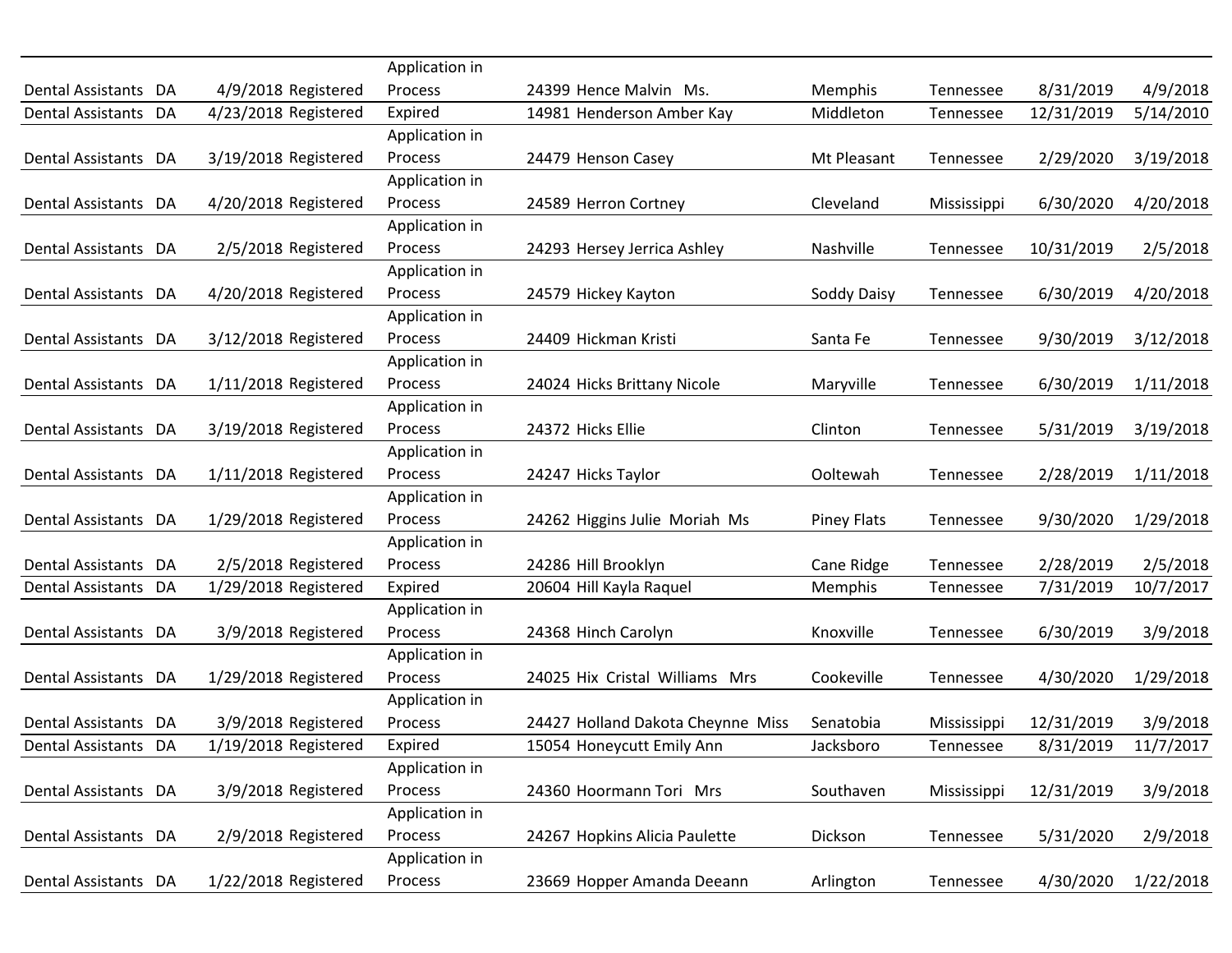|                      |                      | Voluntarily    |                                   |                          |           |            |            |
|----------------------|----------------------|----------------|-----------------------------------|--------------------------|-----------|------------|------------|
| Dental Assistants DA | 1/22/2018 Registered | Retired        | 3410 Housewright Michelle R       | Churchhill               | Tennessee | 3/31/2020  | 5/1/1990   |
|                      |                      | Application in |                                   |                          |           |            |            |
| Dental Assistants DA | 3/19/2018 Registered | <b>Process</b> | 24305 Houston Bailey Mackenzie    | Sevierville              | Tennessee | 4/30/2019  | 3/19/2018  |
|                      |                      | Application in |                                   |                          |           |            |            |
| Dental Assistants DA | 1/29/2018 Registered | <b>Process</b> | 24177 Hubbard Mckenzie Laken      | Kingsport                | Tennessee | 2/28/2019  | 1/29/2018  |
|                      |                      | Voluntarily    |                                   |                          |           |            |            |
| Dental Assistants DA | 1/29/2018 Registered | Retired        | 7362 Hubbard Sandra Marie         | Memphis                  | Tennessee | 5/31/2019  | 3/25/1998  |
| Dental Assistants DA | 3/27/2018 Registered | Expired        | 19087 Huerta Luis Ramon           | <b>Spring Hill</b>       | Tennessee | 5/31/2019  | 8/7/2017   |
|                      |                      | Application in |                                   |                          |           |            |            |
| Dental Assistants DA | 3/19/2018 Registered | Process        | 24478 Hughes Faith                | Columbia                 | Tennessee | 1/31/2020  | 3/19/2018  |
|                      |                      | Application in |                                   |                          |           |            |            |
| Dental Assistants DA | 4/6/2018 Registered  | Process        | 24379 Hughes Joanne               | Arlington                | Tennessee | 9/30/2020  | 4/6/2018   |
|                      |                      | Application in |                                   |                          |           |            |            |
| Dental Assistants DA | 4/20/2018 Registered | Process        | 24532 Hunt Gabriel                | Grand Junction Tennessee |           | 5/31/2020  | 4/20/2018  |
|                      |                      | Application in |                                   |                          |           |            |            |
| Dental Assistants DA | 3/2/2018 Registered  | Process        | 24373 Hurst Alyson                | Knoxville                | Tennessee | 2/28/2021  | 3/2/2018   |
|                      |                      | Application in |                                   |                          |           |            |            |
| Dental Assistants DA | 1/29/2018 Registered | <b>Process</b> | 24092 Hurst Shelby                | Lynchburg                | Tennessee | 6/30/2020  | 1/29/2018  |
|                      |                      | Application in |                                   |                          |           |            |            |
| Dental Assistants DA | 2/23/2018 Registered | Process        | 24328 Hyde Jamie                  | Nashville                | Tennessee | 2/29/2020  | 2/23/2018  |
|                      |                      | Application in |                                   |                          |           |            |            |
| Dental Assistants DA | 2/5/2018 Registered  | <b>Process</b> | 24300 Jacobs Carla Leann Miss     | Summertown               | Tennessee | 10/31/2019 | 2/5/2018   |
|                      |                      | Application in |                                   |                          |           |            |            |
| Dental Assistants DA | 3/12/2018 Registered | Process        | 24377 Jenkins Britny Moretta Mrs. | Knoxville                | Tennessee | 2/28/2021  | 3/12/2018  |
|                      |                      | Application in |                                   |                          |           |            |            |
| Dental Assistants DA | 4/9/2018 Registered  | Process        | 24272 Jenkins Nicole Lynn         | Johnson City             | Tennessee | 7/31/2019  | 4/9/2018   |
|                      |                      | Application in |                                   |                          |           |            |            |
| Dental Assistants DA | 3/12/2018 Registered | <b>Process</b> | 24464 Jenkins Tiffiney Nicole     | Nashville                | Tennessee | 4/30/2020  | 3/12/2018  |
|                      |                      | Application in |                                   |                          |           |            |            |
| Dental Assistants DA | 1/18/2018 Registered | Process        | 24071 Jimenez-Mendieta Marisol    | Nashville                | Tennessee | 10/31/2020 | 1/18/2018  |
|                      |                      | Application in |                                   |                          |           |            |            |
| Dental Assistants DA | 4/20/2018 Registered | Process        | 24530 Johnson Stephanie L         | Memphis                  | Tennessee | 7/31/2020  | 4/20/2018  |
| Dental Assistants DA | 4/19/2018 Registered | Expired        | 22383 Joiner Kandice Blair        | Clarksville              | Tennessee | 10/31/2019 | 10/17/2016 |
|                      |                      | Application in |                                   |                          |           |            |            |
| Dental Assistants DA | 3/19/2018 Registered | Process        | 24465 Jones Alizabeth Mckenzie    | <b>Union City</b>        | Tennessee | 2/29/2020  | 3/19/2018  |
|                      |                      |                |                                   |                          |           |            |            |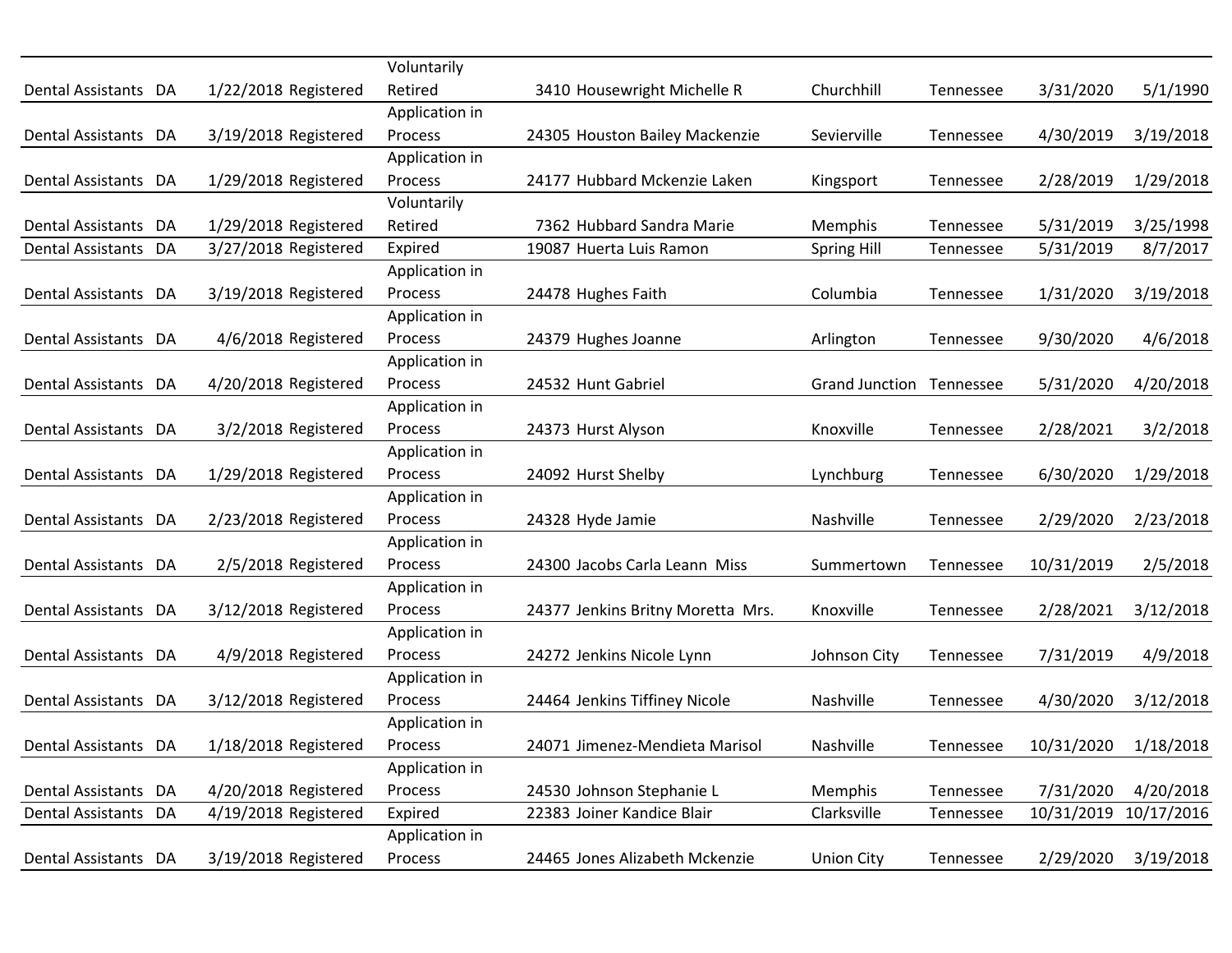|                      |                      | Application in |                                   |                           |           |            |           |
|----------------------|----------------------|----------------|-----------------------------------|---------------------------|-----------|------------|-----------|
| Dental Assistants DA | 2/5/2018 Registered  | Process        | 24290 Julian Abigail Breann       | Old Hickory               | Tennessee | 10/31/2020 | 2/5/2018  |
|                      |                      | Application in |                                   |                           |           |            |           |
| Dental Assistants DA | 3/9/2018 Registered  | Process        | 24366 Justes Hannah Danielle      | Wartburg                  | Tennessee | 10/31/2020 | 3/9/2018  |
| Dental Assistants DA | 3/2/2018 Registered  | Expired        | 11427 Kaiser Kristie Lynn         | Arlington                 | Tennessee | 11/30/2020 | 2/7/2017  |
|                      |                      | Application in |                                   |                           |           |            |           |
| Dental Assistants DA | 2/16/2018 Registered | Process        | 24222 Kelley Sierra Miss          | Maryville                 | Tennessee | 3/31/2020  | 2/16/2018 |
|                      |                      | Application in |                                   |                           |           |            |           |
| Dental Assistants DA | 3/12/2018 Registered | Process        | 24365 Kelly Alysson               | Knoxville                 | Tennessee | 8/31/2019  | 3/12/2018 |
|                      |                      | Application in |                                   |                           |           |            |           |
| Dental Assistants DA | 3/12/2018 Registered | Process        | 24408 Kelsey Shelby               | Woodlawn                  | Tennessee | 7/31/2020  | 3/12/2018 |
|                      |                      | Application in |                                   |                           |           |            |           |
| Dental Assistants DA | 3/26/2018 Registered | Process        | 24499 Kenney Kaitlyn              | Drummonds                 | Tennessee | 12/31/2020 | 3/26/2018 |
|                      |                      | Application in |                                   |                           |           |            |           |
| Dental Assistants DA | 4/6/2018 Registered  | Process        | 24519 King Abigail Morgan Ms      | Decherd                   | Tennessee | 10/31/2019 | 4/6/2018  |
|                      |                      | Application in |                                   |                           |           |            |           |
| Dental Assistants DA | 4/20/2018 Registered | Process        | 24583 King Natasha Ann            | Beersheba Sprin Tennessee |           | 11/30/2020 | 4/20/2018 |
|                      |                      | Application in |                                   |                           |           |            |           |
| Dental Assistants DA | 1/19/2018 Registered | Process        | 24182 Kirch Martha                | Nashville                 | Tennessee | 4/30/2020  | 1/19/2018 |
|                      |                      | Application in |                                   |                           |           |            |           |
| Dental Assistants DA | 2/5/2018 Registered  | Process        | 24136 Kirkham Amanda Danielle     | Knoxville                 | Tennessee | 11/30/2019 | 2/5/2018  |
|                      |                      | Application in |                                   |                           |           |            |           |
| Dental Assistants DA | 2/26/2018 Registered | Process        | 24349 Kirsch Christina Hope       | Knoxville                 | Tennessee | 8/31/2019  | 2/26/2018 |
|                      |                      | Application in |                                   |                           |           |            |           |
| Dental Assistants DA | 3/26/2018 Registered | Process        | 24450 Kneller Megan L             | Lexington                 | Tennessee | 8/31/2019  | 3/26/2018 |
|                      |                      | Application in |                                   |                           |           |            |           |
| Dental Assistants DA | 2/16/2018 Registered | Process        | 24311 Knight Amanda Lacey Lynn ms | Knoxville                 | Tennessee | 1/31/2021  | 2/16/2018 |
|                      |                      | Closed         |                                   |                           |           |            |           |
| Dental Assistants DA | 4/23/2018 Registered | Application    | 23236 Kolodziej Michael James     | Dickson                   | Tennessee | 9/30/2020  | 4/23/2018 |
|                      |                      | Application in |                                   |                           |           |            |           |
| Dental Assistants DA | 3/12/2018 Registered | Process        | 24466 Kraemer Christy Lynn        | Murfreesboro              | Tennessee | 11/30/2019 | 3/12/2018 |
|                      |                      | Application in |                                   |                           |           |            |           |
| Dental Assistants DA | 4/23/2018 Registered | Process        | 24289 Lafleur Misty Marion        | Mount Juliet              | Tennessee | 9/30/2019  | 4/23/2018 |
|                      |                      | Application in |                                   |                           |           |            |           |
| Dental Assistants DA | 2/23/2018 Registered | Process        | 24348 Lam Sydney Haimi            | Knoxville                 | Tennessee | 10/31/2019 | 2/23/2018 |
|                      |                      | Application in |                                   |                           |           |            |           |
| Dental Assistants DA | 1/19/2018 Registered | Process        | 23491 Lawson Chelsea Lynn         | Meadowview                | Virgina   | 8/31/2020  | 1/19/2018 |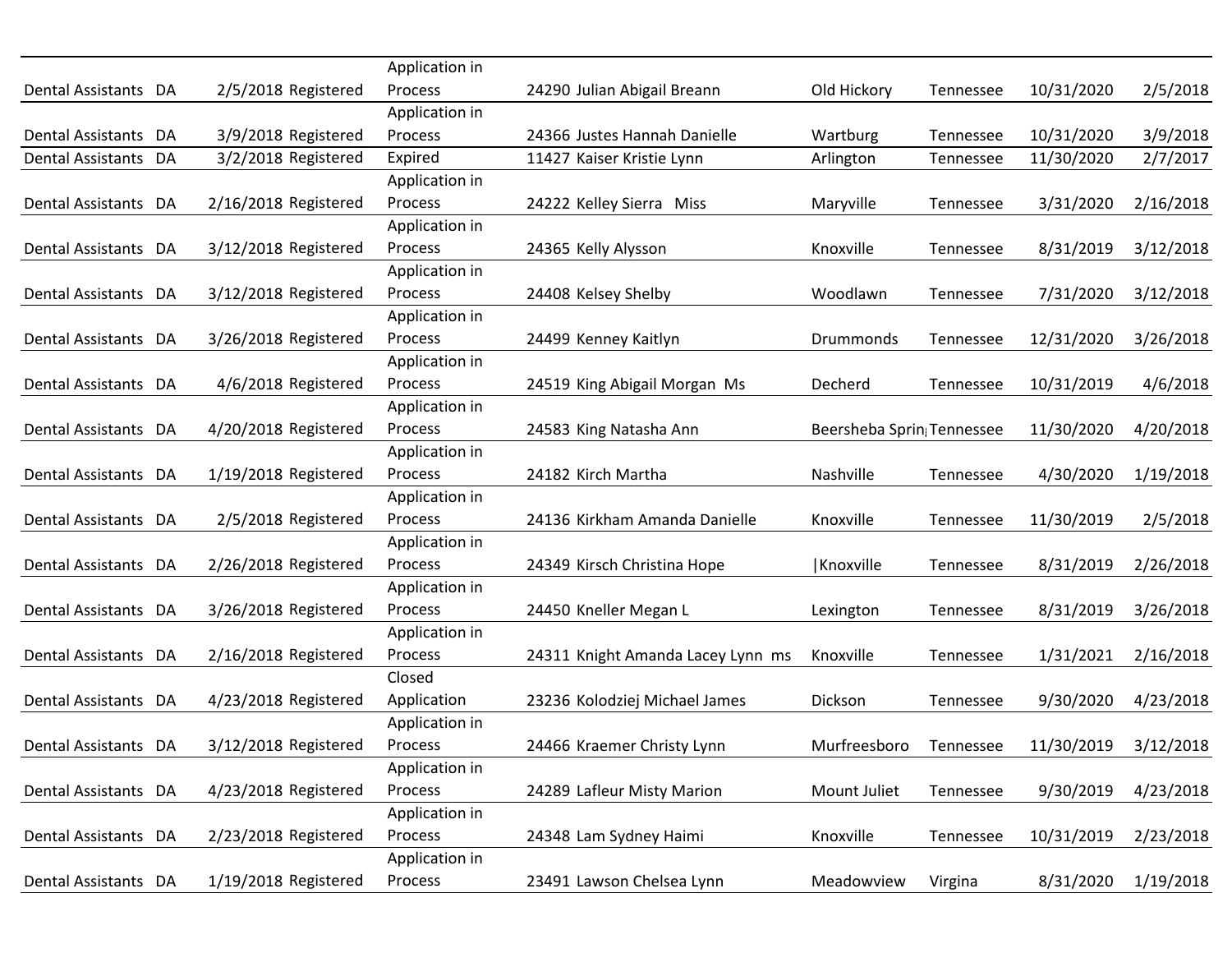| Dental Assistants DA | 1/11/2018 Registered | Expired        | 19416 Lee Ashley Lauren            | Chapel Hill       | Tennessee   | 5/31/2019  | 8/7/2017  |
|----------------------|----------------------|----------------|------------------------------------|-------------------|-------------|------------|-----------|
| Dental Assistants DA | 4/16/2018 Registered | Expired        | 20027 Legg Anville Brooke          | Oak Ridge         | Tennessee   | 9/30/2019  | 8/13/2014 |
|                      |                      | Application in |                                    |                   |             |            |           |
| Dental Assistants DA | 3/27/2018 Registered | Process        | 24431 Lewis Felicia                | Oxford            | Mississippi | 8/31/2020  | 3/27/2018 |
|                      |                      | Application in |                                    |                   |             |            |           |
| Dental Assistants DA | 4/9/2018 Registered  | Process        | 24467 Linares Sarah                | Nashville         | Tennessee   | 2/28/2021  | 4/9/2018  |
|                      |                      | Application in |                                    |                   |             |            |           |
| Dental Assistants DA | 3/27/2018 Registered | Process        | 24486 Lindsay Jennifer             | <b>Baxter</b>     | Tennessee   | 7/31/2020  | 3/27/2018 |
|                      |                      | Application in |                                    |                   |             |            |           |
| Dental Assistants DA | 1/29/2018 Registered | Process        | 24257 Lindsey Miranda Makayla      | Maryville         | Tennessee   | 2/28/2019  | 1/29/2018 |
|                      |                      | Application in |                                    |                   |             |            |           |
| Dental Assistants DA | 4/16/2018 Registered | Process        | 24515 Little Jessica Marie         | <b>Bluff City</b> | Tennessee   | 1/31/2021  | 4/16/2018 |
|                      |                      | Application in |                                    |                   |             |            |           |
| Dental Assistants DA | 4/16/2018 Registered | Process        | 24363 Little Lauren Elizabeth Miss | Southaven         | Mississippi | 9/30/2020  | 4/16/2018 |
|                      |                      | Application in |                                    |                   |             |            |           |
| Dental Assistants DA | 4/16/2018 Registered | <b>Process</b> | 24475 Liz Rodriguez Leidy          | Antioch           | Tennessee   | 11/30/2019 | 4/16/2018 |
|                      |                      | Application in |                                    |                   |             |            |           |
| Dental Assistants DA | 3/27/2018 Registered | Process        | 24416 Locke Aundranique'           | Tutwiler          | Mississippi | 1/31/2020  | 3/27/2018 |
| Dental Assistants DA | 2/5/2018 Registered  | Expired        | 20576 Loftis Lisa Nicole           | <b>Baxter</b>     | Tennessee   | 6/30/2019  | 9/7/2017  |
|                      |                      | Application in |                                    |                   |             |            |           |
| Dental Assistants DA | 4/16/2018 Registered | Process        | 24294 Looper Sydney                | Rickman           | Tennessee   | 10/31/2020 | 4/16/2018 |
|                      |                      | Application in |                                    |                   |             |            |           |
| Dental Assistants DA | 1/29/2018 Registered | Process        | 24204 Lopez Victoria               | Shelbyville       | Tennessee   | 9/30/2020  | 1/29/2018 |
|                      |                      | Application in |                                    |                   |             |            |           |
| Dental Assistants DA | 3/27/2018 Registered | Process        | 24472 Loving Autumn                | Murfreesboro      | Tennessee   | 4/30/2019  | 3/27/2018 |
|                      |                      | Application in |                                    |                   |             |            |           |
| Dental Assistants DA | 2/5/2018 Registered  | Process        | 24306 Lovins Jon'Velle Arterior    | Dyersburg         | Tennessee   | 1/31/2021  | 2/5/2018  |
|                      |                      | Application in |                                    |                   |             |            |           |
| Dental Assistants DA | 3/19/2018 Registered | Process        | 24356 Lowe Tiffanie Rose           | La Follette       | Tennessee   | 6/30/2020  | 3/19/2018 |
|                      |                      | Application in |                                    |                   |             |            |           |
| Dental Assistants DA | 3/9/2018 Registered  | Process        | 24387 Lowery Candaus Mackenzie     | Murfreesboro      | Tennessee   | 12/31/2020 | 3/9/2018  |
|                      |                      | Application in |                                    |                   |             |            |           |
| Dental Assistants DA | 1/29/2018 Registered | Process        | 24287 Magnusson Brittany Nicole    | Athens            | Alabama     | 7/31/2019  | 1/29/2018 |
|                      |                      | Application in |                                    |                   |             |            |           |
| Dental Assistants DA | 1/29/2018 Registered | Process        | 24263 Marin Maria Jose             | Cordova           | Tennessee   | 2/28/2019  | 1/29/2018 |
|                      |                      | Application in |                                    |                   |             |            |           |
| Dental Assistants DA | 1/29/2018 Registered | Process        | 24275 Martin Shatiqua MS.          | Nashville         | Tennessee   | 8/31/2019  | 1/29/2018 |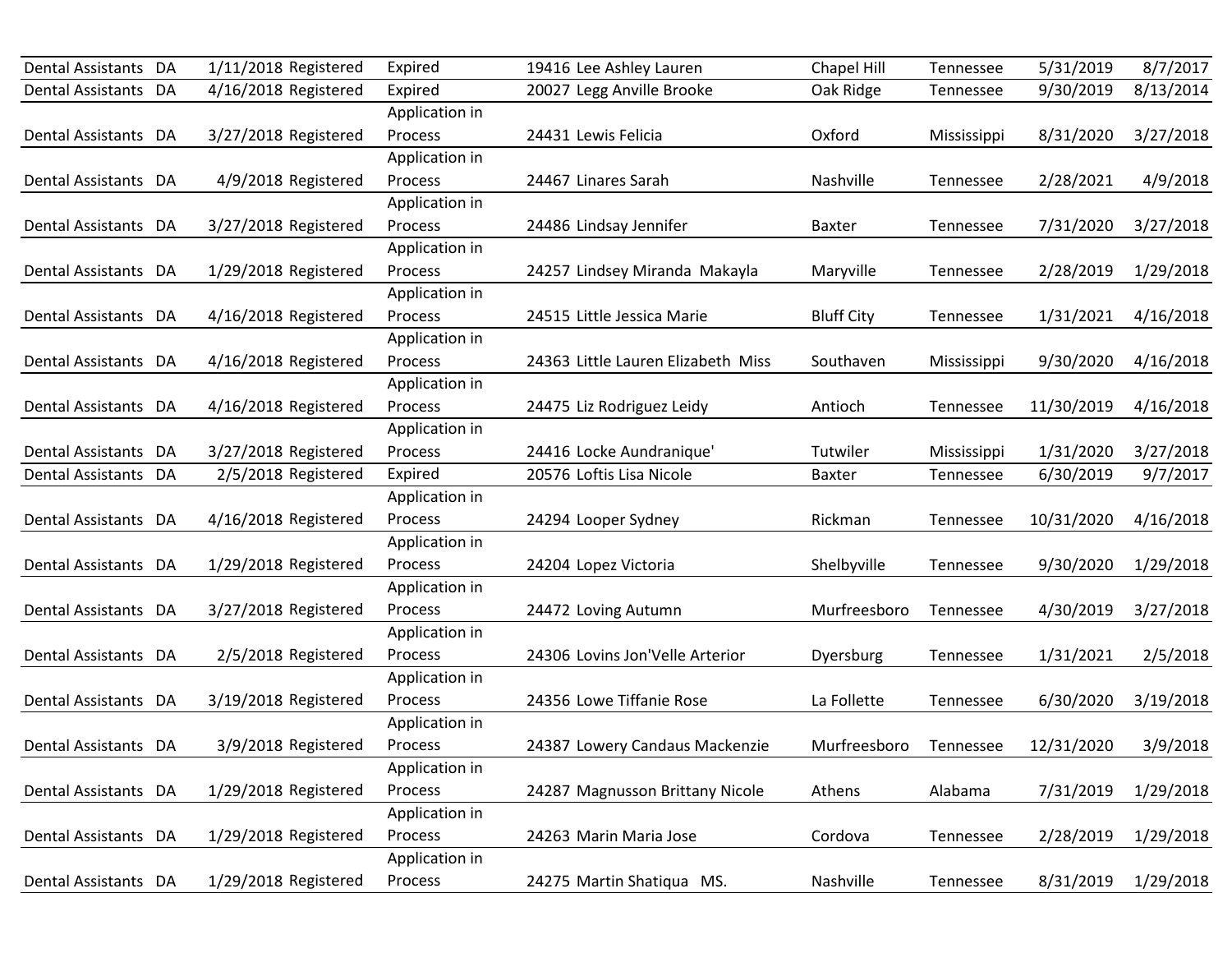| Dental Assistants DA     |    | 3/12/2018 Registered | Expired        | 16549 Mash Angela Denise        | Knoxville          | Tennessee   | 3/31/2019  | 6/7/2017  |
|--------------------------|----|----------------------|----------------|---------------------------------|--------------------|-------------|------------|-----------|
|                          |    |                      | Application in |                                 |                    |             |            |           |
| Dental Assistants DA     |    | 4/16/2018 Registered | Process        | 24528 May Alexis Juanita        | Memphis            | Tennessee   | 1/31/2020  | 4/16/2018 |
|                          |    |                      | Application in |                                 |                    |             |            |           |
| Dental Assistants DA     |    | 3/12/2018 Registered | Process        | 24374 Mccarroll Brandi          | Oak Ridge          | Tennessee   | 2/29/2020  | 3/12/2018 |
| Dental Assistants        | DA | 4/23/2018 Registered | Expired        | 21874 Mcclung Karlen Marie      | Apison             | Tennessee   | 9/30/2019  | 8/25/2017 |
|                          |    |                      | Application in |                                 |                    |             |            |           |
| Dental Assistants DA     |    | 2/26/2018 Registered | Process        | 24252 Mccolez Shawna            | Clarksville        | Tennessee   | 5/31/2020  | 2/26/2018 |
|                          |    |                      | Application in |                                 |                    |             |            |           |
| Dental Assistants DA     |    | 3/12/2018 Registered | Process        | 24419 Mccoy Haley Brianna Ms    | Como               | Mississippi | 1/31/2020  | 3/12/2018 |
|                          |    |                      | Application in |                                 |                    |             |            |           |
| Dental Assistants DA     |    | 3/27/2018 Registered | Process        | 24359 Mckenzie Nekira Nicole Ms | Nesbit             | Mississippi | 2/29/2020  | 3/27/2018 |
|                          |    |                      | Application in |                                 |                    |             |            |           |
| Dental Assistants DA     |    | 3/19/2018 Registered | Process        | 24448 Miller Angslee Makala     | Jonesborough       | Tennessee   | 5/31/2019  | 3/19/2018 |
|                          |    |                      | Application in |                                 |                    |             |            |           |
| Dental Assistants DA     |    | 1/29/2018 Registered | Process        | 24050 Mills Darlene Marie       | <b>Spring Hill</b> | Tennessee   | 11/30/2020 | 1/29/2018 |
|                          |    |                      | Application in |                                 |                    |             |            |           |
| Dental Assistants DA     |    | 3/27/2018 Registered | Process        | 24495 Minor Abby                | Smyrna             | Tennessee   | 4/30/2019  | 3/27/2018 |
|                          |    |                      | Application in |                                 |                    |             |            |           |
| Dental Assistants DA     |    | 3/19/2018 Registered | Process        | 24473 Mistry Shivani Mistry     | Nashville          | Tennessee   | 3/31/2020  | 3/19/2018 |
|                          |    |                      | Application in |                                 |                    |             |            |           |
| Dental Assistants DA     |    | 2/16/2018 Registered | Process        | 24008 Molinaro Nicolle Jennifer | Hixson             | Tennessee   | 10/31/2020 | 2/16/2018 |
| Dental Assistants DA     |    | 4/23/2018 Registered | Expired        | 21684 Monji Kayla Renee         | Nashville          | Tennessee   | 7/31/2019  | 10/7/2017 |
|                          |    |                      | Application in |                                 |                    |             |            |           |
| Dental Assistants DA     |    | 3/9/2018 Registered  | Process        | 24435 Monks Kerissa Mary        | Memphis            | Tennessee   | 6/30/2019  | 3/9/2018  |
|                          |    |                      | Application in |                                 |                    |             |            |           |
| Dental Assistants DA     |    | 4/6/2018 Registered  | Process        | 24509 Montoya Nayeli            | Southaven          | Mississippi | 6/30/2019  | 4/6/2018  |
|                          |    |                      | Application in |                                 |                    |             |            |           |
| Dental Assistants DA     |    | 4/16/2018 Registered | Process        | 24539 Moore Davida Ann ms       | Memphis            | Tennessee   | 8/31/2019  | 4/16/2018 |
| <b>Dental Assistants</b> | DA | 3/12/2018 Registered | Expired        | 16073 Morales Eddie Arnold      | Hermitage          | Tennessee   | 11/30/2020 | 5/9/2011  |
|                          |    |                      | Application in |                                 |                    |             |            |           |
| Dental Assistants DA     |    | 1/11/2018 Registered | Process        | 24223 Mukune Leah               | Nashville          | Tennessee   | 4/30/2019  | 1/11/2018 |
| Dental Assistants DA     |    | 3/27/2018 Registered | Expired        | 20147 Munoz Mayra               | Spring Hill        | Tennessee   | 6/30/2019  | 9/7/2017  |
|                          |    |                      | Application in |                                 |                    |             |            |           |
| Dental Assistants DA     |    | 1/11/2018 Registered | Process        | 24235 Muro-Rivera Joel          | Ooltewah           | Tennessee   | 1/31/2019  | 1/11/2018 |
|                          |    |                      | Application in |                                 |                    |             |            |           |
| Dental Assistants DA     |    | 4/6/2018 Registered  | Process        | 24385 Murray Amber Breann       | Delaplaine         | Arkansas    | 12/31/2019 | 4/6/2018  |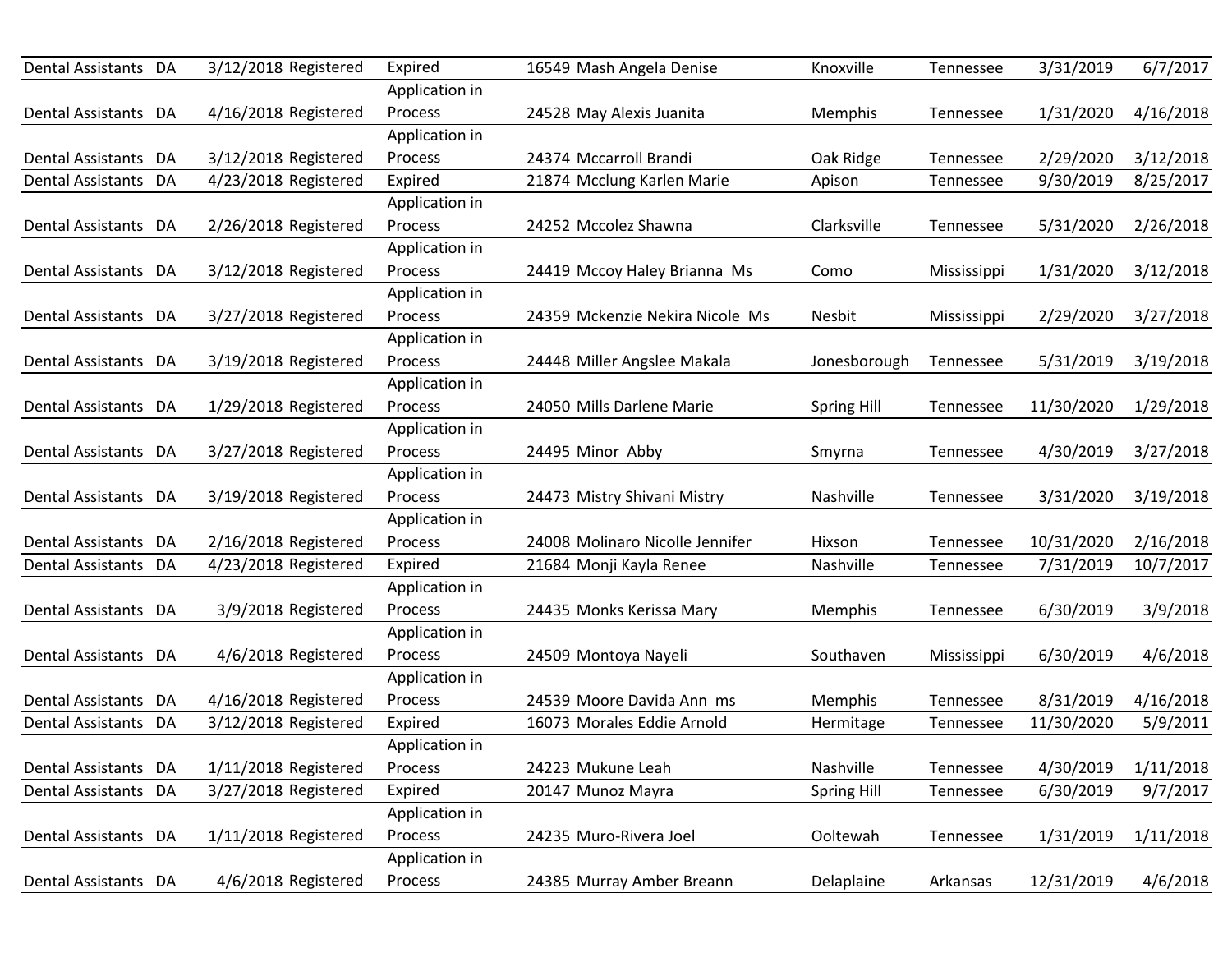|                      |                      | Application in             |                                   |                      |             |            |                       |
|----------------------|----------------------|----------------------------|-----------------------------------|----------------------|-------------|------------|-----------------------|
| Dental Assistants DA | 3/12/2018 Registered | Process                    | 24313 Murray Rachel Parker Mrs.   | Cordova              | Tennessee   | 12/31/2020 | 3/12/2018             |
|                      |                      | Application in             |                                   |                      |             |            |                       |
| Dental Assistants DA | 1/18/2018 Registered | Process                    | 23442 Murry Deserae Latrice       | Robinsonville        | Mississippi | 2/29/2020  | 1/18/2018             |
|                      |                      | Application in             |                                   |                      |             |            |                       |
| Dental Assistants DA | 2/16/2018 Registered | Process                    | 24323 Myers Jasmine Rena          | Memphis              | Tennessee   | 1/31/2020  | 2/16/2018             |
|                      |                      | Application in             |                                   |                      |             |            |                       |
| Dental Assistants DA | 2/16/2018 Registered | Process                    | 24307 Nason Mariah Monique        | Holcomb              | Mississippi | 11/30/2019 | 2/16/2018             |
|                      |                      | Application in             |                                   |                      |             |            |                       |
| Dental Assistants DA | 1/11/2018 Registered | Process                    | 24219 Nava Morales Maria          | Memphis              | Tennessee   | 6/30/2020  | 1/11/2018             |
|                      |                      | Application in             |                                   |                      |             |            |                       |
| Dental Assistants DA | 1/29/2018 Registered | Process                    | 24266 Nelson Brazzella Ocie       | Memphis              | Tennessee   | 10/31/2019 | 1/29/2018             |
|                      |                      | Application in             |                                   |                      |             |            |                       |
| Dental Assistants DA | 1/11/2018 Registered | Process                    | 24186 Nguyen Duylinh              | Nashville            | Tennessee   | 11/30/2019 | 1/11/2018             |
|                      |                      | Application in             |                                   |                      |             |            |                       |
| Dental Assistants DA | 2/9/2018 Registered  | Process                    | 24155 Nichols Alandrea Renee Ms   | Potts Camp           | Mississippi | 10/31/2019 | 2/9/2018              |
| Dental Assistants DA | 3/8/2018 Registered  | Expired                    | 9453 Niedowicz Amanda Grace       | Columbia             | Tennessee   | 12/31/2020 | 2/5/2003              |
| Dental Assistants DA | 1/11/2018 Registered | Expired                    | 21619 Norman Carey Nicole         | Horn Lake            | Mississippi | 1/31/2019  | 4/7/2017              |
|                      |                      | Application in             |                                   |                      |             |            |                       |
| Dental Assistants DA | 4/20/2018 Registered | Process                    | 24580 Norris Brooke W Mrs.        | Kingston             | Tennessee   | 12/31/2019 | 4/20/2018             |
| Dental Assistants DA | 1/11/2018 Registered | Expired                    | 3766 O'Steen Tonia A              | Mt.Juliet            | Tennessee   | 7/31/2020  | 1/9/1991              |
|                      |                      | Application in             |                                   |                      |             |            |                       |
| Dental Assistants DA | 4/23/2018 Registered | Process                    | 24449 Ogle Franklin Blaine        | Cookeville           | Tennessee   | 7/31/2020  | 4/23/2018             |
|                      |                      | Application in             |                                   |                      |             |            |                       |
| Dental Assistants DA | 3/19/2018 Registered | Process                    | 24238 Oliver Sharonda Denise Ms.  | Memphis              | Tennessee   | 6/30/2020  | 3/19/2018             |
|                      |                      | Suspended -<br><b>TSAC</b> |                                   |                      |             |            |                       |
| Dental Assistants DA | 2/22/2018 Registered |                            | 14206 Owen Marcy Alice            | Maryville            | Tennessee   |            | 9/30/2018 12/11/2017  |
| Dental Assistants DA | 1/29/2018 Registered | Application in<br>Process  | 23968 Owens Charmaine D ms        |                      |             |            |                       |
|                      |                      | Application in             |                                   | Memphis              | Tennessee   | 8/31/2020  | 1/29/2018             |
| Dental Assistants DA | 4/20/2018 Registered | Process                    | 24567 Padama Cassandra            | <b>Fort Campbell</b> | Kentucky    | 1/31/2020  |                       |
| Dental Assistants DA | 1/29/2018 Registered | Expired                    | 21111 Parish Mishanda Marie       | Wynne                | Arkansas    | 11/30/2020 | 4/20/2018<br>2/7/2017 |
|                      |                      | Application in             |                                   |                      |             |            |                       |
| Dental Assistants DA | 4/20/2018 Registered | Process                    | 24569 Parker Christian Lakay Miss | Erin                 | Tennessee   | 11/30/2020 | 4/20/2018             |
|                      |                      | Application in             |                                   |                      |             |            |                       |
| Dental Assistants DA | 3/12/2018 Registered | Process                    | 23623 Patel Bijal                 | Southaven            | Mississippi | 1/31/2020  | 3/12/2018             |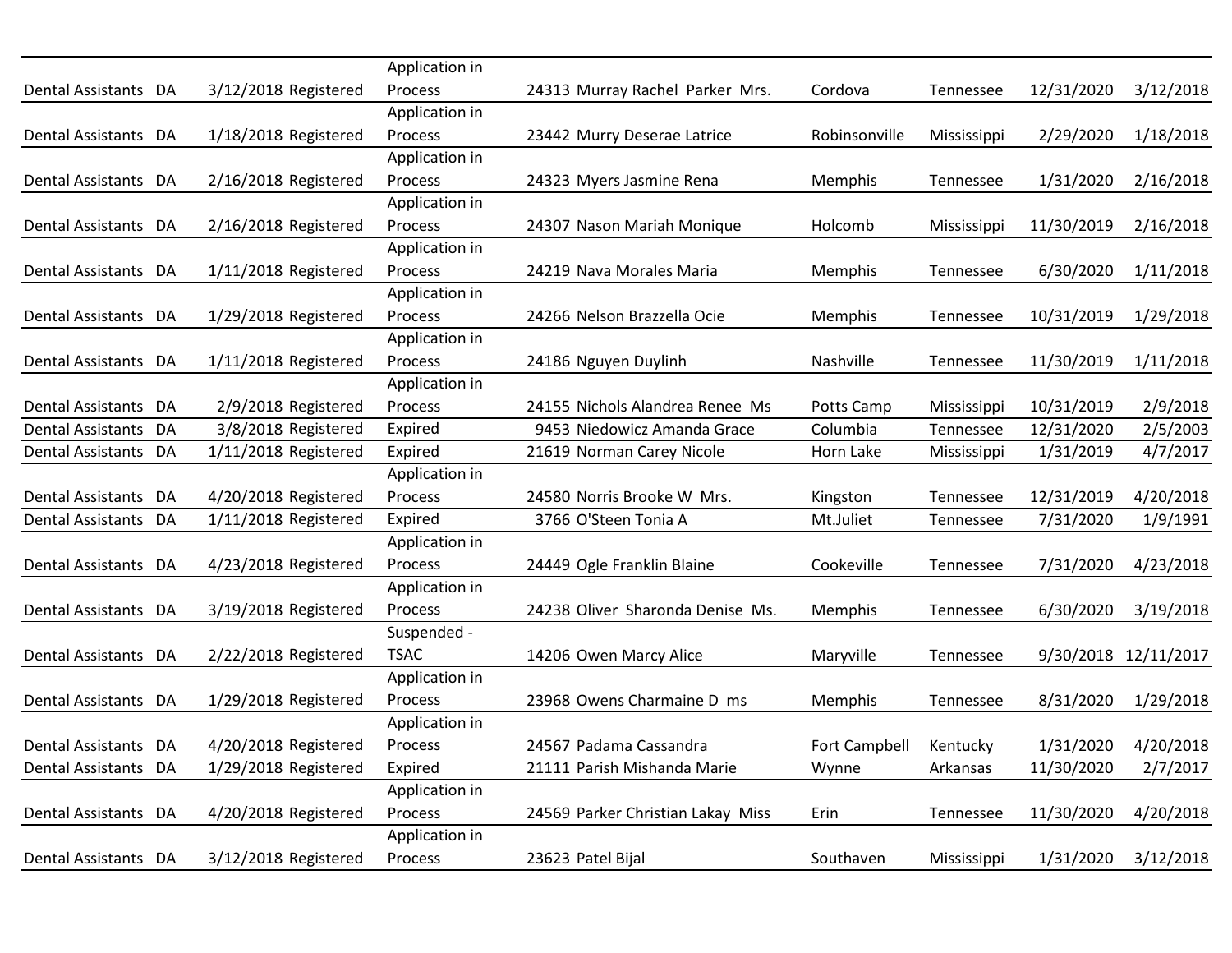|                      |                      | Application in |                                    |                     |             |            |           |
|----------------------|----------------------|----------------|------------------------------------|---------------------|-------------|------------|-----------|
| Dental Assistants DA | 4/23/2018 Registered | Process        | 24548 Patterson Angelique          | Nashville           | Tennessee   | 9/30/2020  | 4/23/2018 |
|                      |                      | Application in |                                    |                     |             |            |           |
| Dental Assistants DA | 3/27/2018 Registered | Process        | 24318 Patterson Jessica            | Murfreesboro        | Tennessee   | 3/31/2019  | 3/27/2018 |
|                      |                      | Application in |                                    |                     |             |            |           |
| Dental Assistants DA | 1/29/2018 Registered | Process        | 24283 Paul Jordan Lee              | Alpine              | Tennessee   | 3/31/2019  | 1/29/2018 |
|                      |                      | Application in |                                    |                     |             |            |           |
| Dental Assistants DA | 2/9/2018 Registered  | Process        | 24126 Penn Brittney Leann          | Lewisburg           | Tennessee   | 8/31/2019  | 2/9/2018  |
|                      |                      | Application in |                                    |                     |             |            |           |
| Dental Assistants DA | 3/9/2018 Registered  | Process        | 24433 Perez Maria De Los Angeles   | Olive Branch        | Mississippi | 10/31/2019 | 3/9/2018  |
| Dental Assistants DA | 3/19/2018 Registered | Expired        | 17455 Perkins Kasey Michelle       | Millington          | Tennessee   | 6/30/2019  | 9/7/2017  |
|                      |                      | Application in |                                    |                     |             |            |           |
| Dental Assistants DA | 2/9/2018 Registered  | Process        | 24231 Perry Kaetlyn Ann            | <b>Ashland City</b> | Tennessee   | 6/30/2020  | 2/9/2018  |
|                      |                      | Application in |                                    |                     |             |            |           |
| Dental Assistants DA | 4/16/2018 Registered | Process        | 24406 Perryman Caitlan             | Maryville           | Tennessee   | 7/31/2019  | 4/16/2018 |
|                      |                      | Application in |                                    |                     |             |            |           |
| Dental Assistants DA | 2/16/2018 Registered | Process        | 24342 Peters Patricia              | Middleton           | Tennessee   | 11/30/2020 | 2/16/2018 |
| Dental Assistants DA | 2/26/2018 Registered | Expired        | 10641 Peterson Misty Michelle      | Erwin               | Tennessee   | 12/31/2020 | 11/9/2007 |
|                      |                      | Application in |                                    |                     |             |            |           |
| Dental Assistants DA | 1/11/2018 Registered | Process        | 24253 Pettie Magdalynn             | Mount Juliet        | Tennessee   | 10/31/2020 | 1/11/2018 |
| Dental Assistants DA | 4/16/2018 Registered | Expired        | 2716 Petty Jill W                  | Columbia            | Tennessee   | 5/31/2020  | 8/17/1988 |
|                      |                      | Application in |                                    |                     |             |            |           |
| Dental Assistants DA | 3/9/2018 Registered  | Process        | 24470 Pinkerton Haley              | Eagleville          | Tennessee   | 3/31/2020  | 3/9/2018  |
|                      |                      | Application in |                                    |                     |             |            |           |
| Dental Assistants DA | 4/6/2018 Registered  | Process        | 24477 Pittman Nichol               | Clarksville         | Tennessee   | 10/31/2019 | 4/6/2018  |
|                      |                      | Application in |                                    |                     |             |            |           |
| Dental Assistants DA | 2/9/2018 Registered  | Process        | 24131 Pletcher Jennifer Nicole Mrs | Clarksville         | Tennessee   | 9/30/2019  | 2/9/2018  |
| Dental Assistants DA | 3/12/2018 Registered | Expired        | 18150 Pollan Jennie Ann            | Nesbit              | Mississippi | 12/31/2020 | 3/7/2017  |
|                      |                      | Application in |                                    |                     |             |            |           |
| Dental Assistants DA | 3/12/2018 Registered | Process        | 24412 Pope Savannah                | <b>Spring Hill</b>  | Tennessee   | 2/28/2021  | 3/12/2018 |
|                      |                      | Application in |                                    |                     |             |            |           |
| Dental Assistants DA | 2/9/2018 Registered  | Process        | 24309 Powell Toni                  | Arlington           | Tennessee   | 8/31/2020  | 2/9/2018  |
|                      |                      | Application in |                                    |                     |             |            |           |
| Dental Assistants DA | 3/26/2018 Registered | Process        | 24375 Powers Courtney Brook        | Johnson City        | Tennessee   | 2/29/2020  | 3/26/2018 |
|                      |                      | Application in |                                    |                     |             |            |           |
| Dental Assistants DA | 3/9/2018 Registered  | Process        | 24301 Prato Williams Jose Dr       | Antioch             | Tennessee   | 3/31/2019  | 3/9/2018  |
| Dental Assistants DA | 2/6/2018 Registered  | Expired        | 18316 Price Tre'Von J.             | Arlington           | Tennessee   | 2/28/2019  | 5/7/2017  |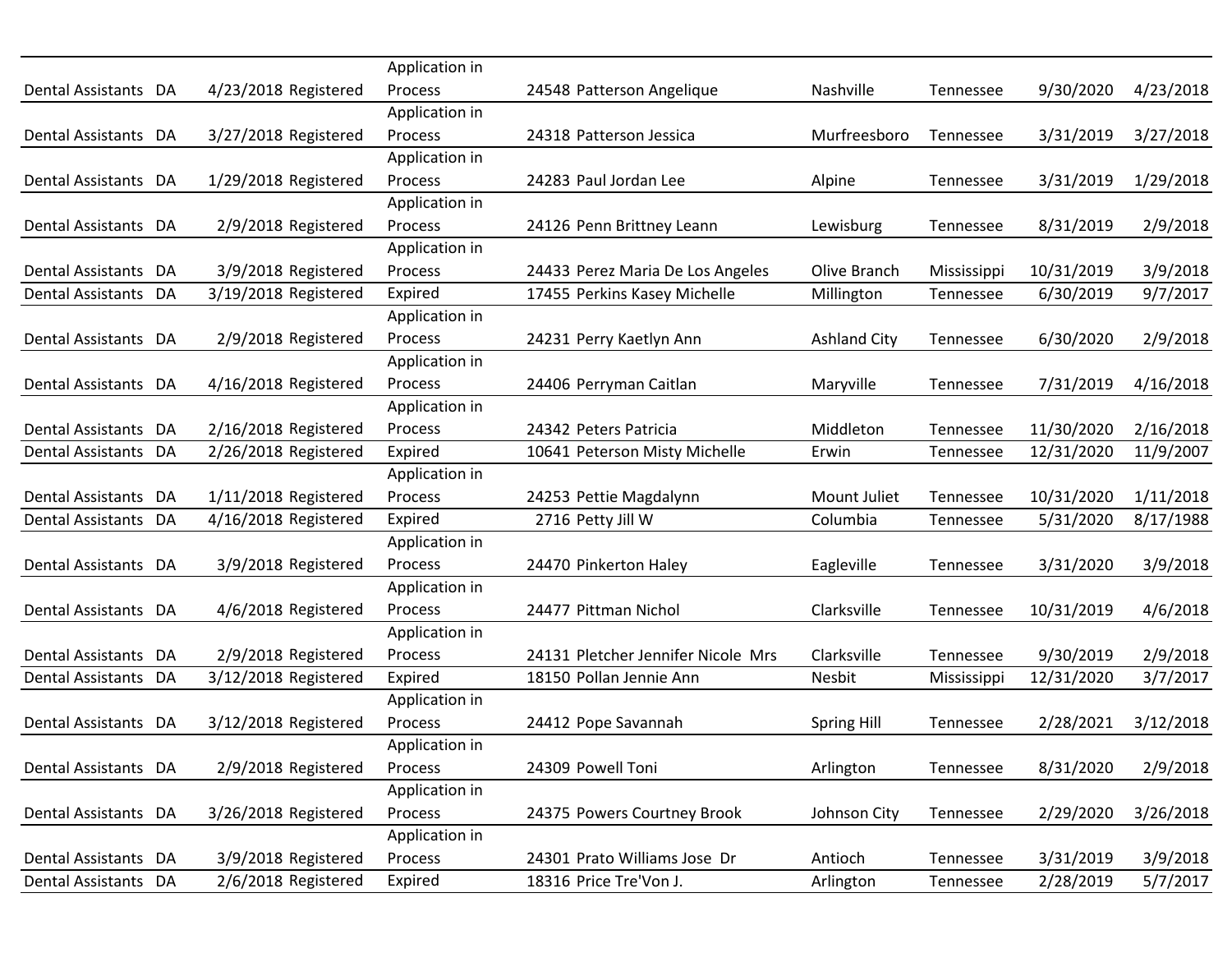|                      |                      | Application in |                                                   |                    |             |            |           |
|----------------------|----------------------|----------------|---------------------------------------------------|--------------------|-------------|------------|-----------|
| Dental Assistants DA | 1/11/2018 Registered | Process        | 24077 Puckett Anna Kaelyn                         | Troy               | Tennessee   | 3/31/2020  | 1/11/2018 |
|                      |                      | Application in |                                                   |                    |             |            |           |
| Dental Assistants DA | 3/19/2018 Registered | Process        | 24480 Queen Emily                                 | <b>Brighton</b>    | Tennessee   | 4/30/2019  | 3/19/2018 |
|                      |                      | Application in |                                                   |                    |             |            |           |
| Dental Assistants DA | 3/26/2018 Registered | Process        | 24453 Queen Sherry                                | <b>Brighton</b>    | Tennessee   | 12/31/2019 | 3/26/2018 |
|                      |                      | Application in |                                                   |                    |             |            |           |
| Dental Assistants DA | 2/9/2018 Registered  | Process        | 24335 Quick Madison K                             | Normandy           | Tennessee   | 11/30/2020 | 2/9/2018  |
|                      |                      | Application in |                                                   |                    |             |            |           |
| Dental Assistants DA | 3/2/2018 Registered  | Process        | 24384 Quinn Keisha                                | Memphis            | Tennessee   | 5/31/2019  | 3/2/2018  |
|                      |                      | Application in |                                                   |                    |             |            |           |
| Dental Assistants DA | 3/12/2018 Registered | Process        | 24370 Ragsdale Mindy Leah                         | Powell             | Tennessee   | 7/31/2019  | 3/12/2018 |
|                      |                      | Application in |                                                   |                    |             |            |           |
| Dental Assistants DA | 3/27/2018 Registered | Process        | 24358 Rainey Shaina ms.                           | Sarah              | Mississippi | 7/31/2019  | 3/27/2018 |
|                      |                      | Application in |                                                   |                    |             |            |           |
| Dental Assistants DA | 1/29/2018 Registered | Process        | 24117 Ramos Luanda                                | Antioch            | Tennessee   | 9/30/2019  | 1/29/2018 |
|                      |                      | Application in |                                                   |                    |             |            |           |
| Dental Assistants DA | 4/20/2018 Registered | Process        | 24489 Ramsey Megan                                | Nashville          | Tennessee   | 5/31/2019  | 4/20/2018 |
|                      |                      | Application in |                                                   |                    |             |            |           |
| Dental Assistants DA | 4/16/2018 Registered | Process        | 24538 Ratliff Jamila                              | Cordova            | Tennessee   | 7/31/2019  | 4/16/2018 |
|                      |                      | Application in |                                                   |                    |             |            |           |
| Dental Assistants DA | 2/16/2018 Registered | Process        | 24303 Rawi Zainab A BDS                           | W Bloomfield       | Michigan    | 8/31/2019  | 2/16/2018 |
|                      |                      | Application in |                                                   |                    |             |            |           |
| Dental Assistants DA | 1/19/2018 Registered | Process        | 24249 Ray James Tyler                             | Knoxville          | Tennessee   | 7/31/2019  | 1/19/2018 |
| Dental Assistants DA | 4/23/2018 Registered | Expired        | 2636 Reed Annette F                               | <b>Spring Hill</b> | Tennessee   | 7/31/2019  | 10/7/2017 |
| Dental Assistants DA | 1/22/2018 Registered | Expired        | 19571 Reeves Danielle Necole                      | Hohenwald          | Tennessee   | 1/31/2019  | 4/7/2017  |
|                      |                      | Application in |                                                   |                    |             |            |           |
| Dental Assistants DA | 4/20/2018 Registered | Process        | 24533 Reid Gwendolyn                              | Memphis            | Tennessee   | 11/30/2020 | 4/20/2018 |
|                      |                      | Application in |                                                   |                    |             |            |           |
| Dental Assistants DA | 3/9/2018 Registered  | Process        | 24398 Remmert Brooke Kristin Danielle Clarksville |                    | Tennessee   | 1/31/2020  | 3/9/2018  |
|                      |                      | Application in |                                                   |                    |             |            |           |
| Dental Assistants DA | 3/2/2018 Registered  | Process        | 24381 Renfroe Kivannie Dejuana                    | Memphis            | Tennessee   | 1/31/2020  | 3/2/2018  |
|                      |                      | Application in |                                                   |                    |             |            |           |
| Dental Assistants DA | 2/5/2018 Registered  | Process        | 24317 Riddle Victoria Grace                       | Cedar Hill         | Tennessee   | 12/31/2020 | 2/5/2018  |
|                      |                      | Application in |                                                   |                    |             |            |           |
| Dental Assistants DA | 3/27/2018 Registered | Process        | 24320 Riggs Ashley Nicole                         | Manchester         | Tennessee   | 2/29/2020  | 3/27/2018 |
|                      |                      |                |                                                   |                    |             |            |           |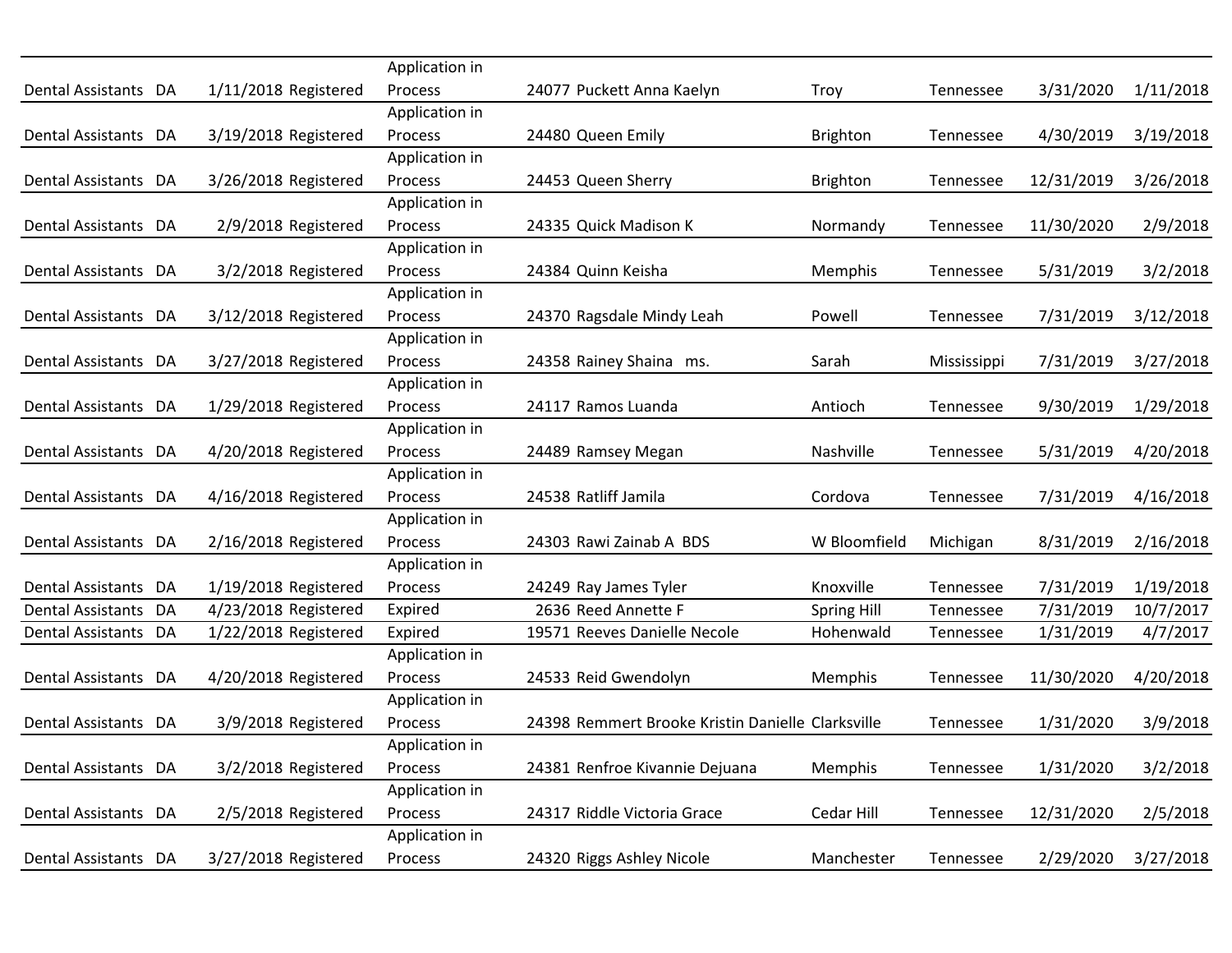|                      |                      | Application in |                                            |                       |             |            |           |
|----------------------|----------------------|----------------|--------------------------------------------|-----------------------|-------------|------------|-----------|
| Dental Assistants DA | 1/11/2018 Registered | Process        | 24226 Risner Brandi Nikole                 | Rogersville           | Tennessee   | 7/31/2019  | 1/11/2018 |
|                      |                      | Application in |                                            |                       |             |            |           |
| Dental Assistants DA | 1/19/2018 Registered | Process        | 24254 Roberts Brandy                       | Lebanon               | Tennessee   | 5/31/2019  | 1/19/2018 |
|                      |                      | Application in |                                            |                       |             |            |           |
| Dental Assistants DA | 3/27/2018 Registered | <b>Process</b> | 24428 Roden Megan Dale                     | Horn Lake             | Mississippi | 5/31/2019  | 3/27/2018 |
|                      |                      | Application in |                                            |                       |             |            |           |
| Dental Assistants DA | 3/2/2018 Registered  | Process        | 24380 Rogers Dorothy Nicole                | Elkton                | Kentucky    | 5/31/2020  | 3/2/2018  |
| Dental Assistants DA | 3/28/2018 Registered | Expired        | 21363 Rogers Payton Nicole                 | Ooltewah              | Tennessee   | 4/30/2019  | 7/7/2017  |
|                      |                      | Application in |                                            |                       |             |            |           |
| Dental Assistants DA | 3/2/2018 Registered  | Process        | 24189 Roper Jamie Lea                      | Dalton                | Georgia     | 7/31/2020  | 3/2/2018  |
|                      |                      | Application in |                                            |                       |             |            |           |
| Dental Assistants DA | 1/29/2018 Registered | Process        | 24280 Said Nevein                          | Lebanon               | Tennessee   | 9/30/2020  | 1/29/2018 |
|                      |                      | Application in |                                            |                       |             |            |           |
| Dental Assistants DA | 4/16/2018 Registered | Process        | 24535 Salazar Joyce Marie MRS.             | Clarksville           | Tennessee   | 11/30/2019 | 4/16/2018 |
|                      |                      | Application in |                                            |                       |             |            |           |
| Dental Assistants DA | 2/5/2018 Registered  | Process        | 24292 Sanders Danielle Lashay              | Dickson               | Tennessee   | 8/31/2020  | 2/5/2018  |
|                      |                      | Application in |                                            |                       |             |            |           |
| Dental Assistants DA | 1/11/2018 Registered | <b>Process</b> | 24181 Sanders Dy'Shieka Jeannine           | Nashville             | Tennessee   | 12/31/2019 | 1/11/2018 |
|                      |                      | Application in |                                            |                       |             |            |           |
| Dental Assistants DA | 1/19/2018 Registered | Process        | 24265 Sanders Erika Nicole                 | Kingsport             | Tennessee   | 12/31/2020 | 1/19/2018 |
|                      |                      | Application in |                                            |                       |             |            |           |
| Dental Assistants DA | 4/6/2018 Registered  | Process        | 24537 Sanders Jo                           | Clarksville           | Tennessee   | 9/30/2020  | 4/6/2018  |
|                      |                      | Application in |                                            |                       |             |            |           |
| Dental Assistants DA | 1/19/2018 Registered | Process        | 24261 Sanders Kimberlie Carlee Miss        | <b>Estill Springs</b> | Tennessee   | 1/31/2019  | 1/19/2018 |
|                      |                      | Application in |                                            |                       |             |            |           |
| Dental Assistants DA | 2/5/2018 Registered  | Process        | 24298 Schmidt Melissa K Mrs.               | Murfreesboro          | Tennessee   | 11/30/2020 | 2/5/2018  |
| Dental Assistants DA | 3/27/2018 Registered | Expired        | 21132 Schneeberger Alexandra Madonn Smyrna |                       | Tennessee   | 3/31/2019  | 6/7/2017  |
|                      |                      | Application in |                                            |                       |             |            |           |
| Dental Assistants DA | 3/19/2018 Registered | Process        | 24474 Schramm Sarah                        | Murfreesboro          | Tennessee   | 3/31/2020  | 3/19/2018 |
|                      |                      | Application in |                                            |                       |             |            |           |
| Dental Assistants DA | 3/12/2018 Registered | Process        | 24410 Schreiber Samantha                   | Franklin              | Tennessee   | 7/31/2019  | 3/12/2018 |
|                      |                      | Application in |                                            |                       |             |            |           |
| Dental Assistants DA | 3/2/2018 Registered  | Process        | 24378 Seeber Jessica                       | Knoxville             | Tennessee   | 10/31/2019 | 3/2/2018  |
| Dental Assistants DA | 2/12/2018 Registered | Expired        | 20791 Seymour Thomas Lynn                  | Andersonville         | Tennessee   | 10/31/2019 | 3/4/2016  |
|                      |                      | Application in |                                            |                       |             |            |           |
| Dental Assistants DA | 3/26/2018 Registered | Process        | 24498 Sharp Christin                       | Stanton               | Tennessee   | 7/31/2019  | 3/26/2018 |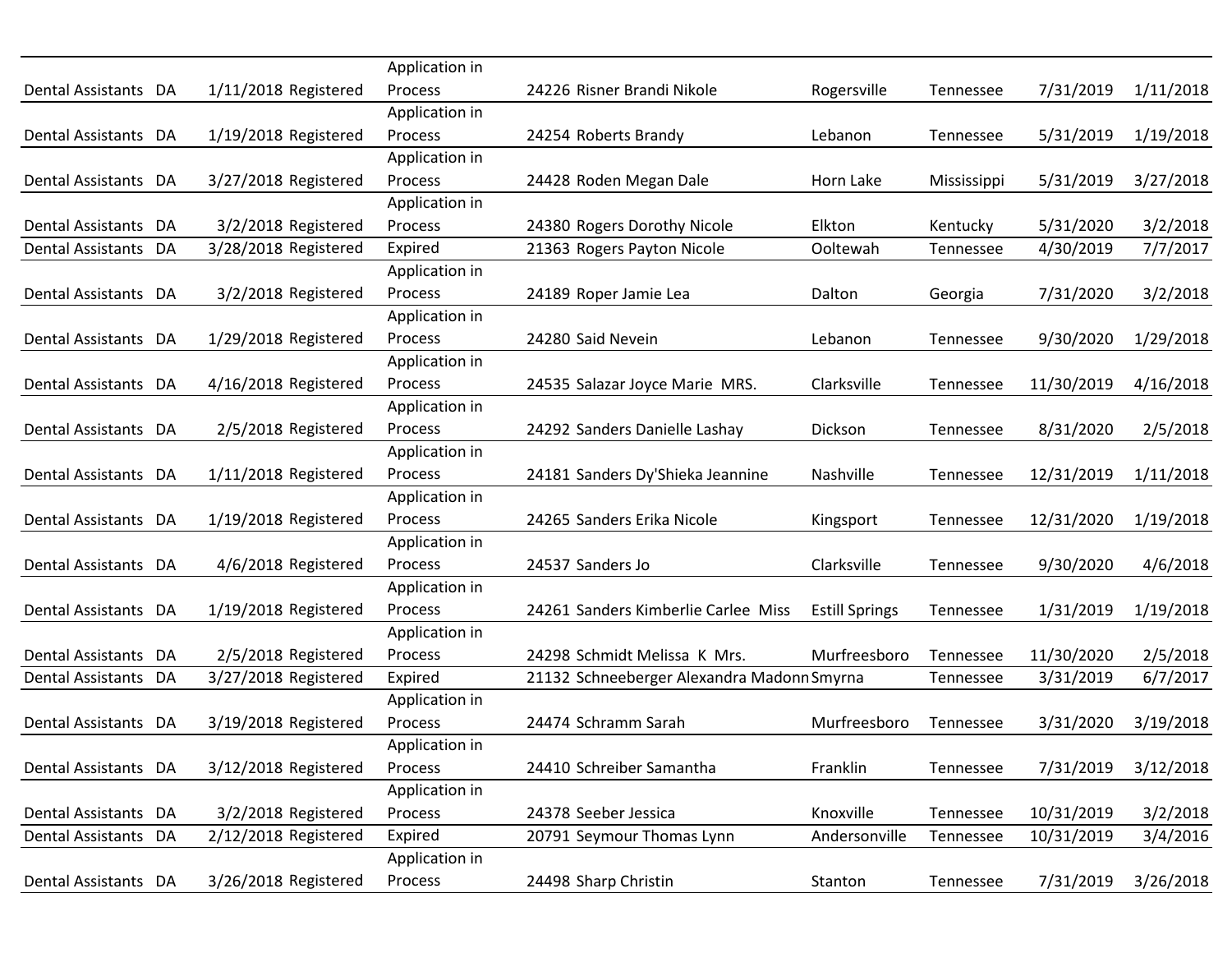|                      |                      | Application in |                                   |                  |             |            |           |
|----------------------|----------------------|----------------|-----------------------------------|------------------|-------------|------------|-----------|
| Dental Assistants DA | 1/11/2018 Registered | Process        | 24001 Shelton Jennifer Ann        | Collierville     | Tennessee   | 12/31/2019 | 1/11/2018 |
| Dental Assistants DA | 2/16/2018 Registered | Expired        | 6836 Sheppard Suzanne A.          | Goodlettsvlle    | Tennessee   | 6/30/2019  | 9/7/2015  |
|                      |                      | Application in |                                   |                  |             |            |           |
| Dental Assistants DA | 2/9/2018 Registered  | Process        | 24021 Shutes Kalisa Marshelle     | Humboldt         | Tennessee   | 5/31/2020  | 2/9/2018  |
| Dental Assistants DA | 1/29/2018 Registered | Expired        | 21665 Simmons Crystal Roberts     | <b>Bristol</b>   | Tennessee   | 9/30/2019  | 1/15/2016 |
|                      |                      | Application in |                                   |                  |             |            |           |
| Dental Assistants DA | 3/26/2018 Registered | Process        | 24405 Sinkiewich Kristin          | Kodak            | Tennessee   | 4/30/2019  | 3/26/2018 |
|                      |                      | Voluntarily    |                                   |                  |             |            |           |
| Dental Assistants DA | 3/27/2018 Registered | Retired        | 15341 Skidmore Kristen Leanne     | Jonesborough     | Tennessee   | 5/31/2020  | 8/20/2010 |
|                      |                      | Application in |                                   |                  |             |            |           |
| Dental Assistants DA | 4/6/2018 Registered  | Process        | 24447 Smith Cassandra Blair       | Kingsport        | Tennessee   | 6/30/2019  | 4/6/2018  |
|                      |                      | Application in |                                   |                  |             |            |           |
| Dental Assistants DA | 3/12/2018 Registered | Process        | 24302 Smith Ivonna Charna'        | Knoxville        | Tennessee   | 8/31/2019  | 3/12/2018 |
|                      |                      | Application in |                                   |                  |             |            |           |
| Dental Assistants DA | 1/11/2018 Registered | Process        | 24232 Smith Mary Leighton         | Marion           | Arkansas    | 5/31/2020  | 1/11/2018 |
|                      |                      | Application in |                                   |                  |             |            |           |
| Dental Assistants DA | 3/27/2018 Registered | Process        | 24422 Smith Ruth Elizabeth Miss   | <b>Red Banks</b> | Mississippi | 11/30/2019 | 3/27/2018 |
|                      |                      | Application in |                                   |                  |             |            |           |
| Dental Assistants DA | 2/26/2018 Registered | Process        | 23878 Sparby Cassie Nicole        | Kingston         | Tennessee   | 9/30/2019  | 2/26/2018 |
| Dental Assistants DA | 3/2/2018 Registered  | Expired        | 20547 Spikes Rebecca Louise       | Memphis          | Tennessee   | 5/31/2019  | 8/7/2017  |
|                      |                      | Application in |                                   |                  |             |            |           |
| Dental Assistants DA | 3/19/2018 Registered | Process        | 24469 Stafford Katie              | Covington        | Tennessee   | 7/31/2019  | 3/19/2018 |
| Dental Assistants DA | 3/27/2018 Registered | Expired        | 11721 Steel Laura Michele         | Cowan            | Tennessee   | 3/31/2019  | 6/10/2015 |
|                      |                      | Application in |                                   |                  |             |            |           |
| Dental Assistants DA | 3/27/2018 Registered | Process        | 24510 Stephens Michelle Lee       | Clarksville      | Tennessee   | 1/31/2020  | 3/27/2018 |
|                      |                      | Application in |                                   |                  |             |            |           |
| Dental Assistants DA | 3/19/2018 Registered | <b>Process</b> | 24490 Stokes Tina                 | Cottontown       | Tennessee   | 7/31/2020  | 3/19/2018 |
| Dental Assistants DA | 2/27/2018 Registered | Expired        | 5617 Strauch Laurie A.            | Oakland          | Tennessee   | 3/31/2019  | 2/3/1994  |
|                      |                      | Application in |                                   |                  |             |            |           |
| Dental Assistants DA | 3/9/2018 Registered  | <b>Process</b> | 24394 Street Ebony Nicole         | Olive Branch     | Mississippi | 1/31/2020  | 3/9/2018  |
|                      |                      | Application in |                                   |                  |             |            |           |
| Dental Assistants DA | 2/5/2018 Registered  | Process        | 24147 Strong Anyssa `Allene       | Chapel Hill      | Tennessee   | 8/31/2019  | 2/5/2018  |
|                      |                      | Application in |                                   |                  |             |            |           |
| Dental Assistants DA | 3/19/2018 Registered | Process        | 24421 Suddoth Laken Scarlett Miss | Sarah            | Mississippi | 11/30/2019 | 3/19/2018 |
| Dental Assistants DA | 2/26/2018 Registered | Expired        | 13049 Summey Jennifer Lei         | Knoxville        | Tennessee   | 7/31/2019  | 10/7/2017 |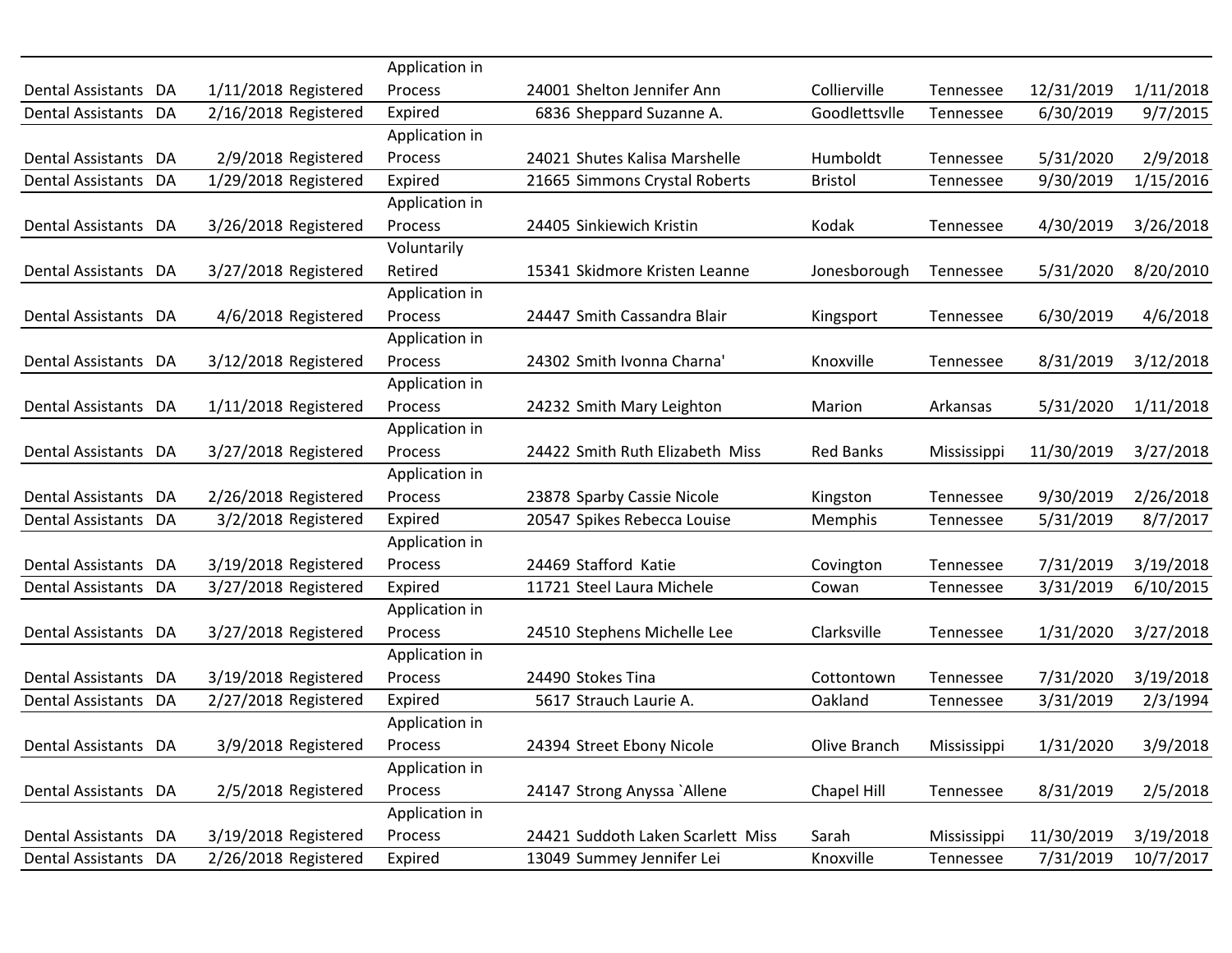| Dental Assistants DA | 4/5/2018 Registered  | Voluntarily<br>Retired | 11342 Sweatt Ashley Leigh                    | Selmer               | Tennessee   | 10/31/2019 | 2/9/2007  |
|----------------------|----------------------|------------------------|----------------------------------------------|----------------------|-------------|------------|-----------|
| Dental Assistants DA | 2/16/2018 Registered | Expired                | 10883 Tangari Laurie Ann                     | Murfreesboro         | Tennessee   | 5/31/2019  | 8/7/2015  |
|                      |                      | Closed                 |                                              |                      |             |            |           |
|                      |                      |                        |                                              |                      |             |            |           |
| Dental Assistants DA | 1/18/2018 Registered | Application            | 22931 Tapley Monica N.                       | Lebanon              | Tennessee   | 9/30/2019  | 1/18/2018 |
|                      |                      | Voluntarily            |                                              |                      |             |            |           |
| Dental Assistants DA | 3/12/2018 Registered | Retired                | 15108 Taylor Ashley Deanne                   | Whitwell             | Tennessee   | 6/30/2020  | 6/18/2010 |
|                      |                      | Application in         |                                              |                      |             |            |           |
| Dental Assistants DA | 3/2/2018 Registered  | Process                | 24347 Thompson Taylor Michelle Mrs. Grimsley |                      | Tennessee   | 5/31/2020  | 3/2/2018  |
|                      |                      | Application in         |                                              |                      |             |            |           |
| Dental Assistants DA | 2/23/2018 Registered | Process                | 24351 Thurmond Makayla Nicole                | Henderson            | Tennessee   | 4/30/2019  | 2/23/2018 |
|                      |                      | Application in         |                                              |                      |             |            |           |
| Dental Assistants DA | 3/19/2018 Registered | Process                | 24468 Tiemeyer Jordan                        | Smyrna               | Tennessee   | 11/30/2019 | 3/19/2018 |
|                      |                      | Application in         |                                              |                      |             |            |           |
| Dental Assistants DA | 4/6/2018 Registered  | Process                | 24518 Tipton Dana Diane                      | St Augustine         | Florida     | 6/30/2020  | 4/6/2018  |
|                      |                      | Application in         |                                              |                      |             |            |           |
| Dental Assistants DA | 1/29/2018 Registered | Process                | 24142 Tocknell Caitlin Rose                  | Clarksville          | Tennessee   | 1/31/2019  | 1/29/2018 |
|                      |                      | Application in         |                                              |                      |             |            |           |
| Dental Assistants DA | 1/11/2018 Registered | <b>Process</b>         | 24225 Treadway Ashleigh                      | Louisville           | Tennessee   | 7/31/2019  | 1/11/2018 |
|                      |                      | Application in         |                                              |                      |             |            |           |
| Dental Assistants DA | 1/11/2018 Registered | Process                | 24217 Triggs Shuntyle                        | Memphis              | Tennessee   | 2/29/2020  | 1/11/2018 |
|                      |                      | Application in         |                                              |                      |             |            |           |
| Dental Assistants DA | 2/5/2018 Registered  | Process                | 24278 Trimbach Heather                       | <b>College Grove</b> | Tennessee   | 9/30/2020  | 2/5/2018  |
|                      |                      | Closed                 |                                              |                      |             |            |           |
| Dental Assistants DA | 1/11/2018 Registered | Application            | 23648 Tripplett Endia Mrs.                   | Horn Lake            | Mississippi | 2/28/2019  | 1/11/2018 |
|                      |                      | Application in         |                                              |                      |             |            |           |
| Dental Assistants DA | 4/23/2018 Registered | Process                | 24559 Troup Rebecca Leanne                   | Clarksville          | Tennessee   | 12/31/2020 | 4/23/2018 |
|                      |                      | Application in         |                                              |                      |             |            |           |
| Dental Assistants DA | 3/27/2018 Registered | Process                | 24332 Troy Laurel Elizabeth                  | Franklin             | Tennessee   | 3/31/2019  | 3/27/2018 |
|                      |                      | Application in         |                                              |                      |             |            |           |
| Dental Assistants DA | 1/11/2018 Registered | Process                | 24200 Tullos Capri Nicole                    | Lakeland             | Tennessee   | 4/30/2019  | 1/11/2018 |
|                      |                      | Application in         |                                              |                      |             |            |           |
| Dental Assistants DA | 3/9/2018 Registered  | Process                | 24420 Tumblin Stephanie Denice Ms            | Aberdeen             | Mississippi | 7/31/2019  | 3/9/2018  |
|                      |                      | Application in         |                                              |                      |             |            |           |
| Dental Assistants DA | 2/23/2018 Registered | Process                | 24315 Upshaw Danielle                        | Memphis              | Tennessee   | 10/31/2019 | 2/23/2018 |
|                      |                      | Application in         |                                              |                      |             |            |           |
| Dental Assistants DA | 4/9/2018 Registered  | Process                | 24514 Ussery Tabitha                         | Fort Campbell        | Kentucky    | 2/29/2020  | 4/9/2018  |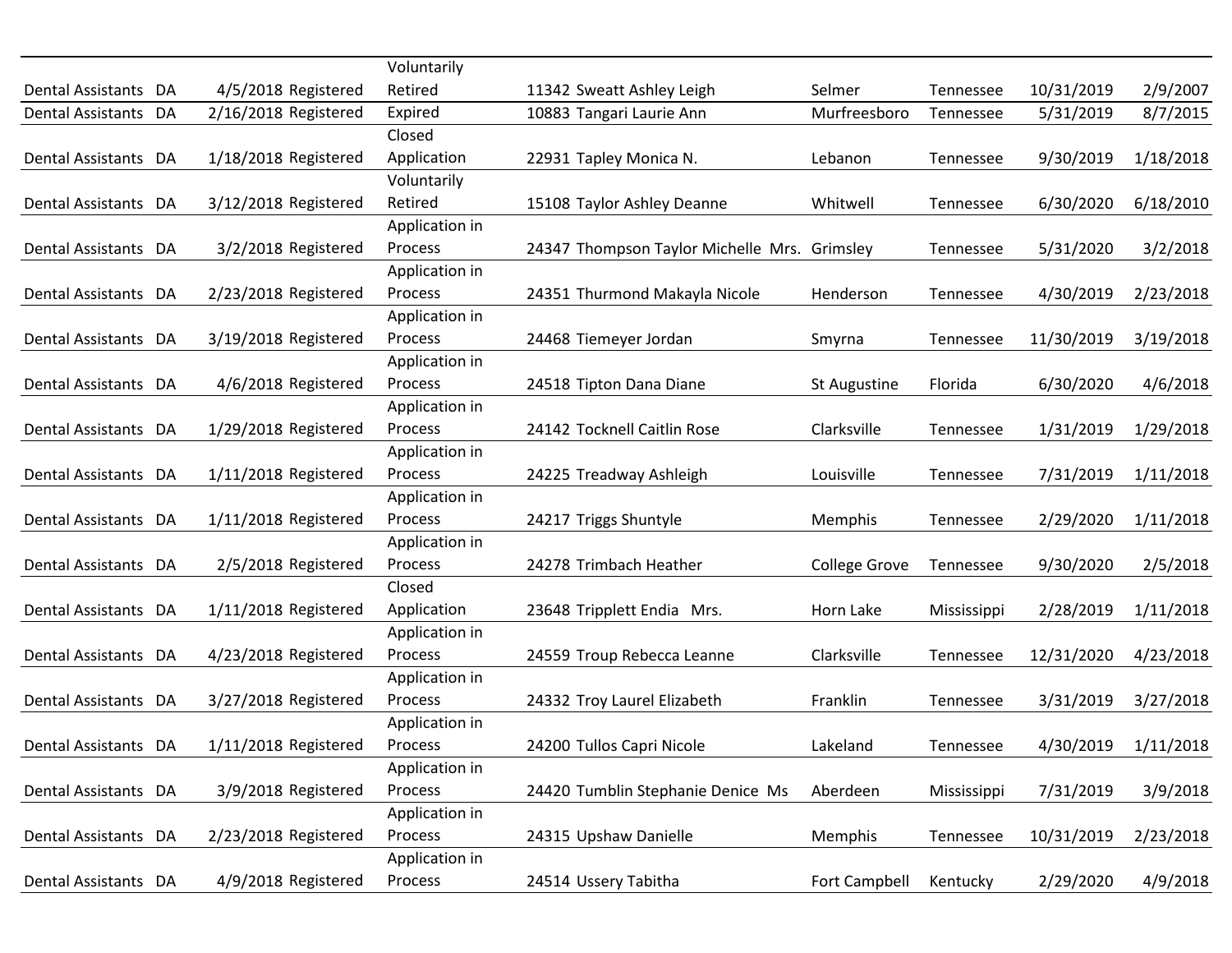|                      |                      | Application in |                                 |                |           |            |           |
|----------------------|----------------------|----------------|---------------------------------|----------------|-----------|------------|-----------|
| Dental Assistants DA | 2/23/2018 Registered | Process        | 24350 Vandergriff Dana Lesley   | Lenoir City    | Tennessee | 2/29/2020  | 2/23/2018 |
|                      |                      | Application in |                                 |                |           |            |           |
| Dental Assistants DA | 2/23/2018 Registered | Process        | 24325 Verges Crystal Leshea     | Memphis        | Tennessee | 7/31/2019  | 2/23/2018 |
|                      |                      | Application in |                                 |                |           |            |           |
| Dental Assistants DA | 3/12/2018 Registered | Process        | 24401 Vestal Jasmine Shae       | Englewood      | Tennessee | 11/30/2020 | 3/12/2018 |
|                      |                      | Application in |                                 |                |           |            |           |
| Dental Assistants DA | 3/9/2018 Registered  | Process        | 24326 Ward Taylor Zoe           | Nashville      | Tennessee | 3/31/2020  | 3/9/2018  |
|                      |                      | Application in |                                 |                |           |            |           |
| Dental Assistants DA | 2/9/2018 Registered  | Process        | 24248 Warren Mary Elna Mrs.     | Afton          | Tennessee | 2/28/2019  | 2/9/2018  |
|                      |                      | Application in |                                 |                |           |            |           |
| Dental Assistants DA | 4/6/2018 Registered  | Process        | 24345 Weaver Megan Nicole MS    | Knoxville      | Tennessee | 11/30/2020 | 4/6/2018  |
|                      |                      | Application in |                                 |                |           |            |           |
| Dental Assistants DA | 4/20/2018 Registered | Process        | 24573 Weems Sarah               | Knoxville      | Tennessee | 12/31/2020 | 4/20/2018 |
|                      |                      | Application in |                                 |                |           |            |           |
| Dental Assistants DA | 1/19/2018 Registered | Process        | 24125 Weiler Danielle Marie     | Charlotte      | Tennessee | 5/31/2019  | 1/19/2018 |
|                      |                      | Application in |                                 |                |           |            |           |
| Dental Assistants DA | 3/12/2018 Registered | Process        | 24291 Wells Kiarah Sheavon      | Dickson        | Tennessee | 9/30/2020  | 3/12/2018 |
|                      |                      | Application in |                                 |                |           |            |           |
| Dental Assistants DA | 3/2/2018 Registered  | Process        | 24341 Welsh Karissa Camille Ms. | Cookeville     | Tennessee | 9/30/2019  | 3/2/2018  |
|                      |                      | Application in |                                 |                |           |            |           |
| Dental Assistants DA | 1/29/2018 Registered | Process        | 24201 Wentzel Ashley Lynn       | Lenoir City    | Tennessee | 5/31/2020  | 1/29/2018 |
|                      |                      | Application in |                                 |                |           |            |           |
| Dental Assistants DA | 2/5/2018 Registered  | Process        | 24273 West Karlie               | Livingston     | Tennessee | 12/31/2020 | 2/5/2018  |
|                      |                      | Application in |                                 |                |           |            |           |
| Dental Assistants DA | 1/11/2018 Registered | Process        | 24241 Westmoreland Jerrica      | Jasper         | Tennessee | 12/31/2020 | 1/11/2018 |
|                      |                      | Application in |                                 |                |           |            |           |
| Dental Assistants DA | 4/6/2018 Registered  | Process        | 24462 Whitbeck Jennifer         | Soddy Daisy    | Tennessee | 10/31/2020 | 4/6/2018  |
| Dental Assistants DA | 3/14/2018 Registered | Expired        | 18473 White Sarah Nicole        | Hendersonville | Tennessee | 8/31/2019  | 11/7/2015 |
|                      |                      | Application in |                                 |                |           |            |           |
| Dental Assistants DA | 3/2/2018 Registered  | Process        | 24340 Whitlow Amber Dawn Ms     | Clarksville    | Tennessee | 6/30/2019  | 3/2/2018  |
|                      |                      | Application in |                                 |                |           |            |           |
| Dental Assistants DA | 2/5/2018 Registered  | Process        | 24233 Williams Emily Kate       | Lawrenceburg   | Tennessee | 3/31/2020  | 2/5/2018  |
|                      |                      | Application in |                                 |                |           |            |           |
| Dental Assistants DA | 3/26/2018 Registered | Process        | 24376 Williams Kyah             | Knoxville      | Tennessee | 12/31/2019 | 3/26/2018 |
|                      |                      | Application in |                                 |                |           |            |           |
| Dental Assistants DA | 2/5/2018 Registered  | Process        | 24316 Williams Latrisa          | Memphis        | Tennessee | 11/30/2019 | 2/5/2018  |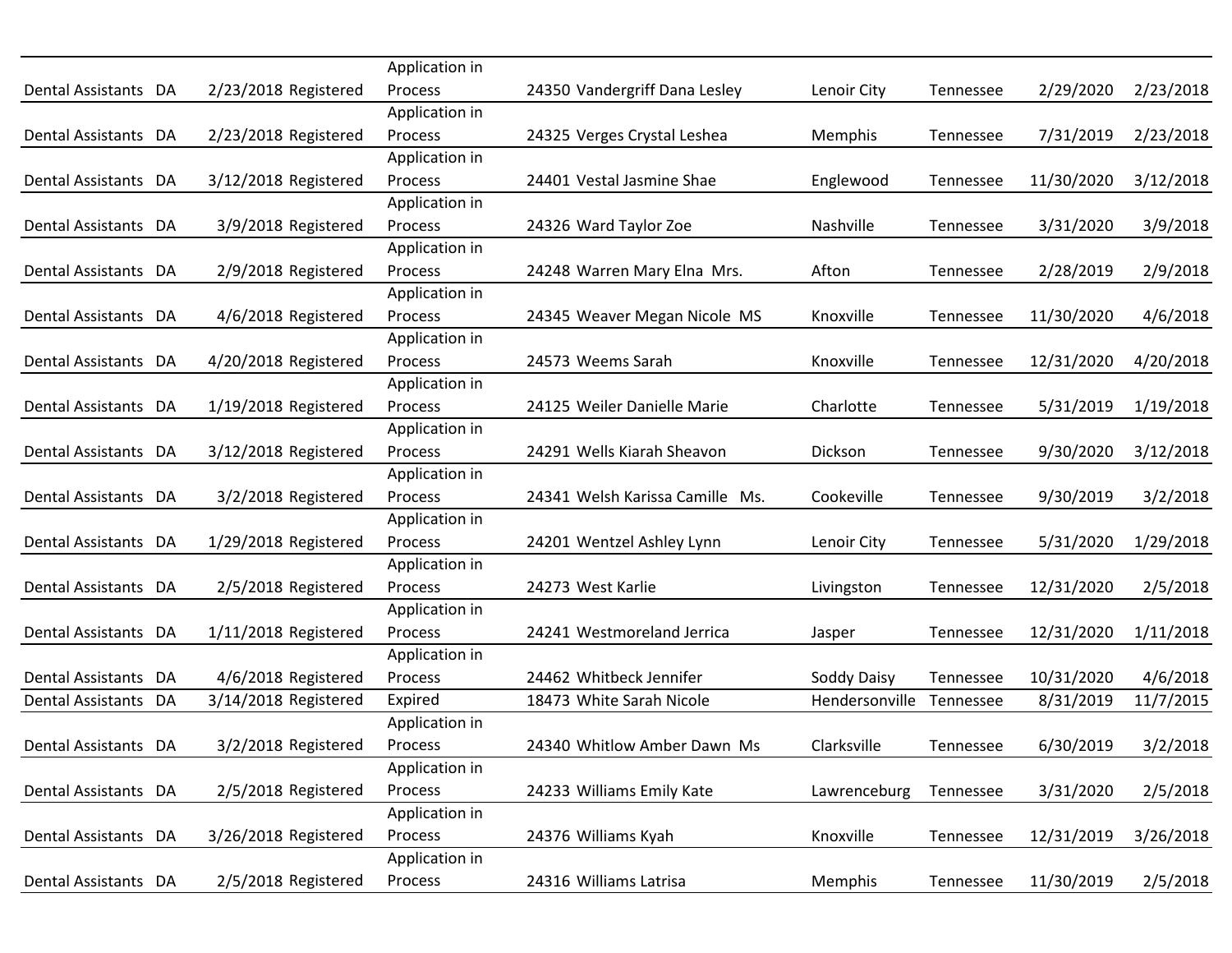|                                |                      | Application in |                                                   |                |           |            |           |
|--------------------------------|----------------------|----------------|---------------------------------------------------|----------------|-----------|------------|-----------|
| Dental Assistants DA           | 1/11/2018 Registered | Process        | 24242 Williams Mckayla                            | Antioch        | Tennessee | 7/31/2020  | 1/11/2018 |
| Dental Assistants DA           | 1/22/2018 Registered | Expired        | 19341 Willingham Dallas Faith                     | Arlington      | Tennessee | 11/30/2019 | 2/7/2016  |
|                                |                      | Application in |                                                   |                |           |            |           |
| Dental Assistants DA           | 1/29/2018 Registered | Process        | 24234 Willis Erica                                | Rogersville    | Tennessee | 3/31/2019  | 1/29/2018 |
| <b>Dental Assistants</b><br>DA | 3/27/2018 Registered | Expired        | 18162 Wilson Kanekia Reangela                     | Memphis        | Tennessee | 9/30/2019  | 12/7/2015 |
|                                |                      | Application in |                                                   |                |           |            |           |
| Dental Assistants DA           | 3/27/2018 Registered | Process        | 24494 Wilson Katherine Michelle                   | Cookeville     | Tennessee | 5/31/2019  | 3/27/2018 |
|                                |                      | Voluntarily    |                                                   |                |           |            |           |
| Dental Assistants DA           | 2/12/2018 Registered | Retired        | 3580 Wilson Mary E                                | Jackson        | Tennessee | 7/31/2019  | 8/28/1990 |
| Dental Assistants DA           | 4/9/2018 Registered  | Expired        | 11654 Wilson Rachel Jean                          | Memphis        | Tennessee | 2/28/2021  | 5/7/2015  |
|                                |                      | Application in |                                                   |                |           |            |           |
| Dental Assistants DA           | 4/20/2018 Registered | Process        | 24578 Winders Ashton Lynn                         | Marion         | Arkansas  | 6/30/2020  | 4/20/2018 |
| Dental Assistants DA           | 3/27/2018 Registered | Expired        | 2169 Winstead Carolyn J                           | Morristown     | Tennessee | 8/31/2019  | 1/2/1987  |
|                                |                      | Application in |                                                   |                |           |            |           |
| Dental Assistants DA           | 3/12/2018 Registered | Process        | 24389 Wise Peyton Ashton Ms.                      | Hughes         | Arkansas  | 9/30/2020  | 3/12/2018 |
|                                |                      | Application in |                                                   |                |           |            |           |
| Dental Assistants DA           | 1/29/2018 Registered | Process        | 24274 Wittmer Brittany Denise                     | Walland        | Tennessee | 6/30/2019  | 1/29/2018 |
|                                |                      | Application in |                                                   |                |           |            |           |
| Dental Assistants DA           | 4/6/2018 Registered  | Process        | 24434 Woods Jasmine Janae                         | Collierville   | Tennessee | 5/31/2019  | 4/6/2018  |
|                                |                      | Application in |                                                   |                |           |            |           |
| Dental Assistants DA           | 3/12/2018 Registered | Process        | 24216 Worley Marissa Shea DA                      | Chattanooga    | Tennessee | 12/31/2019 | 3/12/2018 |
|                                |                      | Application in |                                                   |                |           |            |           |
| Dental Assistants DA           | 3/26/2018 Registered | Process        | 24471 Wortham Kelsey                              | Lewisburg      | Tennessee | 6/30/2020  | 3/26/2018 |
|                                |                      | Application in |                                                   |                |           |            |           |
| Dental Assistants DA           | 2/23/2018 Registered | Process        | 24264 Ybarra Claudia Leonora                      | Hendersonville | Tennessee | 12/31/2020 | 2/23/2018 |
|                                |                      | Application in |                                                   |                |           |            |           |
| Dental Assistants DA           | 1/11/2018 Registered | Process        | 24227 Young Haley Thomas                          | Crossville     | Tennessee | 7/31/2020  | 1/11/2018 |
|                                |                      | Application in |                                                   |                |           |            |           |
| Dental Assistants DA           | 4/20/2018 Registered | Process        | 24554 Zambrana De Carillo Deyna Emile Clarksville |                | Tennessee | 4/30/2020  | 4/20/2018 |
|                                | Voluntarily          |                |                                                   |                |           |            |           |
| Dental Assistants DA           | 3/27/2018 Retired    | Registered     | 22478 Bowers Sarah Cheyenne                       | Elizabethton   | Tennessee | 3/31/2018  | 8/19/2016 |
|                                | Voluntarily          |                |                                                   |                |           |            |           |
| Dental Assistants DA           | 3/29/2018 Retired    | Registered     | 4317 Byrne Susan M                                | Norris         | Tennessee | 3/31/2018  | 2/6/1992  |
|                                | Voluntarily          |                |                                                   |                |           |            |           |
| Dental Assistants DA           | 3/21/2018 Retired    | Registered     | 5074 Campbell Carol V.                            | Mount Juliet   | Tennessee | 10/31/2018 | 7/23/1992 |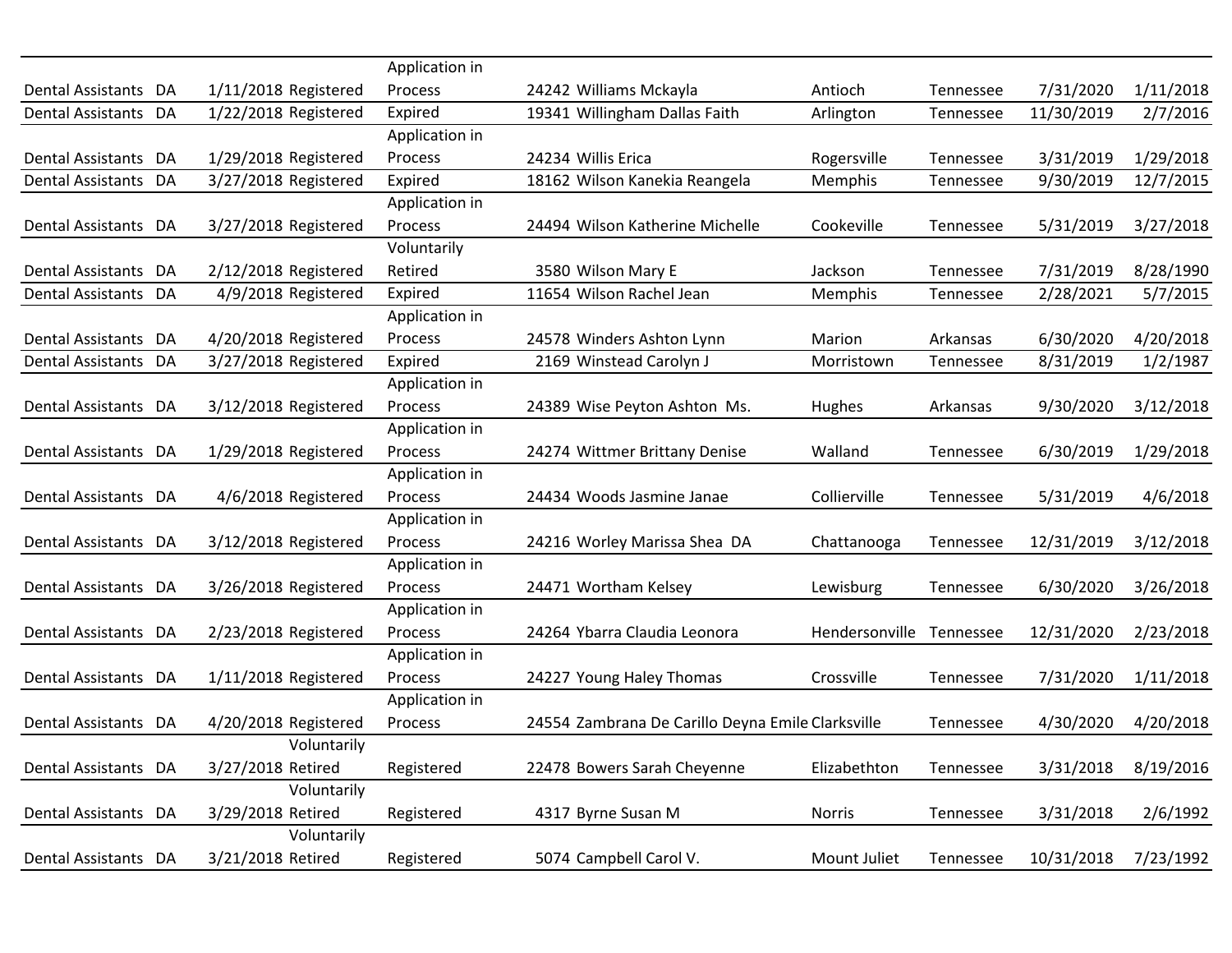|                      |                   | Voluntarily |            |                                 |                  |           |            |                      |
|----------------------|-------------------|-------------|------------|---------------------------------|------------------|-----------|------------|----------------------|
| Dental Assistants DA | 2/26/2018 Retired |             | Registered | 18269 Castleman Barbara Imogene | Dresden          | Tennessee | 2/28/2018  | 4/5/2013             |
| Dental Assistants DA | 4/9/2018 Retired  | Voluntarily | Registered | 8362 Chuska Misty Felicia       | Lebanon          | Tennessee |            | 4/30/2018 10/26/2000 |
|                      |                   | Voluntarily |            |                                 |                  |           |            |                      |
| Dental Assistants DA | 4/16/2018 Retired |             | Registered | 5801 Cothran Shelly L.          | Apison           | Tennessee | 5/31/2018  | 5/27/1994            |
|                      |                   | Voluntarily |            |                                 |                  |           |            |                      |
| Dental Assistants DA | 1/23/2018 Retired |             | Registered | 13408 Davis Amber Leann         | La Vergne        | Tennessee | 11/30/2019 | 9/5/2008             |
|                      |                   | Voluntarily |            |                                 |                  |           |            |                      |
| Dental Assistants DA | 2/2/2018 Retired  |             | Registered | 3612 Evans Barbara K            | <b>Big Sandy</b> | Tennessee | 12/31/2017 | 9/26/1990            |
|                      |                   | Voluntarily |            |                                 |                  |           |            |                      |
| Dental Assistants DA | 4/5/2018 Retired  |             | Registered | 10485 Gavlik Tisha Marie        | Knoxville        | Tennessee | 3/31/2018  | 7/12/2005            |
|                      |                   | Voluntarily |            |                                 |                  |           |            |                      |
| Dental Assistants DA | 2/14/2018 Retired |             | Registered | 893 Hare Virginia Marcon        | Jackson          | Tennessee | 1/31/2018  | 3/25/1982            |
|                      |                   | Voluntarily |            |                                 |                  |           |            |                      |
| Dental Assistants DA | 3/29/2018 Retired |             | Registered | 11294 Hatley Robin Lynn         | Camden           | Tennessee | 4/30/2018  | 5/15/2006            |
|                      |                   | Voluntarily |            |                                 |                  |           |            |                      |
| Dental Assistants DA | 3/21/2018 Retired |             | Registered | 14242 Heinz Amanda Sarah        | Powell           | Tennessee | 11/30/2018 | 8/11/2009            |
|                      |                   | Voluntarily |            |                                 |                  |           |            |                      |
| Dental Assistants DA | 4/23/2018 Retired |             | Registered | 2141 Hensley Deborah K          | <b>Gate City</b> | Virgina   | 7/31/2017  | 10/7/2017            |
|                      |                   | Voluntarily |            |                                 |                  |           |            |                      |
| Dental Assistants DA | 4/4/2018 Retired  |             | Registered | 13051 Hickman Deborah Birckhead | Charlottsville   | Virgina   | 4/30/2018  | 5/19/2008            |
|                      |                   | Voluntarily |            |                                 |                  |           |            |                      |
| Dental Assistants DA | 1/26/2018 Retired |             | Registered | 1873 Jernigan Sandra            | Cookeville       | Tennessee | 1/31/2018  | 6/1/1976             |
|                      |                   | Voluntarily |            |                                 |                  |           |            |                      |
| Dental Assistants DA | 3/7/2018 Retired  | Voluntarily | Registered | 7457 Kooch Gina A MRS.          | Sevierville      | Tennessee | 3/31/2018  | 5/22/2015            |
| Dental Assistants DA | 1/29/2018 Retired |             | Registered | 1529 Ladd Teresa A.             | Sequatchie       | Tennessee | 1/31/2018  | 11/3/2015            |
|                      |                   | Voluntarily |            |                                 |                  |           |            |                      |
| Dental Assistants DA | 2/28/2018 Retired |             | Registered | 14147 Leatherwood Emily Marie   | Chattanooga      | Tennessee | 2/28/2018  | 7/2/2009             |
|                      |                   | Voluntarily |            |                                 |                  |           |            |                      |
| Dental Assistants DA | 3/7/2018 Retired  |             | Registered | 1370 Ledford Shelby J           | Pikeville        | Tennessee | 8/31/2019  | 6/6/1984             |
|                      |                   | Voluntarily |            |                                 |                  |           |            |                      |
| Dental Assistants DA | 3/27/2018 Retired |             | Registered | 8405 Mcillwain Lyndsey Ann      | Vanleer          | Tennessee |            | 7/31/2019 10/26/2000 |
|                      |                   | Voluntarily |            |                                 |                  |           |            |                      |
| Dental Assistants DA | 3/27/2018 Retired |             | Registered | 14257 Minor Whitney Danielle    | Knoxville        | Tennessee | 1/31/2018  | 8/11/2009            |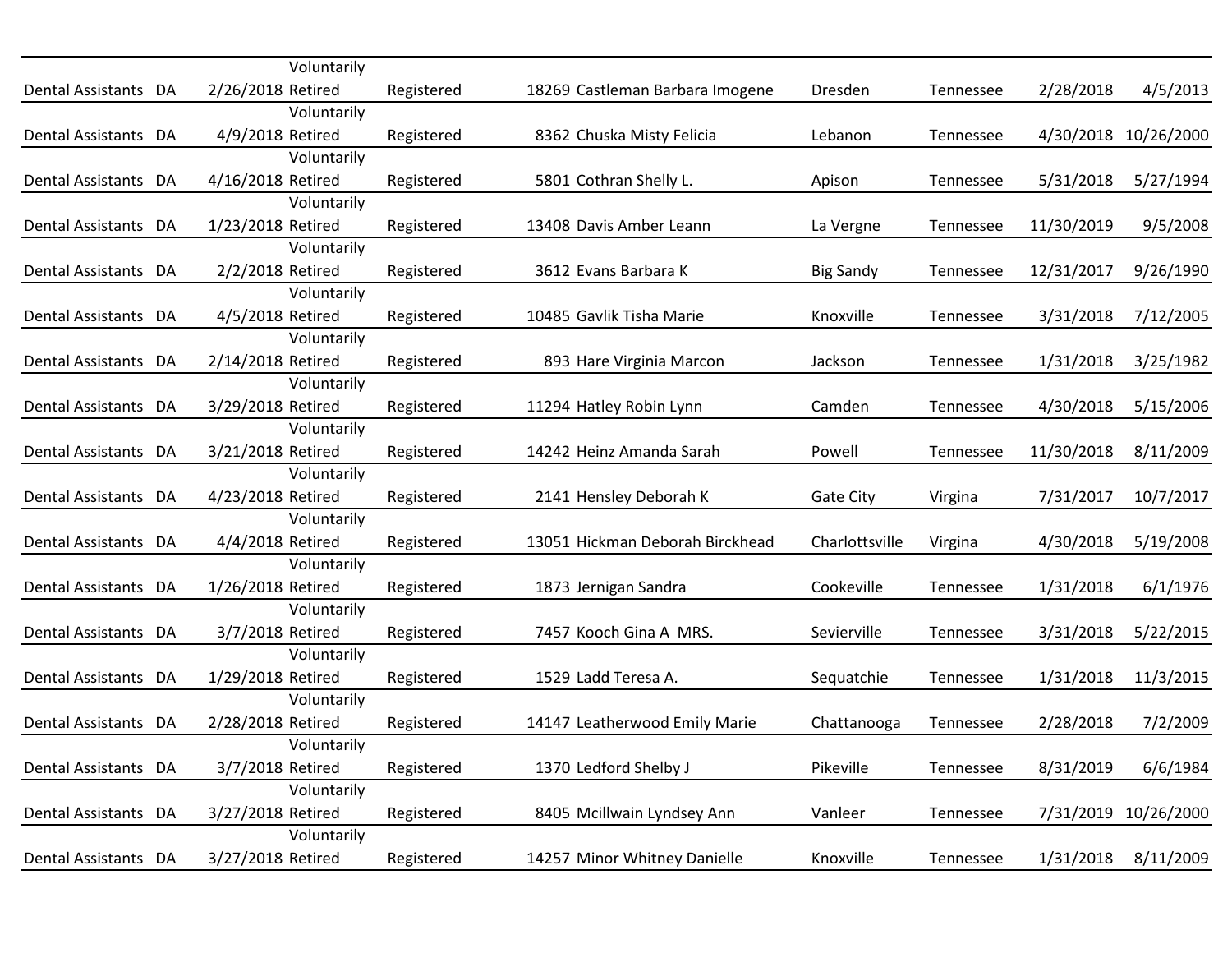|                      | Voluntarily       |            |                                 |             |           |            |            |
|----------------------|-------------------|------------|---------------------------------|-------------|-----------|------------|------------|
| Dental Assistants DA | 4/2/2018 Retired  | Registered | 7657 Molleck Barbara L.         | Ringgold    | Georgia   | 3/31/2018  | 2/4/1999   |
|                      | Voluntarily       |            |                                 |             |           |            |            |
| Dental Assistants DA | 2/8/2018 Retired  | Registered | 18591 Phillips Heather Michelle | Manchester  | Tennessee | 12/31/2019 | 7/3/2013   |
|                      | Voluntarily       |            |                                 |             |           |            |            |
| Dental Assistants DA | 1/25/2018 Retired | Registered | 10063 Riley Christine D.        | Lancing     | Tennessee | 1/31/2018  | 12/22/2003 |
|                      | Voluntarily       |            |                                 |             |           |            |            |
| Dental Assistants DA | 1/9/2018 Retired  | Registered | 22502 Shoemaker Donna Jean      | Limestone   | Tennessee | 7/31/2019  | 2/22/2017  |
|                      | Voluntarily       |            |                                 |             |           |            |            |
| Dental Assistants DA | 2/15/2018 Retired | Registered | 11054 Sledge Jodi Renee         | Sweetwater  | Tennessee | 6/30/2018  | 11/22/2005 |
|                      | Voluntarily       |            |                                 |             |           |            |            |
| Dental Assistants DA | 3/23/2018 Retired | Registered | 6374 Sumners Theresa L.         | Pulaski     | Tennessee | 4/30/2018  | 9/1/1998   |
|                      | Voluntarily       |            |                                 |             |           |            |            |
| Dental Assistants DA | 1/24/2018 Retired | Registered | 17458 Taylor Lyndsi Ann         | Hazel Green | Alabama   | 1/31/2018  | 6/21/2012  |
|                      | Voluntarily       |            |                                 |             |           |            |            |
| Dental Assistants DA | 2/28/2018 Retired | Registered | 20721 Walters Deborah Lynn      | Oak Ridge   | Tennessee | 4/30/2019  | 10/23/2015 |
|                      | Voluntarily       |            |                                 |             |           |            |            |
| Dental Assistants DA | 2/7/2018 Retired  | Registered | 14284 Wilson Aimee' Michele     | Clarksville | Tennessee | 6/30/2019  | 10/8/2009  |
|                      | Voluntarily       |            |                                 |             |           |            |            |
| Dental Assistants DA | 2/2/2018 Retired  | Registered | 16412 Wood Lauren Elizabeth     | Paducah     | Kentucky  | 9/30/2018  | 8/1/2011   |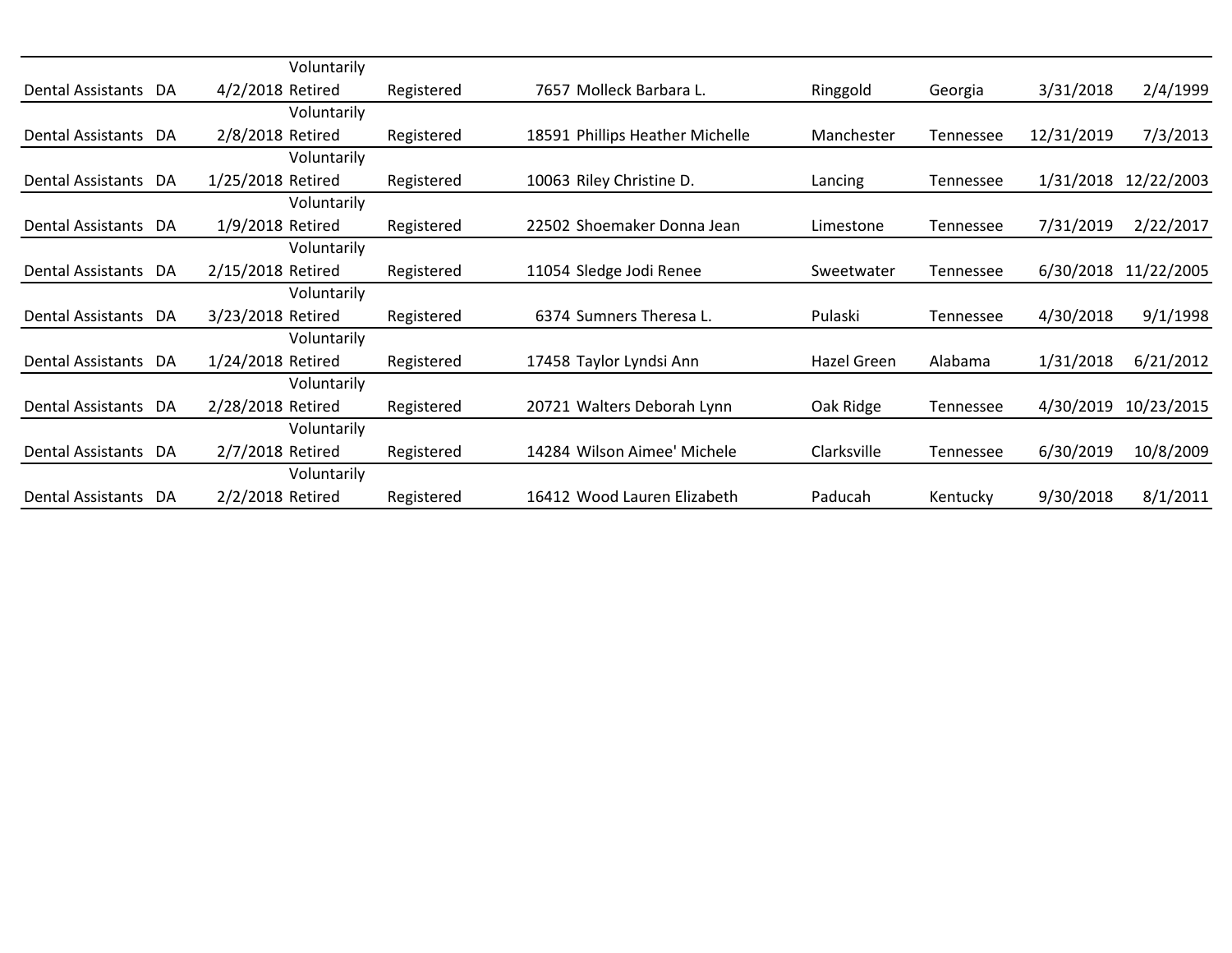| Modifier Detail Report |                           | January 9 - April 24, 2018 |                       |          |                                                 |
|------------------------|---------------------------|----------------------------|-----------------------|----------|-------------------------------------------------|
|                        | License                   |                            | Modifier              | Modifier |                                                 |
| Profession             | Number Status Description | Name                       | <b>Effective Date</b> | Type     | <b>Modifier Description</b>                     |
| Dentist                | 10646 Licensed            | Abhyankar Vrushali         | 2/9/2018 Q            |          | <b>Comprehensive Conscious Sedation</b>         |
| Dentist                | 8378 Licensed             | <b>BUCHANAN GARY</b>       | 3/2/2018 Q            |          | <b>Comprehensive Conscious Sedation</b>         |
| Dentist                | 10522 Licensed            | Batra Avinav               | 1/26/2018 Q           |          | <b>Limited Conscious Sedation</b>               |
| Dentist                | 9486 Licensed             | <b>COTTRILL ADAM</b>       | $2/2/2018$ Q          |          | <b>Limited Conscious Sedation</b>               |
| Dentist                | 8910 Licensed             | <b>CULBREATH JEFFREY</b>   | 2/9/2018 Q            |          | Deep Sedation/General Anesthesia                |
| Dentist                | 7645 Licensed             | <b>DENTON SCOTT</b>        | 4/24/2018 Q           |          | <b>Comprehensive Conscious Sedation</b>         |
| Dentist                | 10674 Licensed            | Damin Matthew              | 1/26/2018 S           |          | <b>Pediatric Dentistry (Pedodontics)</b>        |
| Dentist                | 10674 Licensed            | Damin Matthew              | $1/26/2018$ Q         |          | <b>Comprehensive Conscious Sedation</b>         |
| Dentist                | 10704 Licensed            | Dyriw Michael              | 4/9/2018 S            |          | Endodontics                                     |
| Dentist                | 5030 Licensed             | <b>GIVENS CHRISTOPHER</b>  | 1/17/2018 Q           |          | <b>Limited Conscious Sedation</b>               |
| Dentist                | 8836 Licensed             | <b>HAYNIE BRACY</b>        | 1/26/2018 Q           |          | <b>Comprehensive Conscious Sedation</b>         |
| Dentist                | 10668 Licensed            | Kim John                   | 2/9/2018 S            |          | Oral and Maxillofacial Surgery                  |
| Dentist                | 10668 Licensed            | Kim John                   | 2/9/2018 Q            |          | Deep Sedation/General Anesthesia                |
| Dentist                | 2136 Licensed             | <b>LOCKE BENJAMIN</b>      | 4/6/2018 Q            |          | <b>Limited Conscious Sedation</b>               |
| Dentist                | 10536 Licensed            | <b>Mack Charles</b>        | 4/6/2018 Q            |          | <b>Comprehensive Conscious Sedation</b>         |
| Dentist                | 10656 Licensed            | Nixon Carol                | 3/2/2018 Q            |          | <b>Comprehensive Conscious Sedation</b>         |
| Dentist                | 10656 Licensed            | Nixon Carol                | $3/2/2018$ S          |          | <b>Pediatric Dentistry (Pedodontics)</b>        |
| Dentist                | 7150 Licensed             | PERKINS KIMBERLEY          | 1/17/2018 Q           |          | Deep Sedation/General Anesthesia                |
| Dentist                | 7150 Licensed             | PERKINS KIMBERLEY          | $1/17/2018$ S         |          | Oral and Maxillofacial Surgery                  |
| Dentist                | 10671 Licensed            | Peach Karl                 | $2/2/2018$ S          |          | <b>Orthodontics and Dentofacial Orthopedics</b> |
| Dentist                | 10694 Licensed            | Pitcher Brandon            | 4/6/2018 S            |          | Endodontics                                     |
| Dentist                | 8741 Licensed             | <b>RANA MANISH</b>         | 1/17/2018 Q           |          | <b>Comprehensive Conscious Sedation</b>         |
| Dentist                | 10661 Licensed            | Reich Alena                | $1/17/2018$ S         |          | <b>Orthodontics and Dentofacial Orthopedics</b> |
| Dentist                | 4825 Licensed             | <b>WILSON MARK EDWARD</b>  | 4/9/2018 Q            |          | <b>Comprehensive Conscious Sedation</b>         |
| Dental Hygienist       | 2117 Licensed             | <b>ADAIR CAROL</b>         | 4/6/2018 Q            |          | Administration of Local Anesthesia              |
| Dental Hygienist       | 3338 Licensed             | <b>ARMOUR MELISSA</b>      | 3/23/2018 Q           |          | Administration of Local Anesthesia              |
| Dental Hygienist       | 7186 Licensed             | <b>ASHLEY WINDY</b>        | 2/9/2018 Q            |          | Administration and Monitoring of Nitrous Oxide  |
| Dental Hygienist       | 9322 Licensed             | Askar Atoosa               | 3/27/2018 Q           |          | Administration and Monitoring of Nitrous Oxide  |
| Dental Hygienist       | 9319 Licensed             | BENJAMIN JAKAYA            | 3/26/2018 Q           |          | Administration of Local Anesthesia              |
| Dental Hygienist       | 9319 Licensed             | BENJAMIN JAKAYA            | 3/26/2018 Q           |          | Administration and Monitoring of Nitrous Oxide  |
| Dental Hygienist       | 4049 Licensed             | <b>BOGGESS JAMIE</b>       | 1/26/2018 Q           |          | Administration of Local Anesthesia              |
| Dental Hygienist       | 6636 Licensed             | <b>BOSTIC LISA</b>         | 2/13/2018 Q           |          | Administration and Monitoring of Nitrous Oxide  |
| Dental Hygienist       | 9324 Licensed             | <b>Ballard Brooklyn</b>    | 3/27/2018 Q           |          | Administration and Monitoring of Nitrous Oxide  |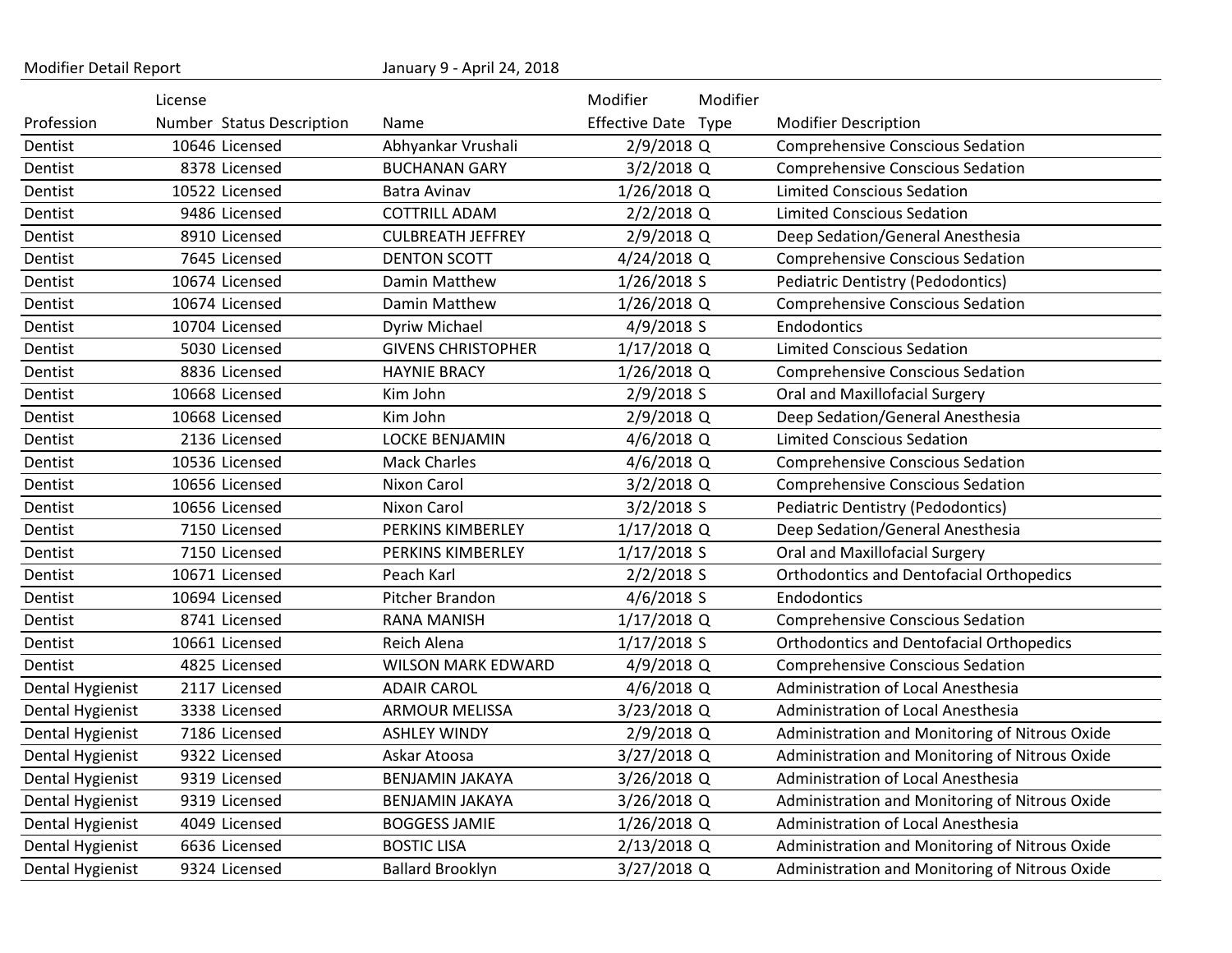| Dental Hygienist | 9324 Licensed | <b>Ballard Brooklyn</b>     | 3/27/2018 Q   | Administration of Local Anesthesia             |
|------------------|---------------|-----------------------------|---------------|------------------------------------------------|
| Dental Hygienist | 9270 Licensed | <b>Balsiger Nancy</b>       | 3/27/2018 Q   | Administration and Monitoring of Nitrous Oxide |
| Dental Hygienist | 9270 Licensed | <b>Balsiger Nancy</b>       | 3/27/2018 Q   | <b>Administration of Local Anesthesia</b>      |
| Dental Hygienist | 9273 Licensed | <b>Barker Caitlin</b>       | 1/26/2018 Q   | <b>Nitrous Oxide Monitoring</b>                |
| Dental Hygienist | 9273 Licensed | <b>Barker Caitlin</b>       | 1/26/2018 Q   | Administration of Local Anesthesia             |
| Dental Hygienist | 4003 Licensed | <b>Beach Tamara</b>         | 1/22/2018 Q   | Administration of Local Anesthesia             |
| Dental Hygienist | 9288 Licensed | <b>Blevins Crystal</b>      | 2/6/2018 Q    | Administration and Monitoring of Nitrous Oxide |
| Dental Hygienist | 9288 Licensed | <b>Blevins Crystal</b>      | 2/6/2018 Q    | Administration of Local Anesthesia             |
| Dental Hygienist | 7109 Licensed | <b>CARTER KORTNEY</b>       | 1/17/2018 Q   | Administration and Monitoring of Nitrous Oxide |
| Dental Hygienist | 6694 Licensed | <b>COX RACHEL</b>           | 3/23/2018 Q   | Administration of Local Anesthesia             |
| Dental Hygienist | 9278 Licensed | Cokeley Holly               | 2/2/2018 Q    | Administration of Local Anesthesia             |
| Dental Hygienist | 9278 Licensed | Cokeley Holly               | 1/26/2018 Q   | Administration and Monitoring of Nitrous Oxide |
| Dental Hygienist | 9303 Licensed | Coleman Ashley              | 2/23/2018 Q   | Administration and Monitoring of Nitrous Oxide |
| Dental Hygienist | 9303 Licensed | Coleman Ashley              | 2/23/2018 Q   | Administration of Local Anesthesia             |
| Dental Hygienist | 8456 Licensed | Copeland Jennie             | 3/23/2018 Q   | Administration of Local Anesthesia             |
| Dental Hygienist | 8733 Licensed | <b>Cummings Megan</b>       | $1/17/2018$ Q | Administration and Monitoring of Nitrous Oxide |
| Dental Hygienist | 8733 Licensed | <b>Cummings Megan</b>       | 1/17/2018 Q   | Administration of Local Anesthesia             |
| Dental Hygienist | 4688 Licensed | <b>DAVIS ROSYLIN</b>        | 1/26/2018 Q   | Administration of Local Anesthesia             |
| Dental Hygienist | 5465 Licensed | <b>DENTON TARA</b>          | $1/17/2018$ Q | Administration of Local Anesthesia             |
| Dental Hygienist | 9305 Licensed | Daniel Ashley               | 2/23/2018 Q   | Administration of Local Anesthesia             |
| Dental Hygienist | 9305 Licensed | Daniel Ashley               | 2/23/2018 Q   | Administration and Monitoring of Nitrous Oxide |
| Dental Hygienist | 9313 Licensed | <b>Dickert Cortney</b>      | 4/9/2018 Q    | Administration and Monitoring of Nitrous Oxide |
| Dental Hygienist | 9313 Licensed | <b>Dickert Cortney</b>      | 4/9/2018 Q    | Administration of Local Anesthesia             |
| Dental Hygienist | 9340 Licensed | Dodson Hailey               | 4/23/2018 Q   | Administration and Monitoring of Nitrous Oxide |
| Dental Hygienist | 9340 Licensed | Dodson Hailey               | 4/23/2018 Q   | Administration of Local Anesthesia             |
| Dental Hygienist | 9030 Licensed | Dowell Kathryn              | 2/7/2018 Q    | Administration and Monitoring of Nitrous Oxide |
| Dental Hygienist | 8732 Licensed | <b>EVANS CAITLIN</b>        | $1/17/2018$ Q | Administration of Local Anesthesia             |
| Dental Hygienist | 9335 Licensed | Ellis Cari                  | 4/13/2018 Q   | Administration and Monitoring of Nitrous Oxide |
| Dental Hygienist | 9335 Licensed | Ellis Cari                  | 4/13/2018 Q   | Administration of Local Anesthesia             |
| Dental Hygienist | 2741 Licensed | <b>FARGOTSTEIN MARGARET</b> | 3/23/2018 Q   | Administration of Local Anesthesia             |
| Dental Hygienist | 9275 Licensed | <b>FAUST KAYLIN</b>         | 1/26/2018 Q   | Administration and Monitoring of Nitrous Oxide |
| Dental Hygienist | 9275 Licensed | <b>FAUST KAYLIN</b>         | 1/26/2018 Q   | Administration of Local Anesthesia             |
| Dental Hygienist | 9286 Licensed | <b>FRAZEE TARA</b>          | 2/16/2018 Q   | Administration of Local Anesthesia             |
| Dental Hygienist | 3929 Licensed | <b>GOODOWENS AMY</b>        | 1/29/2018 Q   | Administration and Monitoring of Nitrous Oxide |
| Dental Hygienist | 9299 Licensed | Gallimore Jessica           | 2/26/2018 Q   | Administration and Monitoring of Nitrous Oxide |
| Dental Hygienist | 9299 Licensed | Gallimore Jessica           | 2/26/2018 Q   | Administration of Local Anesthesia             |
| Dental Hygienist | 9298 Licensed | <b>Gibson Mary</b>          | 2/23/2018 Q   | Administration and Monitoring of Nitrous Oxide |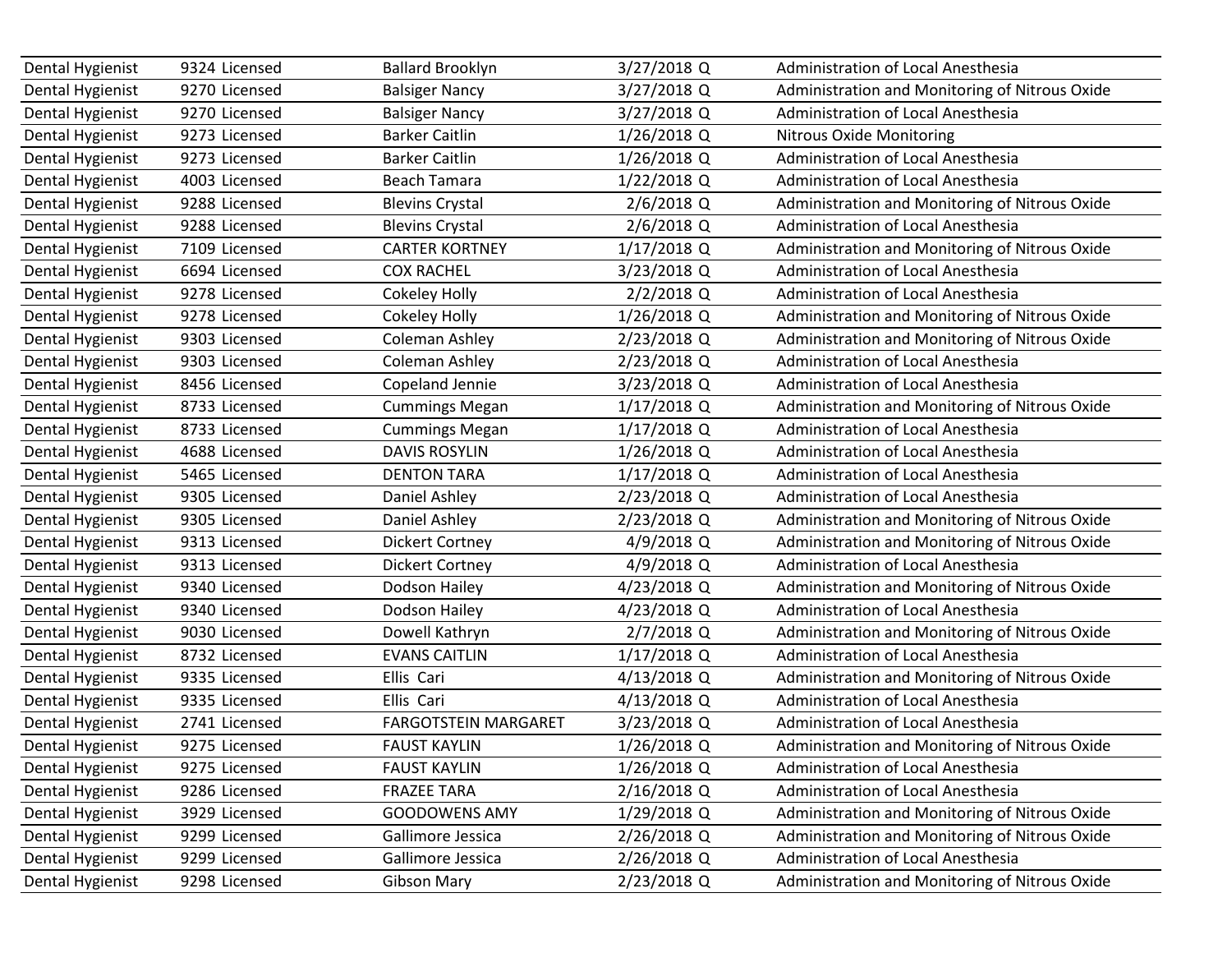| Dental Hygienist | 9298 Licensed            | <b>Gibson Mary</b>       | 2/23/2018 Q   | Administration of Local Anesthesia             |
|------------------|--------------------------|--------------------------|---------------|------------------------------------------------|
| Dental Hygienist | 9294 Licensed            | Glowacki Ashley          | 2/13/2018 Q   | Administration of Local Anesthesia             |
| Dental Hygienist | 6815 Licensed            | <b>HARDIN REBECCA</b>    | 4/10/2018 Q   | <b>Administration of Local Anesthesia</b>      |
| Dental Hygienist | 7089 Voluntarily Retired | <b>HARRIS ALISSA</b>     | $1/17/2018$ Q | Administration and Monitoring of Nitrous Oxide |
| Dental Hygienist | 7067 Licensed            | <b>HELMS CANDYCE</b>     | 1/17/2018 Q   | Administration and Monitoring of Nitrous Oxide |
| Dental Hygienist | 9328 Licensed            | <b>HONAKER HANNAH</b>    | 3/27/2018 Q   | Administration of Local Anesthesia             |
| Dental Hygienist | 9328 Licensed            | <b>HONAKER HANNAH</b>    | 3/27/2018 Q   | Administration and Monitoring of Nitrous Oxide |
| Dental Hygienist | 5203 Licensed            | <b>HORVATH KATHY</b>     | 2/2/2018 Q    | Administration of Local Anesthesia             |
| Dental Hygienist | 8777 Licensed            | <b>HUTCHINGS TALISHA</b> | 3/23/2018 Q   | Administration of Local Anesthesia             |
| Dental Hygienist | 9082 Licensed            | Haji Menira              | $1/17/2018$ Q | Administration and Monitoring of Nitrous Oxide |
| Dental Hygienist | 9290 Licensed            | <b>Hall Erica</b>        | 3/15/2018 Q   | Administration and Monitoring of Nitrous Oxide |
| Dental Hygienist | 9290 Licensed            | <b>Hall Erica</b>        | 3/15/2018 Q   | Administration of Local Anesthesia             |
| Dental Hygienist | 9289 Licensed            | <b>Hall Kellie</b>       | 2/16/2018 Q   | Administration of Local Anesthesia             |
| Dental Hygienist | 9289 Licensed            | <b>Hall Kellie</b>       | 2/16/2018 Q   | Administration and Monitoring of Nitrous Oxide |
| Dental Hygienist | 8970 Expired             | Hamilton Quinton         | 1/17/2018 Q   | Administration and Monitoring of Nitrous Oxide |
| Dental Hygienist | 9234 Licensed            | Harris Katie             | 2/9/2018 Q    | Administration of Local Anesthesia             |
| Dental Hygienist | 9291 Licensed            | <b>Harrison Summer</b>   | 2/16/2018 Q   | Administration of Local Anesthesia             |
| Dental Hygienist | 9291 Licensed            | <b>Harrison Summer</b>   | 2/16/2018 Q   | Administration and Monitoring of Nitrous Oxide |
| Dental Hygienist | 9316 Licensed            | Hays-Seitz Helen         | 3/12/2018 Q   | Administration of Local Anesthesia             |
| Dental Hygienist | 9316 Licensed            | Hays-Seitz Helen         | 3/12/2018 Q   | Administration and Monitoring of Nitrous Oxide |
| Dental Hygienist | 9345 Licensed            | <b>Heberle Destiny</b>   | 4/23/2018 Q   | Administration and Monitoring of Nitrous Oxide |
| Dental Hygienist | 9345 Licensed            | <b>Heberle Destiny</b>   | 4/23/2018 Q   | <b>Administration of Local Anesthesia</b>      |
| Dental Hygienist | 9276 Licensed            | Henderson Kristina       | 1/26/2018 Q   | Administration of Local Anesthesia             |
| Dental Hygienist | 9263 On Probation        | <b>Hensley Richard</b>   | $2/2/2018$ Q  | Administration of Local Anesthesia             |
| Dental Hygienist | 9263 On Probation        | <b>Hensley Richard</b>   | 2/2/2018 Q    | Administration and Monitoring of Nitrous Oxide |
| Dental Hygienist | 9311 Licensed            | <b>Huggins Megan</b>     | 3/27/2018 Q   | Administration of Local Anesthesia             |
| Dental Hygienist | 9311 Licensed            | <b>Huggins Megan</b>     | 3/27/2018 Q   | Administration and Monitoring of Nitrous Oxide |
| Dental Hygienist | 8542 Licensed            | <b>Isaacson Ferrah</b>   | 3/12/2018 Q   | Administration of Local Anesthesia             |
| Dental Hygienist | 4194 Licensed            | <b>JACKSON DELORIS</b>   | $1/26/2018$ Q | <b>Administration of Local Anesthesia</b>      |
| Dental Hygienist | 4194 Licensed            | <b>JACKSON DELORIS</b>   | 2/6/2018 Q    | Administration and Monitoring of Nitrous Oxide |
| Dental Hygienist | 6692 Licensed            | <b>JONES JENNIFER</b>    | 4/9/2018 Q    | Administration of Local Anesthesia             |
| Dental Hygienist | 9321 Licensed            | Johnson Jacquelyn        | 3/27/2018 Q   | Administration and Monitoring of Nitrous Oxide |
| Dental Hygienist | 9321 Licensed            | Johnson Jacquelyn        | 3/27/2018 Q   | Administration of Local Anesthesia             |
| Dental Hygienist | 7864 Licensed            | KILPATRICK CAROLINE      | $1/17/2018$ Q | Administration and Monitoring of Nitrous Oxide |
| Dental Hygienist | 7304 Expired             | KING SAMANTHA            | 1/17/2018 Q   | Administration and Monitoring of Nitrous Oxide |
| Dental Hygienist | 8103 Licensed            | <b>KOHAN JINOS</b>       | 2/26/2018 Q   | Administration of Local Anesthesia             |
| Dental Hygienist | 8657 Licensed            | Keen Kaitlen             | 3/12/2018 Q   | Administration and Monitoring of Nitrous Oxide |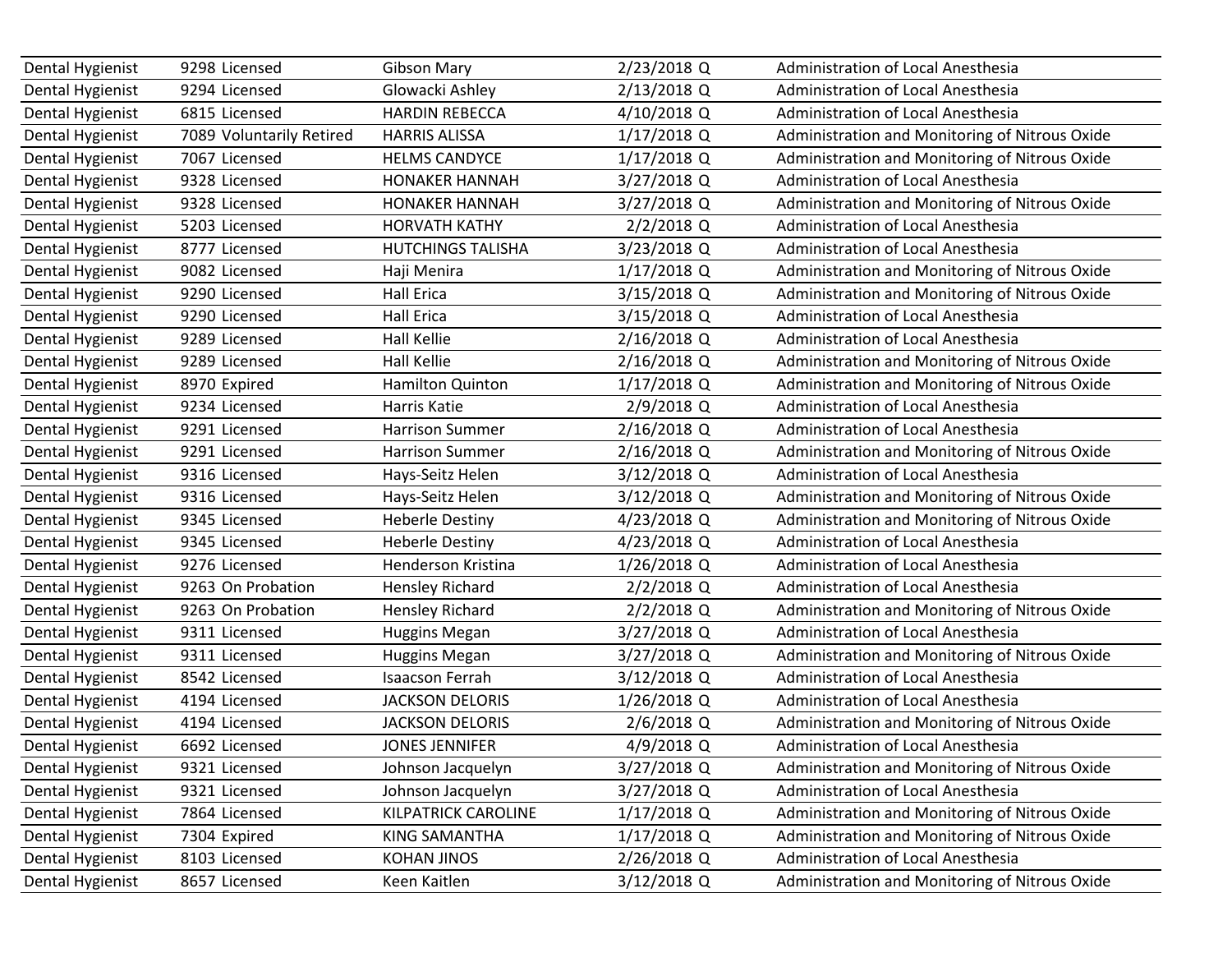| Dental Hygienist | 9261 Licensed            | Kovalchik Karla          | 4/9/2018 Q    | Administration of Local Anesthesia             |
|------------------|--------------------------|--------------------------|---------------|------------------------------------------------|
| Dental Hygienist | 9297 Licensed            | Lannan Leanne            | 4/10/2018 Q   | Administration of Local Anesthesia             |
| Dental Hygienist | 9265 Licensed            | Latino Samantha          | $1/17/2018$ Q | Administration of Local Anesthesia             |
| Dental Hygienist | 9329 Licensed            | Lipka Christine          | 4/6/2018 Q    | Administration of Local Anesthesia             |
| Dental Hygienist | 9329 Licensed            | Lipka Christine          | 4/6/2018 Q    | Administration and Monitoring of Nitrous Oxide |
| Dental Hygienist | 9274 Licensed            | Little Heather           | 4/11/2018 Q   | Administration and Monitoring of Nitrous Oxide |
| Dental Hygienist | 8445 Licensed            | Long Stephanie           | 2/9/2018 Q    | Administration of Local Anesthesia             |
| Dental Hygienist | 7081 Licensed            | MAGGARD CANDACE          | 2/13/2018 Q   | Administration and Monitoring of Nitrous Oxide |
| Dental Hygienist | 8827 Licensed            | <b>MORTON ANDREW</b>     | 4/9/2018 Q    | Administration of Local Anesthesia             |
| Dental Hygienist | 4011 Licensed            | <b>MOSLEY MONICA</b>     | $1/17/2018$ Q | <b>Administration of Local Anesthesia</b>      |
| Dental Hygienist | 5783 Licensed            | MULLINS CYNTHIA          | 1/17/2018 Q   | Administration of Local Anesthesia             |
| Dental Hygienist | 9331 Licensed            | <b>Mallory Carolyn</b>   | 4/13/2018 Q   | Administration and Monitoring of Nitrous Oxide |
| Dental Hygienist | 8441 Licensed            | <b>McDonald Analiese</b> | 1/26/2018 Q   | Administration of Local Anesthesia             |
| Dental Hygienist | 6165 Licensed            | <b>MCNITT KIMBERLY</b>   | 3/12/2018 Q   | Administration of Local Anesthesia             |
| Dental Hygienist | 9158 Licensed            | Mcarthy Julie            | 4/10/2018 Q   | Administration of Local Anesthesia             |
| Dental Hygienist | 9002 Licensed            | Migliaccio Cristina      | 2/6/2018 Q    | Administration and Monitoring of Nitrous Oxide |
| Dental Hygienist | 9121 Licensed            | Mohammed Nujeen          | 1/9/2018 Q    | Administration and Monitoring of Nitrous Oxide |
| Dental Hygienist | 9304 Licensed            | Montgomery Rebecca       | 2/26/2018 Q   | Administration of Local Anesthesia             |
| Dental Hygienist | 9304 Licensed            | Montgomery Rebecca       | 2/26/2018 Q   | Administration and Monitoring of Nitrous Oxide |
| Dental Hygienist | 9024 Licensed            | Mulford Morgan           | $1/17/2018$ Q | Administration and Monitoring of Nitrous Oxide |
| Dental Hygienist | 7083 Licensed            | <b>ORMAN TINA</b>        | $1/17/2018$ Q | Administration and Monitoring of Nitrous Oxide |
| Dental Hygienist | 5576 Licensed            | POPE AMY                 | $1/26/2018$ Q | Administration of Local Anesthesia             |
| Dental Hygienist | 6978 Licensed            | PRICE JESSICA            | 1/17/2018 Q   | Administration of Local Anesthesia             |
| Dental Hygienist | 9307 Licensed            | Peery Garrett            | $3/2/2018$ Q  | Administration and Monitoring of Nitrous Oxide |
| Dental Hygienist | 9307 Licensed            | Peery Garrett            | 3/2/2018 Q    | Administration of Local Anesthesia             |
| Dental Hygienist | 8947 Licensed            | Price Rebecca            | 2/2/2018 Q    | Administration of Local Anesthesia             |
| Dental Hygienist | 8956 Licensed            | Pursley Katelin          | 2/20/2018 Q   | Administration and Monitoring of Nitrous Oxide |
| Dental Hygienist | 6687 Expired             | RICHART CALEY            | 1/17/2018 Q   | Administration of Local Anesthesia             |
| Dental Hygienist | 7060 Voluntarily Retired | <b>RIDGE CHRISTINA</b>   | 1/17/2018 Q   | Administration and Monitoring of Nitrous Oxide |
| Dental Hygienist | 9272 Licensed            | Rickman Baylie           | 1/17/2018 Q   | Administration and Monitoring of Nitrous Oxide |
| Dental Hygienist | 9323 Licensed            | <b>Riddick Connor</b>    | 4/9/2018 Q    | Administration of Local Anesthesia             |
| Dental Hygienist | 9323 Licensed            | <b>Riddick Connor</b>    | 4/9/2018 Q    | Administration and Monitoring of Nitrous Oxide |
| Dental Hygienist | 9326 Licensed            | Robinson Leslie          | 4/9/2018 Q    | Administration of Local Anesthesia             |
| Dental Hygienist | 9326 Licensed            | Robinson Leslie          | 4/9/2018 Q    | Administration and Monitoring of Nitrous Oxide |
| Dental Hygienist | 5003 Licensed            | SAYLORS KIMBERLY         | 2/16/2018 Q   | Administration of Local Anesthesia             |
| Dental Hygienist | 5150 Licensed            | <b>SCHLAFKE EMILY</b>    | 3/27/2018 Q   | Administration of Local Anesthesia             |
| Dental Hygienist | 6666 Licensed            | <b>SCOTT TRISHA</b>      | 4/16/2018 Q   | <b>Nitrous Oxide Monitoring</b>                |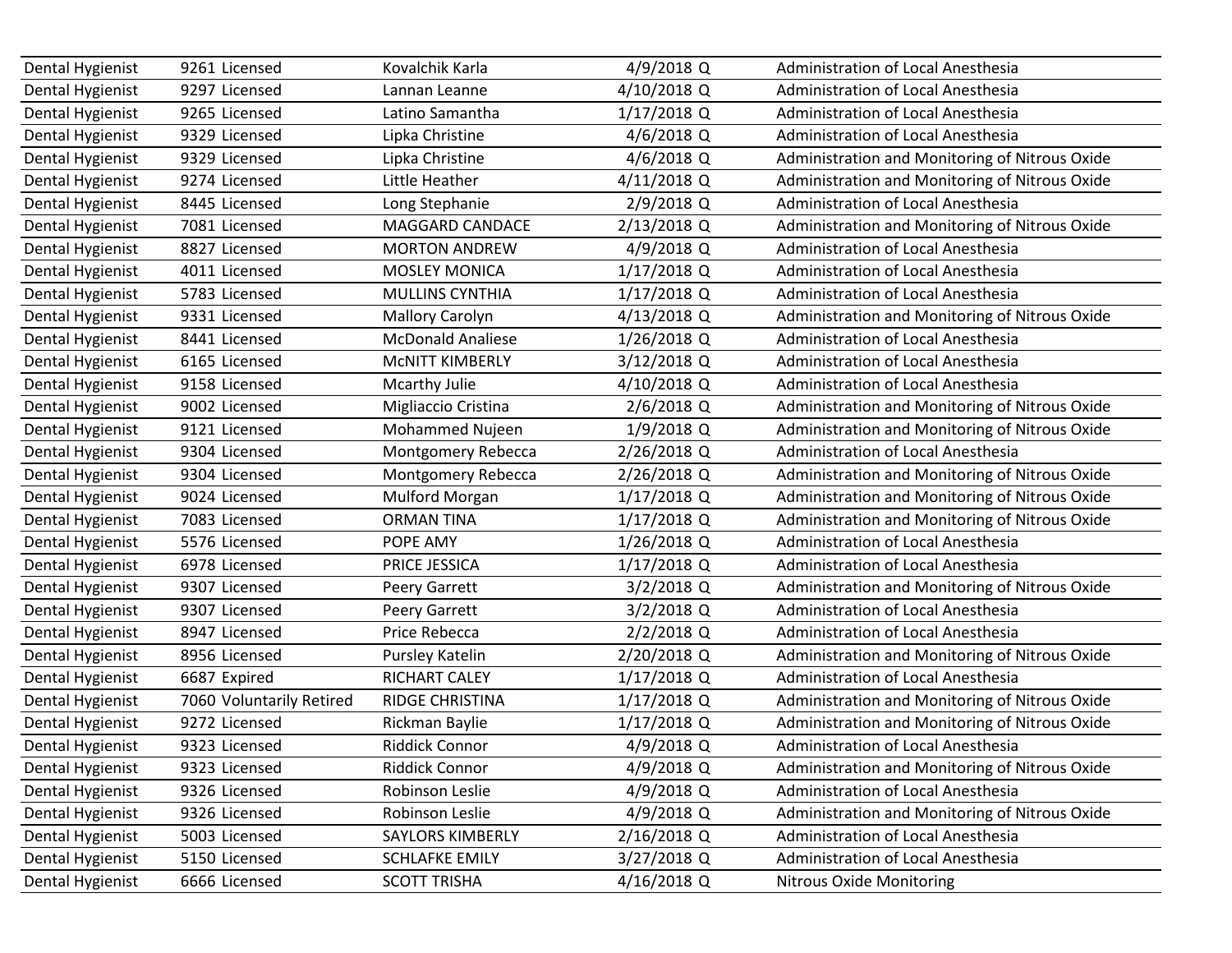| Dental Hygienist        | 8794 Licensed    | <b>SEAY BRITTANY</b>   | $1/17/2018$ Q | Administration and Monitoring of Nitrous Oxide |
|-------------------------|------------------|------------------------|---------------|------------------------------------------------|
| Dental Hygienist        | 9315 Licensed    | <b>SULLIVAN CITZIE</b> | 3/26/2018 Q   | Administration of Local Anesthesia             |
| Dental Hygienist        | 9315 Licensed    | <b>SULLIVAN CITZIE</b> | 3/26/2018 Q   | Administration and Monitoring of Nitrous Oxide |
| Dental Hygienist        | 9277 Licensed    | Sakhleh Endia          | 1/26/2018 Q   | Administration and Monitoring of Nitrous Oxide |
| Dental Hygienist        | 9332 Licensed    | <b>Sanders Mary</b>    | 4/6/2018 Q    | Administration of Local Anesthesia             |
| Dental Hygienist        | 9332 Licensed    | <b>Sanders Mary</b>    | 4/6/2018 Q    | Administration and Monitoring of Nitrous Oxide |
| Dental Hygienist        | 9281 Licensed    | Sankhon Jamal          | $2/2/2018$ Q  | Administration of Local Anesthesia             |
| Dental Hygienist        | 9281 Licensed    | Sankhon Jamal          | $2/2/2018$ Q  | Administration and Monitoring of Nitrous Oxide |
| Dental Hygienist        | 9284 Licensed    | Savic Kinsley          | 2/9/2018 Q    | Administration of Local Anesthesia             |
| Dental Hygienist        | 9284 Licensed    | Savic Kinsley          | 2/9/2018 Q    | Administration and Monitoring of Nitrous Oxide |
| Dental Hygienist        | 9269 Licensed    | Skalecki Chelsey       | 4/24/2018 Q   | Administration of Local Anesthesia             |
| Dental Hygienist        | 9325 Licensed    | Sneed Brittany         | 4/9/2018 Q    | Administration and Monitoring of Nitrous Oxide |
| Dental Hygienist        | 9325 Licensed    | Sneed Brittany         | 4/9/2018 Q    | Administration of Local Anesthesia             |
| Dental Hygienist        | 9287 Licensed    | Stringfellow Ayana     | 2/26/2018 Q   | Administration of Local Anesthesia             |
| Dental Hygienist        | 9287 Licensed    | Stringfellow Ayana     | 2/26/2018 Q   | Administration and Monitoring of Nitrous Oxide |
| Dental Hygienist        | 9302 Licensed    | <b>TATE RAVINA</b>     | 3/2/2018 Q    | Administration and Monitoring of Nitrous Oxide |
| Dental Hygienist        | 4193 Licensed    | <b>THOMPSON DONNA</b>  | 2/6/2018 Q    | Administration and Monitoring of Nitrous Oxide |
| Dental Hygienist        | 8884 Licensed    | Thomas Samantha        | 4/11/2018 Q   | Administration and Monitoring of Nitrous Oxide |
| Dental Hygienist        | 6874 Licensed    | <b>WARD AMIE</b>       | 2/9/2018 Q    | Administration and Monitoring of Nitrous Oxide |
| Dental Hygienist        | 7064 Licensed    | <b>WIGGINS APRIL</b>   | $1/17/2018$ Q | Administration and Monitoring of Nitrous Oxide |
| Dental Hygienist        | 6711 Licensed    | <b>WOOTEN AMY</b>      | 1/17/2018 Q   | Administration and Monitoring of Nitrous Oxide |
| Dental Hygienist        | 9320 Licensed    | <b>Willson Melissa</b> | 3/26/2018 Q   | Administration of Local Anesthesia             |
| Dental Hygienist        | 9320 Licensed    | <b>Willson Melissa</b> | 3/26/2018 Q   | Administration and Monitoring of Nitrous Oxide |
| Dental Hygienist        | 9334 Licensed    | Wilson Sheila          | 4/20/2018 Q   | Administration of Local Anesthesia             |
| Dental Hygienist        | 8560 Licensed    | YANT LAUREN            | 2/20/2018 Q   | Administration and Monitoring of Nitrous Oxide |
| Dental Hygienist        | 9327 Licensed    | Zelaya Halie           | 4/23/2018 Q   | Administration of Local Anesthesia             |
| Dental Hygienist        | 9327 Licensed    | Zelaya Halie           | 4/23/2018 Q   | Administration and Monitoring of Nitrous Oxide |
| Dental Assistant        | 19880 Registered | <b>ADAMS HALEY</b>     | 4/9/2018 Q    | <b>Restorative Functions</b>                   |
| Dental Assistant        | 15371 Registered | <b>ALONZO MARIA</b>    | 4/13/2018 Q   | <b>Restorative Functions</b>                   |
| Dental Assistant        | 24304 Registered | <b>ARENIVAR ANABEL</b> | 2/5/2018 Q    | <b>Dental Radiology</b>                        |
| Dental Assistant        | 18719 Registered | <b>ATWOOD KATHRYN</b>  | 4/13/2018 Q   | <b>Restorative Functions</b>                   |
| Dental Assistant        | 24438 Registered | Acanda Pimentel Selena | 3/19/2018 Q   | <b>Dental Radiology</b>                        |
| Dental Assistant        | 24529 Registered | Acker Samantha         | 4/16/2018 Q   | <b>Dental Radiology</b>                        |
| Dental Assistant        | 23581 Registered | Adams Kaylyn           | 2/23/2018 Q   | <b>Sealant Certification</b>                   |
| Dental Assistant        | 20777 Registered | Aguilar-Giron Cathy    | 3/9/2018 Q    | <b>Nitrous Oxide Monitoring</b>                |
| <b>Dental Assistant</b> | 24041 Registered | Aguilera Lyanne        | 1/18/2018 Q   | <b>Nitrous Oxide Monitoring</b>                |
| Dental Assistant        | 24041 Registered | Aguilera Lyanne        | 2/16/2018 Q   | <b>Sealant Certification</b>                   |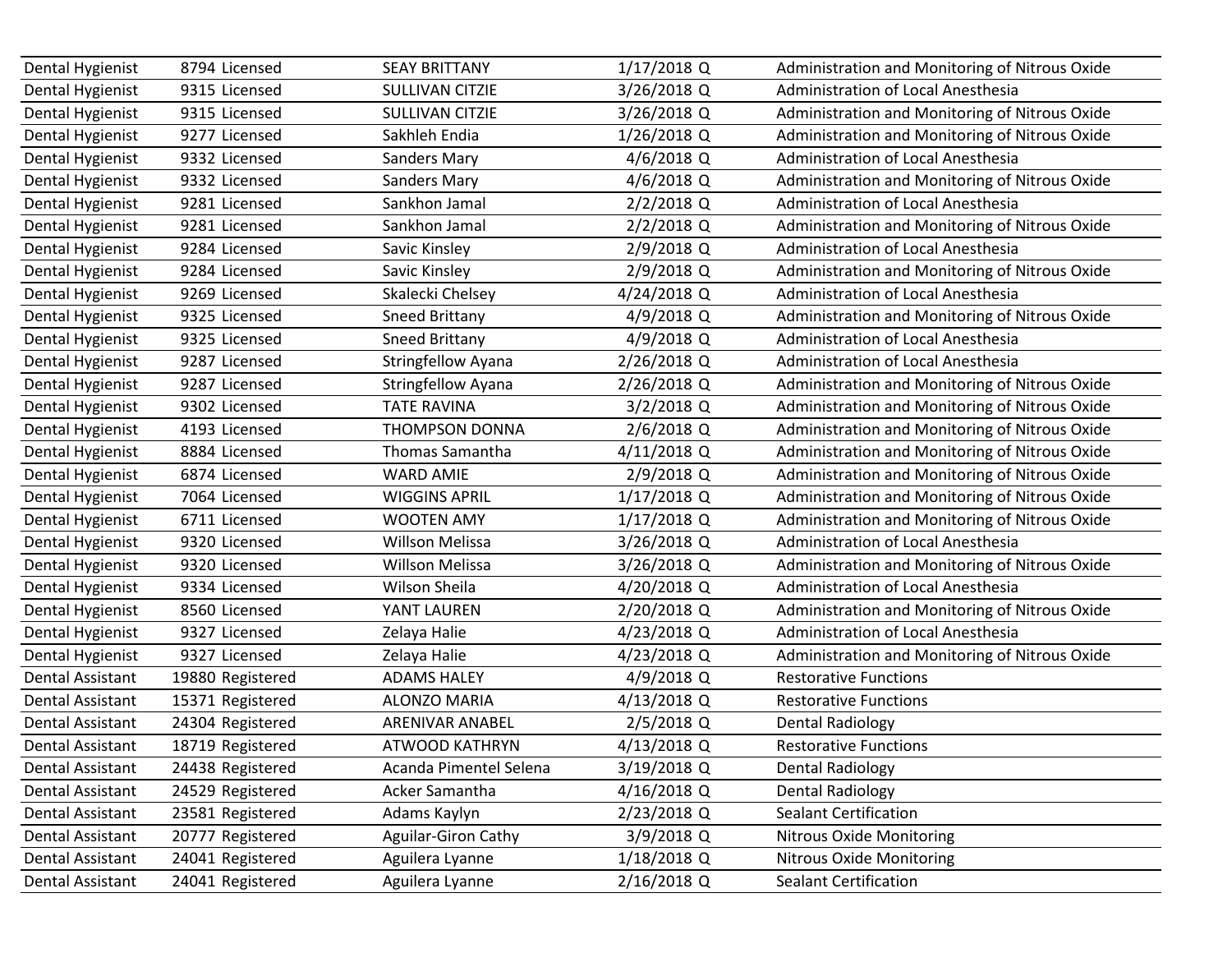| Dental Assistant | 24041 Registered | Aguilera Lyanne            | 3/19/2018 Q   | <b>Dental Radiology</b>         |
|------------------|------------------|----------------------------|---------------|---------------------------------|
| Dental Assistant | 24079 Registered | <b>Aguirre Ashley</b>      | 1/31/2018 Q   | <b>Nitrous Oxide Monitoring</b> |
| Dental Assistant | 24079 Registered | <b>Aguirre Ashley</b>      | $1/11/2018$ Q | <b>Dental Radiology</b>         |
| Dental Assistant | 23229 Registered | Akemon Tonnesha            | 3/19/2018 Q   | <b>Coronal Polishing</b>        |
| Dental Assistant | 23229 Registered | Akemon Tonnesha            | 3/19/2018 Q   | <b>Nitrous Oxide Monitoring</b> |
| Dental Assistant | 24501 Registered | Aldhaydan Hibatalla        | 4/20/2018 Q   | <b>Dental Radiology</b>         |
| Dental Assistant | 24197 Registered | <b>Alexandre Marie</b>     | 2/16/2018 Q   | Nitrous Oxide Monitoring        |
| Dental Assistant | 24197 Registered | <b>Alexandre Marie</b>     | 2/16/2018 Q   | <b>Dental Radiology</b>         |
| Dental Assistant | 24295 Registered | Alhamad Arwa               | 2/23/2018 Q   | <b>Dental Radiology</b>         |
| Dental Assistant | 23185 Registered | Allen Rachel               | 1/18/2018 Q   | <b>Coronal Polishing</b>        |
| Dental Assistant | 23185 Registered | Allen Rachel               | 1/18/2018 Q   | <b>Nitrous Oxide Monitoring</b> |
| Dental Assistant | 24310 Registered | Allison Ashley             | 2/5/2018 Q    | <b>Dental Radiology</b>         |
| Dental Assistant | 24403 Registered | Anderson Kara              | 4/16/2018 Q   | <b>Dental Radiology</b>         |
| Dental Assistant | 24033 Registered | Arboleda Milena            | 4/9/2018 Q    | <b>Sealant Certification</b>    |
| Dental Assistant | 22586 Registered | Arp Madison                | 4/20/2018 Q   | <b>Nitrous Oxide Monitoring</b> |
| Dental Assistant | 22586 Registered | Arp Madison                | 4/20/2018 Q   | <b>Dental Radiology</b>         |
| Dental Assistant | 23965 Registered | Arrendondo Yoselin         | 1/18/2018 Q   | <b>Dental Radiology</b>         |
| Dental Assistant | 24195 Registered | Arwine Amber               | 2/5/2018 Q    | Dental Radiology                |
| Dental Assistant | 24243 Registered | Atkins Anita               | 1/29/2018 Q   | <b>Dental Radiology</b>         |
| Dental Assistant | 23908 Registered | Augustin Kerlange          | 1/16/2018 Q   | <b>Dental Radiology</b>         |
| Dental Assistant | 24493 Registered | Ayala Mary Katherine       | 4/9/2018 Q    | <b>Nitrous Oxide Monitoring</b> |
| Dental Assistant | 24493 Registered | Ayala Mary Katherine       | 3/19/2018 Q   | <b>Dental Radiology</b>         |
| Dental Assistant | 19253 Registered | <b>BALDWIN SEDEANA</b>     | 2/16/2018 Q   | <b>Sealant Certification</b>    |
| Dental Assistant | 14403 Registered | <b>BARR KAYLA</b>          | 4/13/2018 Q   | <b>Restorative Functions</b>    |
| Dental Assistant | 24220 Registered | <b>BARRETT KAITLYN</b>     | 1/16/2018 Q   | <b>Dental Radiology</b>         |
| Dental Assistant | 18557 Registered | <b>BATSON BRIANNA</b>      | 3/23/2018 Q   | Nitrous Oxide Monitoring        |
| Dental Assistant | 9429 Registered  | <b>BEAN AMANDA</b>         | 4/13/2018 Q   | <b>Coronal Polishing</b>        |
| Dental Assistant | 23887 Registered | <b>BEAVERS HAYLEE</b>      | $1/11/2018$ Q | <b>Dental Radiology</b>         |
| Dental Assistant | 18529 Registered | <b>BECKHAM KAYLA-MARIE</b> | 2/23/2018 Q   | <b>Coronal Polishing</b>        |
| Dental Assistant | 16986 Registered | <b>BENSON COURTNEY</b>     | 4/9/2018 Q    | <b>Coronal Polishing</b>        |
| Dental Assistant | 15275 Registered | <b>BISHOP LA KEDRA</b>     | 4/9/2018 Q    | <b>Restorative Functions</b>    |
| Dental Assistant | 24321 Registered | <b>BLALOCK JAMIE</b>       | 2/16/2018 Q   | <b>Dental Radiology</b>         |
| Dental Assistant | 15174 Registered | <b>BRANCH JACQUELINE</b>   | 2/23/2018 Q   | <b>Nitrous Oxide Monitoring</b> |
| Dental Assistant | 24271 Registered | <b>Babcock Jillian</b>     | 3/19/2018 Q   | <b>Dental Radiology</b>         |
| Dental Assistant | 24288 Registered | <b>Baioumy Ahmed</b>       | $3/2/2018$ Q  | <b>Dental Radiology</b>         |
| Dental Assistant | 24228 Registered | <b>Barbee Christin</b>     | 1/11/2018 Q   | <b>Dental Radiology</b>         |
| Dental Assistant | 24440 Registered | <b>Barker Payton</b>       | 3/19/2018 Q   | <b>Dental Radiology</b>         |
|                  |                  |                            |               |                                 |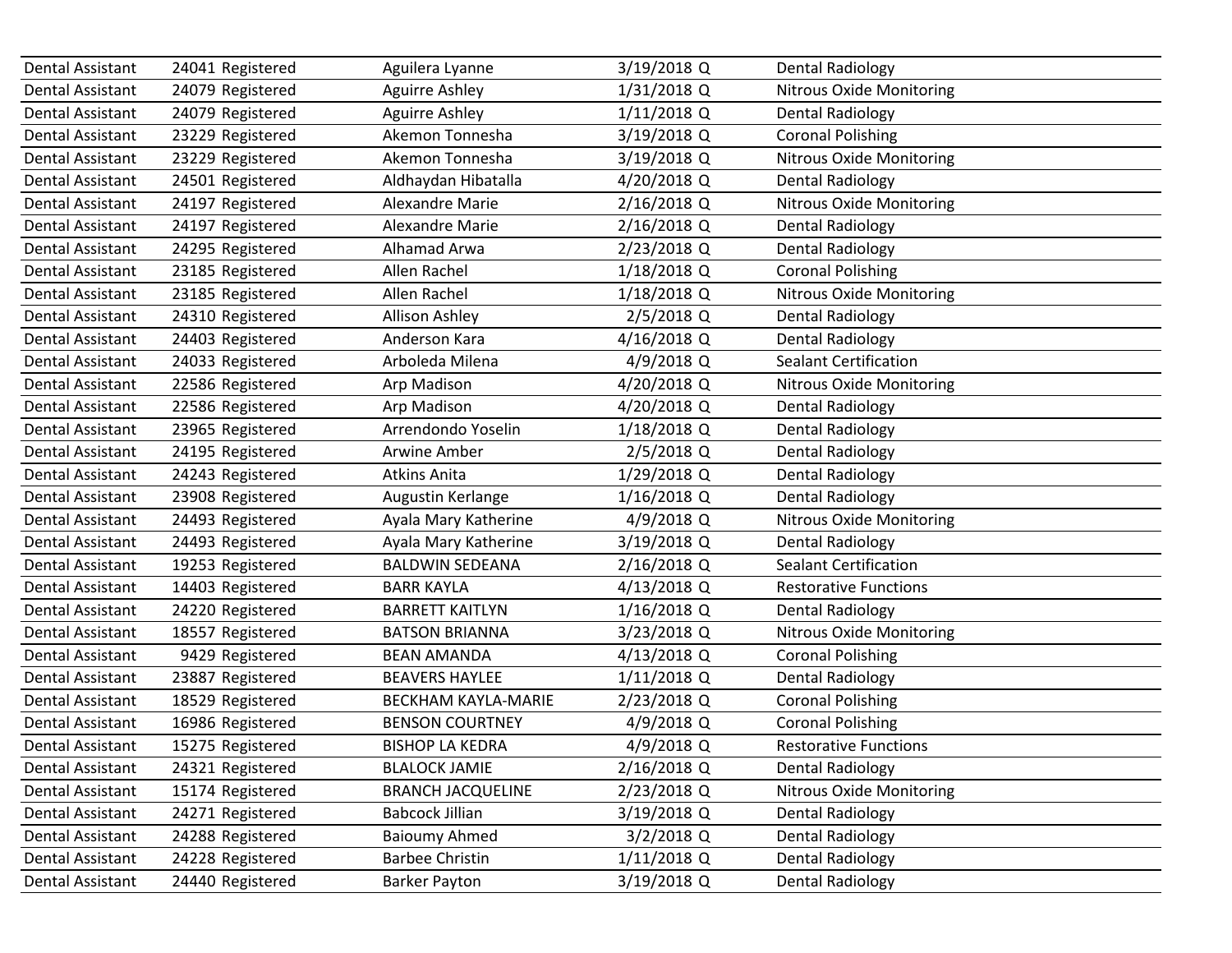| Dental Assistant        | 24442 Registered | <b>Barnett Erin</b>         | 3/27/2018 Q   | <b>Dental Radiology</b>         |  |
|-------------------------|------------------|-----------------------------|---------------|---------------------------------|--|
| Dental Assistant        | 24443 Registered | Barritt Nakiya              | 3/27/2018 Q   | <b>Dental Radiology</b>         |  |
| Dental Assistant        | 23316 Registered | <b>Barton Victoria</b>      | $3/2/2018$ Q  | <b>Dental Radiology</b>         |  |
| Dental Assistant        | 23973 Registered | <b>Baskin Daffine</b>       | 1/17/2018 Q   | <b>Dental Radiology</b>         |  |
| Dental Assistant        | 24070 Registered | Baugh Haley                 | 2/9/2018 Q    | Dental Radiology                |  |
| Dental Assistant        | 24236 Registered | <b>Bayes Brittany</b>       | 2/9/2018 Q    | <b>Dental Radiology</b>         |  |
| Dental Assistant        | 24066 Registered | Beel Susan                  | 2/9/2018 Q    | <b>Dental Radiology</b>         |  |
| Dental Assistant        | 22063 Registered | <b>Bell Jenna</b>           | 3/19/2018 Q   | Nitrous Oxide Monitoring        |  |
| Dental Assistant        | 24191 Registered | Bennett Amanda              | 1/26/2018 Q   | <b>Coronal Polishing</b>        |  |
| Dental Assistant        | 24191 Registered | Bennett Amanda              | 2/5/2018 Q    | <b>Nitrous Oxide Monitoring</b> |  |
| Dental Assistant        | 24258 Registered | <b>Bentley Amy</b>          | 2/23/2018 Q   | <b>Dental Radiology</b>         |  |
| Dental Assistant        | 24160 Registered | Blackwood Lacy              | $2/2/2018$ Q  | <b>Dental Radiology</b>         |  |
| Dental Assistant        | 24256 Registered | <b>Blake Allison</b>        | 1/19/2018 Q   | <b>Dental Radiology</b>         |  |
| Dental Assistant        | 24069 Registered | <b>Blankenship Jessica</b>  | $1/11/2018$ Q | <b>Dental Radiology</b>         |  |
| Dental Assistant        | 23971 Registered | <b>Boclair Kiara</b>        | $1/17/2018$ Q | <b>Dental Radiology</b>         |  |
| Dental Assistant        | 24400 Registered | <b>Boring Jessica</b>       | 3/26/2018 Q   | <b>Dental Radiology</b>         |  |
| Dental Assistant        | 24161 Registered | <b>Bowens Angel</b>         | 3/26/2018 Q   | <b>Dental Radiology</b>         |  |
| Dental Assistant        | 24259 Registered | <b>Boyer Tamara</b>         | 2/26/2018 Q   | <b>Coronal Polishing</b>        |  |
| Dental Assistant        | 24259 Registered | <b>Boyer Tamara</b>         | 3/19/2018 Q   | <b>Nitrous Oxide Monitoring</b> |  |
| Dental Assistant        | 24259 Registered | <b>Boyer Tamara</b>         | 3/19/2018 Q   | <b>Dental Radiology</b>         |  |
| Dental Assistant        | 24364 Registered | <b>Braden Haley</b>         | 3/26/2018 Q   | <b>Dental Radiology</b>         |  |
| Dental Assistant        | 23964 Registered | Brady Chamyia               | $1/11/2018$ Q | <b>Dental Radiology</b>         |  |
| Dental Assistant        | 24388 Registered | <b>Breitbach Tara</b>       | 4/6/2018 Q    | <b>Dental Radiology</b>         |  |
| Dental Assistant        | 24143 Registered | <b>Briggs Taylor</b>        | 2/9/2018 Q    | Dental Radiology                |  |
| Dental Assistant        | 24404 Registered | <b>Brooks Danielle</b>      | 3/26/2018 Q   | <b>Dental Radiology</b>         |  |
| Dental Assistant        | 24482 Registered | <b>Brosius-Cave Lillian</b> | 3/27/2018 Q   | <b>Dental Radiology</b>         |  |
| Dental Assistant        | 24213 Registered | <b>Brown Hailee</b>         | 1/26/2018 Q   | Nitrous Oxide Monitoring        |  |
| Dental Assistant        | 23233 Registered | <b>Brown Ruby</b>           | 4/9/2018 Q    | <b>Dental Radiology</b>         |  |
| Dental Assistant        | 24106 Registered | <b>Brunes Amber</b>         | 2/9/2018 Q    | <b>Dental Radiology</b>         |  |
| <b>Dental Assistant</b> | 21915 Registered | <b>Buck Fallon</b>          | 3/23/2018 Q   | <b>Nitrous Oxide Monitoring</b> |  |
| Dental Assistant        | 24212 Registered | Bukatz Christina            | 4/10/2018 Q   | <b>Dental Radiology</b>         |  |
| Dental Assistant        | 24015 Registered | Bunion Ke'isha              | 2/5/2018 Q    | <b>Nitrous Oxide Monitoring</b> |  |
| Dental Assistant        | 24015 Registered | <b>Bunion Ke'isha</b>       | 3/19/2018 Q   | <b>Coronal Polishing</b>        |  |
| Dental Assistant        | 24441 Registered | <b>Burns Angelina</b>       | 3/19/2018 Q   | <b>Dental Radiology</b>         |  |
| Dental Assistant        | 24550 Registered | <b>Byrd Tiana</b>           | 4/16/2018 Q   | <b>Dental Radiology</b>         |  |
| Dental Assistant        | 11244 Registered | <b>CAMERON TRACI</b>        | $3/2/2018$ Q  | <b>Sealant Certification</b>    |  |
| Dental Assistant        | 18124 Registered | <b>CARROLL NATALIE</b>      | 1/26/2018 Q   | <b>Coronal Polishing</b>        |  |
|                         |                  |                             |               |                                 |  |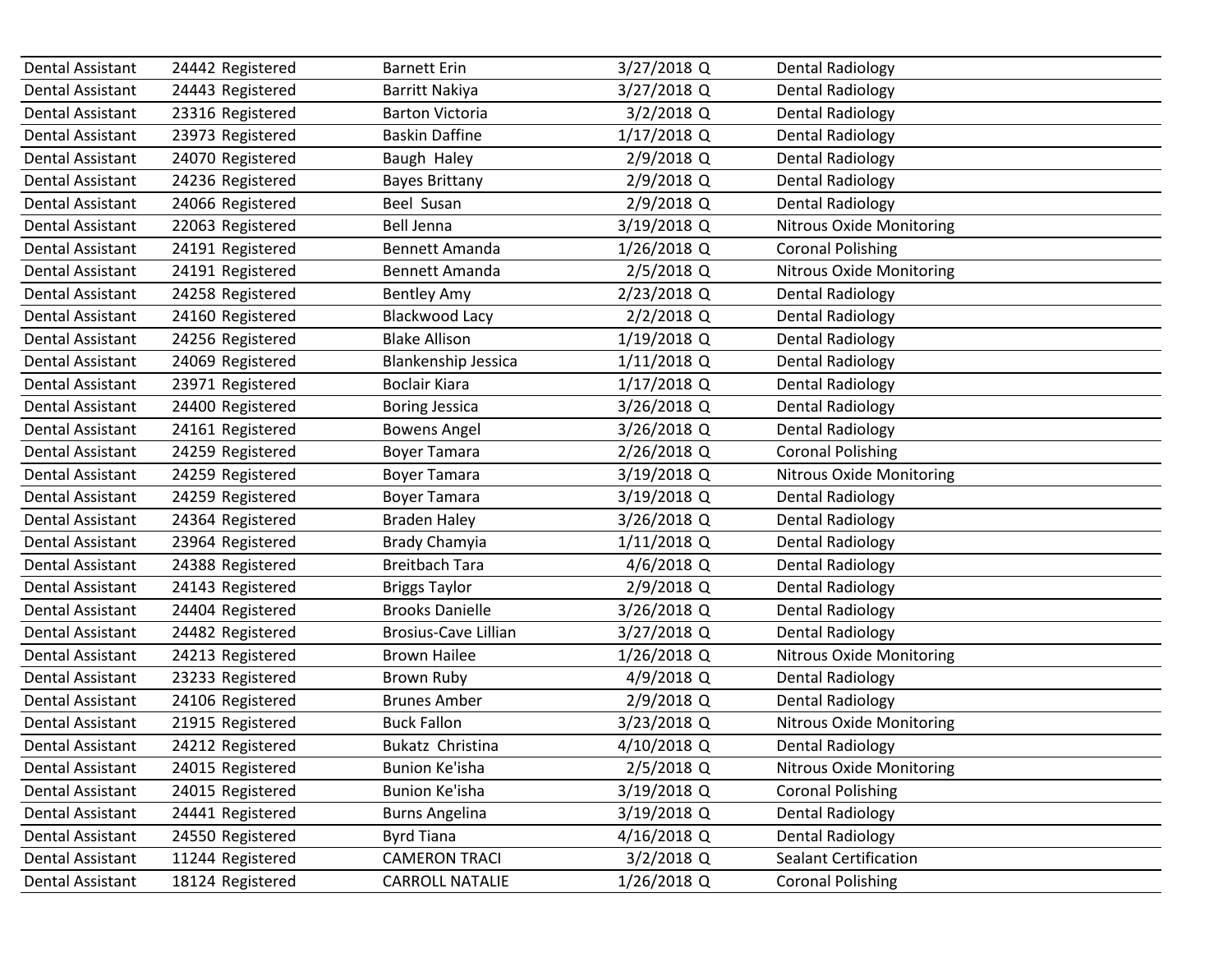| Dental Assistant        | 18929 Registered | <b>CHAPPELL SHELBY</b>   | 4/13/2018 Q   | <b>Coronal Polishing</b>        |
|-------------------------|------------------|--------------------------|---------------|---------------------------------|
| Dental Assistant        | 19431 Registered | <b>CHEETHAM KELLI</b>    | 4/20/2018 Q   | <b>Nitrous Oxide Monitoring</b> |
| <b>Dental Assistant</b> | 2311 Registered  | <b>CLEVENGER TEVONA</b>  | 4/13/2018 Q   | <b>Coronal Polishing</b>        |
| Dental Assistant        | 19960 Registered | <b>COLCLASURE MISTY</b>  | 1/19/2018 Q   | <b>Nitrous Oxide Monitoring</b> |
| Dental Assistant        | 5115 Registered  | <b>COLLINS JENNIFER</b>  | 4/9/2018 Q    | <b>Restorative Functions</b>    |
| Dental Assistant        | 13987 Registered | <b>COOPER HOLLY</b>      | 3/9/2018 Q    | <b>Sealant Certification</b>    |
| Dental Assistant        | 14820 Registered | <b>COPP KIMBERLY</b>     | 2/23/2018 Q   | <b>Coronal Polishing</b>        |
| Dental Assistant        | 10161 Registered | <b>CRANFORD KRISTY</b>   | 4/20/2018 Q   | <b>Nitrous Oxide Monitoring</b> |
| Dental Assistant        | 24101 Registered | Cain Madison             | 1/19/2018 Q   | <b>Nitrous Oxide Monitoring</b> |
| Dental Assistant        | 24165 Registered | Cameron Leslie           | 4/9/2018 Q    | <b>Dental Radiology</b>         |
| Dental Assistant        | 21454 Registered | Campbell Madison         | 4/9/2018 Q    | <b>Restorative Functions</b>    |
| Dental Assistant        | 22439 Registered | Campos-Mandujano Amairar | 2/23/2018 Q   | <b>Sealant Certification</b>    |
| Dental Assistant        | 22439 Registered | Campos-Mandujano Amairar | 1/26/2018 Q   | <b>Nitrous Oxide Monitoring</b> |
| Dental Assistant        | 24080 Registered | Cantrell Kareena         | 1/26/2018 Q   | <b>Dental Radiology</b>         |
| Dental Assistant        | 24080 Registered | Cantrell Kareena         | 2/5/2018 Q    | <b>Nitrous Oxide Monitoring</b> |
| Dental Assistant        | 23854 Registered | Cantu Godoy Maria Teresa | 4/20/2018 Q   | <b>Sealant Certification</b>    |
| Dental Assistant        | 24246 Registered | Capps Katelyn            | 1/19/2018 Q   | <b>Dental Radiology</b>         |
| Dental Assistant        | 23269 Registered | Cardenas Jacquelyn       | 4/9/2018 Q    | <b>Sealant Certification</b>    |
| Dental Assistant        | 23269 Registered | Cardenas Jacquelyn       | 2/12/2018 Q   | <b>Nitrous Oxide Monitoring</b> |
| Dental Assistant        | 23269 Registered | Cardenas Jacquelyn       | 2/2/2018 Q    | <b>Coronal Polishing</b>        |
| Dental Assistant        | 24445 Registered | Carney LeShae            | 4/16/2018 Q   | <b>Dental Radiology</b>         |
| Dental Assistant        | 24444 Registered | Carter Kaylan            | 3/19/2018 Q   | <b>Dental Radiology</b>         |
| Dental Assistant        | 24312 Registered | Carvalho Kelsie          | 2/9/2018 Q    | <b>Dental Radiology</b>         |
| Dental Assistant        | 23678 Registered | Castro Janicely          | $3/2/2018$ Q  | <b>Nitrous Oxide Monitoring</b> |
| Dental Assistant        | 24096 Registered | Caughorn Katelyn         | 2/9/2018 Q    | <b>Dental Radiology</b>         |
| Dental Assistant        | 24096 Registered | Caughorn Katelyn         | 2/9/2018 Q    | <b>Nitrous Oxide Monitoring</b> |
| Dental Assistant        | 22514 Registered | <b>Chandler Michaela</b> | 3/19/2018 Q   | <b>Nitrous Oxide Monitoring</b> |
| Dental Assistant        | 23162 Registered | Chapman Alexis           | 4/9/2018 Q    | <b>Nitrous Oxide Monitoring</b> |
| <b>Dental Assistant</b> | 19577 Registered | Chapman TRISTEN          | 1/11/2018 Q   | <b>Coronal Polishing</b>        |
| Dental Assistant        | 23554 Registered | Chick Rebecca            | 2/23/2018 Q   | <b>Sealant Certification</b>    |
| Dental Assistant        | 21700 Registered | Christian Bryant         | $3/2/2018$ Q  | <b>Sealant Certification</b>    |
| Dental Assistant        | 23319 Registered | Clampitt Savannah        | 2/23/2018 Q   | <b>Sealant Certification</b>    |
| Dental Assistant        | 24369 Registered | Clark Jada               | 3/27/2018 Q   | <b>Dental Radiology</b>         |
| Dental Assistant        | 24255 Registered | Clark Samantha           | 2/16/2018 Q   | <b>Dental Radiology</b>         |
| Dental Assistant        | 24211 Registered | <b>Clausing Kristen</b>  | 3/19/2018 Q   | <b>Dental Radiology</b>         |
| Dental Assistant        | 21577 Registered | Clay Christine           | $4/9/2018$ Q  | <b>Restorative Functions</b>    |
| Dental Assistant        | 22843 Registered | <b>Collins Haily</b>     | $1/11/2018$ Q | <b>Coronal Polishing</b>        |
|                         |                  |                          |               |                                 |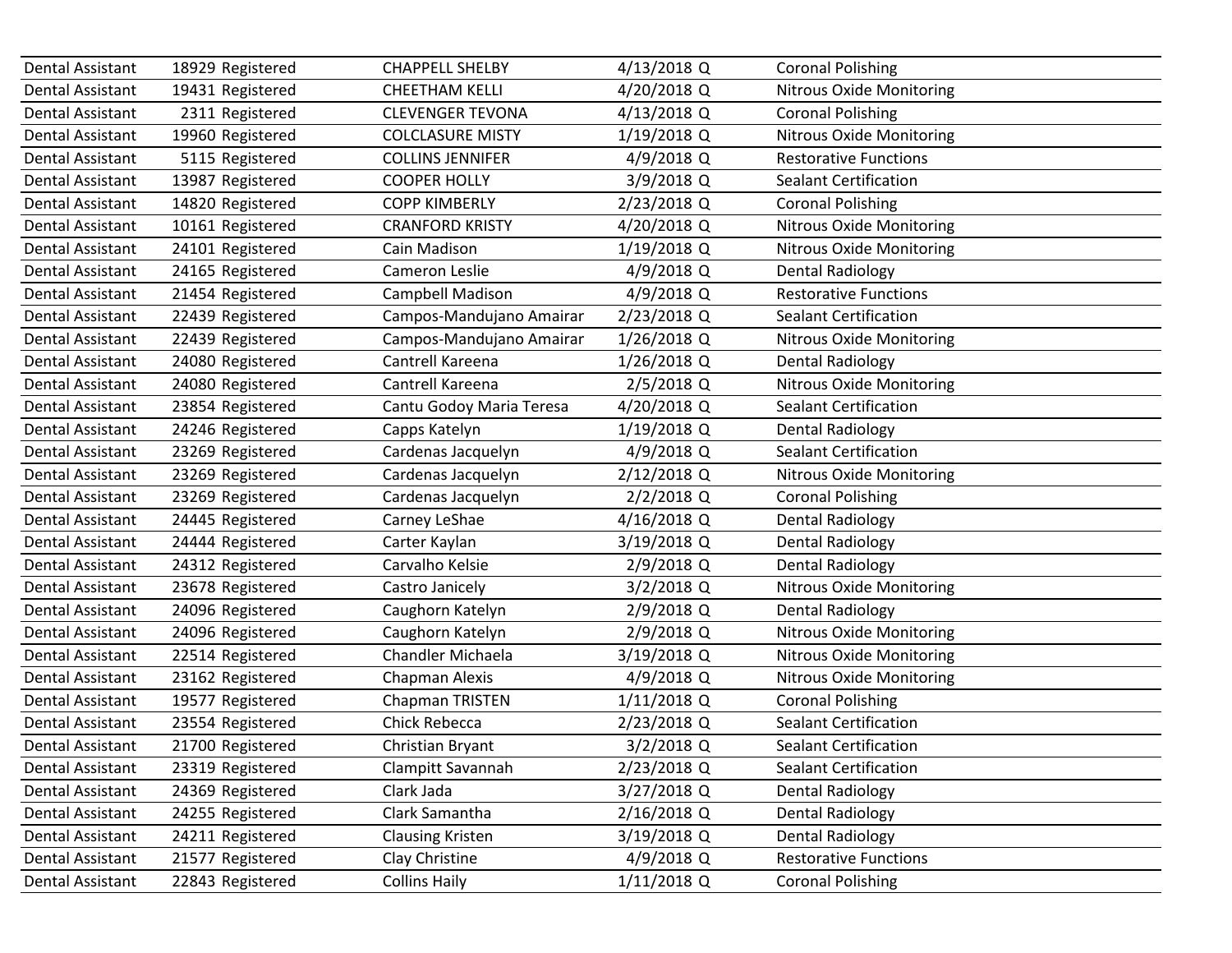| Dental Assistant        | 24505 Registered | <b>Collins Regina</b>     | 4/6/2018 Q    | <b>Dental Radiology</b>         |
|-------------------------|------------------|---------------------------|---------------|---------------------------------|
| Dental Assistant        | 23896 Registered | <b>Combs Natalie</b>      | $1/11/2018$ Q | <b>Coronal Polishing</b>        |
| Dental Assistant        | 23896 Registered | <b>Combs Natalie</b>      | $1/11/2018$ Q | <b>Dental Radiology</b>         |
| Dental Assistant        | 24446 Registered | Cooper Amber              | 3/19/2018 Q   | <b>Dental Radiology</b>         |
| Dental Assistant        | 24476 Registered | Cooper Jewel              | 4/16/2018 Q   | Dental Radiology                |
| Dental Assistant        | 24149 Registered | Corbin Lacey              | 1/11/2018 Q   | <b>Dental Radiology</b>         |
| Dental Assistant        | 23353 Registered | Cosme Cassandra           | 2/12/2018 Q   | Nitrous Oxide Monitoring        |
| <b>Dental Assistant</b> | 24491 Registered | <b>Cotnoir Nicole</b>     | 4/9/2018 Q    | <b>Dental Radiology</b>         |
| Dental Assistant        | 24491 Registered | <b>Cotnoir Nicole</b>     | 4/9/2018 Q    | Nitrous Oxide Monitoring        |
| Dental Assistant        | 24157 Registered | Couey Taylor              | 3/26/2018 Q   | <b>Dental Radiology</b>         |
| Dental Assistant        | 24194 Registered | Crutchfield Brea          | 2/16/2018 Q   | <b>Dental Radiology</b>         |
| Dental Assistant        | 23117 Registered | Cummo Christina           | 4/20/2018 Q   | <b>Dental Radiology</b>         |
| Dental Assistant        | 22008 Registered | <b>Cunningham Travis</b>  | $2/2/2018$ Q  | <b>Coronal Polishing</b>        |
| Dental Assistant        | 24260 Registered | <b>Currie Terica</b>      | 2/5/2018 Q    | <b>Dental Radiology</b>         |
| Dental Assistant        | 24260 Registered | <b>Currie Terica</b>      | 4/13/2018 Q   | <b>Nitrous Oxide Monitoring</b> |
| Dental Assistant        | 24484 Registered | <b>Curtis Ashley</b>      | 4/6/2018 Q    | <b>Dental Radiology</b>         |
| Dental Assistant        | 18666 Registered | DANIELS MARLANA           | 1/29/2018 Q   | <b>Sealant Certification</b>    |
| Dental Assistant        | 16334 Registered | <b>DAVIS EMILY</b>        | 3/19/2018 Q   | <b>Coronal Polishing</b>        |
| Dental Assistant        | 18187 Registered | <b>DAVIS SHERECE</b>      | 4/9/2018 Q    | <b>Nitrous Oxide Monitoring</b> |
| Dental Assistant        | 8474 Registered  | <b>DEMONBREN JENNIFER</b> | 3/19/2018 Q   | <b>Coronal Polishing</b>        |
| Dental Assistant        | 14413 Registered | <b>DUNCAN MERCEDES</b>    | 4/20/2018 Q   | <b>Nitrous Oxide Monitoring</b> |
| Dental Assistant        | 24485 Registered | Dale Peyton               | 3/19/2018 Q   | <b>Dental Radiology</b>         |
| Dental Assistant        | 24367 Registered | Dalton Adrienne           | 3/26/2018 Q   | <b>Dental Radiology</b>         |
| Dental Assistant        | 23814 Registered | Daniel Ashley             | 3/2/2018 Q    | <b>Sealant Certification</b>    |
| Dental Assistant        | 24344 Registered | Daniels Adrienne          | 3/27/2018 Q   | <b>Dental Radiology</b>         |
| Dental Assistant        | 24456 Registered | <b>Darnell Carley</b>     | 4/20/2018 Q   | <b>Dental Radiology</b>         |
| Dental Assistant        | 22370 Registered | Daugherty Elesha          | 2/5/2018 Q    | Nitrous Oxide Monitoring        |
| Dental Assistant        | 24314 Registered | Davis Mikayla             | 2/9/2018 Q    | <b>Dental Radiology</b>         |
| Dental Assistant        | 24237 Registered | Davis Porsha              | 2/5/2018 Q    | <b>Dental Radiology</b>         |
| Dental Assistant        | 23938 Registered | <b>DeNote Christy</b>     | 1/26/2018 Q   | <b>Nitrous Oxide Monitoring</b> |
| Dental Assistant        | 24091 Registered | Dearman Hannah            | 4/9/2018 Q    | Sealant Certification           |
| Dental Assistant        | 24091 Registered | Dearman Hannah            | 1/19/2018 Q   | <b>Nitrous Oxide Monitoring</b> |
| Dental Assistant        | 24506 Registered | Dews Ariel                | 4/9/2018 Q    | <b>Dental Radiology</b>         |
| Dental Assistant        | 24346 Registered | Douglas Coty              | 3/26/2018 Q   | <b>Dental Radiology</b>         |
| Dental Assistant        | 23780 Registered | Drake Taylor              | 1/16/2018 Q   | <b>Dental Radiology</b>         |
| Dental Assistant        | 24457 Registered | Draper Melissa            | 4/9/2018 Q    | <b>Dental Radiology</b>         |
| Dental Assistant        | 23909 Registered | Duarte Diana              | 2/9/2018 Q    | <b>Dental Radiology</b>         |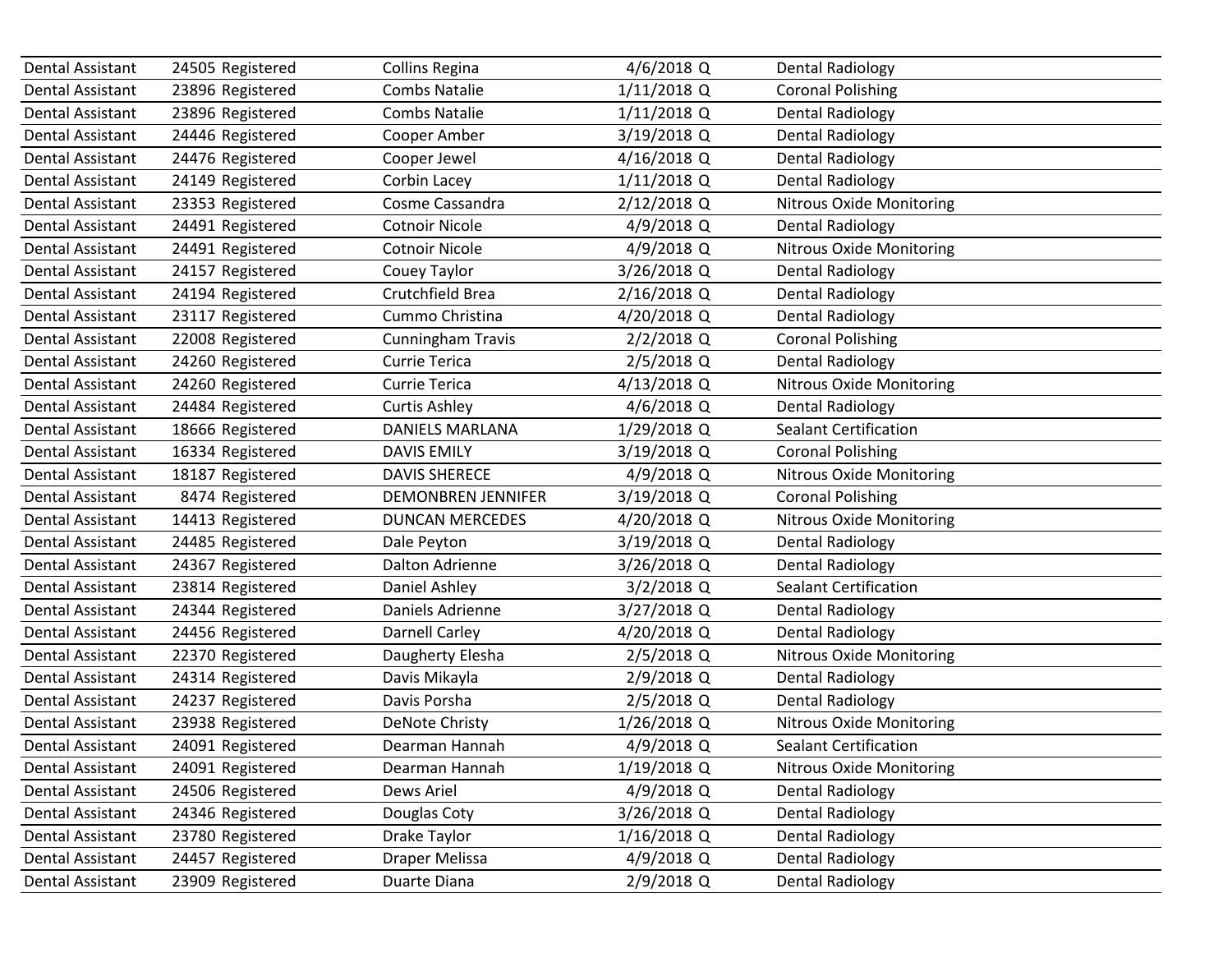| Dental Assistant        | 24094 Registered | Duncan Jordyn            | 1/19/2018 Q   | <b>Nitrous Oxide Monitoring</b> |
|-------------------------|------------------|--------------------------|---------------|---------------------------------|
| Dental Assistant        | 23969 Registered | Durham Morgan            | $1/11/2018$ Q | <b>Dental Radiology</b>         |
| Dental Assistant        | 14404 Registered | Durrett Jessica          | 2/12/2018 Q   | <b>Coronal Polishing</b>        |
| Dental Assistant        | 21317 Registered | Dutka Drema              | 1/19/2018 Q   | <b>Sealant Certification</b>    |
| Dental Assistant        | 23652 Registered | Dzib Hernandez Hannia    | 2/16/2018 Q   | <b>Nitrous Oxide Monitoring</b> |
| Dental Assistant        | 19164 Registered | <b>ENGLAND NOLA</b>      | 3/9/2018 Q    | <b>Dental Radiology</b>         |
| Dental Assistant        | 19164 Registered | <b>ENGLAND NOLA</b>      | 3/9/2018 Q    | Nitrous Oxide Monitoring        |
| Dental Assistant        | 24413 Registered | <b>ERICKSON HALEY</b>    | 3/19/2018 Q   | <b>Dental Radiology</b>         |
| Dental Assistant        | 22305 Registered | <b>Ebanks Haley</b>      | $1/11/2018$ Q | <b>Coronal Polishing</b>        |
| Dental Assistant        | 24240 Registered | Eddleman Jacoba          | 1/19/2018 Q   | Nitrous Oxide Monitoring        |
| Dental Assistant        | 24240 Registered | Eddleman Jacoba          | 1/19/2018 Q   | <b>Dental Radiology</b>         |
| Dental Assistant        | 24240 Registered | Eddleman Jacoba          | 1/19/2018 Q   | <b>Coronal Polishing</b>        |
| Dental Assistant        | 24240 Registered | Eddleman Jacoba          | 1/19/2018 Q   | <b>Sealant Certification</b>    |
| Dental Assistant        | 24065 Registered | <b>Eden Shelby</b>       | 4/9/2018 Q    | <b>Sealant Certification</b>    |
| Dental Assistant        | 24065 Registered | Eden Shelby              | 2/9/2018 Q    | <b>Dental Radiology</b>         |
| Dental Assistant        | 24065 Registered | <b>Eden Shelby</b>       | 1/19/2018 Q   | <b>Nitrous Oxide Monitoring</b> |
| Dental Assistant        | 21361 Registered | <b>Effler Michelle</b>   | 1/18/2018 Q   | <b>Nitrous Oxide Monitoring</b> |
| Dental Assistant        | 24163 Registered | <b>Emerton Alexandra</b> | 2/9/2018 Q    | <b>Dental Radiology</b>         |
| Dental Assistant        | 21648 Registered | Ennis Amber              | 2/16/2018 Q   | <b>Coronal Polishing</b>        |
| Dental Assistant        | 24138 Registered | <b>Erwin Grace</b>       | 1/19/2018 Q   | <b>Nitrous Oxide Monitoring</b> |
| Dental Assistant        | 23775 Registered | <b>Essenburg Taylor</b>  | 1/26/2018 Q   | <b>Dental Radiology</b>         |
| Dental Assistant        | 24423 Registered | Evans Rebecca            | 3/27/2018 Q   | <b>Dental Radiology</b>         |
| Dental Assistant        | 24336 Registered | <b>Evans Sharnice</b>    | 3/9/2018 Q    | <b>Dental Radiology</b>         |
| Dental Assistant        | 24452 Registered | Feher Kristen            | 3/19/2018 Q   | <b>Dental Radiology</b>         |
| Dental Assistant        | 24322 Registered | <b>Fillers Andrea</b>    | 3/9/2018 Q    | <b>Dental Radiology</b>         |
| Dental Assistant        | 24171 Registered | Fischer Rebekah          | 1/11/2018 Q   | <b>Dental Radiology</b>         |
| Dental Assistant        | 22235 Registered | <b>Flores Maria</b>      | $1/26/2018$ Q | <b>Coronal Polishing</b>        |
| Dental Assistant        | 23966 Registered | <b>Flowers Paige</b>     | $1/11/2018$ Q | <b>Dental Radiology</b>         |
| Dental Assistant        | 24078 Registered | Fontanez Rachel          | 3/9/2018 Q    | <b>Dental Radiology</b>         |
| Dental Assistant        | 24078 Registered | Fontanez Rachel          | 3/9/2018 Q    | <b>Coronal Polishing</b>        |
| <b>Dental Assistant</b> | 23934 Registered | <b>Freeman Patsy</b>     | 1/18/2018 Q   | <b>Nitrous Oxide Monitoring</b> |
| Dental Assistant        | 24299 Registered | Friend Taylynn           | $3/2/2018$ Q  | <b>Dental Radiology</b>         |
| Dental Assistant        | 23015 Registered | <b>Fuica Victor</b>      | 2/9/2018 Q    | <b>Nitrous Oxide Monitoring</b> |
| Dental Assistant        | 24383 Registered | <b>Fuller Hannah</b>     | 4/16/2018 Q   | <b>Dental Radiology</b>         |
| Dental Assistant        | 24067 Registered | Fust Danielle            | 2/9/2018 Q    | Dental Radiology                |
| Dental Assistant        | 8256 Registered  | <b>GLISSON TAMMY</b>     | 2/9/2018 Q    | <b>Sealant Certification</b>    |
| <b>Dental Assistant</b> | 14330 Registered | <b>GONZALEZ ELISABET</b> | 4/9/2018 Q    | <b>Nitrous Oxide Monitoring</b> |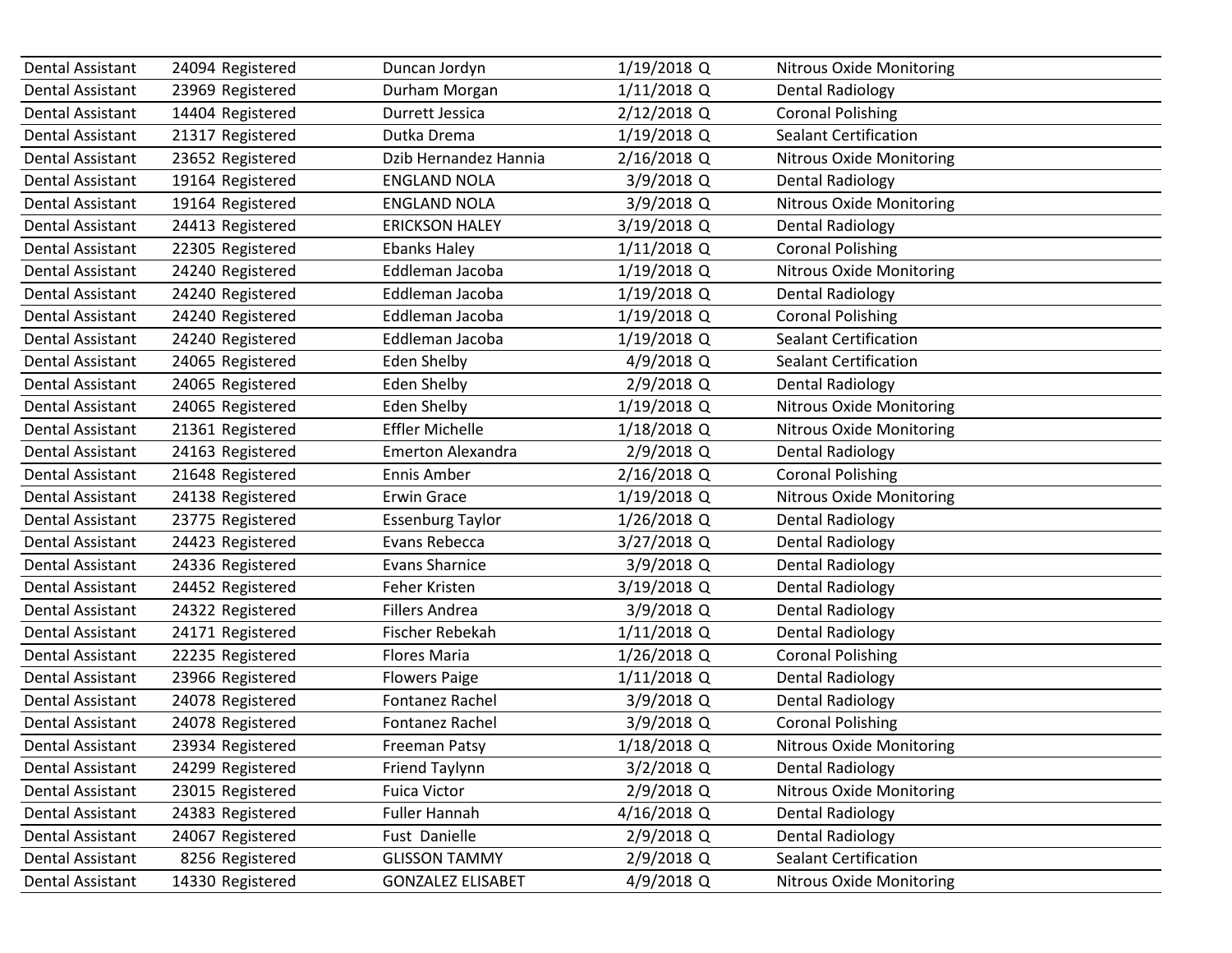| Dental Assistant<br>Dental Assistant<br>Dental Assistant<br>Dental Assistant<br>Dental Assistant<br>Dental Assistant | 3757 Registered<br>16712 Registered<br>23738 Registered<br>21691 Registered<br>24154 Registered<br>24076 Registered<br>24270 Registered<br>23428 Registered<br>23428 Registered | <b>GRISHAM KAREN</b><br><b>GUPTON JESSICA</b><br>Gamble Kellie<br>Garvey Melissa<br>Gatlin Kelli<br>Gebremedhin Dahlak<br><b>Geisel Halyse</b> | 2/9/2018 Q<br>2/9/2018 Q<br>3/26/2018 Q<br>1/19/2018 Q<br>3/26/2018 Q<br>1/29/2018 Q | <b>Sealant Certification</b><br><b>Sealant Certification</b><br><b>Sealant Certification</b><br><b>Nitrous Oxide Monitoring</b><br><b>Dental Radiology</b> |
|----------------------------------------------------------------------------------------------------------------------|---------------------------------------------------------------------------------------------------------------------------------------------------------------------------------|------------------------------------------------------------------------------------------------------------------------------------------------|--------------------------------------------------------------------------------------|------------------------------------------------------------------------------------------------------------------------------------------------------------|
|                                                                                                                      |                                                                                                                                                                                 |                                                                                                                                                |                                                                                      |                                                                                                                                                            |
|                                                                                                                      |                                                                                                                                                                                 |                                                                                                                                                |                                                                                      |                                                                                                                                                            |
|                                                                                                                      |                                                                                                                                                                                 |                                                                                                                                                |                                                                                      |                                                                                                                                                            |
|                                                                                                                      |                                                                                                                                                                                 |                                                                                                                                                |                                                                                      |                                                                                                                                                            |
|                                                                                                                      |                                                                                                                                                                                 |                                                                                                                                                |                                                                                      |                                                                                                                                                            |
|                                                                                                                      |                                                                                                                                                                                 |                                                                                                                                                |                                                                                      | <b>Dental Radiology</b>                                                                                                                                    |
| Dental Assistant                                                                                                     |                                                                                                                                                                                 |                                                                                                                                                | 1/19/2018 Q                                                                          | <b>Dental Radiology</b>                                                                                                                                    |
| Dental Assistant                                                                                                     |                                                                                                                                                                                 | <b>Gentry Kirsten</b>                                                                                                                          | 2/23/2018 Q                                                                          | Nitrous Oxide Monitoring                                                                                                                                   |
| Dental Assistant                                                                                                     |                                                                                                                                                                                 | <b>Gentry Kirsten</b>                                                                                                                          | 2/23/2018 Q                                                                          | <b>Dental Radiology</b>                                                                                                                                    |
| Dental Assistant                                                                                                     | 24010 Registered                                                                                                                                                                | George Michael                                                                                                                                 | 3/19/2018 Q                                                                          | <b>Sealant Certification</b>                                                                                                                               |
| Dental Assistant                                                                                                     | 24010 Registered                                                                                                                                                                | George Michael                                                                                                                                 | 1/19/2018 Q                                                                          | <b>Nitrous Oxide Monitoring</b>                                                                                                                            |
| Dental Assistant                                                                                                     | 23643 Registered                                                                                                                                                                | Gilliom Jessica                                                                                                                                | $2/2/2018$ Q                                                                         | <b>Dental Radiology</b>                                                                                                                                    |
| Dental Assistant                                                                                                     | 24296 Registered                                                                                                                                                                | Gilreath Cassi                                                                                                                                 | 2/9/2018 Q                                                                           | <b>Dental Radiology</b>                                                                                                                                    |
| Dental Assistant                                                                                                     | 23505 Registered                                                                                                                                                                | <b>Gilson Earnestine</b>                                                                                                                       | 1/26/2018 Q                                                                          | <b>Coronal Polishing</b>                                                                                                                                   |
| Dental Assistant                                                                                                     | 23278 Registered                                                                                                                                                                | Giraldo Paula                                                                                                                                  | 1/16/2018 Q                                                                          | <b>Dental Radiology</b>                                                                                                                                    |
| Dental Assistant                                                                                                     | 24371 Registered                                                                                                                                                                | Goben Yaquelin                                                                                                                                 | 3/26/2018 Q                                                                          | <b>Dental Radiology</b>                                                                                                                                    |
| Dental Assistant                                                                                                     | 23811 Registered                                                                                                                                                                | Godwin Abby                                                                                                                                    | 1/18/2018 Q                                                                          | Nitrous Oxide Monitoring                                                                                                                                   |
| Dental Assistant                                                                                                     | 22332 Registered                                                                                                                                                                | Gonzalez Tania                                                                                                                                 | 2/23/2018 Q                                                                          | <b>Nitrous Oxide Monitoring</b>                                                                                                                            |
| Dental Assistant                                                                                                     | 24458 Registered                                                                                                                                                                | <b>Graves Summer</b>                                                                                                                           | 3/19/2018 Q                                                                          | <b>Dental Radiology</b>                                                                                                                                    |
| Dental Assistant                                                                                                     | 24497 Registered                                                                                                                                                                | Gray Anna                                                                                                                                      | 3/26/2018 Q                                                                          | <b>Dental Radiology</b>                                                                                                                                    |
| Dental Assistant                                                                                                     | 23598 Registered                                                                                                                                                                | Green Marlea                                                                                                                                   | 4/20/2018 Q                                                                          | <b>Nitrous Oxide Monitoring</b>                                                                                                                            |
| Dental Assistant                                                                                                     | 23598 Registered                                                                                                                                                                | Green Marlea                                                                                                                                   | 4/20/2018 Q                                                                          | <b>Coronal Polishing</b>                                                                                                                                   |
| Dental Assistant                                                                                                     | 24057 Registered                                                                                                                                                                | Greene Abigail                                                                                                                                 | 2/9/2018 Q                                                                           | <b>Dental Radiology</b>                                                                                                                                    |
| Dental Assistant                                                                                                     | 24057 Registered                                                                                                                                                                | Greene Abigail                                                                                                                                 | 1/19/2018 Q                                                                          | <b>Nitrous Oxide Monitoring</b>                                                                                                                            |
| Dental Assistant                                                                                                     | 23946 Registered                                                                                                                                                                | Grizzle Kristina                                                                                                                               | 2/9/2018 Q                                                                           | <b>Dental Radiology</b>                                                                                                                                    |
| Dental Assistant                                                                                                     | 24045 Registered                                                                                                                                                                | Gross Sarah                                                                                                                                    | $1/11/2018$ Q                                                                        | <b>Dental Radiology</b>                                                                                                                                    |
| Dental Assistant                                                                                                     | 24045 Registered                                                                                                                                                                | Gross Sarah                                                                                                                                    | $1/11/2018$ Q                                                                        | <b>Coronal Polishing</b>                                                                                                                                   |
| Dental Assistant                                                                                                     | 24459 Registered                                                                                                                                                                | <b>Gumm Elizabeth</b>                                                                                                                          | 3/27/2018 Q                                                                          | <b>Dental Radiology</b>                                                                                                                                    |
| Dental Assistant                                                                                                     | 24056 Registered                                                                                                                                                                | <b>Gunderson Alyssa</b>                                                                                                                        | 1/19/2018 Q                                                                          | <b>Nitrous Oxide Monitoring</b>                                                                                                                            |
| Dental Assistant                                                                                                     | 20968 Registered                                                                                                                                                                | <b>Gustafson Dennys</b>                                                                                                                        | 4/20/2018 Q                                                                          | <b>Coronal Polishing</b>                                                                                                                                   |
| Dental Assistant                                                                                                     | 19371 Registered                                                                                                                                                                | HARRELL ABBIE                                                                                                                                  | 1/11/2018 Q                                                                          | Nitrous Oxide Monitoring                                                                                                                                   |
| Dental Assistant                                                                                                     | 19371 Registered                                                                                                                                                                | <b>HARRELL ABBIE</b>                                                                                                                           | $1/11/2018$ Q                                                                        | <b>Coronal Polishing</b>                                                                                                                                   |
| Dental Assistant                                                                                                     | 20209 Registered                                                                                                                                                                | <b>HART MONICA</b>                                                                                                                             | 4/9/2018 Q                                                                           | <b>Restorative Functions</b>                                                                                                                               |
| Dental Assistant                                                                                                     | 2769 Registered                                                                                                                                                                 | <b>HAWES BECKEY</b>                                                                                                                            | 2/23/2018 Q                                                                          | <b>Sealant Certification</b>                                                                                                                               |
| Dental Assistant                                                                                                     | 24352 Registered                                                                                                                                                                | <b>HAWKINS CELESTE</b>                                                                                                                         | 3/28/2018 Q                                                                          | <b>Dental Radiology</b>                                                                                                                                    |
| Dental Assistant                                                                                                     | 9782 Registered                                                                                                                                                                 | <b>HAYES KATRINA</b>                                                                                                                           | 3/19/2018 Q                                                                          | <b>Coronal Polishing</b>                                                                                                                                   |
| Dental Assistant                                                                                                     | 19875 Registered                                                                                                                                                                | <b>HEADRICK KATELYN</b>                                                                                                                        | 4/20/2018 Q                                                                          | <b>Restorative Functions</b>                                                                                                                               |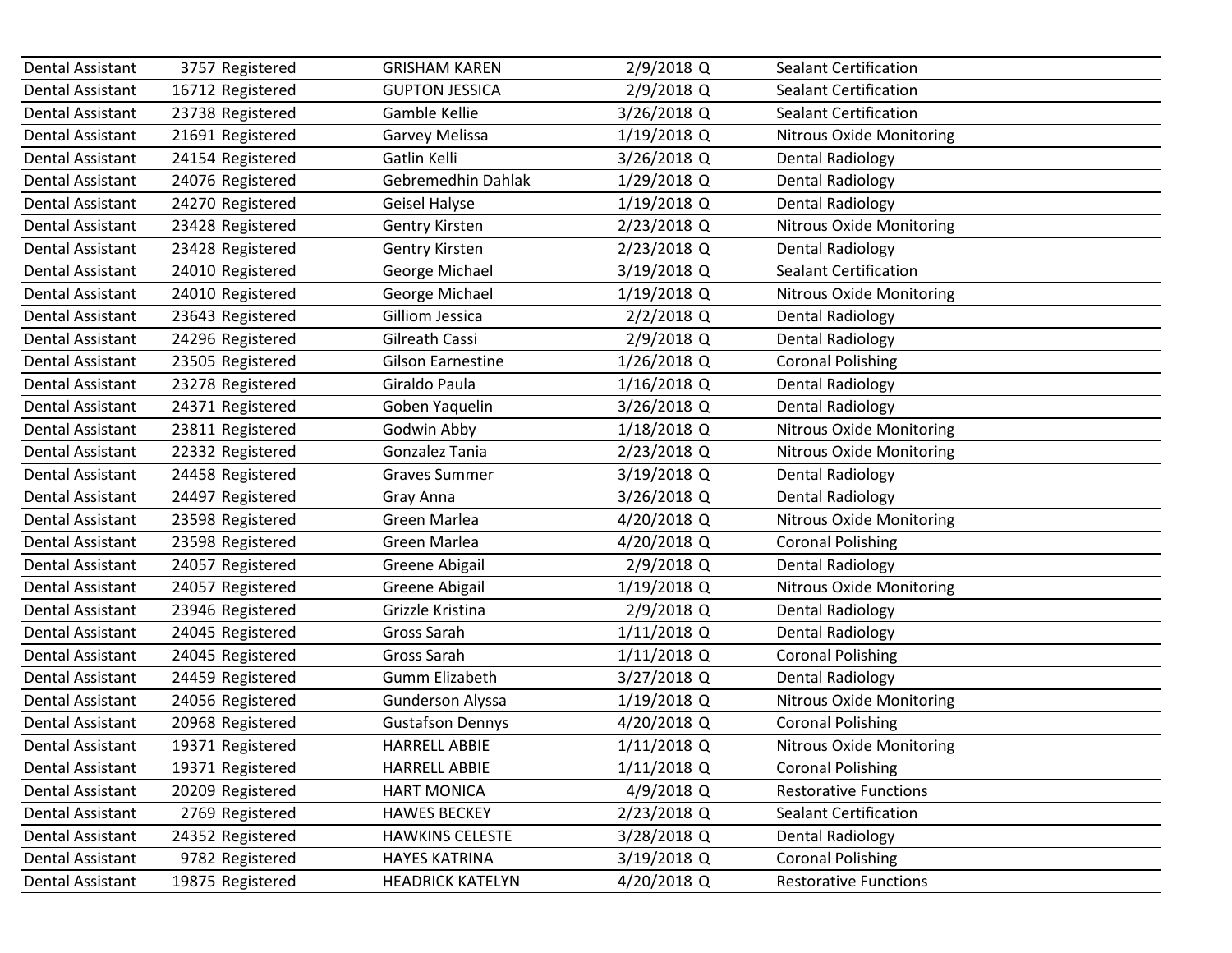| Dental Assistant<br>Dental Assistant<br>Dental Assistant<br>Dental Assistant<br>Dental Assistant | 7024 Registered<br>24372 Registered<br>19975 Registered<br>14350 Registered<br>12720 Registered<br>20337 Registered | HENRIQUEZ ANNETTE<br><b>HICKS ELLIE</b><br><b>HOLLEY EDEN</b><br><b>HOUSE ARIEL</b><br><b>HOWELL ERICA</b> | 4/20/2018 Q<br>3/26/2018 Q<br>$2/2/2018$ Q<br>2/9/2018 Q | <b>Restorative Functions</b><br><b>Dental Radiology</b><br><b>Coronal Polishing</b> |
|--------------------------------------------------------------------------------------------------|---------------------------------------------------------------------------------------------------------------------|------------------------------------------------------------------------------------------------------------|----------------------------------------------------------|-------------------------------------------------------------------------------------|
|                                                                                                  |                                                                                                                     |                                                                                                            |                                                          |                                                                                     |
|                                                                                                  |                                                                                                                     |                                                                                                            |                                                          |                                                                                     |
|                                                                                                  |                                                                                                                     |                                                                                                            |                                                          |                                                                                     |
|                                                                                                  |                                                                                                                     |                                                                                                            |                                                          | <b>Coronal Polishing</b>                                                            |
|                                                                                                  |                                                                                                                     |                                                                                                            | 4/13/2018 Q                                              | <b>Nitrous Oxide Monitoring</b>                                                     |
| Dental Assistant                                                                                 |                                                                                                                     | <b>HUGHES DEANNA</b>                                                                                       | 1/29/2018 Q                                              | <b>Sealant Certification</b>                                                        |
| Dental Assistant                                                                                 | 11595 Registered                                                                                                    | <b>HULLETT LESLEY</b>                                                                                      | 1/26/2018 Q                                              | <b>Coronal Polishing</b>                                                            |
| Dental Assistant                                                                                 | 14905 Registered                                                                                                    | <b>HUTCHINS AZIA</b>                                                                                       | 3/26/2018 Q                                              | <b>Coronal Polishing</b>                                                            |
| Dental Assistant                                                                                 | 24460 Registered                                                                                                    | Hackett Emma                                                                                               | 3/19/2018 Q                                              | <b>Dental Radiology</b>                                                             |
| Dental Assistant                                                                                 | 24122 Registered                                                                                                    | Hahn Kayla                                                                                                 | 4/10/2018 Q                                              | <b>Dental Radiology</b>                                                             |
| Dental Assistant                                                                                 | 7991 Registered                                                                                                     | Haley Marika                                                                                               | 1/30/2018 Q                                              | <b>Nitrous Oxide Monitoring</b>                                                     |
| Dental Assistant                                                                                 | 23579 Registered                                                                                                    | Hall Natasha                                                                                               | 2/5/2018 Q                                               | <b>Coronal Polishing</b>                                                            |
| Dental Assistant                                                                                 | 23579 Registered                                                                                                    | Hall Natasha                                                                                               | 2/5/2018 Q                                               | <b>Dental Radiology</b>                                                             |
| Dental Assistant                                                                                 | 23579 Registered                                                                                                    | Hall Natasha                                                                                               | 2/5/2018 Q                                               | <b>Sealant Certification</b>                                                        |
| Dental Assistant                                                                                 | 23579 Registered                                                                                                    | Hall Natasha                                                                                               | $2/5/2018$ Q                                             | <b>Nitrous Oxide Monitoring</b>                                                     |
| <b>Dental Assistant</b>                                                                          | 24397 Registered                                                                                                    | <b>Hall Nicole</b>                                                                                         | 3/9/2018 Q                                               | <b>Dental Radiology</b>                                                             |
| Dental Assistant                                                                                 | 24397 Registered                                                                                                    | <b>Hall Nicole</b>                                                                                         | 3/28/2018 Q                                              | <b>Restorative Functions</b>                                                        |
| <b>Dental Assistant</b>                                                                          | 21085 Registered                                                                                                    | <b>Hall Tara</b>                                                                                           | 3/23/2018 Q                                              | <b>Nitrous Oxide Monitoring</b>                                                     |
| Dental Assistant                                                                                 | 22191 Registered                                                                                                    | Hammock Anita                                                                                              | 1/26/2018 Q                                              | <b>Coronal Polishing</b>                                                            |
| Dental Assistant                                                                                 | 23827 Registered                                                                                                    | <b>Hammond Ronance</b>                                                                                     | $1/26/2018$ Q                                            | <b>Nitrous Oxide Monitoring</b>                                                     |
| Dental Assistant                                                                                 | 23827 Registered                                                                                                    | <b>Hammond Ronance</b>                                                                                     | 1/26/2018 Q                                              | <b>Dental Radiology</b>                                                             |
| Dental Assistant                                                                                 | 23827 Registered                                                                                                    | <b>Hammond Ronance</b>                                                                                     | 4/13/2018 Q                                              | <b>Coronal Polishing</b>                                                            |
| Dental Assistant                                                                                 | 23882 Registered                                                                                                    | Hammond charity                                                                                            | 2/5/2018 Q                                               | <b>Dental Radiology</b>                                                             |
| Dental Assistant                                                                                 | 23566 Registered                                                                                                    | <b>Handeland Shannon</b>                                                                                   | 3/12/2018 Q                                              | <b>Coronal Polishing</b>                                                            |
| Dental Assistant                                                                                 | 24461 Registered                                                                                                    | Hardwick Danielle                                                                                          | 3/19/2018 Q                                              | <b>Dental Radiology</b>                                                             |
| Dental Assistant                                                                                 | 24037 Registered                                                                                                    | Harris Savannah                                                                                            | 4/20/2018 Q                                              | <b>Sealant Certification</b>                                                        |
| Dental Assistant                                                                                 | 24037 Registered                                                                                                    | Harris Savannah                                                                                            | 2/5/2018 Q                                               | <b>Nitrous Oxide Monitoring</b>                                                     |
| Dental Assistant                                                                                 | 24037 Registered                                                                                                    | Harris Savannah                                                                                            | 2/5/2018 Q                                               | <b>Dental Radiology</b>                                                             |
| <b>Dental Assistant</b>                                                                          | 22741 Registered                                                                                                    | Hartman Kelsey                                                                                             | 3/19/2018 Q                                              | <b>Coronal Polishing</b>                                                            |
| Dental Assistant                                                                                 | 24531 Registered                                                                                                    | Hayes Shara                                                                                                | 4/16/2018 Q                                              | <b>Dental Radiology</b>                                                             |
| Dental Assistant                                                                                 | 24463 Registered                                                                                                    | Hazelwood Lillie                                                                                           | 3/19/2018 Q                                              | <b>Dental Radiology</b>                                                             |
| Dental Assistant                                                                                 | 24399 Registered                                                                                                    | Hence Malvin                                                                                               | 4/9/2018 Q                                               | <b>Dental Radiology</b>                                                             |
| Dental Assistant                                                                                 | 24479 Registered                                                                                                    | <b>Henson Casey</b>                                                                                        | 3/19/2018 Q                                              | <b>Dental Radiology</b>                                                             |
| Dental Assistant                                                                                 | 24141 Registered                                                                                                    | Herlth Sarah                                                                                               | 1/16/2018 Q                                              | Nitrous Oxide Monitoring                                                            |
| Dental Assistant                                                                                 | 24579 Registered                                                                                                    | Hickey Kayton                                                                                              | 4/20/2018 Q                                              | <b>Dental Radiology</b>                                                             |
| Dental Assistant                                                                                 | 24214 Registered                                                                                                    | Hickman Jazlyn                                                                                             | 4/20/2018 Q                                              | <b>Dental Radiology</b>                                                             |
| Dental Assistant                                                                                 | 24409 Registered                                                                                                    | Hickman Kristi                                                                                             | 3/19/2018 Q                                              | <b>Dental Radiology</b>                                                             |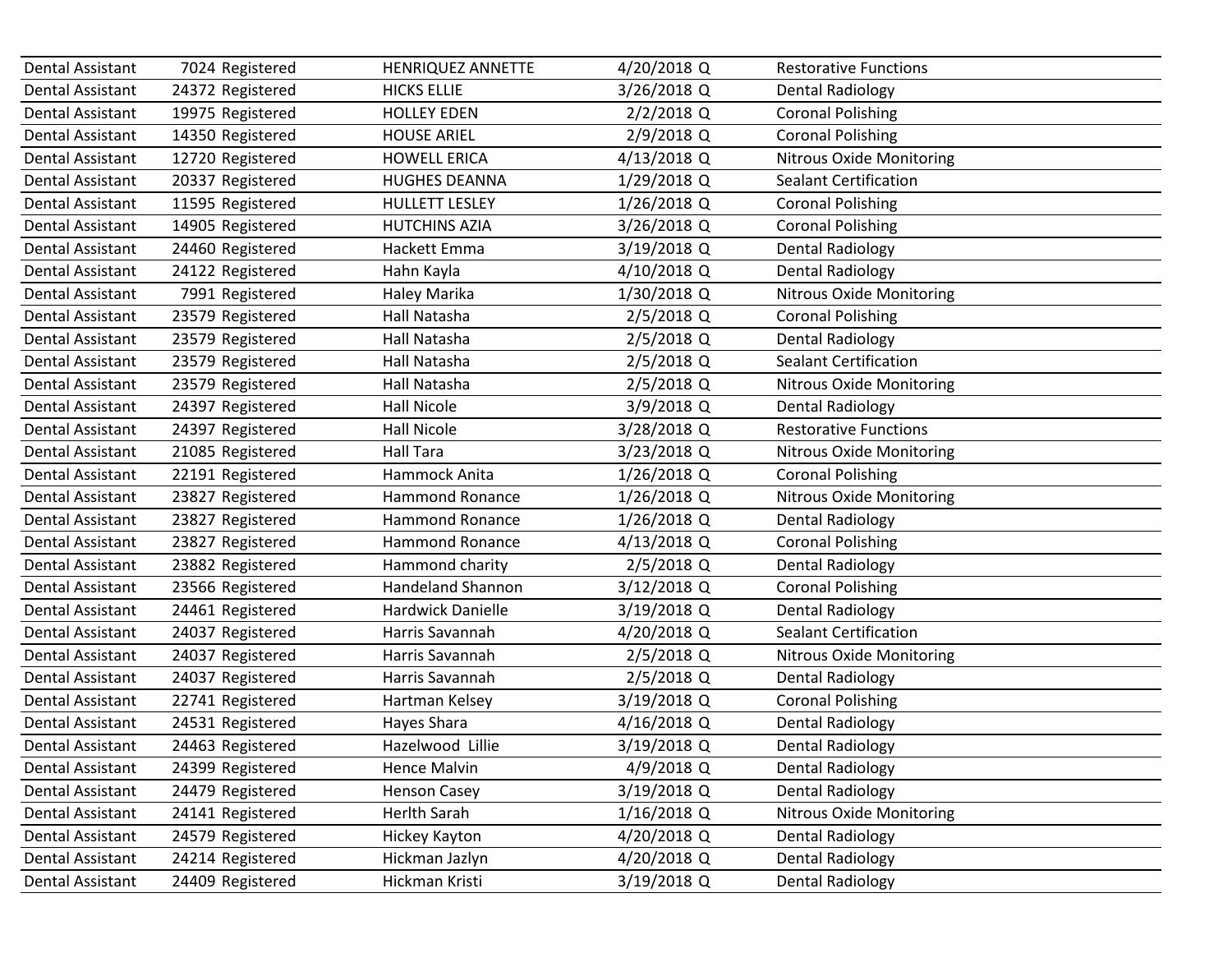| Dental Assistant        | 24024 Registered | <b>Hicks Brittany</b>    | 1/11/2018 Q   | <b>Dental Radiology</b>         |
|-------------------------|------------------|--------------------------|---------------|---------------------------------|
| Dental Assistant        | 23271 Registered | <b>Hicks McKinsey</b>    | 4/13/2018 Q   | <b>Dental Radiology</b>         |
| <b>Dental Assistant</b> | 24247 Registered | <b>Hicks Taylor</b>      | $1/11/2018$ Q | <b>Dental Radiology</b>         |
| Dental Assistant        | 24262 Registered | <b>Higgins Julie</b>     | 1/29/2018 Q   | <b>Dental Radiology</b>         |
| Dental Assistant        | 24286 Registered | Hill Brooklyn            | 2/5/2018 Q    | <b>Dental Radiology</b>         |
| Dental Assistant        | 24158 Registered | <b>Hill Madison</b>      | 3/26/2018 Q   | <b>Dental Radiology</b>         |
| Dental Assistant        | 24368 Registered | Hinch Carolyn            | 3/26/2018 Q   | <b>Dental Radiology</b>         |
| <b>Dental Assistant</b> | 23917 Registered | Holiday Aleigha          | $1/11/2018$ Q | <b>Coronal Polishing</b>        |
| Dental Assistant        | 23917 Registered | Holiday Aleigha          | $1/11/2018$ Q | <b>Nitrous Oxide Monitoring</b> |
| Dental Assistant        | 23917 Registered | Holiday Aleigha          | 4/13/2018 Q   | <b>Sealant Certification</b>    |
| <b>Dental Assistant</b> | 24267 Registered | <b>Hopkins Alicia</b>    | 2/9/2018 Q    | <b>Dental Radiology</b>         |
| Dental Assistant        | 23669 Registered | Hopper Amanda            | 1/22/2018 Q   | <b>Dental Radiology</b>         |
| <b>Dental Assistant</b> | 23836 Registered | Houser Julie             | 4/13/2018 Q   | Sealant Certification           |
| Dental Assistant        | 24177 Registered | <b>Hubbard McKenzie</b>  | 2/9/2018 Q    | <b>Dental Radiology</b>         |
| <b>Dental Assistant</b> | 24478 Registered | <b>Hughes Faith</b>      | 3/19/2018 Q   | <b>Dental Radiology</b>         |
| Dental Assistant        | 24532 Registered | <b>Hunt Gabriel</b>      | 4/20/2018 Q   | <b>Dental Radiology</b>         |
| Dental Assistant        | 23933 Registered | Hunter Keshia            | 1/26/2018 Q   | <b>Dental Radiology</b>         |
| <b>Dental Assistant</b> | 23980 Registered | Hunter Maria             | 1/18/2018 Q   | <b>Nitrous Oxide Monitoring</b> |
| <b>Dental Assistant</b> | 24373 Registered | Hurst Alyson             | 3/26/2018 Q   | <b>Dental Radiology</b>         |
| <b>Dental Assistant</b> | 24092 Registered | <b>Hurst Shelby</b>      | 1/29/2018 Q   | <b>Dental Radiology</b>         |
| Dental Assistant        | 24328 Registered | Hyde Jamie               | 2/23/2018 Q   | <b>Dental Radiology</b>         |
| <b>Dental Assistant</b> | 20408 Registered | <b>JACKSON BLAIR</b>     | 4/20/2018 Q   | <b>Restorative Functions</b>    |
| Dental Assistant        | 23006 Registered | JEFFERSON JAMILA         | 1/16/2018 Q   | <b>Dental Radiology</b>         |
| Dental Assistant        | 23006 Registered | JEFFERSON JAMILA         | 1/18/2018 Q   | <b>Nitrous Oxide Monitoring</b> |
| <b>Dental Assistant</b> | 24464 Registered | <b>JENKINS TIFFINEY</b>  | 3/19/2018 Q   | <b>Dental Radiology</b>         |
| Dental Assistant        | 20609 Registered | <b>JOHNSON AUNDREA</b>   | 3/19/2018 Q   | Nitrous Oxide Monitoring        |
| <b>Dental Assistant</b> | 18711 Registered | <b>JONES KEYONA</b>      | 2/23/2018 Q   | <b>Coronal Polishing</b>        |
| Dental Assistant        | 24300 Registered | Jacobs Carla             | 2/9/2018 Q    | <b>Dental Radiology</b>         |
| Dental Assistant        | 24048 Registered | James Shawnta            | 2/23/2018 Q   | <b>Coronal Polishing</b>        |
| <b>Dental Assistant</b> | 24048 Registered | James Shawnta            | 2/5/2018 Q    | <b>Nitrous Oxide Monitoring</b> |
| Dental Assistant        | 24377 Registered | Jenkins Britny           | 3/26/2018 Q   | <b>Dental Radiology</b>         |
| Dental Assistant        | 24044 Registered | Jenkins Carmilla         | 1/26/2018 Q   | <b>Nitrous Oxide Monitoring</b> |
| <b>Dental Assistant</b> | 23452 Registered | Jenkins Haley            | 1/19/2018 Q   | <b>Nitrous Oxide Monitoring</b> |
| <b>Dental Assistant</b> | 21609 Registered | Jeske Kari               | 3/12/2018 Q   | Sealant Certification           |
| Dental Assistant        | 24071 Registered | Jimenez-Mendieta Marisol | 2/23/2018 Q   | <b>Coronal Polishing</b>        |
| Dental Assistant        | 24071 Registered | Jimenez-Mendieta Marisol | 1/18/2018 Q   | <b>Dental Radiology</b>         |
| Dental Assistant        | 24198 Registered | Johnson Aubrey           | 2/13/2018 Q   | <b>Dental Radiology</b>         |
|                         |                  |                          |               |                                 |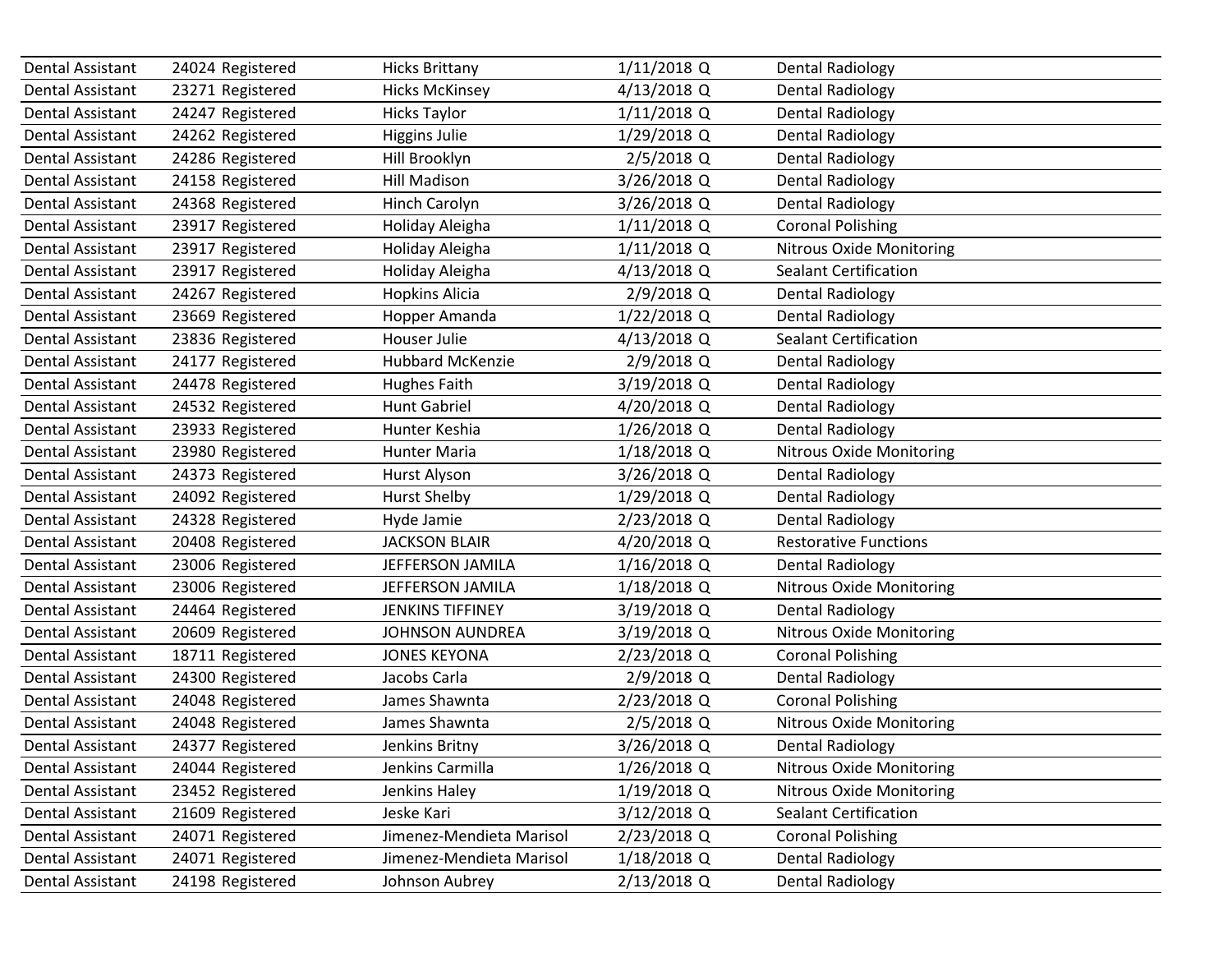| Dental Assistant        | 24530 Registered | Johnson Stephanie       | 4/20/2018 Q   | <b>Dental Radiology</b>         |  |
|-------------------------|------------------|-------------------------|---------------|---------------------------------|--|
| Dental Assistant        | 24465 Registered | Jones Alizabeth         | 3/19/2018 Q   | <b>Dental Radiology</b>         |  |
| <b>Dental Assistant</b> | 24188 Registered | Jones Ta'Brasia         | 1/16/2018 Q   | <b>Dental Radiology</b>         |  |
| Dental Assistant        | 24366 Registered | Justes Hannah           | 3/26/2018 Q   | <b>Dental Radiology</b>         |  |
| Dental Assistant        | 24136 Registered | KIRKHAM AMANDA          | 2/5/2018 Q    | <b>Dental Radiology</b>         |  |
| Dental Assistant        | 24450 Registered | <b>KNELLER MEGAN</b>    | 3/26/2018 Q   | <b>Dental Radiology</b>         |  |
| Dental Assistant        | 24466 Registered | <b>KRAEMER CHRISTY</b>  | 3/19/2018 Q   | <b>Dental Radiology</b>         |  |
| <b>Dental Assistant</b> | 24062 Registered | <b>Keeling Amber</b>    | 1/19/2018 Q   | Nitrous Oxide Monitoring        |  |
| Dental Assistant        | 24222 Registered | Kelley Sierra           | 2/16/2018 Q   | <b>Dental Radiology</b>         |  |
| Dental Assistant        | 24365 Registered | Kelly Alysson           | 3/26/2018 Q   | <b>Dental Radiology</b>         |  |
| <b>Dental Assistant</b> | 24408 Registered | <b>Kelsey Shelby</b>    | 3/19/2018 Q   | <b>Dental Radiology</b>         |  |
| Dental Assistant        | 23953 Registered | Kennedy Kendra          | 1/26/2018 Q   | <b>Dental Radiology</b>         |  |
| <b>Dental Assistant</b> | 24499 Registered | Kenney Kaitlyn          | 3/26/2018 Q   | <b>Dental Radiology</b>         |  |
| Dental Assistant        | 23888 Registered | Kilby Alyssa            | 4/9/2018 Q    | <b>Nitrous Oxide Monitoring</b> |  |
| <b>Dental Assistant</b> | 24349 Registered | Kirsch Christina        | 3/26/2018 Q   | <b>Dental Radiology</b>         |  |
| Dental Assistant        | 23823 Registered | Kmoch Melody            | 4/9/2018 Q    | <b>Sealant Certification</b>    |  |
| Dental Assistant        | 24311 Registered | Knight Amanda           | 2/16/2018 Q   | <b>Dental Radiology</b>         |  |
| <b>Dental Assistant</b> | 24052 Registered | Kruzel Michaela         | 2/9/2018 Q    | <b>Dental Radiology</b>         |  |
| <b>Dental Assistant</b> | 24052 Registered | Kruzel Michaela         | 1/19/2018 Q   | <b>Nitrous Oxide Monitoring</b> |  |
| <b>Dental Assistant</b> | 23068 Registered | <b>Kuihon Ding</b>      | 1/26/2018 Q   | <b>Dental Radiology</b>         |  |
| Dental Assistant        | 13433 Registered | <b>LACKEY CRYSTAL</b>   | 2/9/2018 Q    | <b>Sealant Certification</b>    |  |
| <b>Dental Assistant</b> | 24348 Registered | <b>LAM SYDNEY</b>       | 3/26/2018 Q   | <b>Dental Radiology</b>         |  |
| Dental Assistant        | 14127 Registered | <b>LANGSTON CORTNEY</b> | 4/9/2018 Q    | <b>Restorative Functions</b>    |  |
| Dental Assistant        | 20492 Registered | <b>LONG KRISTIN</b>     | 4/9/2018 Q    | <b>Nitrous Oxide Monitoring</b> |  |
| <b>Dental Assistant</b> | 23602 Registered | Labreau Rebecca         | 1/18/2018 Q   | <b>Nitrous Oxide Monitoring</b> |  |
| Dental Assistant        | 24202 Registered | Lamaa Victoria          | 1/16/2018 Q   | <b>Dental Radiology</b>         |  |
| <b>Dental Assistant</b> | 21130 Registered | Lane Ashley             | 2/16/2018 Q   | <b>Sealant Certification</b>    |  |
| Dental Assistant        | 23491 Registered | Lawson Chelsea          | 1/19/2018 Q   | <b>Dental Radiology</b>         |  |
| <b>Dental Assistant</b> | 24467 Registered | Linares Sarah           | 4/9/2018 Q    | <b>Dental Radiology</b>         |  |
| <b>Dental Assistant</b> | 22260 Registered | Lindley Whitney         | 2/12/2018 Q   | <b>Coronal Polishing</b>        |  |
| Dental Assistant        | 24257 Registered | Lindsey Miranda         | 1/29/2018 Q   | <b>Dental Radiology</b>         |  |
| Dental Assistant        | 23771 Registered | Littleton Kaley         | 4/9/2018 Q    | <b>Nitrous Oxide Monitoring</b> |  |
| Dental Assistant        | 23771 Registered | Littleton Kaley         | 4/9/2018 Q    | <b>Dental Radiology</b>         |  |
| Dental Assistant        | 24059 Registered | Logsdon Mallary         | $1/19/2018$ Q | <b>Nitrous Oxide Monitoring</b> |  |
| Dental Assistant        | 21380 Registered | Lopez Esmeralda         | 3/23/2018 Q   | <b>Nitrous Oxide Monitoring</b> |  |
| Dental Assistant        | 24204 Registered | Lopez Victoria          | 1/29/2018 Q   | <b>Dental Radiology</b>         |  |
| Dental Assistant        | 24064 Registered | Lopez-Cruz Fernanda     | 4/20/2018 Q   | Sealant Certification           |  |
|                         |                  |                         |               |                                 |  |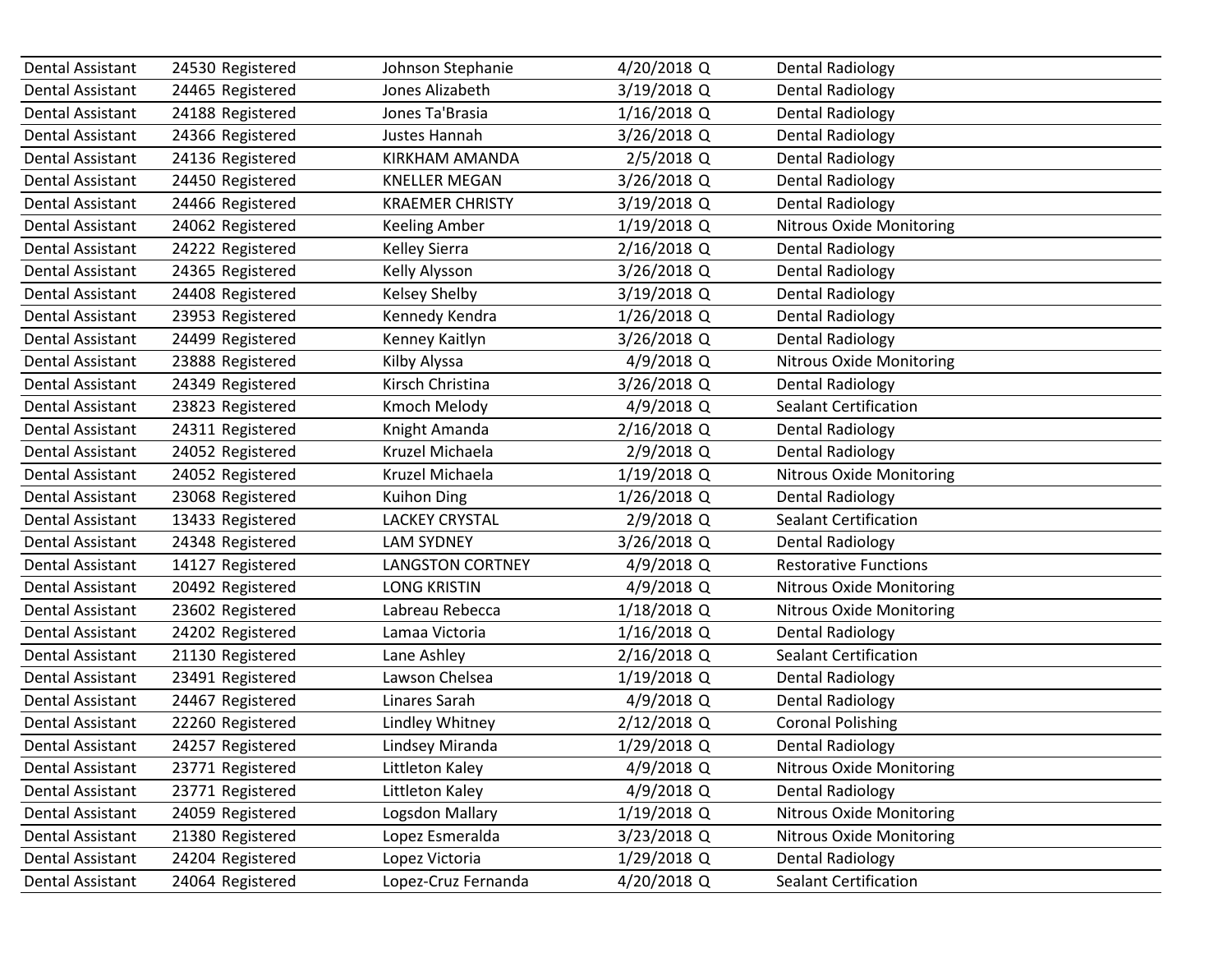| Dental Assistant        | 24064 Registered | Lopez-Cruz Fernanda       | 1/19/2018 Q   | <b>Nitrous Oxide Monitoring</b> |
|-------------------------|------------------|---------------------------|---------------|---------------------------------|
| Dental Assistant        | 24472 Registered | Loving Autumn             | 3/27/2018 Q   | <b>Dental Radiology</b>         |
| Dental Assistant        | 24306 Registered | Lovins Jon'Velle          | 2/16/2018 Q   | <b>Dental Radiology</b>         |
| <b>Dental Assistant</b> | 24387 Registered | Lowery Candaus            | 3/9/2018 Q    | <b>Dental Radiology</b>         |
| <b>Dental Assistant</b> | 15132 Registered | MAH JOANNA                | 3/19/2018 Q   | <b>Coronal Polishing</b>        |
| <b>Dental Assistant</b> | 2399 Registered  | MASSENGALE JUNE           | 3/19/2018 Q   | <b>Coronal Polishing</b>        |
| Dental Assistant        | 19809 Registered | <b>MATTHEWS LEXUS</b>     | 4/9/2018 Q    | <b>Sealant Certification</b>    |
| <b>Dental Assistant</b> | 12792 Registered | MAXWELL TABITHA           | 4/9/2018 Q    | <b>Nitrous Oxide Monitoring</b> |
| Dental Assistant        | 23831 Registered | <b>MAY MANDY</b>          | 2/9/2018 Q    | <b>Sealant Certification</b>    |
| Dental Assistant        | 3361 Registered  | <b>MCKANDRES CHERYL</b>   | 2/9/2018 Q    | <b>Sealant Certification</b>    |
| <b>Dental Assistant</b> | 12527 Registered | MCKENZIE SHELLY           | 3/19/2018 Q   | <b>Nitrous Oxide Monitoring</b> |
| Dental Assistant        | 16540 Registered | MOORE CANDACE             | 4/9/2018 Q    | <b>Restorative Functions</b>    |
| <b>Dental Assistant</b> | 24287 Registered | <b>Magnusson Brittany</b> | 2/2/2018 Q    | <b>Dental Radiology</b>         |
| Dental Assistant        | 24058 Registered | Maige Brandi              | 1/18/2018 Q   | <b>Nitrous Oxide Monitoring</b> |
| Dental Assistant        | 24275 Registered | Martin Shatiqua           | 2/16/2018 Q   | <b>Dental Radiology</b>         |
| <b>Dental Assistant</b> | 22639 Registered | Mathis Katlin             | 4/9/2018 Q    | <b>Sealant Certification</b>    |
| Dental Assistant        | 24528 Registered | May Alexis                | 4/16/2018 Q   | <b>Dental Radiology</b>         |
| <b>Dental Assistant</b> | 22312 Registered | May Summer                | 1/16/2018 Q   | <b>Dental Radiology</b>         |
| Dental Assistant        | 23481 Registered | Mayfield Stephanie        | 1/19/2018 Q   | <b>Nitrous Oxide Monitoring</b> |
| Dental Assistant        | 19785 Registered | McCOLLOUGH BRITTANY       | 2/5/2018 Q    | <b>Sealant Certification</b>    |
| Dental Assistant        | 24374 Registered | McCarroll Brandi          | 3/26/2018 Q   | <b>Dental Radiology</b>         |
| Dental Assistant        | 24190 Registered | McCracken Ashley          | $1/16/2018$ Q | <b>Dental Radiology</b>         |
| <b>Dental Assistant</b> | 24159 Registered | McCullough Angela         | 1/26/2018 Q   | <b>Coronal Polishing</b>        |
| Dental Assistant        | 24159 Registered | McCullough Angela         | 1/26/2018 Q   | <b>Dental Radiology</b>         |
| <b>Dental Assistant</b> | 22083 Registered | McGee Magan               | 2/23/2018 Q   | <b>Coronal Polishing</b>        |
| Dental Assistant        | 24060 Registered | McKenna Aundrea           | 1/18/2018 Q   | <b>Nitrous Oxide Monitoring</b> |
| <b>Dental Assistant</b> | 20899 Registered | Melnikov Tatyana          | 3/9/2018 Q    | <b>Sealant Certification</b>    |
| Dental Assistant        | 24110 Registered | Middleton Jessica         | 3/19/2018 Q   | <b>Coronal Polishing</b>        |
| Dental Assistant        | 24110 Registered | Middleton Jessica         | 4/9/2018 Q    | <b>Dental Radiology</b>         |
| <b>Dental Assistant</b> | 24448 Registered | Miller Angslee            | 3/19/2018 Q   | <b>Dental Radiology</b>         |
| Dental Assistant        | 23996 Registered | <b>Miller Candace</b>     | 3/19/2018 Q   | <b>Coronal Polishing</b>        |
| Dental Assistant        | 23996 Registered | <b>Miller Candace</b>     | 4/13/2018 Q   | <b>Dental Radiology</b>         |
| Dental Assistant        | 24050 Registered | Mills Darlene             | 3/19/2018 Q   | <b>Dental Radiology</b>         |
| Dental Assistant        | 24050 Registered | Mills Darlene             | 4/9/2018 Q    | <b>Nitrous Oxide Monitoring</b> |
| Dental Assistant        | 24495 Registered | Minor Abby                | 3/27/2018 Q   | <b>Dental Radiology</b>         |
| Dental Assistant        | 24008 Registered | <b>Molinaro Nicolle</b>   | 3/28/2018 Q   | <b>Nitrous Oxide Monitoring</b> |
| Dental Assistant        | 24008 Registered | Molinaro Nicolle          | 3/28/2018 Q   | <b>Dental Radiology</b>         |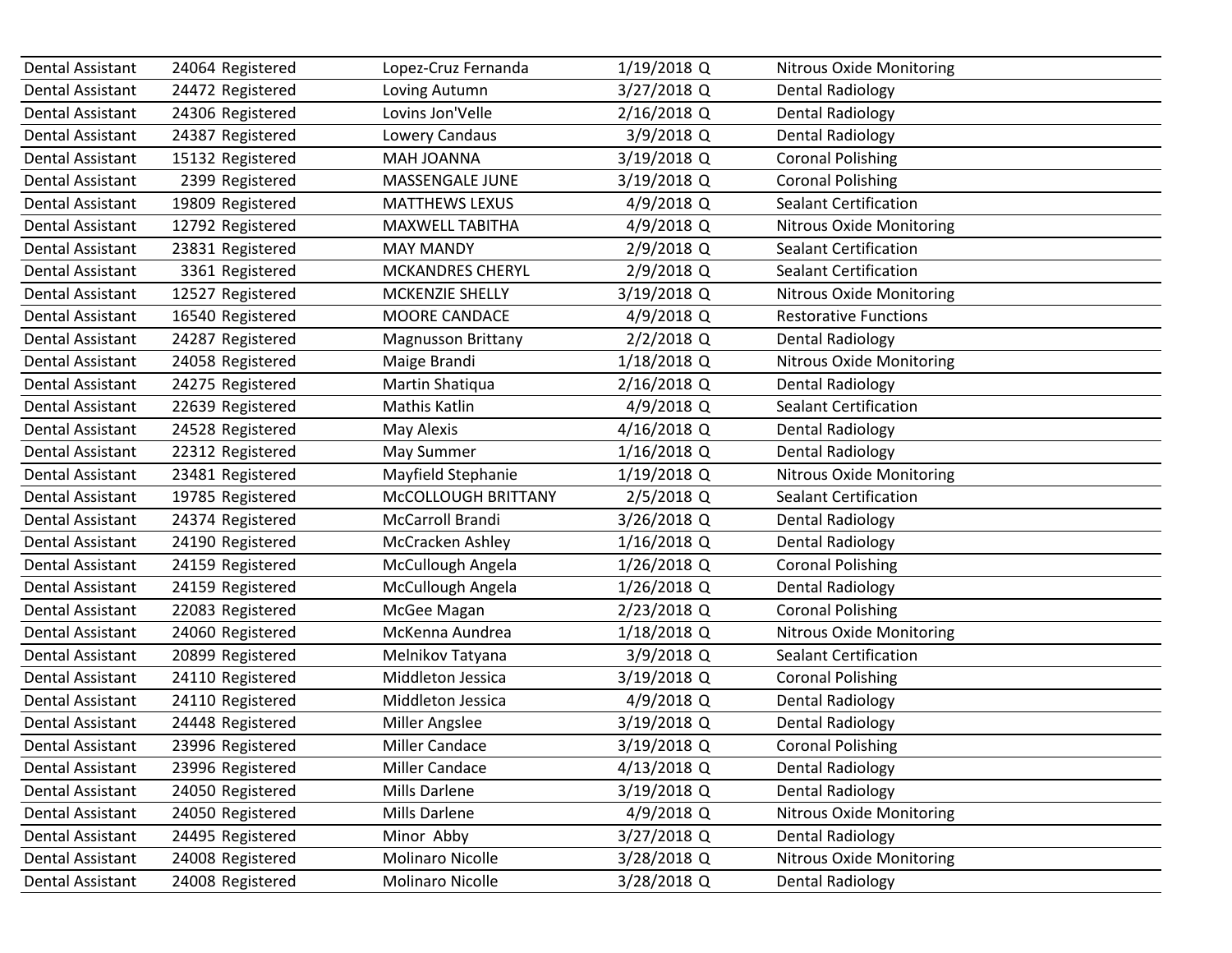| Dental Assistant | 24539 Registered | Moore Davida          | 4/16/2018 Q   | <b>Dental Radiology</b>         |
|------------------|------------------|-----------------------|---------------|---------------------------------|
| Dental Assistant | 22999 Registered | Moore Kiley           | 3/23/2018 Q   | <b>Nitrous Oxide Monitoring</b> |
| Dental Assistant | 23479 Registered | Morales Brenda        | 4/20/2018 Q   | <b>Dental Radiology</b>         |
| Dental Assistant | 24026 Registered | Morgan Terrica        | 3/26/2018 Q   | <b>Dental Radiology</b>         |
| Dental Assistant | 24116 Registered | Morgan Tierra         | $3/2/2018$ Q  | <b>Dental Radiology</b>         |
| Dental Assistant | 22079 Registered | Morgunova Anna        | 1/26/2018 Q   | <b>Nitrous Oxide Monitoring</b> |
| Dental Assistant | 23939 Registered | Morris Leslie         | 3/26/2018 Q   | <b>Sealant Certification</b>    |
| Dental Assistant | 23939 Registered | Morris Leslie         | 1/18/2018 Q   | <b>Nitrous Oxide Monitoring</b> |
| Dental Assistant | 23287 Registered | Morrow Maranda        | 2/23/2018 Q   | <b>Nitrous Oxide Monitoring</b> |
| Dental Assistant | 24016 Registered | Morrow Sheila         | 2/5/2018 Q    | <b>Nitrous Oxide Monitoring</b> |
| Dental Assistant | 24016 Registered | Morrow Sheila         | 3/19/2018 Q   | <b>Coronal Polishing</b>        |
| Dental Assistant | 24223 Registered | Mukune Leah           | 2/16/2018 Q   | <b>Dental Radiology</b>         |
| Dental Assistant | 23442 Registered | Murry Deserae         | 1/18/2018 Q   | <b>Dental Radiology</b>         |
| Dental Assistant | 24031 Registered | Myers Brentni         | 1/18/2018 Q   | <b>Nitrous Oxide Monitoring</b> |
| Dental Assistant | 24031 Registered | Myers Brentni         | 2/16/2018 Q   | <b>Sealant Certification</b>    |
| Dental Assistant | 24323 Registered | Myers Jasmine         | 2/16/2018 Q   | <b>Dental Radiology</b>         |
| Dental Assistant | 19735 Registered | <b>NEWSOME BRANDY</b> | 4/13/2018 Q   | <b>Nitrous Oxide Monitoring</b> |
| Dental Assistant | 21145 Registered | Nance Kayla           | 4/9/2018 Q    | <b>Restorative Functions</b>    |
| Dental Assistant | 24307 Registered | Nason Mariah          | $3/2/2018$ Q  | <b>Dental Radiology</b>         |
| Dental Assistant | 21136 Registered | Naugle Hayley         | 2/9/2018 Q    | <b>Sealant Certification</b>    |
| Dental Assistant | 24219 Registered | Nava Morales Maria    | 2/23/2018 Q   | <b>Dental Radiology</b>         |
| Dental Assistant | 21113 Registered | Neely Janicia         | 4/10/2018 Q   | <b>Dental Radiology</b>         |
| Dental Assistant | 24155 Registered | Nichols Alandrea      | 3/26/2018 Q   | <b>Dental Radiology</b>         |
| Dental Assistant | 23989 Registered | Nichols Jana          | $1/11/2018$ Q | <b>Dental Radiology</b>         |
| Dental Assistant | 23729 Registered | Noel Jerricka         | 1/17/2018 Q   | <b>Dental Radiology</b>         |
| Dental Assistant | 24196 Registered | Nole Barbara          | 1/16/2018 Q   | <b>Dental Radiology</b>         |
| Dental Assistant | 24580 Registered | Norris Brooke         | 4/20/2018 Q   | <b>Dental Radiology</b>         |
| Dental Assistant | 21934 Registered | Nunez Cortez Erika    | 2/23/2018 Q   | <b>Coronal Polishing</b>        |
| Dental Assistant | 24221 Registered | Ornelas Cynthia       | 1/16/2018 Q   | <b>Dental Radiology</b>         |
| Dental Assistant | 13854 Registered | Oswald Meagan         | 4/9/2018 Q    | <b>Restorative Functions</b>    |
| Dental Assistant | 23424 Registered | Owens Angela          | 2/5/2018 Q    | Nitrous Oxide Monitoring        |
| Dental Assistant | 23026 Registered | <b>Owens Carrie</b>   | 4/20/2018 Q   | <b>Coronal Polishing</b>        |
| Dental Assistant | 23968 Registered | Owens Charmaine       | 1/29/2018 Q   | <b>Dental Radiology</b>         |
| Dental Assistant | 10137 Registered | PARKER MARY           | 4/13/2018 Q   | <b>Restorative Functions</b>    |
| Dental Assistant | 15899 Registered | PETERSON ELIZABETH    | 3/23/2018 Q   | <b>Nitrous Oxide Monitoring</b> |
| Dental Assistant | 13841 Registered | PREWITT FELICIA       | 1/11/2018 Q   | <b>Sealant Certification</b>    |
| Dental Assistant | 24567 Registered | Padama Cassandra      | 4/20/2018 Q   | <b>Dental Radiology</b>         |
|                  |                  |                       |               |                                 |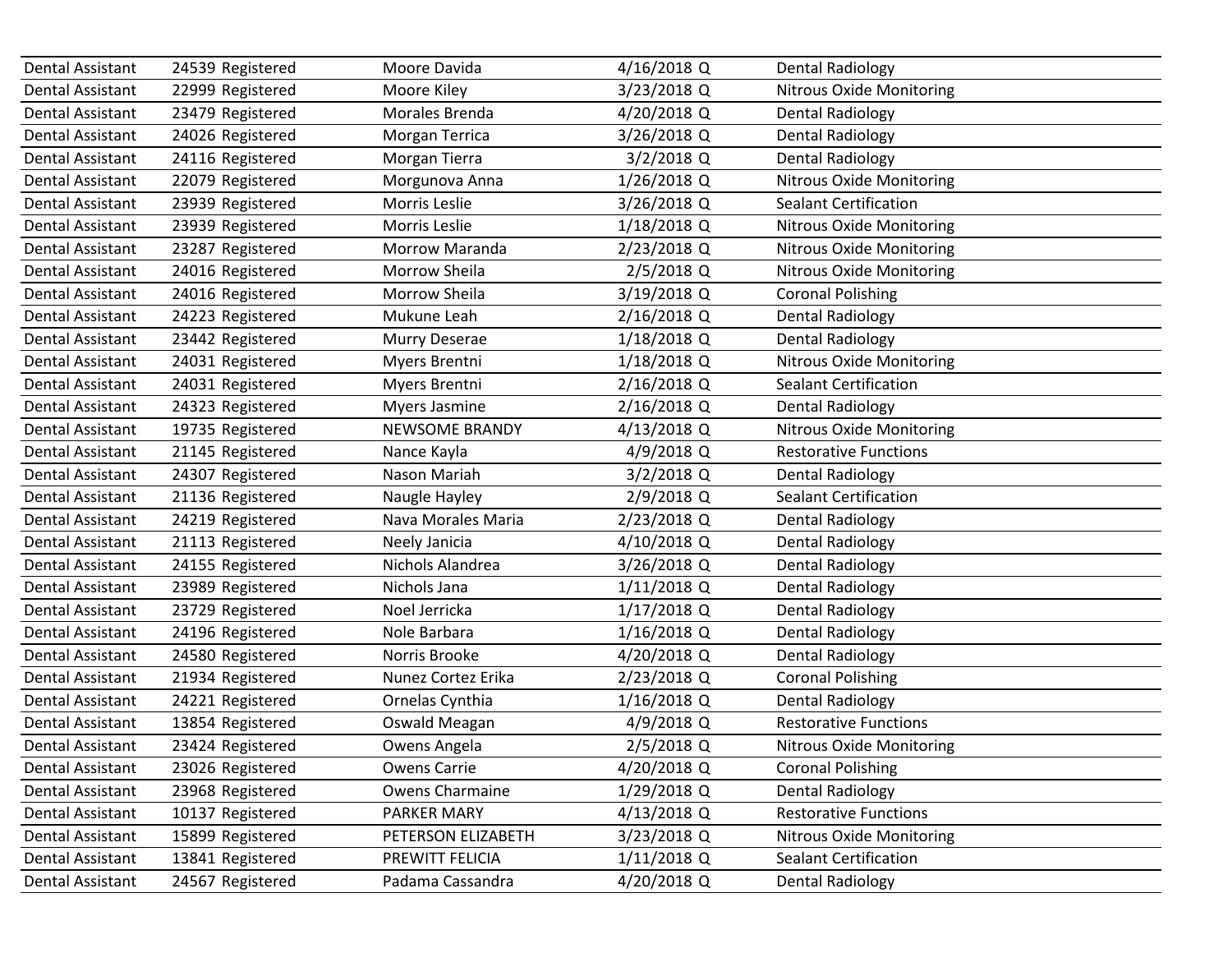| Dental Assistant        | 24318 Registered | Patterson Jessica        | 3/27/2018 Q   | <b>Dental Radiology</b>         |
|-------------------------|------------------|--------------------------|---------------|---------------------------------|
| Dental Assistant        | 24283 Registered | Paul Jordan              | 1/29/2018 Q   | <b>Dental Radiology</b>         |
| Dental Assistant        | 21720 Registered | Peedin Lindsey           | $3/2/2018$ Q  | <b>Nitrous Oxide Monitoring</b> |
| Dental Assistant        | 24126 Registered | Penn Brittney            | 2/9/2018 Q    | <b>Dental Radiology</b>         |
| <b>Dental Assistant</b> | 23892 Registered | Pennington Brittany      | 1/26/2018 Q   | <b>Nitrous Oxide Monitoring</b> |
| Dental Assistant        | 24406 Registered | Perryman Caitlan         | 4/16/2018 Q   | <b>Dental Radiology</b>         |
| Dental Assistant        | 24342 Registered | Peters Patricia          | 2/16/2018 Q   | <b>Dental Radiology</b>         |
| <b>Dental Assistant</b> | 24253 Registered | Pettie Magdalynn         | $1/11/2018$ Q | <b>Dental Radiology</b>         |
| Dental Assistant        | 23772 Registered | <b>Phillips Courtney</b> | $1/11/2018$ Q | <b>Sealant Certification</b>    |
| <b>Dental Assistant</b> | 23376 Registered | Phillips Kristi          | 1/26/2018 Q   | <b>Nitrous Oxide Monitoring</b> |
| Dental Assistant        | 24470 Registered | Pinkerton Haley          | 3/19/2018 Q   | <b>Dental Radiology</b>         |
| <b>Dental Assistant</b> | 24477 Registered | Pittman Nichol           | $4/6/2018$ Q  | <b>Dental Radiology</b>         |
| Dental Assistant        | 24102 Registered | Pledge Makatlyn          | 1/18/2018 Q   | <b>Nitrous Oxide Monitoring</b> |
| Dental Assistant        | 24131 Registered | Pletcher Jennifer        | 2/9/2018 Q    | <b>Dental Radiology</b>         |
| <b>Dental Assistant</b> | 24412 Registered | Pope Savannah            | 3/19/2018 Q   | <b>Dental Radiology</b>         |
| Dental Assistant        | 24063 Registered | Poteete Mckenzie         | 4/9/2018 Q    | <b>Sealant Certification</b>    |
| <b>Dental Assistant</b> | 24063 Registered | Poteete Mckenzie         | 1/18/2018 Q   | <b>Nitrous Oxide Monitoring</b> |
| Dental Assistant        | 22303 Registered | Potts Alisha             | $1/26/2018$ Q | <b>Coronal Polishing</b>        |
| Dental Assistant        | 24375 Registered | <b>Powers Courtney</b>   | $3/26/2018$ Q | <b>Dental Radiology</b>         |
| <b>Dental Assistant</b> | 24077 Registered | Puckett Anna             | 2/16/2018 Q   | <b>Dental Radiology</b>         |
| Dental Assistant        | 24077 Registered | Puckett Anna             | 2/16/2018 Q   | <b>Nitrous Oxide Monitoring</b> |
| Dental Assistant        | 24480 Registered | Queen Emily              | 3/19/2018 Q   | <b>Dental Radiology</b>         |
| Dental Assistant        | 24453 Registered | Queen Sherry             | 3/26/2018 Q   | <b>Dental Radiology</b>         |
| Dental Assistant        | 24335 Registered | <b>Quick Madison</b>     | 2/16/2018 Q   | <b>Dental Radiology</b>         |
| Dental Assistant        | 24384 Registered | Quinn Keisha             | $3/2/2018$ Q  | <b>Dental Radiology</b>         |
| Dental Assistant        | 19782 Registered | <b>RAPER LATIA</b>       | 4/9/2018 Q    | <b>Sealant Certification</b>    |
| <b>Dental Assistant</b> | 20103 Registered | <b>RAY DANIEL</b>        | 2/16/2018 Q   | <b>Sealant Certification</b>    |
| <b>Dental Assistant</b> | 20752 Registered | <b>RAY TIANA</b>         | $1/11/2018$ Q | <b>Coronal Polishing</b>        |
| <b>Dental Assistant</b> | 19266 Registered | <b>ROGERS TAYLOR</b>     | 3/19/2018 Q   | <b>Sealant Certification</b>    |
| <b>Dental Assistant</b> | 24370 Registered | Ragsdale Mindy           | 3/26/2018 Q   | <b>Dental Radiology</b>         |
| Dental Assistant        | 22338 Registered | Ramey Ashley             | 2/16/2018 Q   | Nitrous Oxide Monitoring        |
| Dental Assistant        | 24117 Registered | Ramos Luanda             | 2/9/2018 Q    | <b>Dental Radiology</b>         |
| Dental Assistant        | 24489 Registered | Ramsey Megan             | 4/20/2018 Q   | <b>Dental Radiology</b>         |
| Dental Assistant        | 24538 Registered | Ratliff Jamila           | 4/16/2018 Q   | <b>Dental Radiology</b>         |
| Dental Assistant        | 24533 Registered | Reid Gwendolyn           | 4/20/2018 Q   | <b>Dental Radiology</b>         |
| Dental Assistant        | 24381 Registered | Renfroe Kivannie         | $3/2/2018$ Q  | <b>Dental Radiology</b>         |
| Dental Assistant        | 24320 Registered | <b>Riggs Ashley</b>      | 3/27/2018 Q   | <b>Dental Radiology</b>         |
|                         |                  |                          |               |                                 |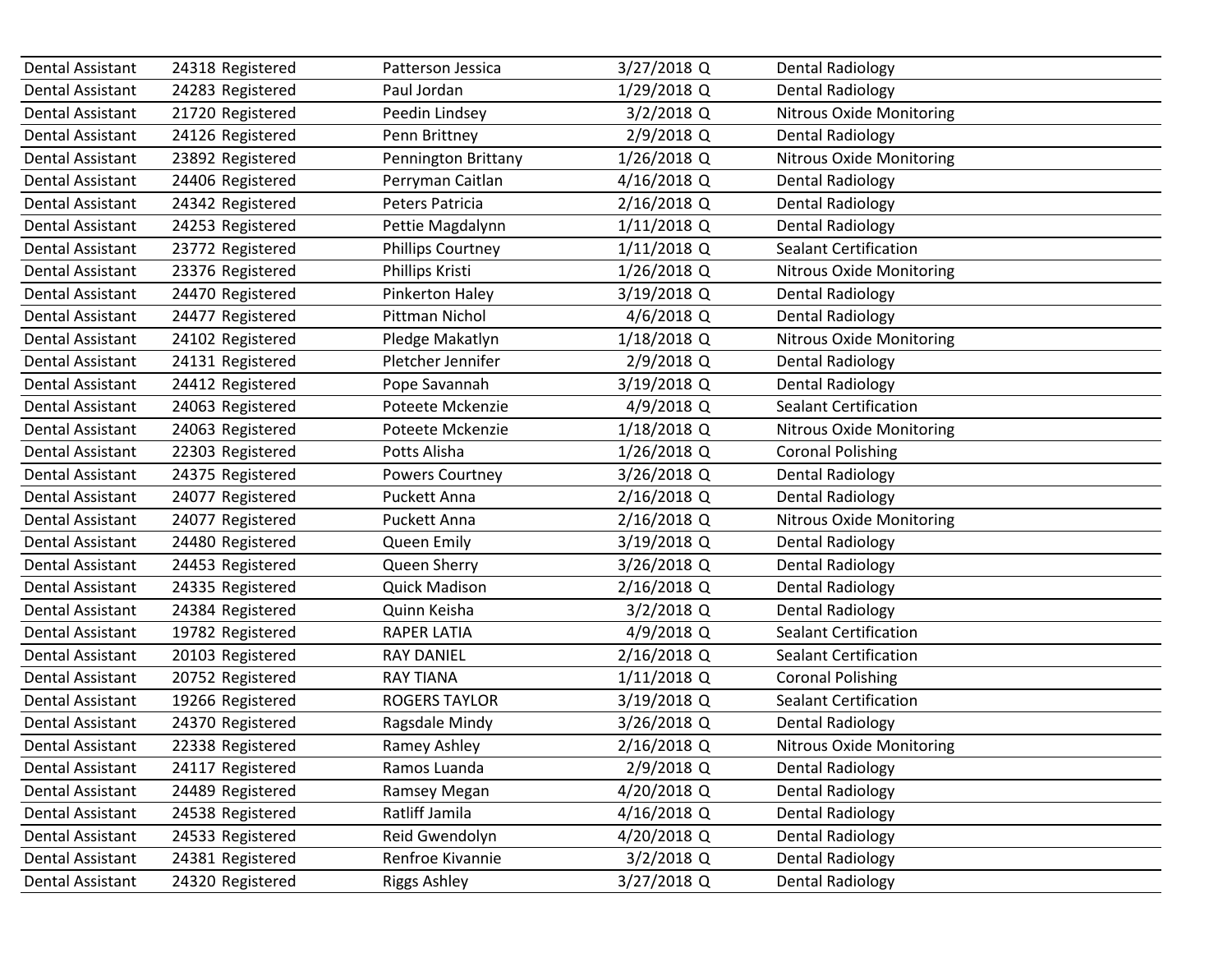| Dental Assistant        | 23331 Registered | Rios-Hidalgo Nancy     | 3/26/2018 Q   | <b>Dental Radiology</b>         |
|-------------------------|------------------|------------------------|---------------|---------------------------------|
| Dental Assistant        | 24226 Registered | Risner Brandi          | $1/11/2018$ Q | <b>Dental Radiology</b>         |
| <b>Dental Assistant</b> | 24254 Registered | Roberts Brandy         | 2/16/2018 Q   | <b>Dental Radiology</b>         |
| Dental Assistant        | 24055 Registered | Robeson Brittany       | 1/18/2018 Q   | <b>Nitrous Oxide Monitoring</b> |
| <b>Dental Assistant</b> | 22501 Registered | Robinson Marla         | 1/26/2018 Q   | <b>Coronal Polishing</b>        |
| Dental Assistant        | 24168 Registered | Roccazzella Heather    | 1/26/2018 Q   | <b>Dental Radiology</b>         |
| Dental Assistant        | 24168 Registered | Roccazzella Heather    | 4/9/2018 Q    | <b>Nitrous Oxide Monitoring</b> |
| <b>Dental Assistant</b> | 24224 Registered | Rogers Carleica        | 1/16/2018 Q   | <b>Dental Radiology</b>         |
| Dental Assistant        | 21363 Registered | Rogers Payton          | 3/28/2018 Q   | <b>Coronal Polishing</b>        |
| <b>Dental Assistant</b> | 24084 Registered | Roman Blanca           | 1/16/2018 Q   | <b>Dental Radiology</b>         |
| Dental Assistant        | 24535 Registered | SALAZAR JOYCE          | 4/16/2018 Q   | <b>Dental Radiology</b>         |
| <b>Dental Assistant</b> | 18949 Registered | <b>SAVAGE CAROL</b>    | 3/9/2018 Q    | <b>Nitrous Oxide Monitoring</b> |
| Dental Assistant        | 3205 Registered  | <b>SCHMITT LISA</b>    | 4/13/2018 Q   | <b>Coronal Polishing</b>        |
| Dental Assistant        | 14064 Registered | <b>SEELIG ERICA</b>    | 3/9/2018 Q    | <b>Dental Radiology</b>         |
| <b>Dental Assistant</b> | 19864 Registered | <b>SHROUT GINGER</b>   | 4/9/2018 Q    | <b>Restorative Functions</b>    |
| Dental Assistant        | 20459 Registered | <b>SIMPSON DONNA</b>   | 2/12/2018 Q   | <b>Nitrous Oxide Monitoring</b> |
| <b>Dental Assistant</b> | 20762 Registered | SINCLAIR NADIA         | 1/26/2018 Q   | <b>Coronal Polishing</b>        |
| Dental Assistant        | 19221 Registered | <b>SMITH KARA</b>      | 4/9/2018 Q    | <b>Nitrous Oxide Monitoring</b> |
| Dental Assistant        | 19335 Registered | <b>SMITH TAMESHA</b>   | 4/13/2018 Q   | <b>Restorative Functions</b>    |
| Dental Assistant        | 18044 Registered | <b>STUART KIMBERLY</b> | 3/19/2018 Q   | <b>Dental Radiology</b>         |
| Dental Assistant        | 13746 Registered | <b>SWAW JESSICA</b>    | 3/26/2018 Q   | <b>Sealant Certification</b>    |
| Dental Assistant        | 24280 Registered | Said Nevein            | 1/29/2018 Q   | <b>Dental Radiology</b>         |
| Dental Assistant        | 24103 Registered | Salhany Sarah          | 1/19/2018 Q   | <b>Nitrous Oxide Monitoring</b> |
| Dental Assistant        | 8475 Registered  | Sanders Angela         | 1/26/2018 Q   | <b>Nitrous Oxide Monitoring</b> |
| Dental Assistant        | 24537 Registered | Sanders Jo             | 4/20/2018 Q   | <b>Dental Radiology</b>         |
| Dental Assistant        | 24261 Registered | Sanders Kimberlie      | 3/19/2018 Q   | <b>Dental Radiology</b>         |
| <b>Dental Assistant</b> | 24261 Registered | Sanders Kimberlie      | 2/23/2018 Q   | <b>Coronal Polishing</b>        |
| Dental Assistant        | 24261 Registered | Sanders Kimberlie      | 3/23/2018 Q   | <b>Nitrous Oxide Monitoring</b> |
| <b>Dental Assistant</b> | 23091 Registered | Sanders Morgan         | 1/19/2018 Q   | <b>Nitrous Oxide Monitoring</b> |
| <b>Dental Assistant</b> | 24298 Registered | Schmidt Melissa        | 2/5/2018 Q    | <b>Dental Radiology</b>         |
| Dental Assistant        | 24474 Registered | Schramm Sarah          | 3/19/2018 Q   | Dental Radiology                |
| Dental Assistant        | 24410 Registered | Schreiber Samantha     | 3/19/2018 Q   | <b>Dental Radiology</b>         |
| Dental Assistant        | 23335 Registered | <b>Scott Alexis</b>    | 4/9/2018 Q    | <b>Nitrous Oxide Monitoring</b> |
| Dental Assistant        | 24378 Registered | Seeber Jessica         | 3/26/2018 Q   | <b>Dental Radiology</b>         |
| Dental Assistant        | 23976 Registered | Serda Janie            | 3/19/2018 Q   | <b>Nitrous Oxide Monitoring</b> |
| Dental Assistant        | 23976 Registered | Serda Janie            | $2/9/2018$ Q  | Dental Radiology                |
| Dental Assistant        | 24498 Registered | Sharp Christin         | 3/26/2018 Q   | <b>Dental Radiology</b>         |
|                         |                  |                        |               |                                 |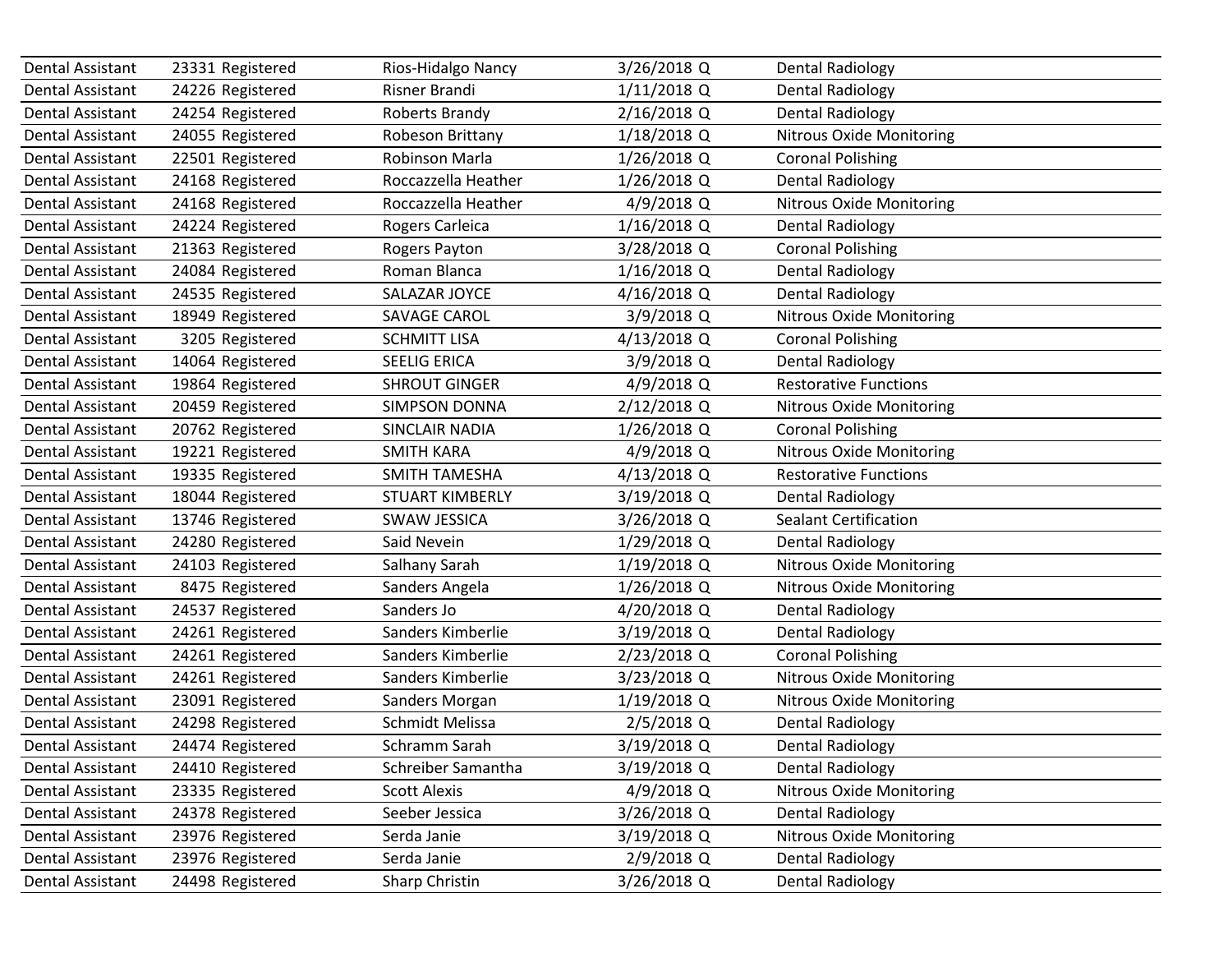| Dental Assistant        | 24001 Registered | Shelton Jennifer         | 1/11/2018 Q   | <b>Dental Radiology</b>         |
|-------------------------|------------------|--------------------------|---------------|---------------------------------|
| Dental Assistant        | 23650 Registered | Shelton Whitney          | $2/5/2018$ Q  | <b>Nitrous Oxide Monitoring</b> |
| Dental Assistant        | 23629 Registered | Shepherd Lyndsie         | 4/9/2018 Q    | <b>Coronal Polishing</b>        |
| Dental Assistant        | 23433 Registered | <b>Shrader Misty</b>     | 3/19/2018 Q   | <b>Nitrous Oxide Monitoring</b> |
| <b>Dental Assistant</b> | 21665 Registered | Simmons Crystal          | 2/16/2018 Q   | <b>Dental Radiology</b>         |
| Dental Assistant        | 24405 Registered | Sinkiewich Kristin       | 3/26/2018 Q   | <b>Dental Radiology</b>         |
| Dental Assistant        | 24302 Registered | Smith Ivonna             | $3/12/2018$ Q | <b>Dental Radiology</b>         |
| <b>Dental Assistant</b> | 23273 Registered | Smith Jamesia            | 1/26/2018 Q   | <b>Nitrous Oxide Monitoring</b> |
| Dental Assistant        | 23963 Registered | Spencer Markayla         | 3/26/2018 Q   | <b>Dental Radiology</b>         |
| <b>Dental Assistant</b> | 24469 Registered | Stafford Katie           | 3/19/2018 Q   | <b>Dental Radiology</b>         |
| Dental Assistant        | 24137 Registered | <b>Stafford Hanna</b>    | 1/19/2018 Q   | <b>Nitrous Oxide Monitoring</b> |
| <b>Dental Assistant</b> | 23689 Registered | <b>Stamey Hannah</b>     | 1/29/2018 Q   | <b>Sealant Certification</b>    |
| Dental Assistant        | 24072 Registered | Stinson Jessica          | 1/26/2018 Q   | <b>Dental Radiology</b>         |
| Dental Assistant        | 3475 Registered  | Stokes Donna             | 3/28/2018 Q   | <b>Sealant Certification</b>    |
| <b>Dental Assistant</b> | 24490 Registered | <b>Stokes Tina</b>       | 4/20/2018 Q   | <b>Nitrous Oxide Monitoring</b> |
| Dental Assistant        | 24490 Registered | <b>Stokes Tina</b>       | 3/19/2018 Q   | <b>Dental Radiology</b>         |
| <b>Dental Assistant</b> | 21401 Registered | Stone Alisha             | 2/16/2018 Q   | <b>Coronal Polishing</b>        |
| Dental Assistant        | 24394 Registered | <b>Street Ebony</b>      | 3/9/2018 Q    | <b>Dental Radiology</b>         |
| <b>Dental Assistant</b> | 24147 Registered | <b>Strong Anyssa</b>     | $2/5/2018$ Q  | Dental Radiology                |
| Dental Assistant        | 22438 Registered | Swickard Jacqueline      | 4/9/2018 Q    | <b>Restorative Functions</b>    |
| Dental Assistant        | 24193 Registered | Szklarski Courtney       | 2/9/2018 Q    | Dental Radiology                |
| Dental Assistant        | 20130 Registered | <b>TEMPLETON ALYSSA</b>  | 4/13/2018 Q   | <b>Coronal Polishing</b>        |
| Dental Assistant        | 19350 Registered | <b>TERRY STEPHANIE</b>   | 4/13/2018 Q   | <b>Restorative Functions</b>    |
| Dental Assistant        | 16665 Registered | <b>TESTER TRACY</b>      | 2/23/2018 Q   | <b>Nitrous Oxide Monitoring</b> |
| Dental Assistant        | 15941 Registered | <b>THORTON BRANDI</b>    | 4/9/2018 Q    | <b>Coronal Polishing</b>        |
| Dental Assistant        | 16409 Registered | <b>TOLBERT STEPHANIE</b> | 1/18/2018 Q   | Nitrous Oxide Monitoring        |
| <b>Dental Assistant</b> | 5431 Registered  | <b>TOTHEROW DENISE</b>   | 1/26/2018 Q   | <b>Coronal Polishing</b>        |
| <b>Dental Assistant</b> | 18452 Registered | <b>TUCKER LINDSI</b>     | 1/18/2018 Q   | <b>Nitrous Oxide Monitoring</b> |
| <b>Dental Assistant</b> | 22931 Registered | <b>Tapley Monica</b>     | 1/18/2018 Q   | <b>Dental Radiology</b>         |
| Dental Assistant        | 23639 Registered | <b>Thompson Cheryl</b>   | 2/23/2018 Q   | <b>Nitrous Oxide Monitoring</b> |
| Dental Assistant        | 23639 Registered | Thompson Cheryl          | 4/13/2018 Q   | <b>Coronal Polishing</b>        |
| Dental Assistant        | 24347 Registered | <b>Thompson Taylor</b>   | 3/26/2018 Q   | Dental Radiology                |
| Dental Assistant        | 24351 Registered | <b>Thurmond Makayla</b>  | 3/23/2018 Q   | <b>Nitrous Oxide Monitoring</b> |
| Dental Assistant        | 24468 Registered | Tiemeyer Jordan          | 3/19/2018 Q   | <b>Dental Radiology</b>         |
| Dental Assistant        | 24225 Registered | Treadway Ashleigh        | 1/26/2018 Q   | <b>Dental Radiology</b>         |
| Dental Assistant        | 24217 Registered | <b>Triggs Shuntyle</b>   | $2/2/2018$ Q  | <b>Dental Radiology</b>         |
| Dental Assistant        | 24278 Registered | Trimbach Heather         | 2/5/2018 Q    | <b>Dental Radiology</b>         |
|                         |                  |                          |               |                                 |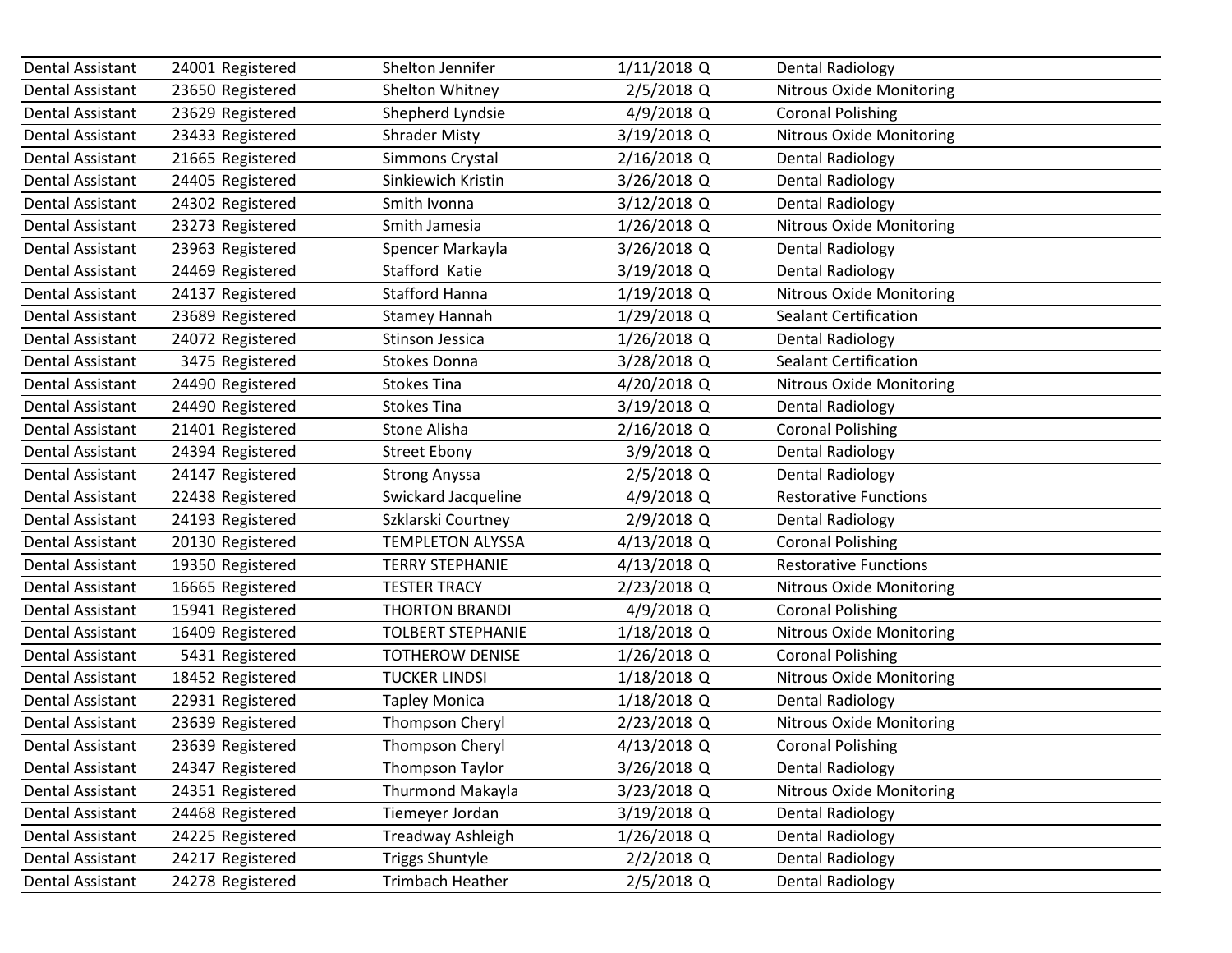| Dental Assistant        | 24332 Registered   | <b>Troy Laurel</b>      | 3/27/2018 Q   | <b>Dental Radiology</b>         |
|-------------------------|--------------------|-------------------------|---------------|---------------------------------|
| Dental Assistant        | 21226 Registered   | <b>Tucker Angel</b>     | 4/9/2018 Q    | <b>Sealant Certification</b>    |
| Dental Assistant        | 23177 Registered   | Tunstall Jequasia       | 2/9/2018 Q    | <b>Coronal Polishing</b>        |
| Dental Assistant        | 24514 Registered   | <b>Ussery Tabitha</b>   | 4/9/2018 Q    | <b>Dental Radiology</b>         |
| <b>Dental Assistant</b> | 20018 Registered   | <b>VANKIRK KELSEY</b>   | 4/9/2018 Q    | <b>Restorative Functions</b>    |
| Dental Assistant        | 17893 Registered   | <b>VIEYRA LLASMIN</b>   | 3/19/2018 Q   | <b>Nitrous Oxide Monitoring</b> |
| Dental Assistant        | 23826 Registered   | Van Asten Felicia       | 2/9/2018 Q    | <b>Dental Radiology</b>         |
| <b>Dental Assistant</b> | 22887 Registered   | Van Dyke Megan          | 2/9/2018 Q    | <b>Dental Radiology</b>         |
| <b>Dental Assistant</b> | 24350 Registered   | Vandergriff Dana        | 2/23/2018 Q   | <b>Dental Radiology</b>         |
| <b>Dental Assistant</b> | 24178 Registered   | Vankoevering Yujin      | 1/18/2018 Q   | <b>Nitrous Oxide Monitoring</b> |
| Dental Assistant        | 24178 Registered   | Vankoevering Yujin      | 1/26/2018 Q   | <b>Coronal Polishing</b>        |
| <b>Dental Assistant</b> | 24401 Registered   | Vestal Jasmine          | 3/26/2018 Q   | <b>Dental Radiology</b>         |
| Dental Assistant        | 13314 Registered   | <b>WADE HEATHER</b>     | 4/9/2018 Q    | <b>Restorative Functions</b>    |
| Dental Assistant        | 14912 Registered   | <b>WALKER JESSICA</b>   | 4/9/2018 Q    | <b>Restorative Functions</b>    |
| <b>Dental Assistant</b> | 19806 Registered   | <b>WATKINS HANNAH</b>   | 3/9/2018 Q    | <b>Sealant Certification</b>    |
| Dental Assistant        | 14664 Registered   | <b>WATSON TALICA</b>    | $3/2/2018$ Q  | <b>Sealant Certification</b>    |
| Dental Assistant        | 18933 On Probation | <b>WEST-RHEA APRIL</b>  | 1/29/2018 Q   | <b>Sealant Certification</b>    |
| Dental Assistant        | 18594 Registered   | <b>WHITELOW TIARA</b>   | $3/2/2018$ Q  | <b>Nitrous Oxide Monitoring</b> |
| Dental Assistant        | 9054 Registered    | <b>WILHITE JAMIE</b>    | 2/9/2018 Q    | <b>Nitrous Oxide Monitoring</b> |
| Dental Assistant        | 20439 Registered   | <b>WILLIAMS MEGAN</b>   | 2/9/2018 Q    | <b>Sealant Certification</b>    |
| Dental Assistant        | 20516 Registered   | <b>WILLIAMS REAGAN</b>  | 4/9/2018 Q    | <b>Dental Radiology</b>         |
| Dental Assistant        | 15222 Registered   | <b>WILLIAMSON TRESA</b> | 1/26/2018 Q   | <b>Coronal Polishing</b>        |
| Dental Assistant        | 11112 Registered   | <b>WILSON CLARA</b>     | 2/9/2018 Q    | <b>Coronal Polishing</b>        |
| Dental Assistant        | 18565 Registered   | WINNINGHAM BRITTANY     | 2/12/2018 Q   | <b>Nitrous Oxide Monitoring</b> |
| Dental Assistant        | 15976 Registered   | <b>WOODBY RITA</b>      | 4/9/2018 Q    | <b>Restorative Functions</b>    |
| Dental Assistant        | 15279 Registered   | <b>WRIGHT KATINA</b>    | 4/20/2018 Q   | <b>Dental Radiology</b>         |
| <b>Dental Assistant</b> | 8569 Registered    | <b>WRIGHT LACEY</b>     | 4/13/2018 Q   | <b>Prosthetic Functions</b>     |
| Dental Assistant        | 8569 Registered    | <b>WRIGHT LACEY</b>     | 4/13/2018 Q   | <b>Restorative Functions</b>    |
| <b>Dental Assistant</b> | 23975 Registered   | Wade Eryka              | 1/17/2018 Q   | <b>Dental Radiology</b>         |
| <b>Dental Assistant</b> | 22758 Registered   | Walker Victoria         | 1/18/2018 Q   | <b>Nitrous Oxide Monitoring</b> |
| Dental Assistant        | 23967 Registered   | Warren Arran            | $1/11/2018$ Q | Dental Radiology                |
| Dental Assistant        | 23651 Registered   | <b>Warren Mary</b>      | 1/26/2018 Q   | <b>Nitrous Oxide Monitoring</b> |
| Dental Assistant        | 24054 Registered   | Washam Kaylee           | 1/18/2018 Q   | <b>Nitrous Oxide Monitoring</b> |
| Dental Assistant        | 24054 Registered   | Washam Kaylee           | 2/9/2018 Q    | <b>Dental Radiology</b>         |
| Dental Assistant        | 23427 Registered   | <b>Watkins Lindsey</b>  | 3/9/2018 Q    | <b>Nitrous Oxide Monitoring</b> |
| <b>Dental Assistant</b> | 24345 Registered   | <b>Weaver Megan</b>     | $4/6/2018$ Q  | <b>Dental Radiology</b>         |
| Dental Assistant        | 24201 Registered   | <b>Wentzel Ashley</b>   | 1/29/2018 Q   | <b>Dental Radiology</b>         |
|                         |                    |                         |               |                                 |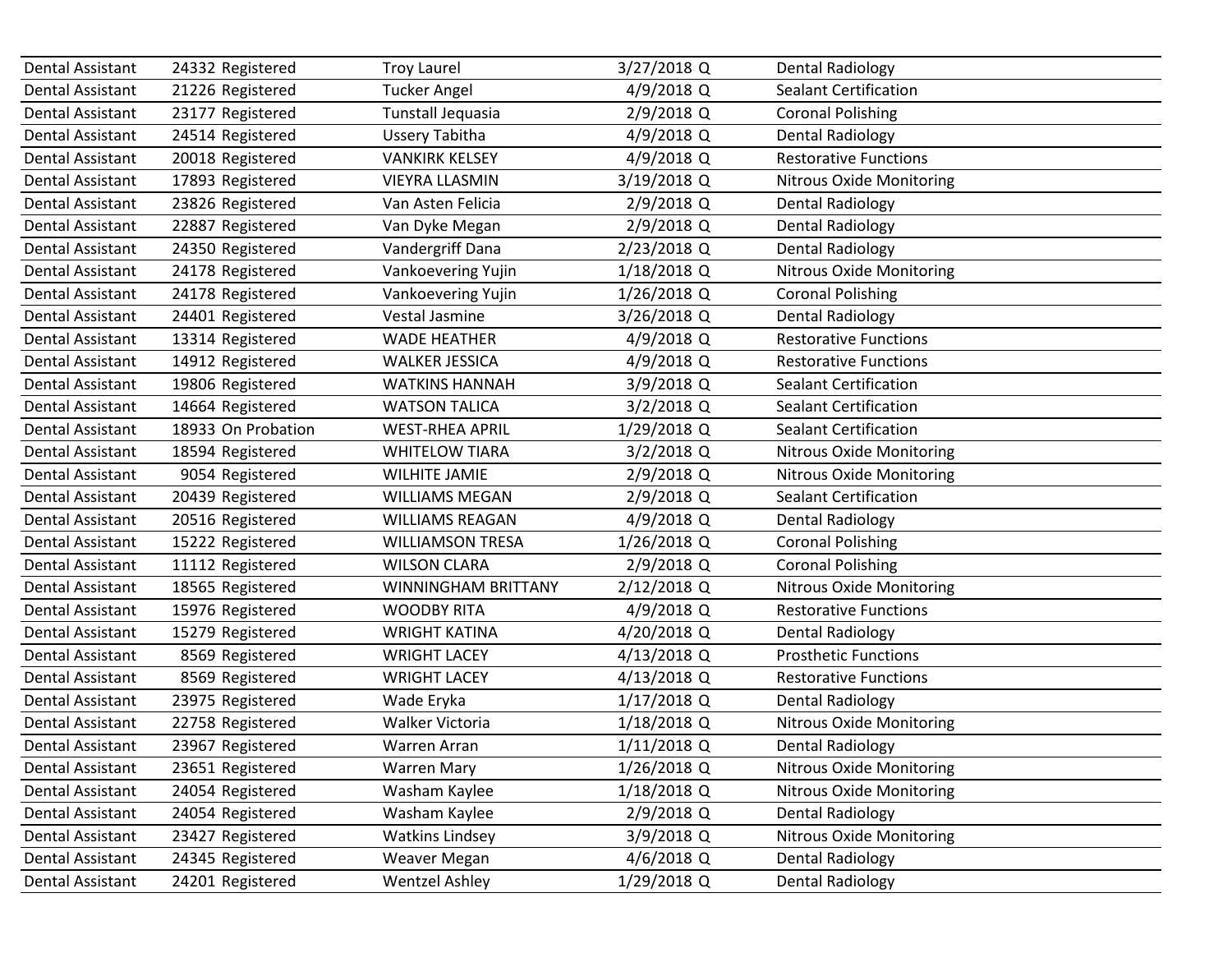| Dental Assistant        | 23404 Registered | West Angela             | 1/29/2018 Q  | <b>Sealant Certification</b>    |
|-------------------------|------------------|-------------------------|--------------|---------------------------------|
| <b>Dental Assistant</b> | 24273 Registered | West Karlie             | $2/5/2018$ Q | <b>Dental Radiology</b>         |
| <b>Dental Assistant</b> | 23935 Registered | West Whitney            | 4/20/2018 Q  | <b>Dental Radiology</b>         |
| <b>Dental Assistant</b> | 24462 Registered | Whitbeck Jennifer       | $4/6/2018$ Q | <b>Dental Radiology</b>         |
| <b>Dental Assistant</b> | 24340 Registered | <b>Whitlow Amber</b>    | 4/9/2018 Q   | <b>Dental Radiology</b>         |
| Dental Assistant        | 24233 Registered | <b>Williams Emily</b>   | 2/16/2018 Q  | Dental Radiology                |
| <b>Dental Assistant</b> | 24376 Registered | Williams Kyah           | 3/26/2018 Q  | <b>Dental Radiology</b>         |
| Dental Assistant        | 24316 Registered | <b>Williams Latrisa</b> | 2/5/2018 Q   | <b>Dental Radiology</b>         |
| <b>Dental Assistant</b> | 24242 Registered | Williams McKayla        | 1/11/2018 Q  | <b>Dental Radiology</b>         |
| Dental Assistant        | 24234 Registered | <b>Willis Erica</b>     | 1/29/2018 Q  | Dental Radiology                |
| <b>Dental Assistant</b> | 24118 Registered | <b>Wilson Alana</b>     | 1/11/2018 Q  | <b>Coronal Polishing</b>        |
| <b>Dental Assistant</b> | 24494 Registered | Wilson Katherine        | 3/27/2018 Q  | <b>Dental Radiology</b>         |
| <b>Dental Assistant</b> | 24389 Registered | Wise Peyton             | 3/12/2018 Q  | <b>Dental Radiology</b>         |
| Dental Assistant        | 24274 Registered | <b>Wittmer Brittany</b> | 1/29/2018 Q  | <b>Dental Radiology</b>         |
| <b>Dental Assistant</b> | 23957 Registered | <b>Woodard Cartia</b>   | 4/13/2018 Q  | Nitrous Oxide Monitoring        |
| <b>Dental Assistant</b> | 22747 Registered | Woods Lyndsey           | 1/26/2018 Q  | Dental Radiology                |
| <b>Dental Assistant</b> | 24471 Registered | Wortham Kelsey          | 3/26/2018 Q  | <b>Dental Radiology</b>         |
| Dental Assistant        | 22927 Registered | Wyman Samantha          | 1/18/2018 Q  | <b>Nitrous Oxide Monitoring</b> |
| Dental Assistant        | 24264 Registered | Ybarra Claudia          | 2/23/2018 Q  | <b>Dental Radiology</b>         |
| Dental Assistant        | 23843 Registered | Zeise Stephanie         | 1/18/2018 Q  | Nitrous Oxide Monitoring        |
| <b>Dental Assistant</b> | 21347 Registered | Zidan Lori              | 2/5/2018 Q   | Nitrous Oxide Monitoring        |
| Dental Assistant        | 24473 Registered | mistry shivani          | 3/19/2018 Q  | <b>Dental Radiology</b>         |
| Dental Assistant        | 24315 Registered | upshaw danielle         | 2/23/2018 Q  | <b>Dental Radiology</b>         |
|                         |                  |                         |              |                                 |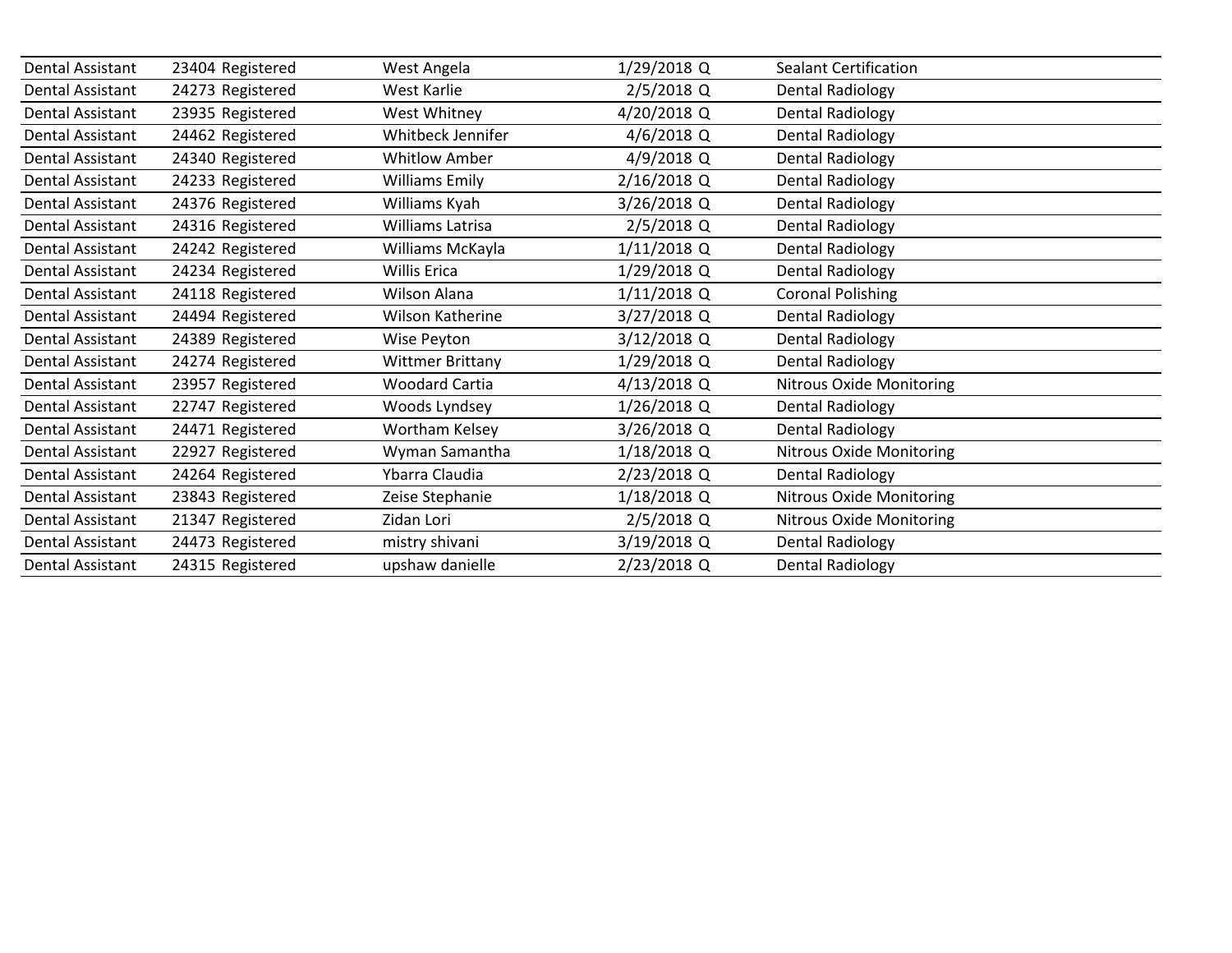| Board Status Change Detailed Listing Report |           |                  |               |          |                            | January 9 - April 24, 2018      |                     |             |                    |            |
|---------------------------------------------|-----------|------------------|---------------|----------|----------------------------|---------------------------------|---------------------|-------------|--------------------|------------|
|                                             |           | License          |               |          |                            |                                 |                     |             |                    |            |
|                                             |           | <b>Status</b>    | Current       |          |                            |                                 |                     |             |                    | Rank       |
|                                             |           | Effective        | License       | Previous | License                    |                                 |                     |             | License            | Effective  |
| Profession                                  |           | Rank Date        | <b>Status</b> |          | License Status Number Name |                                 | City                | State       | <b>Expiry Date</b> | Date       |
| Dentist                                     | <b>DS</b> | 4/7/2018 Expired |               | Licensed |                            | 9715 Amirfaiz Shirin            | Little Rock         | Arkansas    | 1/31/2018          | 6/19/2013  |
| Dentist                                     | <b>DS</b> | 3/7/2018 Expired |               | Licensed |                            | 9458 Bibbins Kimberly Smith     | Youngsville         | Louisiana   | 12/31/2017         | 5/11/2012  |
| Dentist                                     | <b>DS</b> | 4/7/2018 Expired |               | Licensed |                            | 4387 Bolinger Woodson B         | Weaverville         | N.Carolina  | 1/31/2018          | 8/2/1984   |
| Dentist                                     | <b>DS</b> | 4/7/2018 Expired |               | Licensed |                            | 9804 Ciula Ewelina              | Clarksville         | Tennessee   | 1/31/2018          | 1/24/2014  |
| Dentist                                     | <b>DS</b> | 2/7/2018 Expired |               | Licensed |                            | 4764 Clemmons Joseph V III      | Lakeland            | Tennessee   | 11/30/2017         | 7/8/1987   |
| Dentist                                     | <b>DS</b> | 4/7/2018 Expired |               | Licensed |                            | 10230 Douglas Kristen           | Jackson             | Tennessee   | 1/31/2018          | 3/28/2016  |
| Dentist                                     | <b>DS</b> | 3/7/2018 Expired |               | Licensed |                            | 2760 Giffin Dds A Lawrence      | <b>West Memphis</b> | Arkansas    | 12/31/2017         | 1/20/1975  |
| Dentist                                     | <b>DS</b> | 3/7/2018 Expired |               | Licensed |                            | 10253 Helton Joey Vernon        | Amory               | Mississippi | 12/31/2017         | 5/12/2016  |
| Dentist                                     | <b>DS</b> | 4/7/2018 Expired |               | Licensed |                            | 8289 Hence Marquinet Catrina    | Cordova             | Tennessee   | 1/31/2018          | 8/17/2004  |
| Dentist                                     | <b>DS</b> | 4/7/2018 Expired |               | Licensed |                            | 9975 Herold Robert William      | Clarksville         | Tennessee   | 1/31/2018          | 1/22/2015  |
| Dentist                                     | <b>DS</b> | 4/7/2018 Expired |               | Licensed |                            | 2762 Johnson William A          | Ooltewah            | Tennessee   | 1/31/2018          | 1/20/1975  |
| Dentist                                     | <b>DS</b> | 2/7/2018 Expired |               | Licensed |                            | 2736 Kirby Phillip D            | Old Hickory         | Tennessee   | 11/30/2017         | 1/10/1975  |
| Dentist                                     | <b>DS</b> | 4/7/2018 Expired |               | Licensed |                            | 10391 Lewis Latoya Legrand      | <b>Memphis</b>      | Tennessee   | 1/31/2018          | 10/31/2016 |
| Dentist                                     | <b>DS</b> | 3/7/2018 Expired |               | Licensed |                            | 10138 Lowther Wilson Reid       | Kingsport           | Tennessee   | 12/31/2017         | 7/30/2015  |
| Dentist                                     | <b>DS</b> | 4/7/2018 Expired |               | Licensed |                            | 10189 Norman Joseph Alan        | Gate City           | Virgina     | 1/31/2018          | 1/7/2016   |
| Dentist                                     | <b>DS</b> | 3/7/2018 Expired |               | Licensed |                            | 9714 Nunez Wilka Garcia         | Hendersonville      | Tennessee   | 12/31/2017         | 7/2/2013   |
| Dentist                                     | <b>DS</b> | 4/7/2018 Expired |               | Licensed |                            | 2645 Parrish Robert A           | Albany              | Georgia     | 1/31/2018          | 6/28/1974  |
| Dentist                                     | <b>DS</b> | 3/7/2018 Expired |               | Licensed |                            | 9619 Tylka Daniel F.            | Memphis             | Tennessee   | 12/31/2017         | 4/11/2013  |
| Dentist                                     | <b>DS</b> | 4/7/2018 Expired |               | Licensed |                            | 9052 Ware Tawana Kieshawn       | Indianapolis        | Indiana     | 1/31/2018          | 8/18/2009  |
| Dentist                                     | EL.       | 4/7/2018 Expired |               | Licensed |                            | 9552 Stamatacos Catherine       | Melbourne Beach     | Florida     | 12/31/2017         | 4/7/2018   |
| Dental Hygienists DH                        |           | 4/7/2018 Expired |               | Licensed |                            | 3255 Adams Kimberly R           | San Diego           | California  | 12/31/2002         | 7/29/1988  |
| Dental Hygienists DH                        |           | 4/7/2018 Expired |               | Licensed |                            | 8424 Beavers Amanda Nicole      | Richlands           | Virgina     | 1/31/2018          | 5/8/2015   |
| Dental Hygienists DH                        |           | 2/7/2018 Expired |               | Licensed |                            | 8149 Biggs Shelley Ann          | <b>Talking Rock</b> | Georgia     | 11/30/2017         | 5/29/2014  |
| Dental Hygienists DH                        |           | 4/7/2018 Expired |               | Licensed |                            | 7216 Borisyuk Oleg Petrovich    | Brentwood           | Tennessee   | 1/31/2018          | 7/30/2010  |
| Dental Hygienists DH                        |           | 4/7/2018 Expired |               | Licensed |                            | 6990 Castillo German Esau       | Nashville           | Tennessee   | 1/31/2018          | 7/2/2009   |
| Dental Hygienists DH                        |           | 3/7/2018 Expired |               | Licensed |                            | 6609 Colclough Whitney Danielle | Little Rock         | Arkansas    | 12/31/2017         | 9/21/2007  |
| Dental Hygienists DH                        |           | 4/7/2018 Expired |               | Licensed |                            | 8519 Elkins Brittany Nicole     | Pound               | Virgina     | 1/31/2018          | 7/24/2015  |
| Dental Hygienists DH                        |           | 3/7/2018 Expired |               | Licensed |                            | 5453 Farris Amanda Diane        | Fulton              | Mississippi | 12/31/2017         | 6/10/2002  |
| Dental Hygienists DH                        |           | 4/7/2018 Expired |               | Licensed |                            | 8970 Hamilton Quinton           | Memphis             | Tennessee   | 1/31/2018          | 11/21/2016 |
| Dental Hygienists DH                        |           | 2/7/2018 Expired |               | Licensed |                            | 3332 Hampton Angela D           | Soddy Daisy         | Tennessee   | 11/30/2017         | 6/14/1989  |
| Dental Hygienists DH                        |           | 3/7/2018 Expired |               | Licensed |                            | 7219 Henderson Brandy Jo        | Rockmart            | Georgia     | 12/31/2017         | 9/3/2010   |
| Dental Hygienists DH                        |           | 4/7/2018 Expired |               | Licensed |                            | 6900 Hill Jackie Denise         | Lawrenceburg        | Tennessee   | 1/31/2018          | 6/5/2009   |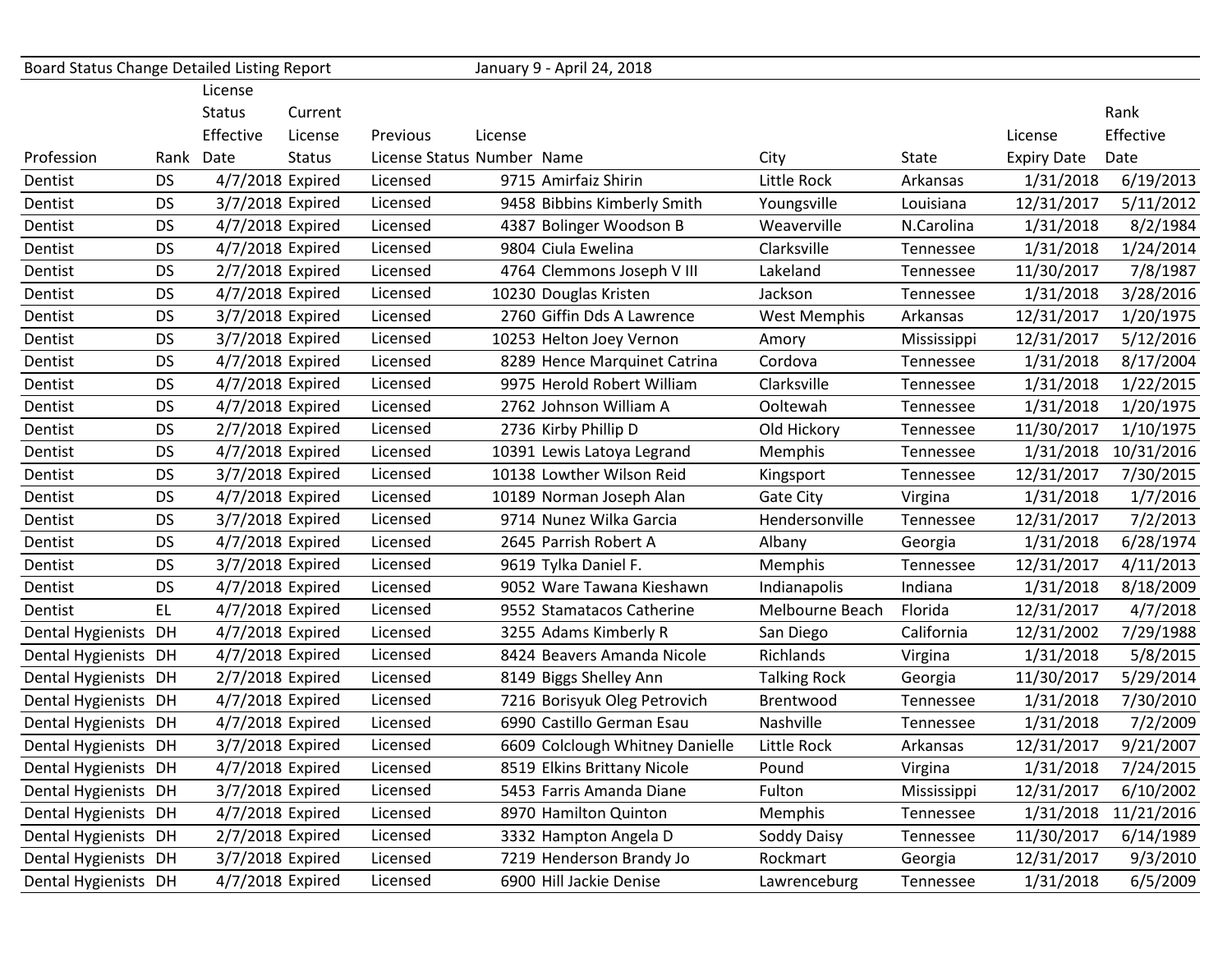| Dental Hygienists DH     |    | 4/7/2018 Expired  | Licensed   | 8241 Jenkins Taylor Beth                   | Henderson           | Kentucky    | 1/31/2018  | 7/9/2014   |
|--------------------------|----|-------------------|------------|--------------------------------------------|---------------------|-------------|------------|------------|
| Dental Hygienists DH     |    | 3/7/2018 Expired  | Licensed   | 8688 Jones Chasan Kereen                   | Forney              | Texas       | 12/31/2017 | 4/18/2016  |
| Dental Hygienists DH     |    | 4/7/2018 Expired  | Licensed   | 7173 Mamoon Zakia Perveen                  | Germantown          | Tennessee   | 1/31/2018  | 6/25/2010  |
| Dental Hygienists DH     |    | 4/7/2018 Expired  | Licensed   | 5134 Moore Dawn Watts                      | Dover               | Tennessee   | 1/31/2018  | 6/29/2000  |
| Dental Hygienists DH     |    | 4/7/2018 Expired  | Licensed   | 8035 Mullins Barbara Alicia                | Birmingham          | Alabama     | 1/31/2018  | 8/28/2013  |
| Dental Hygienists DH     |    | 1/30/2018 Expired | Licensed   | 5015 Osborne Melinda Dawn                  | <b>Piney Flats</b>  | Tennessee   | 3/31/2012  | 10/5/1999  |
| Dental Hygienists DH     |    | 2/7/2018 Expired  | Licensed   | 8955 Peebles Cassidy Hurst                 | Knoxville           | Tennessee   | 11/30/2017 | 10/31/2016 |
| Dental Hygienists DH     |    | 4/7/2018 Expired  | Licensed   | 8154 Pitock Kristina Renee                 | Carleton            | Michigan    | 1/31/2018  | 5/29/2014  |
| Dental Hygienists DH     |    | 4/7/2018 Expired  | Licensed   | 7560 Poe Lindsey Lee                       | <b>Forrest City</b> | Arkansas    | 1/31/2018  | 3/8/2012   |
| Dental Hygienists DH     |    | 3/7/2018 Expired  | Licensed   | 5959 Rogan-Hopper Dinah Maria              | Danville            | Kentucky    | 12/31/2017 | 2/24/2005  |
| Dental Hygienists DH     |    | 2/7/2018 Expired  | Licensed   | 2230 Slack Virginia Akins                  | Lafayette           | Georgia     | 11/30/2017 | 9/3/1980   |
| Dental Hygienists DH     |    | 4/7/2018 Expired  | Licensed   | 2460 Stockard Mary J                       | Nashville           | Tennessee   | 1/31/2018  | 6/23/1982  |
| Dental Hygienists DH     |    | 3/7/2018 Expired  | Licensed   | 8178 Sullivan Rebekah Leigh                | Knoxville           | Tennessee   | 12/31/2017 | 5/29/2014  |
| Dental Hygienists DH     |    | 2/7/2018 Expired  | Licensed   | 8556 Wallen Jennifer Lee                   | <b>Russell Spgs</b> | Kentucky    | 11/30/2017 | 8/6/2015   |
| Dental Hygienists DH     |    | 2/7/2018 Expired  | Licensed   | 8150 Wilkinson Meghan Marie                | Milwaukee           | Wisconsin   | 11/30/2017 | 5/22/2014  |
| Dental Hygienists DH     |    | 3/7/2018 Expired  | Licensed   | 7428 Williams Shante' R                    | Nashville           | Tennessee   | 12/31/2017 | 7/1/2011   |
| Dental Hygienists DH     |    | 2/7/2018 Expired  | Licensed   | 8559 Yates Rachel Evans                    | <b>Bristol</b>      | Virgina     | 11/30/2017 | 10/16/2015 |
| Dental Hygienists VL     |    | 2/7/2018 Expired  | Licensed   | 7169 Cuthbertson Laura G                   | Charlotte           | N.Carolina  | 11/30/2017 | 7/16/2010  |
| Dental Assistants DA     |    | 4/7/2018 Expired  | Registered | 9842 Absar Kila Marie                      | Fairview            | Tennessee   | 1/31/2018  | 8/5/2003   |
| Dental Assistants DA     |    | 3/7/2018 Expired  | Registered | 6118 Albritton Connie U.                   | Southaven           | Mississippi | 12/31/2017 | 2/27/1995  |
| Dental Assistants DA     |    | 2/7/2018 Expired  | Registered | 19963 Alhasan Nicole Naser                 | Nashville           | Tennessee   | 11/30/2017 | 8/1/2014   |
| Dental Assistants DA     |    | 2/7/2018 Expired  | Registered | 21864 Allen Brieon Jenae-Domonique Memphis |                     | Tennessee   | 11/30/2017 | 2/19/2016  |
| Dental Assistants        | DA | 2/7/2018 Expired  | Registered | 21193 Alvarado Dolores Michelle            | Memphis             | Tennessee   | 11/30/2017 | 8/14/2015  |
| Dental Assistants DA     |    | 2/7/2018 Expired  | Registered | 21870 Alvarez Claudia                      | Columbia            | Tennessee   | 11/30/2017 | 3/11/2016  |
| Dental Assistants DA     |    | 2/7/2018 Expired  | Registered | 20757 Anderson Joyce Latrice               | Memphis             | Tennessee   | 11/30/2017 | 4/9/2015   |
| Dental Assistants DA     |    | 4/7/2018 Expired  | Registered | 21133 Andrews Kayla Brooke                 | Elizabethton        | Tennessee   | 1/31/2018  | 7/17/2015  |
| Dental Assistants DA     |    | 3/7/2018 Expired  | Registered | 21281 Anguiano Maria Guadalupe             | Lenoir City         | Tennessee   | 12/31/2017 | 8/14/2015  |
| <b>Dental Assistants</b> | DA | 4/7/2018 Expired  | Registered | 12416 Baker Rebekah Lauren                 | Athens              | Tennessee   | 1/31/2018  | 9/21/2007  |
| Dental Assistants DA     |    | 4/7/2018 Expired  | Registered | 17152 Barcroft Marianna Kathryn            | Memphis             | Tennessee   | 1/31/2018  | 5/4/2012   |
| Dental Assistants DA     |    | 3/7/2018 Expired  | Registered | 21799 Barker Nicole Jo-Ann                 | Cleveland           | Tennessee   | 12/31/2017 | 2/5/2016   |
| Dental Assistants DA     |    | 4/7/2018 Expired  | Registered | 22350 Belmontes Samantha Diane             | Paris               | Tennessee   | 1/31/2018  | 10/31/2016 |
| Dental Assistants DA     |    | 2/7/2018 Expired  | Registered | 19907 Benjamin Christa Elizabeth           | Fort Campbell       | Kentucky    | 11/30/2017 | 11/3/2014  |
| Dental Assistants DA     |    | 2/7/2018 Expired  | Registered | 11760 Bishop Amber Dawn                    | Etowah              | Tennessee   | 11/30/2017 | 2/9/2007   |
| Dental Assistants DA     |    | 4/7/2018 Expired  | Registered | 19890 Black Chelsey Nicole                 | <b>Bartlett</b>     | Tennessee   | 1/31/2018  | 8/14/2015  |
| Dental Assistants DA     |    | 4/7/2018 Expired  | Registered | 20981 Boone Tessa Schell                   | Clarksville         | Tennessee   | 1/31/2018  | 10/31/2016 |
| Dental Assistants DA     |    | 2/7/2018 Expired  | Registered | 21357 Bowen Katelyn Hannah                 | Columbia            | Tennessee   | 11/30/2017 | 1/8/2016   |
| Dental Assistants DA     |    | 4/7/2018 Expired  | Registered | 18519 Bowlin Robert Samuel JR              | Johnson City        | Tennessee   | 1/31/2018  | 7/26/2013  |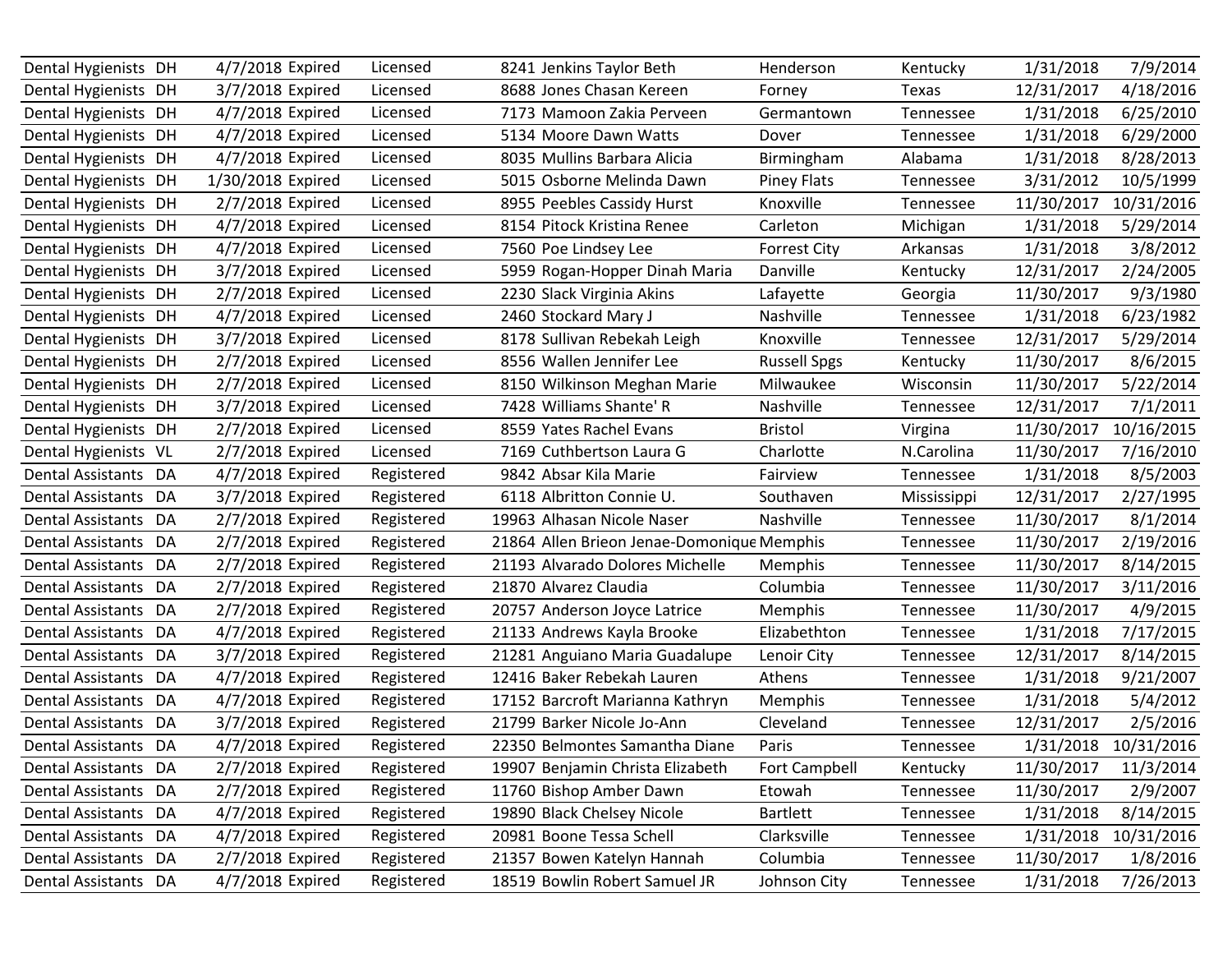| Dental Assistants DA     |    | 4/7/2018 Expired | Registered | 22052 Bradford Marissa Kimberly | Knoxville           | Tennessee   | 1/31/2018  | 5/2/2016   |
|--------------------------|----|------------------|------------|---------------------------------|---------------------|-------------|------------|------------|
| Dental Assistants DA     |    | 4/7/2018 Expired | Registered | 22498 Brady Margaret Ann        | Russellville        | Tennessee   | 1/31/2018  | 9/19/2016  |
| Dental Assistants DA     |    | 3/7/2018 Expired | Registered | 21308 Brewer Randa Lynn         | Cookeville          | Tennessee   | 12/31/2017 | 9/16/2016  |
| Dental Assistants DA     |    | 4/7/2018 Expired | Registered | 5486 Brock Donna Sue            | Pikeville           | Tennessee   | 1/31/2018  | 5/23/2016  |
| Dental Assistants DA     |    | 4/7/2018 Expired | Registered | 17397 Brooks Tabitha Layne      | Mount Pleasant      | Tennessee   | 1/31/2018  | 8/2/2012   |
| Dental Assistants DA     |    | 4/7/2018 Expired | Registered | 21238 Broomfield Tonia          | Horn Lake           | Mississippi | 1/31/2018  | 8/21/2015  |
| Dental Assistants DA     |    | 3/7/2018 Expired | Registered | 21788 Browne Danita Michelle    | Clarksville         | Tennessee   | 12/31/2017 | 10/4/2016  |
| Dental Assistants DA     |    | 3/7/2018 Expired | Registered | 22272 Bruner Brooklyn Paige     | Manchester          | Tennessee   | 12/31/2017 | 8/15/2016  |
| Dental Assistants DA     |    | 4/7/2018 Expired | Registered | 20528 Burton Genalyn M.         | Hornbeak            | Tennessee   | 1/31/2018  | 2/11/2015  |
| Dental Assistants DA     |    | 3/7/2018 Expired | Registered | 21239 Bush Ciara Artrice        | Memphis             | Tennessee   | 12/31/2017 | 11/3/2015  |
| <b>Dental Assistants</b> | DA | 2/7/2018 Expired | Registered | 20992 Cabrera Rodriguez Anabel  | <b>Ashland City</b> | Tennessee   | 11/30/2017 | 6/19/2015  |
| Dental Assistants DA     |    | 3/7/2018 Expired | Registered | 20767 Cardonita Debra           | Knoxville           | Tennessee   | 12/31/2017 | 4/30/2015  |
| Dental Assistants DA     |    | 2/7/2018 Expired | Registered | 11868 Carr Erin Beth            | Knoxville           | Tennessee   | 11/30/2017 | 12/14/2006 |
| Dental Assistants DA     |    | 4/7/2018 Expired | Registered | 22713 Cates Laurie Michelle     | Knoxville           | Tennessee   | 1/31/2018  | 11/22/2016 |
| Dental Assistants DA     |    | 3/7/2018 Expired | Registered | 20291 Cathey Brittany Britsha   | Senatobia           | Mississippi | 12/31/2017 | 3/4/2015   |
| Dental Assistants DA     |    | 2/7/2018 Expired | Registered | 20843 Chandler Megan Rose       | Lascassas           | Tennessee   | 11/30/2017 | 11/2/2015  |
| Dental Assistants DA     |    | 4/7/2018 Expired | Registered | 21616 Childress Juanita Gabriel | Cordova             | Tennessee   | 1/31/2018  | 3/11/2016  |
| Dental Assistants DA     |    | 4/7/2018 Expired | Registered | 19950 Choroco-Carr Pamela C.    | Pulaski             | Virgina     | 1/31/2018  | 8/8/2014   |
| Dental Assistants DA     |    | 4/7/2018 Expired | Registered | 20902 Ciarloni Robin Renee      | Olive Branch        | Mississippi | 1/31/2018  | 5/19/2015  |
| Dental Assistants DA     |    | 3/7/2018 Expired | Registered | 11983 Clark Angela              | Nashville           | Tennessee   | 12/31/2017 | 6/7/2007   |
| Dental Assistants DA     |    | 3/7/2018 Expired | Registered | 22148 Clay Demetria Ann         | Chattanooga         | Tennessee   | 12/31/2017 | 7/19/2016  |
| Dental Assistants DA     |    | 4/7/2018 Expired | Registered | 19089 Clay Kristan Grimes       | Nashville           | Tennessee   | 1/31/2018  | 11/2/2015  |
| <b>Dental Assistants</b> | DA | 2/7/2018 Expired | Registered | 20556 Cloutier Catherine Jean   | Johnson City        | Tennessee   | 11/30/2017 | 2/27/2015  |
| Dental Assistants DA     |    | 3/7/2018 Expired | Registered | 15114 Cloyd Katelyn Marlana     | Hohenwald           | Tennessee   | 12/31/2017 | 6/18/2010  |
| Dental Assistants DA     |    | 4/7/2018 Expired | Registered | 16659 Cole Kimberly Cheryl      | Jackson             | Tennessee   | 1/31/2018  | 9/3/2015   |
| Dental Assistants DA     |    | 2/7/2018 Expired | Registered | 20668 Coleman Heather Michelle  | Englewood           | Tennessee   | 11/30/2017 | 12/2/2015  |
| Dental Assistants DA     |    | 3/7/2018 Expired | Registered | 22038 Collins Jamie Melissa     | Knoxville           | Tennessee   | 12/31/2017 | 4/22/2016  |
| Dental Assistants DA     |    | 3/7/2018 Expired | Registered | 11287 Connor Christine Nicole   | White House         | Tennessee   | 12/31/2017 | 1/30/2017  |
| Dental Assistants DA     |    | 3/7/2018 Expired | Registered | 22734 Countryman Lakin Jeneane  | Knoxville           | Tennessee   | 12/31/2017 | 11/10/2016 |
| Dental Assistants        | DA | 4/7/2018 Expired | Registered | 16318 Craft Lesley Ann          | Chattanooga         | Tennessee   | 1/31/2018  | 6/30/2011  |
| Dental Assistants DA     |    | 2/7/2018 Expired | Registered | 16786 Crater Jessica Lynn       | Gray                | Tennessee   | 11/30/2017 | 6/25/2012  |
| Dental Assistants DA     |    | 4/7/2018 Expired | Registered | 16989 Crowe Mary Lorraine       | Cleveland           | Tennessee   | 1/31/2018  | 2/24/2012  |
| Dental Assistants DA     |    | 4/7/2018 Expired | Registered | 21428 Crowson Nancy Dunlap      | Nashville           | Tennessee   | 1/31/2018  | 10/2/2015  |
| Dental Assistants DA     |    | 3/7/2018 Expired | Registered | 20683 Cunningham Kinshasa Allai | Nashville           | Tennessee   | 12/31/2017 | 3/24/2015  |
| Dental Assistants DA     |    | 2/7/2018 Expired | Registered | 21261 Davis Chequita Tomika     | Robinsonville       | Mississippi | 11/30/2017 | 8/21/2015  |
| Dental Assistants DA     |    | 3/7/2018 Expired | Registered | 20962 Day Brittany Lynn         | Waterford           | Mississippi | 12/31/2017 | 6/10/2015  |
| Dental Assistants DA     |    | 2/7/2018 Expired | Registered | 22108 Deakins Claire Elizabeth  | Chattanooga         | Tennessee   | 11/30/2017 | 11/10/2016 |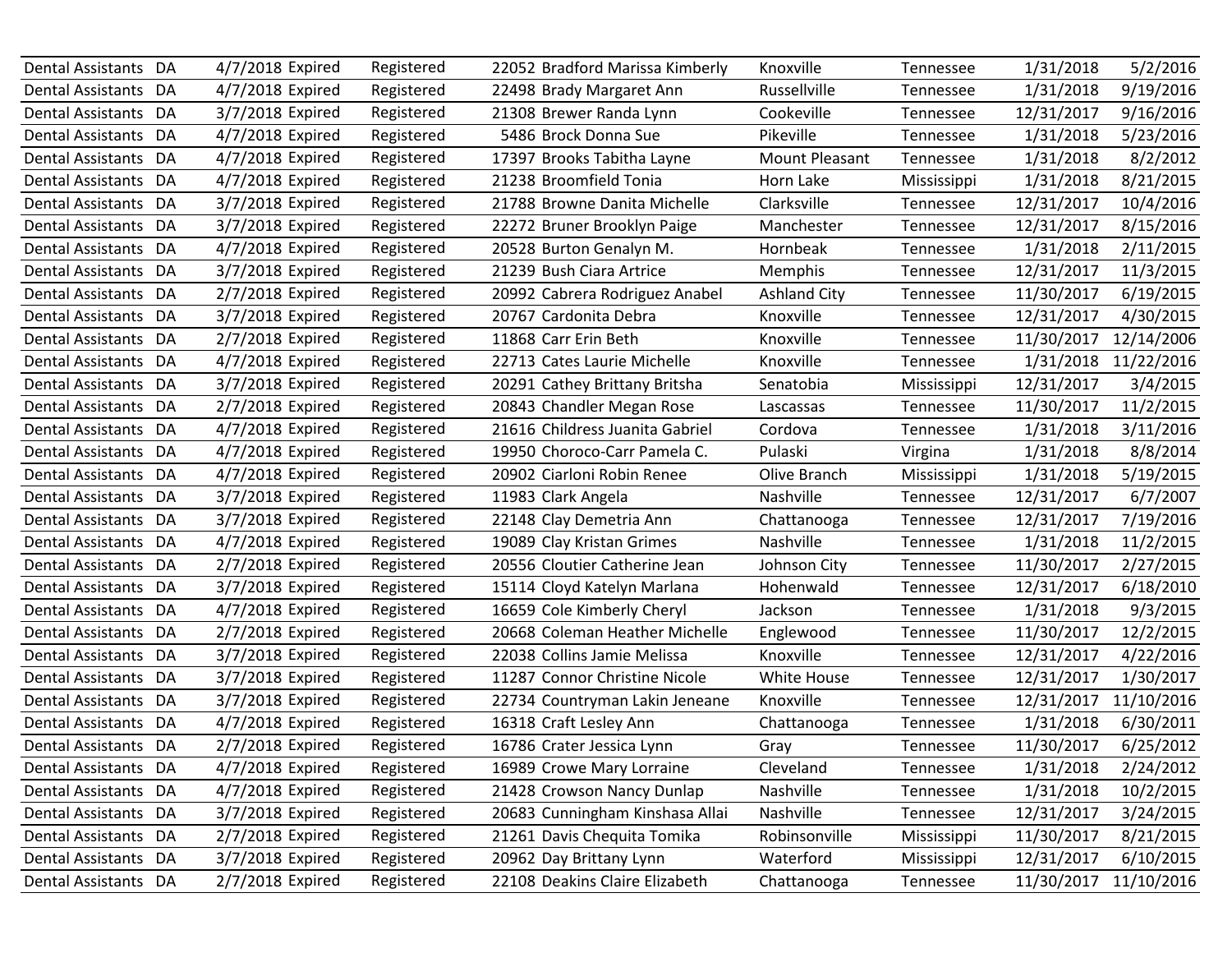| Dental Assistants DA     |    | 3/7/2018 Expired | Registered | 22257 Deavers Christie Anna       | Chapel Hill     | Tennessee   | 12/31/2017 | 6/20/2016  |
|--------------------------|----|------------------|------------|-----------------------------------|-----------------|-------------|------------|------------|
| Dental Assistants DA     |    | 2/7/2018 Expired | Registered | 21682 Depriest London Eva         | Fairview        | Tennessee   | 11/30/2017 | 12/11/2015 |
| Dental Assistants DA     |    | 4/7/2018 Expired | Registered | 22737 Derington April Renee       | Benton          | Kentucky    | 1/31/2018  | 11/10/2016 |
| Dental Assistants DA     |    | 4/7/2018 Expired | Registered | 20639 Detomaso Andrea Lyn         | Soddy Daisy     | Tennessee   | 1/31/2018  | 3/20/2015  |
| Dental Assistants DA     |    | 2/7/2018 Expired | Registered | 11880 Dixon-Nation Tajuana Yvette | Lavergne        | Tennessee   | 11/30/2017 | 8/24/2007  |
| Dental Assistants DA     |    | 2/7/2018 Expired | Registered | 13589 Doolin Tiffany Renae        | Dyersburg       | Tennessee   | 11/30/2017 | 12/15/2008 |
| Dental Assistants DA     |    | 2/7/2018 Expired | Registered | 10918 Doran-Bleck Mary Louise     | Jonesborough    | Tennessee   | 11/30/2017 | 8/3/2005   |
| Dental Assistants DA     |    | 4/7/2018 Expired | Registered | 3822 Driscoll Melissa P.          | Maryville       | Tennessee   | 1/31/2018  | 2/12/1991  |
| Dental Assistants DA     |    | 4/7/2018 Expired | Registered | 20849 Dye Kimberly Rose           | Powell          | Tennessee   | 1/31/2018  | 5/8/2015   |
| Dental Assistants DA     |    | 4/7/2018 Expired | Registered | 19320 Dye Lara Rae                | Munford         | Tennessee   | 1/31/2018  | 5/18/2015  |
| <b>Dental Assistants</b> | DA | 2/7/2018 Expired | Registered | 20993 Dyer Alyssa Jenea           | Cleveland       | Tennessee   | 11/30/2017 | 1/21/2016  |
| Dental Assistants DA     |    | 3/7/2018 Expired | Registered | 17978 Evans Caitlin Shelby        | Crossville      | Tennessee   | 12/31/2017 | 12/14/2012 |
| Dental Assistants DA     |    | 4/7/2018 Expired | Registered | 403 Fakes Cindy W                 | Melbourne       | Florida     | 1/31/2018  | 7/25/1979  |
| Dental Assistants DA     |    | 4/7/2018 Expired | Registered | 19936 Farnady Sarah Elizabeth     | Manchester      | Tennessee   | 1/31/2018  | 9/5/2014   |
| Dental Assistants DA     |    | 3/7/2018 Expired | Registered | 20780 Fennell Noel Lynn           | Philadelphia    | Tennessee   | 12/31/2017 | 5/13/2016  |
| Dental Assistants DA     |    | 3/7/2018 Expired | Registered | 19056 Fikes Nadia Kinece          | Cookeville      | Tennessee   | 12/31/2017 | 11/15/2013 |
| Dental Assistants DA     |    | 4/7/2018 Expired | Registered | 13824 Fischer Lorena Ann          | Clarksville     | Tennessee   | 1/31/2018  | 3/27/2009  |
| <b>Dental Assistants</b> | DA | 4/7/2018 Expired | Registered | 21212 Fraley Kayla                | Memphis         | Tennessee   | 1/31/2018  | 8/7/2015   |
| Dental Assistants DA     |    | 4/7/2018 Expired | Registered | 22917 Frazier Katlyn A.           | Clarksville     | Tennessee   | 1/31/2018  | 3/3/2017   |
| Dental Assistants DA     |    | 4/7/2018 Expired | Registered | 20065 Freeman Whitney Brooke      | Newport         | Tennessee   | 1/31/2018  | 4/9/2015   |
| Dental Assistants DA     |    | 3/7/2018 Expired | Registered | 22290 Fronczak Rebecca Ann        | Knoxville       | Tennessee   | 12/31/2017 | 7/6/2016   |
| Dental Assistants DA     |    | 4/7/2018 Expired | Registered | 22824 Gebers Christine Arlene     | Clarksville     | Tennessee   | 1/31/2018  | 1/12/2017  |
| <b>Dental Assistants</b> | DA | 4/7/2018 Expired | Registered | 22520 Gebhardt Julianna D'Neil    | Memphis         | Tennessee   | 1/31/2018  | 1/24/2017  |
| Dental Assistants DA     |    | 4/7/2018 Expired | Registered | 21711 Geer Nicole Kaitlyn         | Murfreesboro    | Tennessee   | 1/31/2018  | 12/18/2015 |
| Dental Assistants DA     |    | 4/7/2018 Expired | Registered | 21484 Gibson Meshelle Dawn        | Jasper          | Tennessee   | 1/31/2018  | 10/19/2015 |
| Dental Assistants DA     |    | 2/7/2018 Expired | Registered | 19793 Gilbert Daffeny Lorraine    | Columbia        | Tennessee   | 11/30/2017 | 9/5/2014   |
| Dental Assistants DA     |    | 4/7/2018 Expired | Registered | 22591 Gray Grace Katherina        | Shelbyville     | Tennessee   | 1/31/2018  | 11/1/2016  |
| Dental Assistants DA     |    | 2/7/2018 Expired | Registered | 21143 Gray Mary Khleo Algara      | <b>Big Rock</b> | Tennessee   | 11/30/2017 | 8/7/2015   |
| Dental Assistants DA     |    | 4/7/2018 Expired | Registered | 20861 Green Tamara Kiara          | Memphis         | Tennessee   | 1/31/2018  | 5/19/2015  |
| Dental Assistants DA     |    | 3/7/2018 Expired | Registered | 21448 Gregory Macy Evelyn         | Portland        | Tennessee   | 12/31/2017 | 11/2/2015  |
| Dental Assistants DA     |    | 3/7/2018 Expired | Registered | 21110 Gross Taylor Delaine        | <b>Brighton</b> | Tennessee   | 12/31/2017 | 1/8/2016   |
| Dental Assistants DA     |    | 2/7/2018 Expired | Registered | 1444 Guymon Tracy D               | Harriman        | Tennessee   | 11/30/2017 | 6/14/1984  |
| Dental Assistants DA     |    | 2/7/2018 Expired | Registered | 13806 Guzman Shuna Shae           | Memphis         | Tennessee   | 11/30/2017 | 3/27/2009  |
| Dental Assistants DA     |    | 4/7/2018 Expired | Registered | 21881 Hamilton Quinton            | <b>Memphis</b>  | Tennessee   | 1/31/2018  | 6/10/2016  |
| Dental Assistants DA     |    | 2/7/2018 Expired | Registered | 20769 Harmon Tiffany Nacole       | Johnson City    | Tennessee   | 11/30/2017 | 5/19/2015  |
| Dental Assistants DA     |    | 3/7/2018 Expired | Registered | 17641 Harpell Joan Ellice         | Cordova         | Tennessee   | 12/31/2017 | 10/4/2012  |
| Dental Assistants DA     |    | 2/7/2018 Expired | Registered | 17678 Harper Krystle Desiree      | <b>Byhalia</b>  | Mississippi | 11/30/2017 | 8/24/2012  |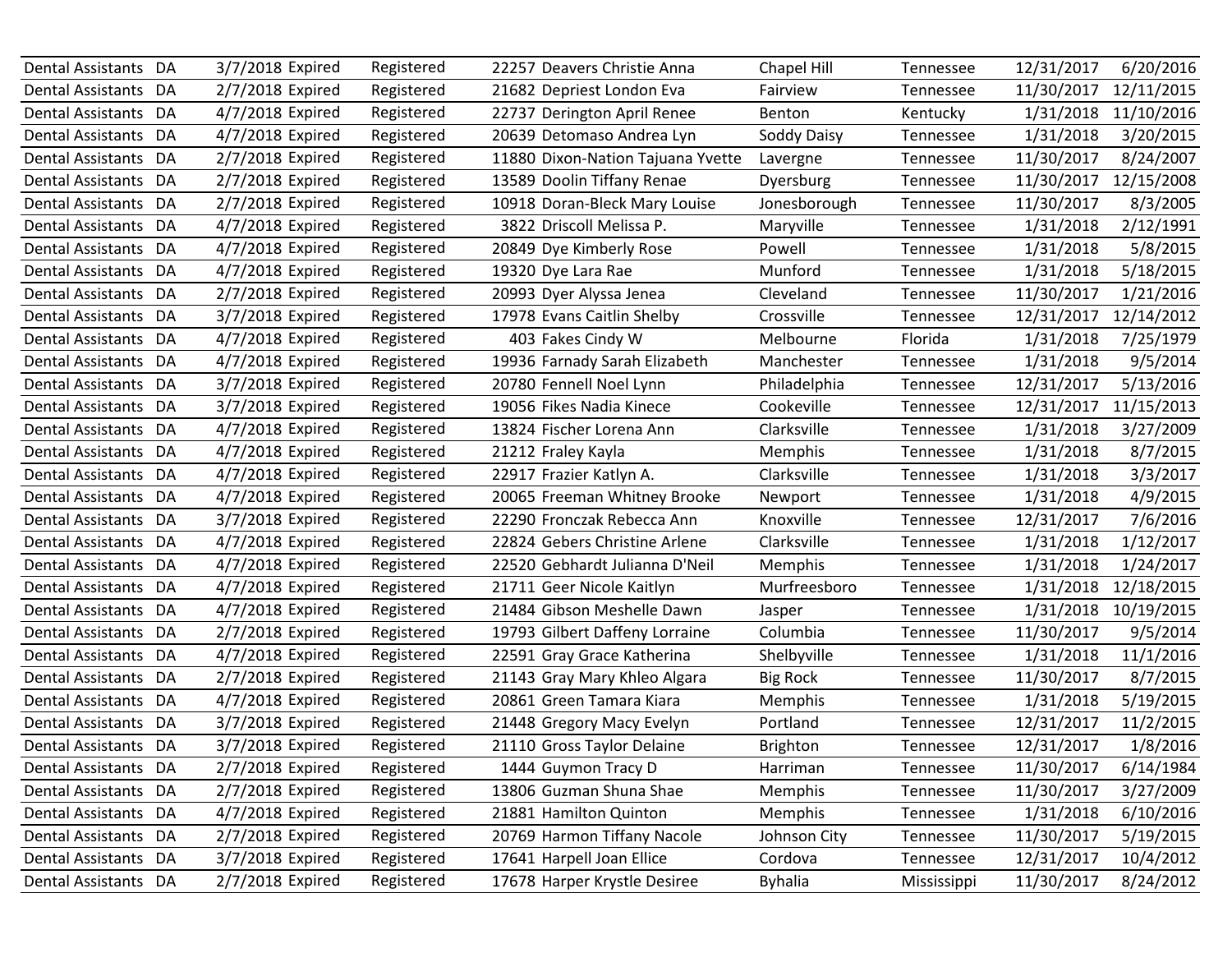| Dental Assistants DA     |    | 2/7/2018 Expired | Registered | 10595 Harris Kari Leigh         | Smithville                 | Tennessee   | 11/30/2017 | 2/2/2005   |
|--------------------------|----|------------------|------------|---------------------------------|----------------------------|-------------|------------|------------|
| Dental Assistants DA     |    | 2/7/2018 Expired | Registered | 20617 Hawkins Britney Diane     | Vonore                     | Tennessee   | 11/30/2017 | 3/20/2015  |
| Dental Assistants DA     |    | 3/7/2018 Expired | Registered | 19630 Hendrix Michelle Leigh    | Huntsville                 | Alabama     | 12/31/2017 | 5/9/2014   |
| Dental Assistants DA     |    | 3/7/2018 Expired | Registered | 20129 Herron Brooke Ashley      | Chapel Hill                | Tennessee   | 12/31/2017 | 4/30/2015  |
| Dental Assistants DA     |    | 3/7/2018 Expired | Registered | 16327 Hixson Christy Jo         | Dayton                     | Tennessee   | 12/31/2017 | 7/15/2011  |
| Dental Assistants DA     |    | 4/7/2018 Expired | Registered | 20998 Hood Brittney Nichole     | Senatobia                  | Mississippi | 1/31/2018  | 6/10/2015  |
| Dental Assistants DA     |    | 4/7/2018 Expired | Registered | 22264 Horne Ana Marissa         | Lebanon                    | Tennessee   | 1/31/2018  | 6/21/2016  |
| Dental Assistants DA     |    | 2/7/2018 Expired | Registered | 13815 Irvine Amy Carlene        | Southaven                  | Mississippi | 11/30/2017 | 3/27/2009  |
| Dental Assistants DA     |    | 3/7/2018 Expired | Registered | 20689 Isenberg Johnna Denee'    | Murfreesboro               | Tennessee   | 12/31/2017 | 6/24/2016  |
| Dental Assistants DA     |    | 2/7/2018 Expired | Registered | 16408 James Erica Monike        | Cordova                    | Tennessee   | 11/30/2017 | 8/1/2011   |
| <b>Dental Assistants</b> | DA | 4/7/2018 Expired | Registered | 20450 Johns Delena Dawn         | Russellville               | Tennessee   | 1/31/2018  | 1/8/2015   |
| Dental Assistants DA     |    | 4/7/2018 Expired | Registered | 21220 Johns Melissa Kay         | Greenbrier                 | Tennessee   | 1/31/2018  | 9/25/2015  |
| Dental Assistants DA     |    | 4/7/2018 Expired | Registered | 21782 Johnson Heather Leigh     | Murfreesboro               | Tennessee   | 1/31/2018  | 2/5/2016   |
| Dental Assistants DA     |    | 3/7/2018 Expired | Registered | 12842 Jones Chasan Kereen       | Forney                     | Texas       | 12/31/2017 | 4/25/2008  |
| Dental Assistants DA     |    | 3/7/2018 Expired | Registered | 20382 Jones Hannah Jane         | <b>Red Boiling Springs</b> | Tennessee   | 12/31/2017 | 1/11/2016  |
| Dental Assistants DA     |    | 3/7/2018 Expired | Registered | 22479 Judd Courtney Renee       | Kingsport                  | Tennessee   | 12/31/2017 | 8/22/2016  |
| Dental Assistants DA     |    | 4/7/2018 Expired | Registered | 22241 Kader Hana K.             | Nashville                  | Tennessee   | 1/31/2018  | 7/6/2016   |
| Dental Assistants DA     |    | 4/7/2018 Expired | Registered | 20957 Kelly Kristen Leann       | Horn Lake                  | Mississippi | 1/31/2018  | 6/10/2015  |
| Dental Assistants DA     |    | 2/7/2018 Expired | Registered | 9083 Kennedy Jennifer Hazelwood | San Tan Valley             | Arizona     | 11/30/2017 | 12/2/2002  |
| Dental Assistants DA     |    | 3/7/2018 Expired | Registered | 16924 Kidd Violet Rena          | <b>Memphis</b>             | Tennessee   | 12/31/2017 | 2/2/2012   |
| Dental Assistants DA     |    | 2/7/2018 Expired | Registered | 19763 Kilzer Kayce Lynn         | Henderson                  | Tennessee   | 11/30/2017 | 8/12/2016  |
| Dental Assistants DA     |    | 2/7/2018 Expired | Registered | 14479 King Stacey Renee         | Memphis                    | Tennessee   | 11/30/2017 | 10/16/2009 |
| <b>Dental Assistants</b> | DA | 3/7/2018 Expired | Registered | 15981 Lambert Crystele Leshey   | Knoxville                  | Tennessee   | 12/31/2017 | 4/21/2011  |
| Dental Assistants DA     |    | 3/7/2018 Expired | Registered | 16227 Lambert Daisha Nicole     | Chattanooga                | Tennessee   | 12/31/2017 | 6/10/2011  |
| Dental Assistants DA     |    | 2/7/2018 Expired | Registered | 14761 Lane Brittany Cheyenne    | Parrottsville              | Tennessee   | 11/30/2017 | 5/7/2010   |
| Dental Assistants DA     |    | 4/7/2018 Expired | Registered | 11529 Lane Nola Geesling        | Cookeville                 | Tennessee   | 1/31/2018  | 4/25/2008  |
| Dental Assistants DA     |    | 3/7/2018 Expired | Registered | 18359 Lanier Kalyn Noel         | Lebanon                    | Tennessee   | 12/31/2017 | 5/10/2013  |
| Dental Assistants DA     |    | 4/7/2018 Expired | Registered | 11984 Lawson Amberly Nicole     | Mount Juliet               | Tennessee   | 1/31/2018  | 12/18/2015 |
| Dental Assistants DA     |    | 4/7/2018 Expired | Registered | 21876 Layne Chasity Michelle    | Ringgold                   | Georgia     | 1/31/2018  | 2/25/2016  |
| Dental Assistants        | DA | 2/7/2018 Expired | Registered | 22157 Lee Adria Paige           | Hixson                     | Tennessee   | 11/30/2017 | 7/19/2016  |
| Dental Assistants DA     |    | 3/7/2018 Expired | Registered | 7193 Leftwich Vicki L.          | Kingsport                  | Tennessee   | 12/31/2017 | 1/14/1998  |
| Dental Assistants DA     |    | 4/7/2018 Expired | Registered | 8629 Lewis Mary Alice           | Munford                    | Tennessee   | 1/31/2018  | 5/7/2001   |
| Dental Assistants DA     |    | 3/7/2018 Expired | Registered | 21887 Lloyd Kannisha Renee      | Memphis                    | Tennessee   | 12/31/2017 | 5/9/2016   |
| Dental Assistants DA     |    | 4/7/2018 Expired | Registered | 22432 Long Brooke Dill          | Ft Oglethorpe              | Georgia     | 1/31/2018  | 1/27/2017  |
| Dental Assistants DA     |    | 2/7/2018 Expired | Registered | 20833 Love Hannah Elizabeth     | Santa Fe                   | Tennessee   | 11/30/2017 | 5/29/2015  |
| Dental Assistants DA     |    | 3/7/2018 Expired | Registered | 14408 Low Crystal Renee         | Murfreesboro               | Tennessee   | 12/31/2017 | 11/5/2015  |
| Dental Assistants DA     |    | 4/7/2018 Expired | Registered | 16675 Lutes Shannon Lynn        | Smyrna                     | Tennessee   | 1/31/2018  | 11/3/2011  |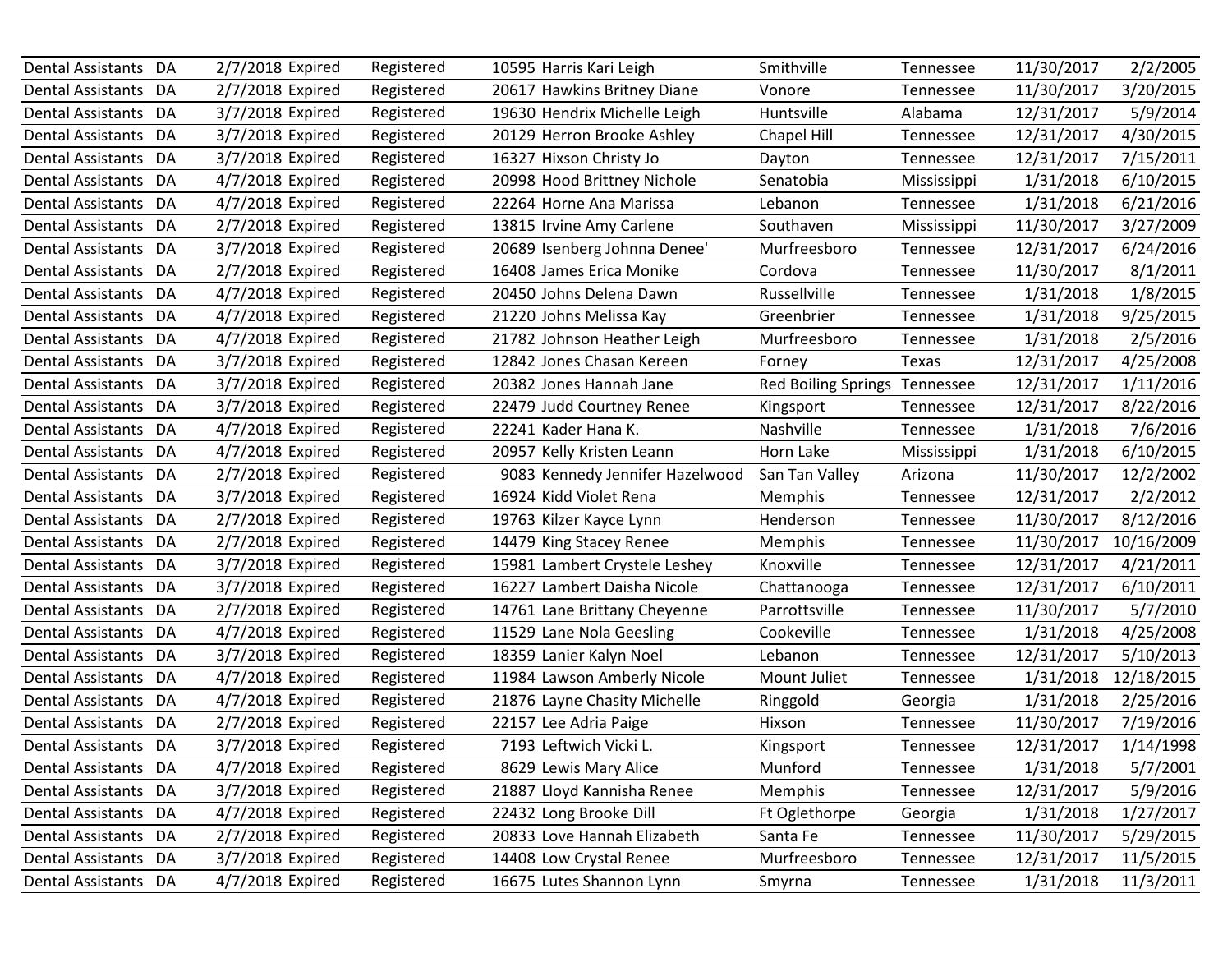| Dental Assistants DA     |    | 3/7/2018 Expired | Registered | 4128 Maddox Sherry Noles        | Fayetteville          | Tennessee   | 12/31/2017 | 9/12/1991  |
|--------------------------|----|------------------|------------|---------------------------------|-----------------------|-------------|------------|------------|
| Dental Assistants DA     |    | 4/7/2018 Expired | Registered | 10328 Mansfield Charla Beth     | Soddy Daisy           | Tennessee   | 1/31/2018  | 1/12/2005  |
| Dental Assistants DA     |    | 2/7/2018 Expired | Registered | 18328 Marion Tyrannie Unique    | Memphis               | Tennessee   | 11/30/2017 | 4/18/2013  |
| Dental Assistants DA     |    | 4/7/2018 Expired | Registered | 14174 Marler Miranda Lynn       | Chattanooga           | Tennessee   | 1/31/2018  | 10/2/2009  |
| Dental Assistants DA     |    | 3/7/2018 Expired | Registered | 17877 Marshall Shawn Patrick    | Clarksville           | Tennessee   | 12/31/2017 | 4/26/2013  |
| Dental Assistants DA     |    | 4/7/2018 Expired | Registered | 16953 Maxwell Francis Shanel    | Cordova               | Tennessee   | 1/31/2018  | 2/9/2012   |
| Dental Assistants DA     |    | 4/7/2018 Expired | Registered | 20845 Mccraven Spencer Rayne    | Dalton                | Georgia     | 1/31/2018  | 5/15/2015  |
| Dental Assistants DA     |    | 2/7/2018 Expired | Registered | 11885 Mcmillan Vickie Lynn      | Clarksville           | Tennessee   | 11/30/2017 | 3/13/2009  |
| Dental Assistants DA     |    | 4/7/2018 Expired | Registered | 22599 Mcmillin Katie Nichole    | Arlington             | Tennessee   | 1/31/2018  | 1/12/2017  |
| Dental Assistants DA     |    | 3/7/2018 Expired | Registered | 15627 Mcwhirter Chasity         | Memphis               | Tennessee   | 12/31/2017 | 11/4/2010  |
| <b>Dental Assistants</b> | DA | 4/7/2018 Expired | Registered | 11890 Messner Tina Dale         | Maryville             | Tennessee   | 1/31/2018  | 3/9/2007   |
| Dental Assistants DA     |    | 2/7/2018 Expired | Registered | 22066 Mills Brittney Ann        | Southaven             | Mississippi | 11/30/2017 | 8/15/2016  |
| Dental Assistants DA     |    | 4/7/2018 Expired | Registered | 22341 Mills Shyna Shakur        | <b>West Memphis</b>   | Arkansas    | 1/31/2018  | 12/5/2016  |
| Dental Assistants DA     |    | 2/7/2018 Expired | Registered | 7145 Mitchell Cathy J           | Andersonville         | Tennessee   | 11/30/2017 | 8/18/1997  |
| Dental Assistants DA     |    | 3/7/2018 Expired | Registered | 16662 Molnar Deidre Gordin      | Lakeland              | Tennessee   | 12/31/2017 | 9/30/2011  |
| Dental Assistants DA     |    | 4/7/2018 Expired | Registered | 20529 Moore Kayla Danielle      | Abingdon              | Virgina     | 1/31/2018  | 4/13/2015  |
| Dental Assistants DA     |    | 4/7/2018 Expired | Registered | 20682 Moore Sherian Kate        | Erin                  | Tennessee   | 1/31/2018  | 3/24/2015  |
| Dental Assistants DA     |    | 4/7/2018 Expired | Registered | 9783 Morgan Ruth Hernandez      | Collegedale           | Tennessee   | 1/31/2018  | 1/16/2009  |
| Dental Assistants DA     |    | 4/7/2018 Expired | Registered | 20792 Morrison Joevesha Lettice | Memphis               | Tennessee   | 1/31/2018  | 4/24/2015  |
| Dental Assistants DA     |    | 2/7/2018 Expired | Registered | 19424 Murtha Shannon Bianca     | Woodlawn              | Tennessee   | 11/30/2017 | 12/2/2016  |
| Dental Assistants DA     |    | 4/7/2018 Expired | Registered | 15918 Muse Cynthia Kitts        | La Follette           | Tennessee   | 1/31/2018  | 2/24/2011  |
| Dental Assistants DA     |    | 2/7/2018 Expired | Registered | 20569 Neal Toni Jo              | Winchester            | Tennessee   | 11/30/2017 | 4/30/2015  |
| <b>Dental Assistants</b> | DA | 3/7/2018 Expired | Registered | 21666 Nease Kaitlyn Nicole      | Parrottsville         | Tennessee   | 12/31/2017 | 12/18/2015 |
| Dental Assistants DA     |    | 4/7/2018 Expired | Registered | 21765 Nelson Debbie A. A.       | Crossville            | Tennessee   | 1/31/2018  | 2/22/2016  |
| Dental Assistants DA     |    | 3/7/2018 Expired | Registered | 18601 Newton Mandy Bolden       | Olive Branch          | Mississippi | 12/31/2017 | 11/22/2016 |
| Dental Assistants DA     |    | 3/7/2018 Expired | Registered | 20527 Nichols Cameran Paige     | <b>Crockett Mills</b> | Tennessee   | 12/31/2017 | 4/7/2016   |
| Dental Assistants DA     |    | 2/7/2018 Expired | Registered | 21274 Nuchols Lara Kelli        | Maryville             | Tennessee   | 11/30/2017 | 8/21/2015  |
| Dental Assistants DA     |    | 2/7/2018 Expired | Registered | 20763 Nunez Lori Lopez          | Killeen               | Texas       | 11/30/2017 | 7/9/2015   |
| Dental Assistants DA     |    | 4/7/2018 Expired | Registered | 9238 Parlier Kelly Kathleen     | Franklin              | Kentucky    | 1/31/2018  | 9/12/2002  |
| Dental Assistants        | DA | 2/7/2018 Expired | Registered | 20641 Patterson Morgan Nicole   | Millington            | Tennessee   | 11/30/2017 | 5/1/2015   |
| Dental Assistants DA     |    | 3/7/2018 Expired | Registered | 18507 Pease Emilee Anne         | Dyersburg             | Tennessee   | 12/31/2017 | 6/4/2013   |
| Dental Assistants DA     |    | 4/7/2018 Expired | Registered | 19705 Perry Amy Lashay          | Winchester            | Tennessee   | 1/31/2018  | 6/5/2014   |
| Dental Assistants DA     |    | 2/7/2018 Expired | Registered | 18069 Perry Emmalee G           | Knoxville             | Tennessee   | 11/30/2017 | 3/8/2013   |
| Dental Assistants DA     |    | 3/7/2018 Expired | Registered | 17625 Peterson Amber Deshea     | Marion                | Arkansas    | 12/31/2017 | 9/7/2012   |
| Dental Assistants DA     |    | 4/7/2018 Expired | Registered | 19784 Phillips Holly Renee      | Hendersonville        | Tennessee   | 1/31/2018  | 6/12/2014  |
| Dental Assistants DA     |    | 4/7/2018 Expired | Registered | 22426 Phillips Mitzi Jourdan    | Savannah              | Tennessee   | 1/31/2018  | 8/15/2016  |
| Dental Assistants DA     |    | 2/7/2018 Expired | Registered | 21192 Pogue Tiffany Nicole      | Shelbyville           | Tennessee   | 11/30/2017 | 7/31/2015  |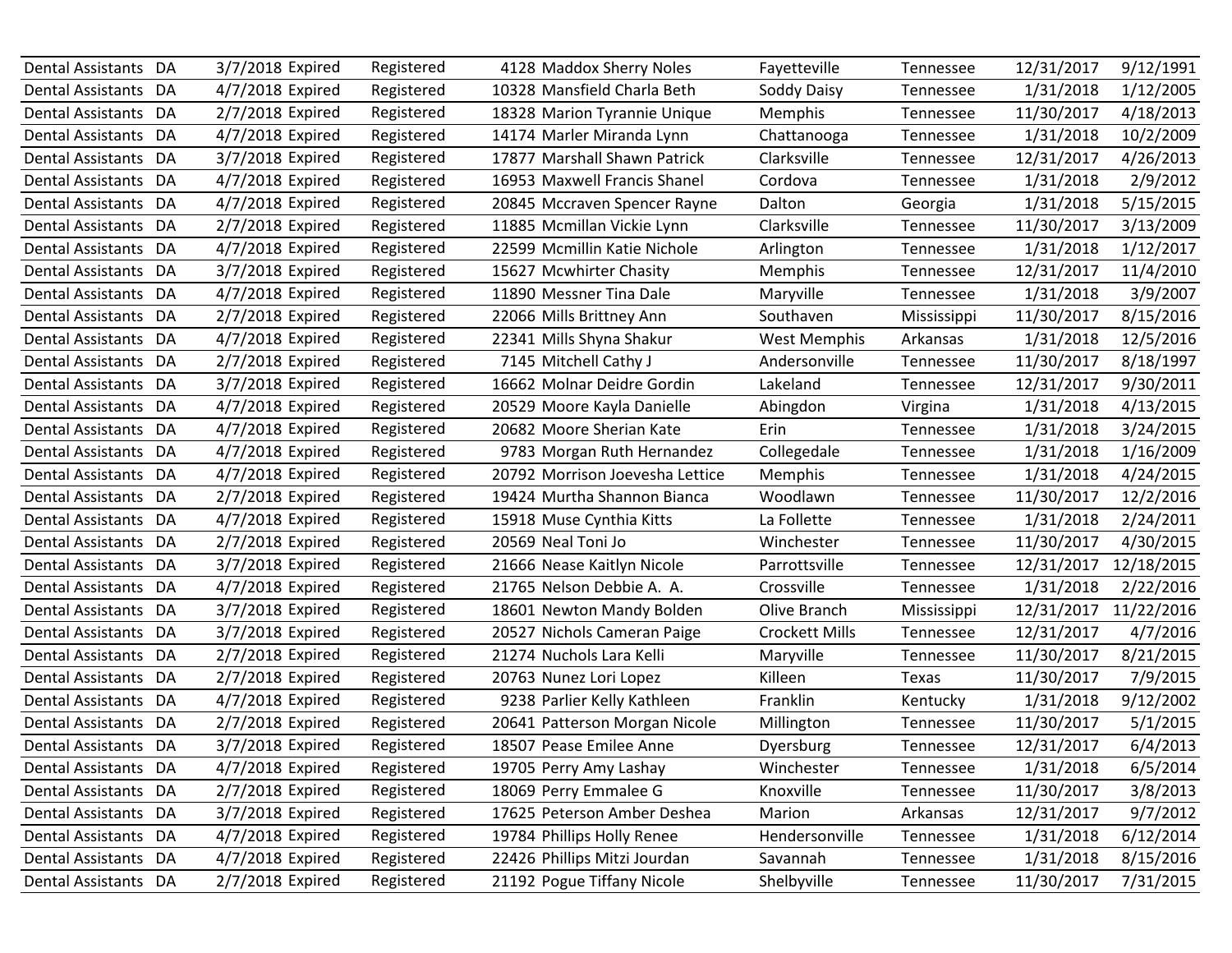| Dental Assistants DA     |    | 3/7/2018 Expired | Registered | 16136 Polk Luttie K.           | Nashville               | Tennessee   | 12/31/2017 | 11/3/2011  |
|--------------------------|----|------------------|------------|--------------------------------|-------------------------|-------------|------------|------------|
| Dental Assistants DA     |    | 4/7/2018 Expired | Registered | 21587 Pollard Jeneca Jevonne   | <b>Memphis</b>          | Tennessee   | 1/31/2018  | 1/19/2016  |
| Dental Assistants DA     |    | 3/7/2018 Expired | Registered | 18021 Poore Taylor Paige       | <b>Hubert</b>           | N.Carolina  | 12/31/2017 | 2/14/2013  |
| Dental Assistants DA     |    | 3/7/2018 Expired | Registered | 19954 Pugh Kara Brooke         | Johnson City            | Tennessee   | 12/31/2017 | 7/25/2014  |
| Dental Assistants DA     |    | 4/7/2018 Expired | Registered | 21594 Redd Constance Cierra    | Johnson City            | Tennessee   | 1/31/2018  | 12/11/2015 |
| Dental Assistants DA     |    | 2/7/2018 Expired | Registered | 19767 Redmond Porsha Leola     | Memphis                 | Tennessee   | 11/30/2017 | 6/5/2014   |
| Dental Assistants DA     |    | 2/7/2018 Expired | Registered | 21381 Reed Alicia Michelle     | Memphis                 | Tennessee   | 11/30/2017 | 12/17/2015 |
| Dental Assistants DA     |    | 3/7/2018 Expired | Registered | 12603 Reed Erin Michele        | <b>Kingston Springs</b> | Tennessee   | 12/31/2017 | 1/25/2008  |
| Dental Assistants DA     |    | 4/7/2018 Expired | Registered | 21695 Rhea Kassi Megan         | Niota                   | Tennessee   | 1/31/2018  | 5/9/2016   |
| Dental Assistants DA     |    | 2/7/2018 Expired | Registered | 22642 Richmond Dominique Marie | Murfreesboro            | Tennessee   | 11/30/2017 | 12/2/2016  |
| <b>Dental Assistants</b> | DA | 3/7/2018 Expired | Registered | 8682 Rigsby Teresa Lynn        | Springfield             | Tennessee   | 12/31/2017 | 6/8/2001   |
| Dental Assistants DA     |    | 4/7/2018 Expired | Registered | 17933 Roach Daphine            | Celina                  | Tennessee   | 1/31/2018  | 12/6/2012  |
| Dental Assistants DA     |    | 3/7/2018 Expired | Registered | 9965 Roark Jewel Jeanette      | Abingdon                | Virgina     | 12/31/2017 | 5/26/2004  |
| Dental Assistants DA     |    | 4/7/2018 Expired | Registered | 12310 Roberts Cheryl Lynn      | Lacey                   | Washington  | 1/31/2018  | 8/24/2007  |
| Dental Assistants DA     |    | 2/7/2018 Expired | Registered | 21972 Roberts Samantha Megan   | Maryville               | Tennessee   | 11/30/2017 | 4/1/2016   |
| Dental Assistants DA     |    | 2/7/2018 Expired | Registered | 15105 Robinson Kara Nicole     | Jasper                  | Tennessee   | 11/30/2017 | 6/18/2010  |
| Dental Assistants DA     |    | 4/7/2018 Expired | Registered | 22569 Rogers Mia Ajeya         | Columbia                | Tennessee   | 1/31/2018  | 10/4/2016  |
| Dental Assistants DA     |    | 2/7/2018 Expired | Registered | 14173 Romer Amanda Lynn        | Maryville               | Tennessee   | 11/30/2017 | 7/24/2009  |
| Dental Assistants DA     |    | 2/7/2018 Expired | Registered | 18692 Rowland William Tyler    | Dyersburg               | Tennessee   | 11/30/2017 | 7/26/2013  |
| Dental Assistants DA     |    | 3/7/2018 Expired | Registered | 19924 Roy Merrie Christine     | Alcoa                   | Tennessee   | 12/31/2017 | 7/17/2014  |
| Dental Assistants DA     |    | 3/7/2018 Expired | Registered | 22571 Sauls Vincent Lee        | Madison                 | Tennessee   | 12/31/2017 | 10/4/2016  |
| Dental Assistants DA     |    | 2/7/2018 Expired | Registered | 7105 Schrimpsher Norma         | Cleveland               | Tennessee   | 11/30/2017 | 4/24/1998  |
| <b>Dental Assistants</b> | DA | 2/7/2018 Expired | Registered | 18356 Scott Akira Renee        | Columbia                | Tennessee   | 11/30/2017 | 5/10/2013  |
| Dental Assistants DA     |    | 2/7/2018 Expired | Registered | 20504 Serrano Kimberly Shirley | Cookeville              | Tennessee   | 11/30/2017 | 1/30/2015  |
| Dental Assistants DA     |    | 2/7/2018 Expired | Registered | 17343 Shackleford Shaquetta A. | Chattanooga             | Tennessee   | 11/30/2017 | 10/11/2012 |
| Dental Assistants DA     |    | 3/7/2018 Expired | Registered | 19552 Sherrill Sonya Monique   | Knoxville               | Tennessee   | 12/31/2017 | 5/9/2014   |
| Dental Assistants DA     |    | 2/7/2018 Expired | Registered | 21372 Slater Uniquia M         | Cordova                 | Tennessee   | 11/30/2017 | 9/18/2015  |
| Dental Assistants DA     |    | 4/7/2018 Expired | Registered | 16464 Smedley Ashley Elizabeth | Ooltewah                | Tennessee   | 1/31/2018  | 9/21/2011  |
| Dental Assistants DA     |    | 3/7/2018 Expired | Registered | 21640 Smith Ashley B.          | Chapmansboro            | Tennessee   | 12/31/2017 | 1/11/2016  |
| Dental Assistants        | DA | 2/7/2018 Expired | Registered | 13563 Smith Heather Danielle   | Portland                | Tennessee   | 11/30/2017 | 11/21/2008 |
| Dental Assistants DA     |    | 4/7/2018 Expired | Registered | 19292 Smith Jasmine Johnelle   | Horn Lake               | Mississippi | 1/31/2018  | 4/7/2016   |
| Dental Assistants DA     |    | 3/7/2018 Expired | Registered | 16632 Smith Kayla Arielle      | <b>Brighton</b>         | Tennessee   | 12/31/2017 | 9/22/2011  |
| Dental Assistants DA     |    | 2/7/2018 Expired | Registered | 12247 Sons Tera Ann            | Manchester              | Tennessee   | 11/30/2017 | 2/7/2008   |
| Dental Assistants DA     |    | 4/7/2018 Expired | Registered | 22457 Stegeman Jacob Cole      | Dyersburg               | Tennessee   | 1/31/2018  | 11/8/2016  |
| Dental Assistants DA     |    | 2/7/2018 Expired | Registered | 9164 Stevanus Anita Kay        | Clarksville             | Tennessee   | 11/30/2017 | 7/11/2002  |
| Dental Assistants DA     |    | 4/7/2018 Expired | Registered | 21425 Stinson Bryanna L.       | <b>Cmbrlnd Frnce</b>    | Tennessee   | 1/31/2018  | 10/2/2015  |
| Dental Assistants DA     |    | 3/7/2018 Expired | Registered | 18881 Strong Sandra Yvonne     | Watertown               | Tennessee   | 12/31/2017 | 9/19/2013  |